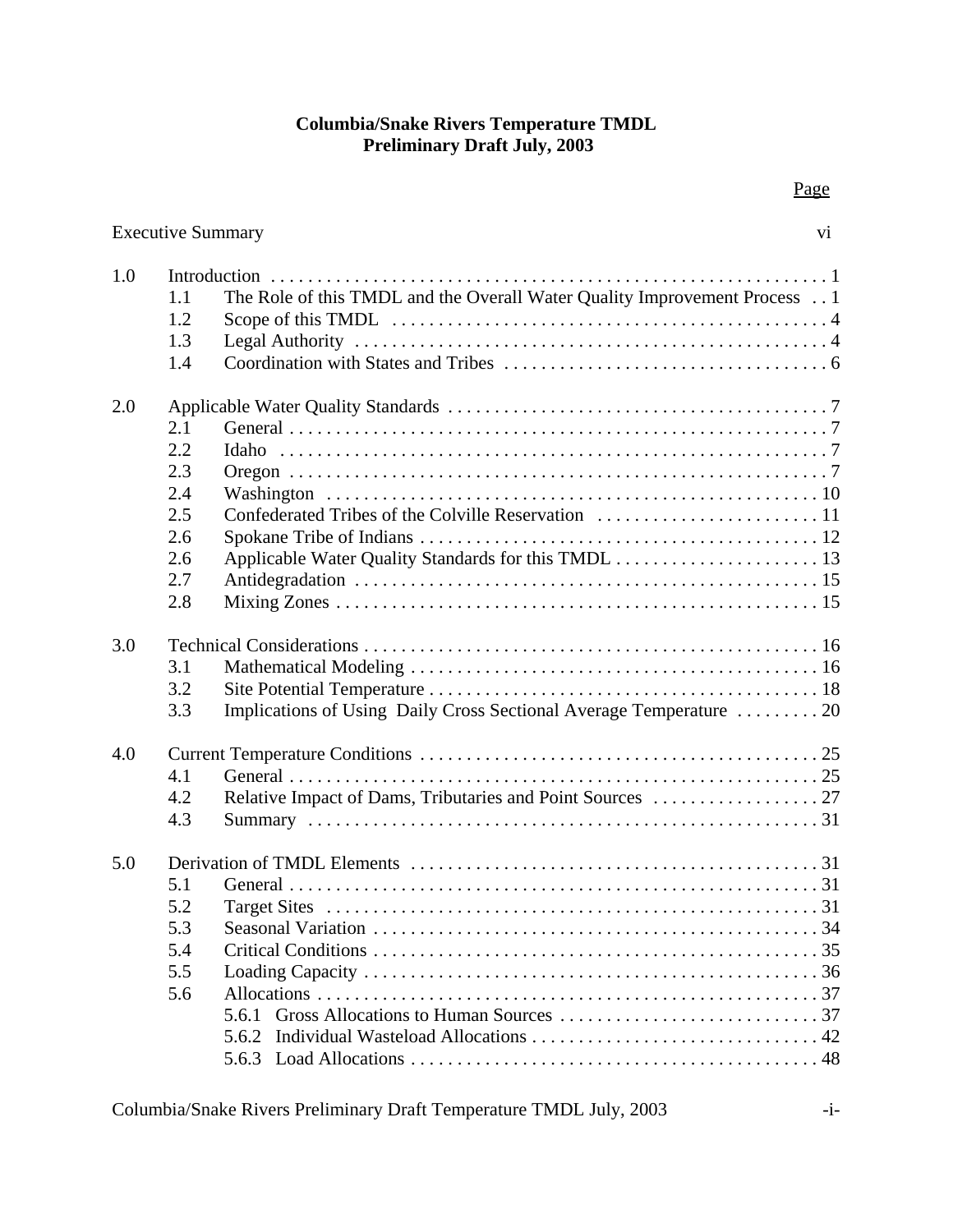| 5.7<br>5.8<br>5.9 |                                                                                                                 |  |
|-------------------|-----------------------------------------------------------------------------------------------------------------|--|
|                   | 6.0 Summary of the TMDL, WLAs and LAs $\dots \dots \dots \dots \dots \dots \dots \dots \dots \dots \dots \dots$ |  |
|                   |                                                                                                                 |  |

| Problem Assessment                                            | Appendix A |
|---------------------------------------------------------------|------------|
| Target Temperatures at each Target Site                       | Appendix B |
| List of Point Sources with Individual Permits                 | Appendix C |
| <b>General Permits Discussion</b>                             | Appendix D |
| Tributaries Included in the TMDL Analysis                     | Appendix E |
| Individual Dam Impacts on Temperature                         | Appendix F |
| <b>Temperature Difference Between Successive Target Sites</b> | Appendix G |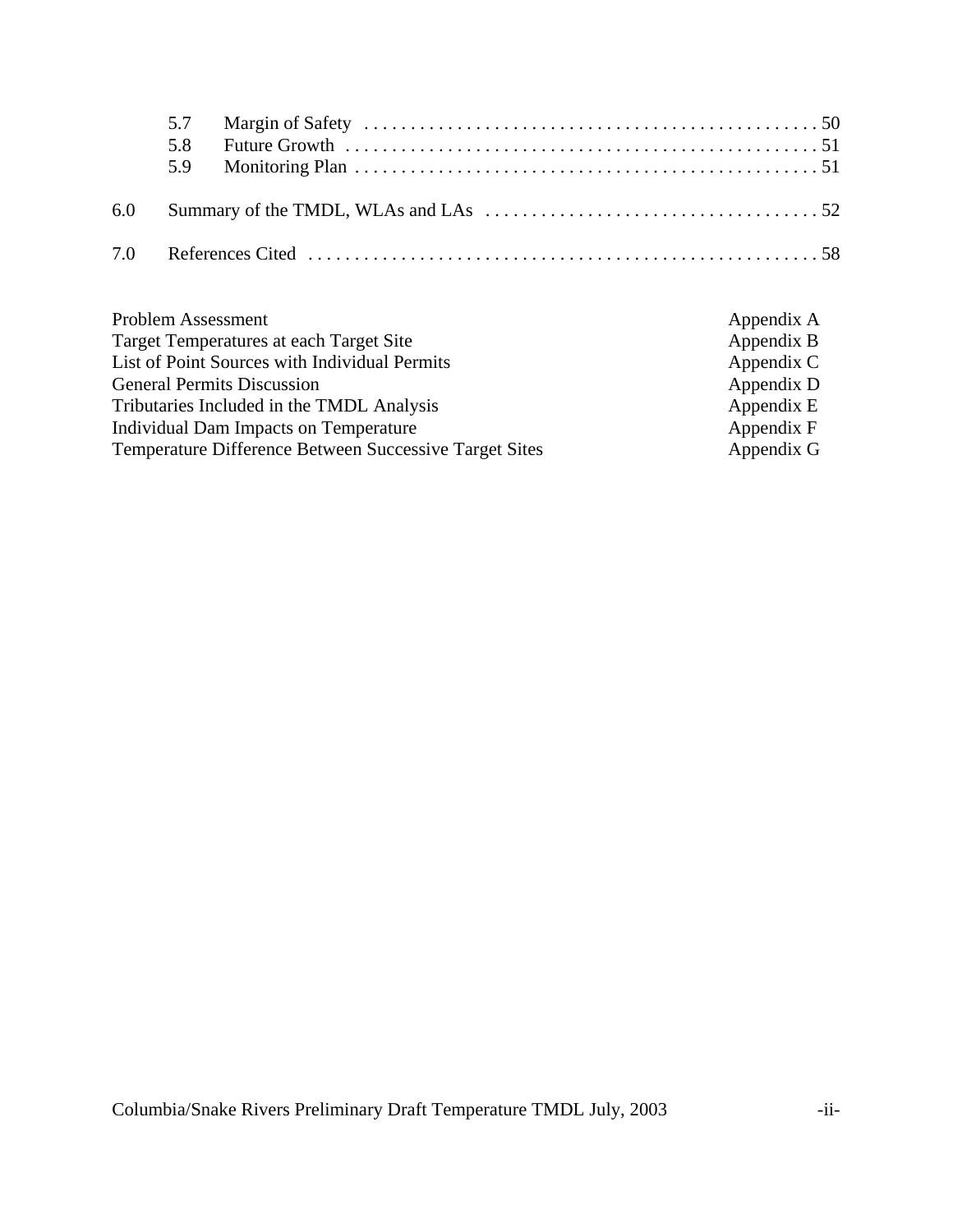# **List of Figures**

| Figure S-1:    | Existing and TMDL Target Temperatures at John Day Dam                                                                                                                                                                                          | Page<br>F1     |
|----------------|------------------------------------------------------------------------------------------------------------------------------------------------------------------------------------------------------------------------------------------------|----------------|
| Figure 1-1:    | The Reaches of the Columbia and Snake Rivers Covered by the TMDL.                                                                                                                                                                              | F2             |
| Figure 3-1:    | Simulated Site Potential and Impounded Temperatures at John Day Dam<br>in 1977.                                                                                                                                                                | F <sub>3</sub> |
| Figure $3-2$ : | Simulated Site Potential Temperatures at John Day Dam from 1970<br>through 1999.                                                                                                                                                               | F <sub>4</sub> |
| Figure 3-3:    | Simulations of Daily Average Temperature and Hourly Average<br>Temperature in the Free Flowing River at Lower Granite Dam in 1997.                                                                                                             | F <sub>5</sub> |
| Figure 3-4:    | Simulated Hourly Average Temperature in the Impounded and Free<br>Flowing Rivers at Grand Coulee Dam from August 7, 1992 to<br>August 25, 1992.                                                                                                | F <sub>6</sub> |
| Figure $3-5$ : | Simulated Hourly Average Temperature in the Impounded and Free<br>Flowing Rivers at Lower Granite Dam from August 7, 1992 to<br>August 25, 1992.                                                                                               | F7             |
| Figure 3-6:    | Simulated Hourly Average Temperature in the Impounded and Free<br>Flowing Rivers at Bonneville Dam from August 7, 1992 to<br>August 25, 1992.                                                                                                  | F <sub>8</sub> |
| Figure $4-1$ : | Simulated Increases in Temperature at River Mile 42 in the Columbia<br>River due to Existing Point Sources plus 20 MW at each Target Site<br>from 1970 through 1999.                                                                           | F <sub>9</sub> |
| Figure 4-2:    | Simulated Increases in Temperature at River Mile 42 in the Columbia<br>River due to Existing Point Sources plus 20 MW at each Target Site<br>when Site Potential Temperature Exceeded 20 °C from<br>1970 through 1999.                         | F10            |
| Figure 4-3:    | Frequency of Predicted Temperature Excursions over 20 $\degree$ C in the<br>Columbia River for the Existing Impounded River, the Site Potential<br>River and the Impounded River with Tributary Temperatures Constrained<br>to $16^{\circ}$ C. | F11            |
|                |                                                                                                                                                                                                                                                | Page           |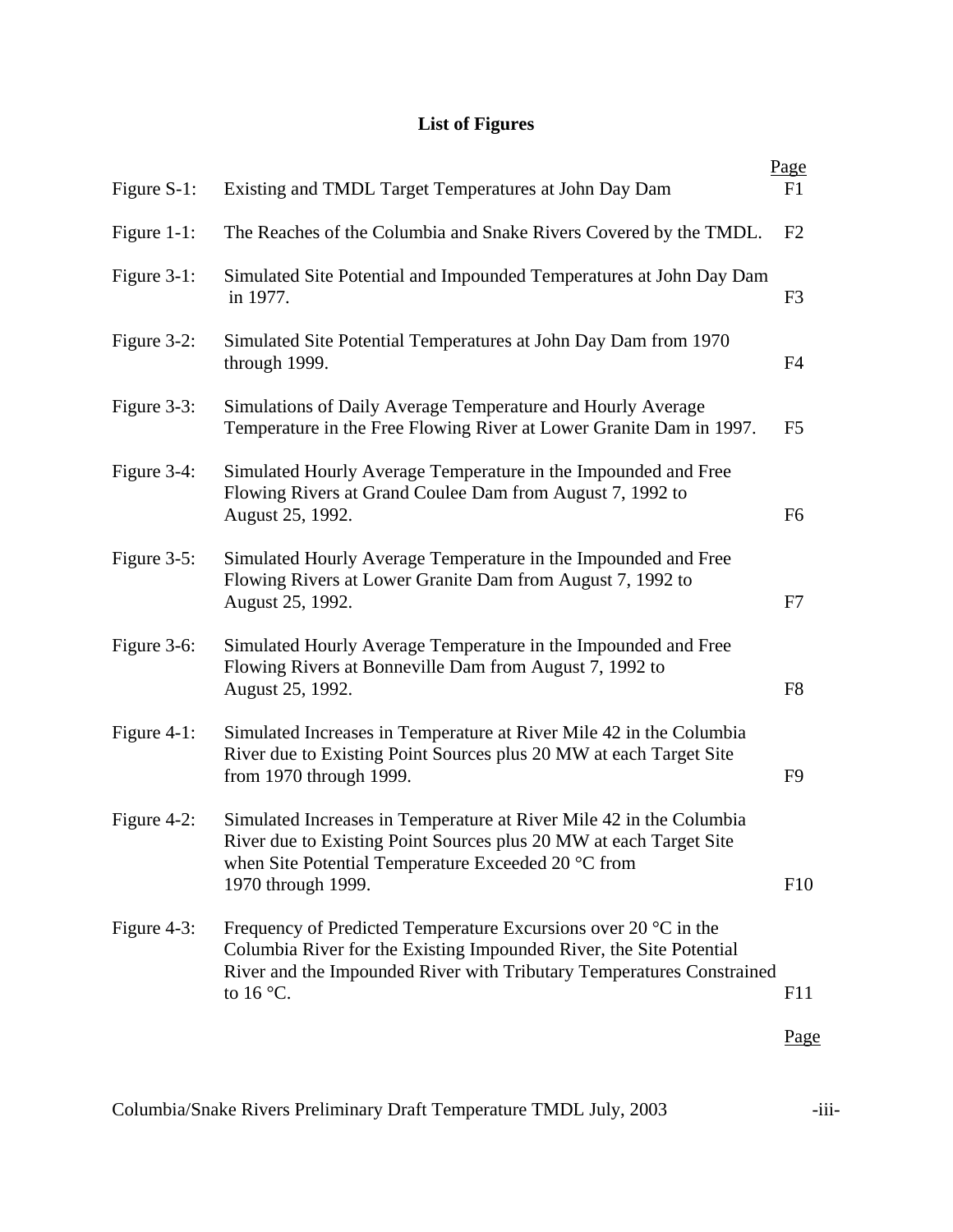| Figure $4-4$ : | Frequency of Predicted Temperature Excursions over 20 $^{\circ}$ C in the Snake<br>River for the Existing Impounded River, the Site Potential River and the |     |  |  |  |  |
|----------------|-------------------------------------------------------------------------------------------------------------------------------------------------------------|-----|--|--|--|--|
|                | Impounded River with Tributary Temperatures Constrained to 16 °C.                                                                                           | F12 |  |  |  |  |
| Figure $5-1$ : | Target, site potential and existing temperatures at Columbia River mile 42<br>illustrating the seasonal variation. The seasonal water quality criteria are  |     |  |  |  |  |
|                | shown in green.                                                                                                                                             | F13 |  |  |  |  |
| Figure $5-2$ : | Process Used to Determine Gross Allocations                                                                                                                 | F14 |  |  |  |  |
| Figure $5-3$ : | Water Temperature at Columbia River Mile 42 Showing Existing<br>Conditions, Conditions with Point Source Thermal Loads Removed                              |     |  |  |  |  |
|                | and Conditions under the Proposed TMDL.                                                                                                                     | F15 |  |  |  |  |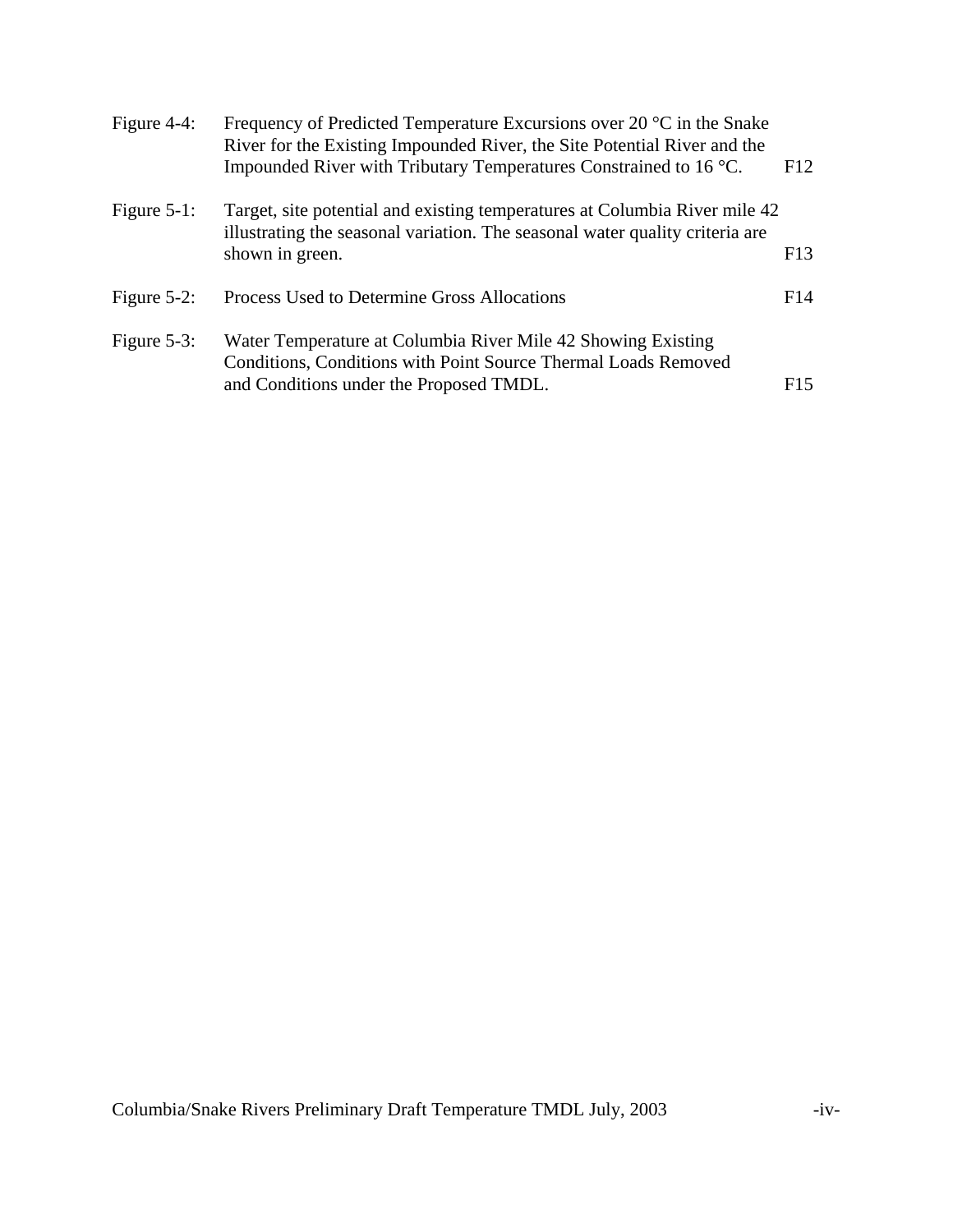# **List of Tables**

| Table S-1:    | Summary of Water Quality Standards that Apply to the Columbia and Snake                                                                       |
|---------------|-----------------------------------------------------------------------------------------------------------------------------------------------|
|               |                                                                                                                                               |
| Table S-2:    | Summary of the Columbia/Snake River TMDL, showing gross allocations for<br>each river reach and individual wasteload or load allocations  xvi |
| Table $1-1$ : |                                                                                                                                               |
| Table $2-1$ : |                                                                                                                                               |
|               |                                                                                                                                               |
| Table 2-2:    | Washington Water Quality Standards along the Columbia and Snake Rivers 11                                                                     |
| Table 2-3:    | Summary of Water Quality Standards that Apply to the Columbia and Snake                                                                       |
|               |                                                                                                                                               |
| Table $3-1$ : |                                                                                                                                               |
| Table 3-2:    | Comparison of Daily Temperature Fluctuation of the Columbia and Snake Rivers                                                                  |
|               |                                                                                                                                               |
| Table $4-1$ : | Effects of Specified Tributaries on Columbia and Snake River Temperature  29                                                                  |
| Table 4-2:    |                                                                                                                                               |
| Table $5-1$ : |                                                                                                                                               |
| Table 5-2:    | Increases in temperature at each target site when site potential temperature                                                                  |
|               |                                                                                                                                               |
| Table $5-3$ : | Gross wasteload allocations and load allocations at each target site 43                                                                       |
| Table 5-4:    | Summary of Group and Individual Wasteload Allocations for the Columbia River                                                                  |
|               |                                                                                                                                               |
| Table $5-5$ : | Summary of Group and Individual Wasteload Allocations for the Snake River                                                                     |
|               |                                                                                                                                               |
| Table 5-6:    |                                                                                                                                               |
| Table 6-1:    | Summary of the Columbia/Snake River TMDL, showing gross allocations for                                                                       |
|               | each river reach and individual wastload or load allocation for each facility in                                                              |
|               |                                                                                                                                               |
|               |                                                                                                                                               |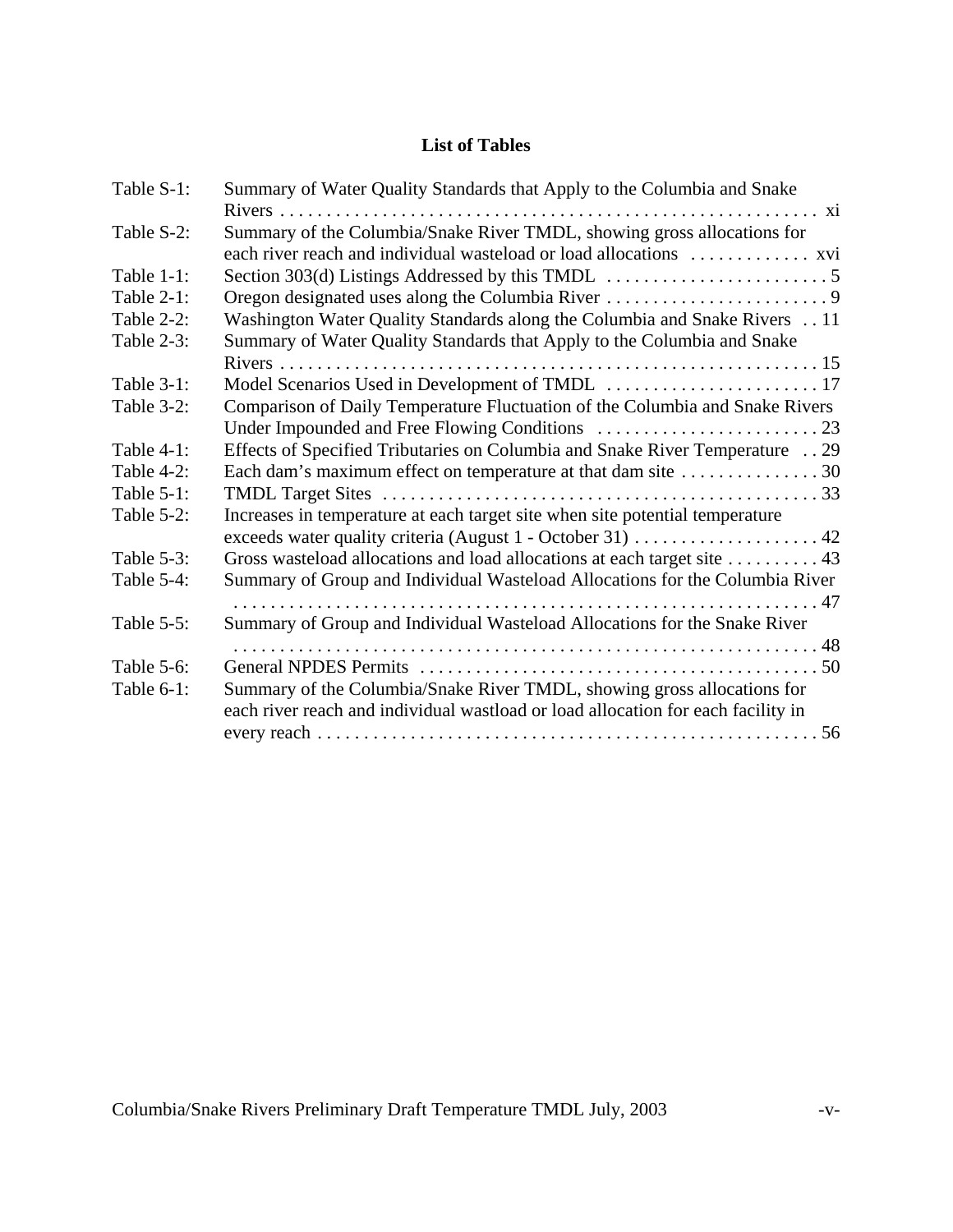## **Executive Summary**

# **Columbia/Snake Mainstem Temperature Total Maximum Daily Load Executive Summary**

## **1. BACKGROUND**

In October 2000, the States of Oregon, Washington and Idaho signed a Memorandum of Understanding with the U.S. Environmental Protection Agency-Region 10 (EPA) that committed EPA to take the lead for technical development of a Columbia/Snake Mainstem Temperature Total Maximum Daily Load (TMDL) and the three states to support of TMDL development. TMDL development is generally a state responsibility, but considering the interstate and international nature of the waters, EPA's technical expertise in the modeling effort, and EPA's Tribal Trust responsibilities, EPA agreed to take responsibility for the technical development of this TMDL. Subsequently, Oregon and Washington requested by letter that EPA issue this TMDL for the Columbia- Snake River Basin within the States of Oregon and Washington. Idaho has committed to simultaneously issue the TMDL for waters within the State of Idaho.

This Columbia/Snake Mainstem Temperature TMDL is necessitated by inclusion of both rivers on the Clean Water Act (CWA) Section 303(d) lists of impaired waters of all three states due to water temperatures that exceed state water quality standards (WQS). EPA and the States, in coordination with the 14 Columbia River Tribal Governments, developed this Draft Columbia/Snake Mainstem Temperature Total Maximum Daily Load Specifically, this draft TMDL was developed under the guidance of a technical steering committee consisting of EPA, the three States and interested Tribes. The Federal Columbia River Power System (FCRPS) Action Agencies (Bureau of Reclamation, U.S. Army Corps of Engineers, and Bonneville Power Administration) all participated in monthly meetings which began in 2001. It is expected that when this draft is released to the public, it will go through a 90 day public comment period. After considering public comments and making changes to the proposed TMDL as appropriate, EPA will issue a Final Columbia/Snake Mainstem Temperature TMDL.

This draft Columbia and Lower Snake Total Maximum Daily Load is one of many other Total Maximum Daily Load (TMDL) efforts currently underway throughout the Region and the Nation, as a tool to improve water quality. The result of this TMDL effort and others is not the establishment of water quality goals. Rather water quality goals for the Columbia and Lower Snake mainstem and other rivers and streams have already been established by state and tribal water quality standards.

### **2. PURPOSE OF THE DRAFT COLUMBIA/SNAKE MAINSTEM TEMPERATURE TMDL**

As required by Section 303(d)(1)(C) of the Clean Water Act (CWA), this draft TMDL has been calculated at a level necessary to implement the applicable water quality standards, which in this case were promulgated by the States of Washington, Oregon, and Idaho, the Spokane Tribe of Indians and EPA (for the Confederated Tribes of the Colville Reservation). The applicable water quality standards are based on the water temperature that would exist in the absence of human activities in the rivers. The water temperature that would occur in the absence of human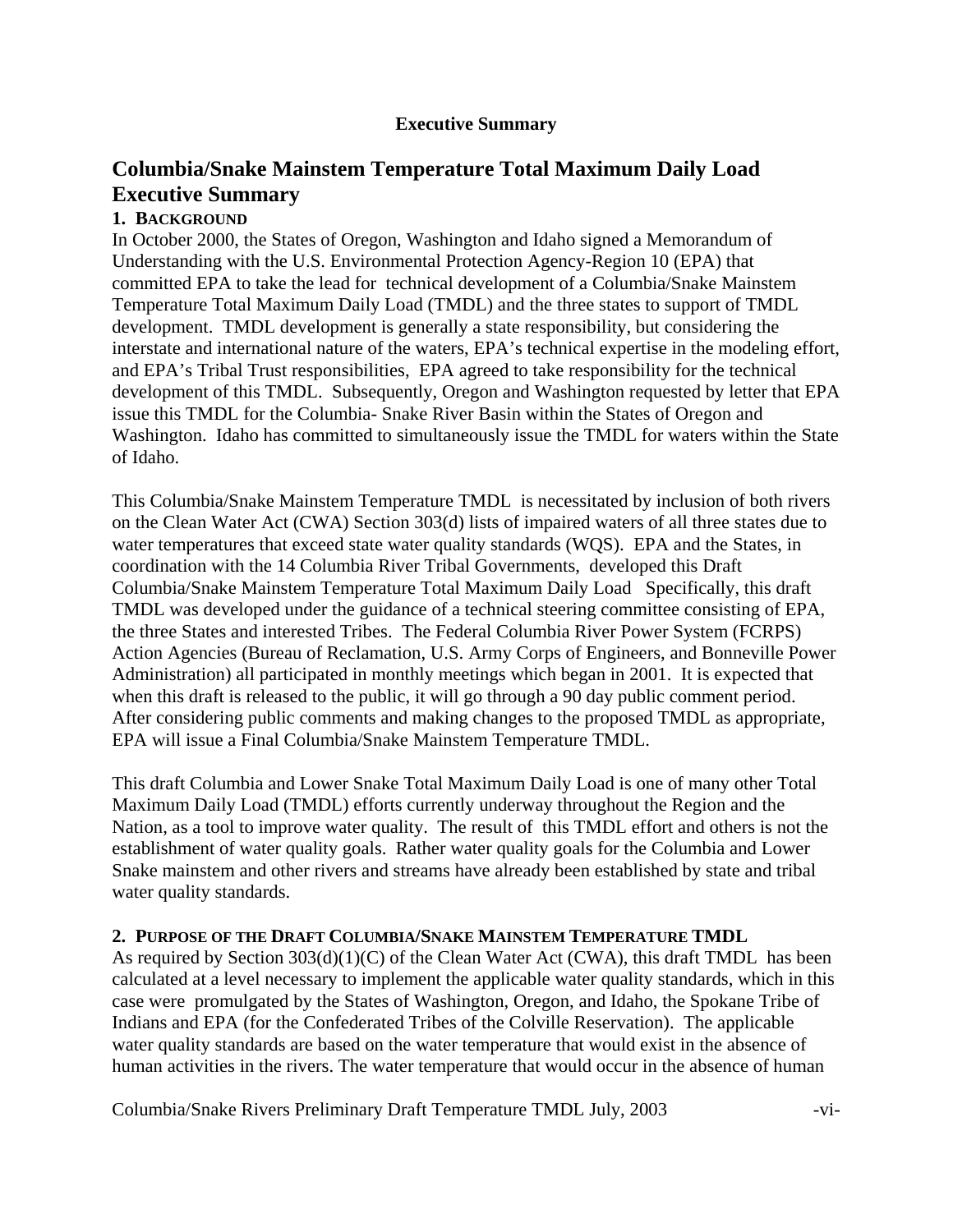activity is not quantified in the standards. Therefore, the specific water temperature targets, the magnitude of temperature problems in the river and the level of temperature improvements in the rivers are not known. Therefore, the purpose of this TMDL is to:

- Define the specific temperature targets in accordance with State and tribal water quality standards;
- quantify the temperature problem in the main stems; and
- determine the level of improvement in water temperature needed to meet water quality standards.

The TMDL analysis uses models in order to calculate water temperature in the absence of human activities. That is, dams and point sources of pollution are mathematically removed from the river. Those model results then become the basis for the loading capacity and allocations presented in the draft TMDL. They are not an endorsement of removal of dam structures; rather, they are necessary to apply the water quality standards.

TMDLs are not self-implementing. Nor do they impose any binding legal requirements under federal law. EPA encourages States to develop plans to implement TMDLs. Except in the case of NPDES-regulated point sources, implementation of TMDLs and the allocations they contain is a question of state law.

# **3. BACKGROUND ON TEMPERATURE ISSUES IN THE COLUMBIA AND SNAKE MAINSTEM**

Interest in temperature in the Columbia and Snake River Mainstem peaked during development of the 2000 FCRPS Biological Opinion (2000 FCRPS Bio-Op) by the National Marine Fisheries Service. Many involved in this 2000 FCRPS Bio-Op process believed that elevated temperatures play a significant role and salmon survival and temperature improvements are critical to salmon recovery. Others believe that temperature in the mainstems had not changed significantly from natural conditions.

**Ongoing and Future Temperature Improvement Efforts** - While the States of Oregon, Idaho and Washington are taking the lead for TMDL implementation planning, they rely heavily on the FCRPS Action Agencies in developing practical steps to be taken to reduce temperature. In fact, development of improvement alternatives requires a system wide evaluation of the FCRPS and the Columbia/Snake River system. Improvements in temperature resulting from operation of the river system will rely heavily on regional, national and even international forums. Because of the complicated policy and technical issues incumbent on implementation planning, in this case, it could be a lengthy process.

The FCRPS has been active in planning and implementing measures to improve water temperature in the Columbia and Snake River main stems. The Bonneville Power Administration is financing sub-basin planning all over the Columbia Basin to improve salmon habitat, including temperature in the tributaries to the Columbia and Snake Rivers. The Corps of Engineers, through a collaborative approach with fish and water quality managers, has operated Dworshak Dam for the last four years to discharge cooler water to improve temperature in the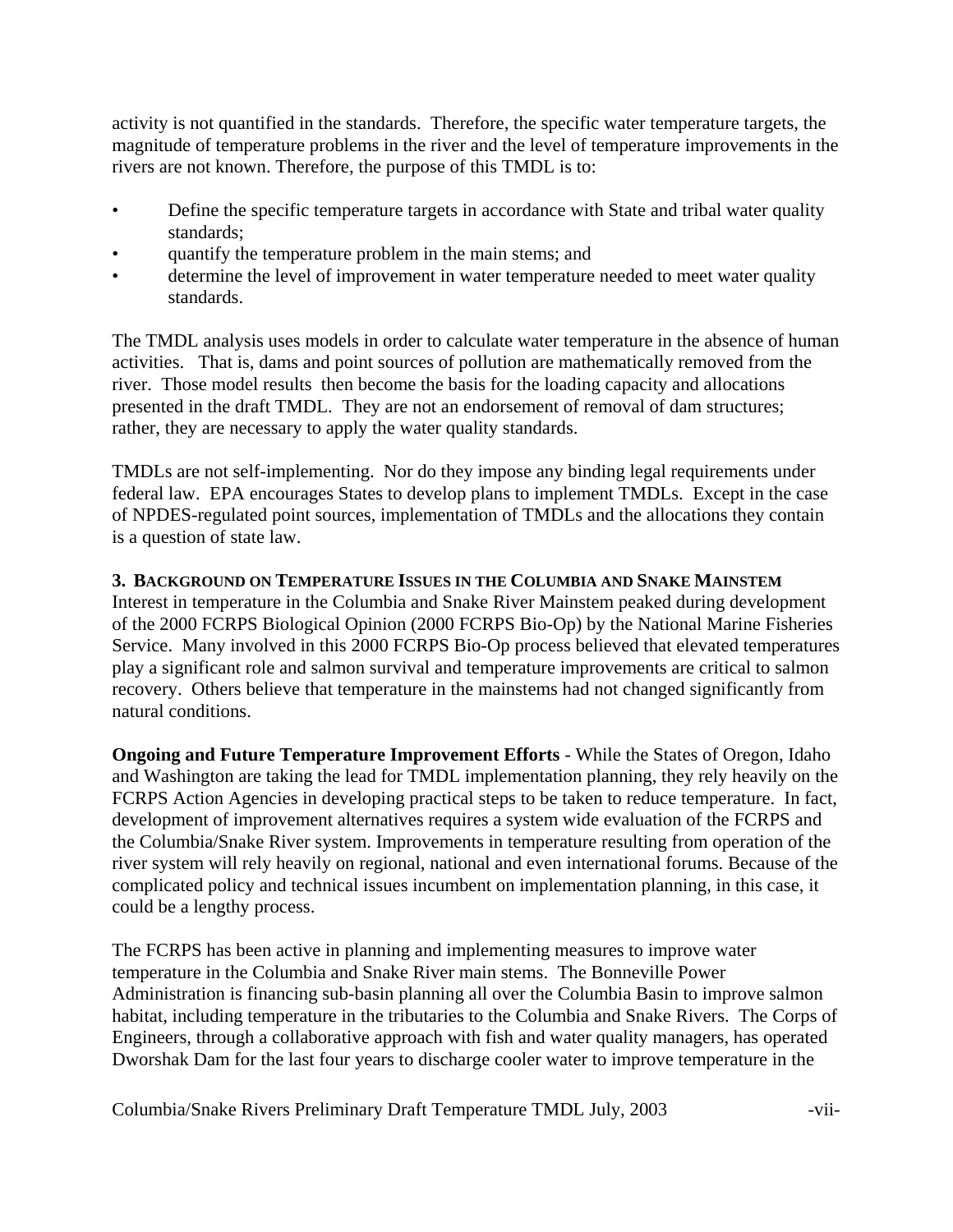Lower Snake River. The Bureau of Reclamation has been active in working with EPA in development of the draft TMDL to ensure that there is an adequate understanding of the operation of Grand Coulee Dam and the Columbia Basin Irrigation Project and to brain storm improvement measures that can be evaluated to determine if they are feasible and will have a beneficial effect on water temperature downstream of Grand Coulee while not causing impairment of temperature upstream of the dam in Lake Roosevelt. To date, implementation planning has not included water quality modeling that can be used to evaluate the effects of improvement alternatives at specific dams and sites along the river. In 2002, as part of implementing a 2000 FCRPS Bio-Op Reasonable Prudent Alternative, the FCRPS agencies began an effort to assess monitoring and modeling needs. Working with National Marine Fisheries Service (NOAA Fisheries), Fish and Wildlife Service, EPA, the States and some Tribes, the FCRPS agencies developed an interagency committee that is evaluating monitoring and modeling efforts on the rivers. That committee, chaired by the Corps and NOAA Fisheries, will determine appropriate water quality models and the monitoring necessary to support those models. That committee has been very active and has resulted in intensive monitoring efforts in 2002, including monitoring of temperature in fish passage facilities.

Continued cooperation of the federal agencies, the states and tribes will ensure that the implementation planning results in a balanced strategy that (1) considers ecological needs above and below Grand Coulee, (2) achieves the Congressionally authorized purpose of the FCRPS, and (3) is technically feasible and economically achievable.

## **3. THE ROLE OF THIS DRAFT TMDL AND THE OVERALL WATER QUALITY IMPROVEMENT PROCESS**

The overall process for improving water quality as laid out in the Clean Water Act involves several major steps:

- the desired water quality is defined via state and tribal water quality standards.
- waters of a lower quality than the water quality standards are identified on state and tribal Clean Water Act Section 303(d) lists (also known as "Lists of Impaired Waterbodies").
- a Total Maximum Daily Load (TMDL) is established for waters on the 303(d) list.
- implementation plans are developed by the state to achieve the TMDL.
- in some cases, a balance must be struck between the TMDL and the water quality standards if the standards cannot feasibly be met under Section 40 CFR 131.10(g).
- the TMDL is implemented through the NPDES Permit Program, State Water Quality Standards Certification Program, States Non-point Source Management Program and other appropriate mechanisms.

During implementation planning , it may become clear that there are no feasible improvement alternatives that will achieve the TMDL. In these cases, the TMDL and the water quality standards may have to be adjusted to achieve the highest levels of water quality that are feasible. Often the TMDL and the implementation plan are developed together and there may even be iterative revision of the two until a workable mix is achieved. The EPA water quality standards regulations provide for situations where water quality standards cannot be attained. The regulations specifically address dams. At 40 CFR 131.10(g) the regulations say: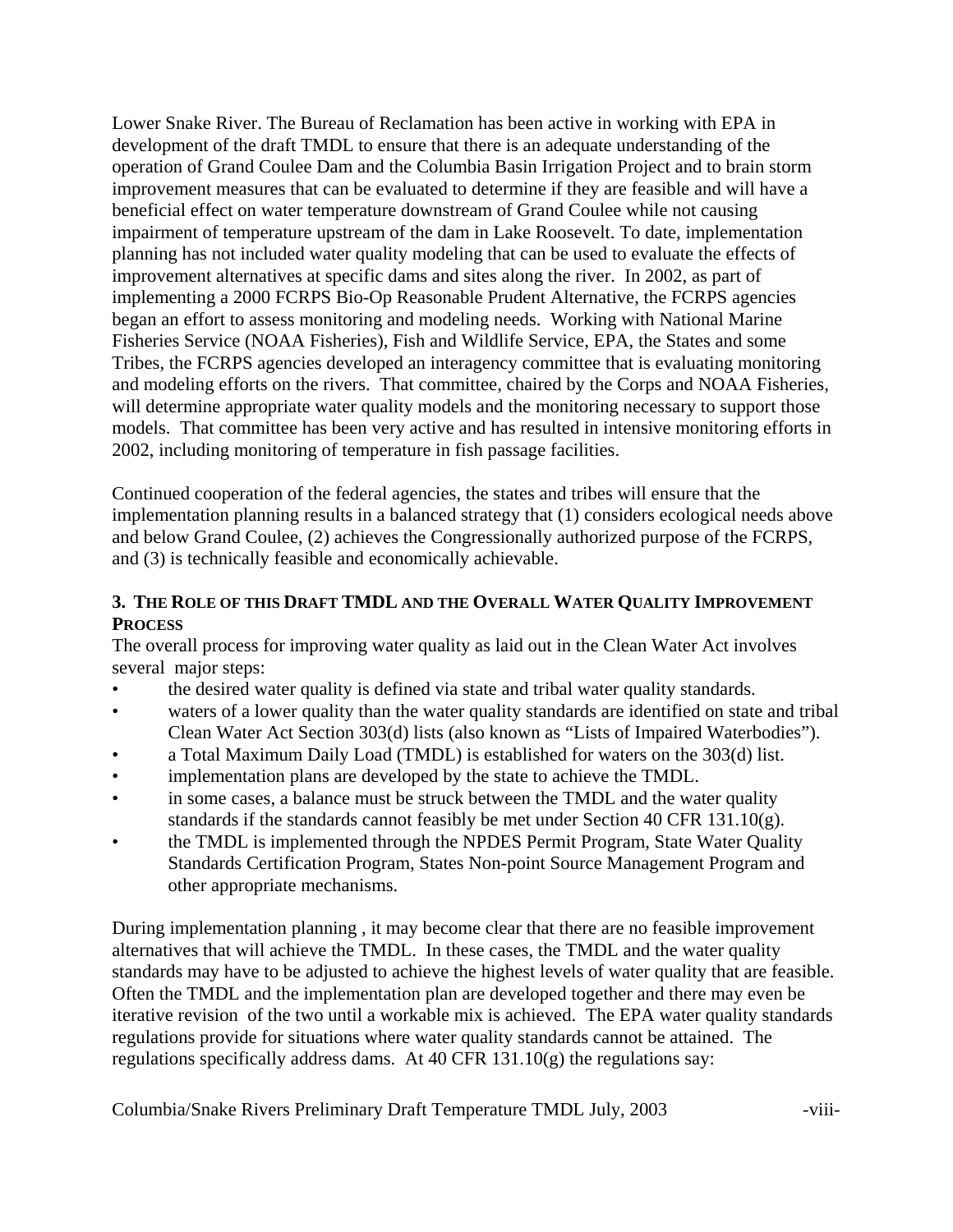"States may remove a designated use which is not an existing use, as defined in Sec. 131.3, or establish sub-categories of a use if the state can demonstrate that attaining the designated use is not feasible because: ....(4) Dams, diversions or other types of hydrologic modifications preclude the attainment of the use, and it is not feasible to restore the water body to its original condition or to operate such modification in a way that would result in the attainment of the use."

The regulations also address the concept of economic feasibility at 40 CFR 131.10(g)(6): "Controls more stringent than those required by sections 301(b) and 306 of the Act would result in substantial and widespread economic and social impact."

In the case of the draft Columbia and Snake River Mainstem Temperature TMDL, development of the TMDL and implementation planning are now taking place at the same time, though no determination has been made as to whether feasible alternatives exist that will ensure attainment of water quality standards. A Draft Implementation Plan will be available concurrently with this Draft TMDL for public review.

In actuality, implementation can occur simultaneously with the planning processes and in this case a great deal of work is being done to improve temperature in the Columbia and Snakes rivers as previously described. The whole water quality improvement process outlined above, including developing the TMDL, will be an iterative process. As the FCRPS agencies continue to work toward temperature improvements, develop water quality models and collect water quality data, the Final TMDL may updated. The underlying water quality standards may also need to be revised to strike a balance between competing ecological needs and competing uses and values of the river system. If it is not feasible to achieve the Final TMDL without sacrificing ecological needs upstream of Grand Coulee or the other uses of the river system, the water quality standards can be revised. Thereafter, the TMDL can be revised to achieve the new standards.

#### **4. DESCRIPTION OF WATERBODY, POLLUTANT OF CONCERN, AND POLLUTANT SOURCES**

This draft Total Maximum Daily Load (TMDL) addresses water temperature in the mainstem segments of the Columbia River from the Canadian Border (River Mile 745) to the Pacific Ocean and the Snake River from its confluence with the Salmon River (River Mile 188) to its confluence with the Columbia River. The States of Oregon and Washington and the U.S. Environmental Protection Agency (EPA) have listed multiple segments of both mainstem reaches on their federal Clean Water Act (CWA) 303(d) lists due to water temperatures that exceed state water quality standards (WQS). The entire reaches of both rivers are considered impaired for water temperature. EPA is establishing this TMDL for waters within the States of Oregon and Washington and within the Reservations of the Confederated Tribes of the Colville Reservation and the Spokane Tribe of Indians. The Idaho Department of Environmental Quality will simultaneously issue the TMDL for waters within the jurisdiction of the State of Idaho.

Water temperature can be elevated above natural conditions by a number of human activities. The primary sources of elevated temperatures in the Columbia and Snake Rivers are point sources, nonpoint sources, and dams. Point sources discharge thermal energy directly to the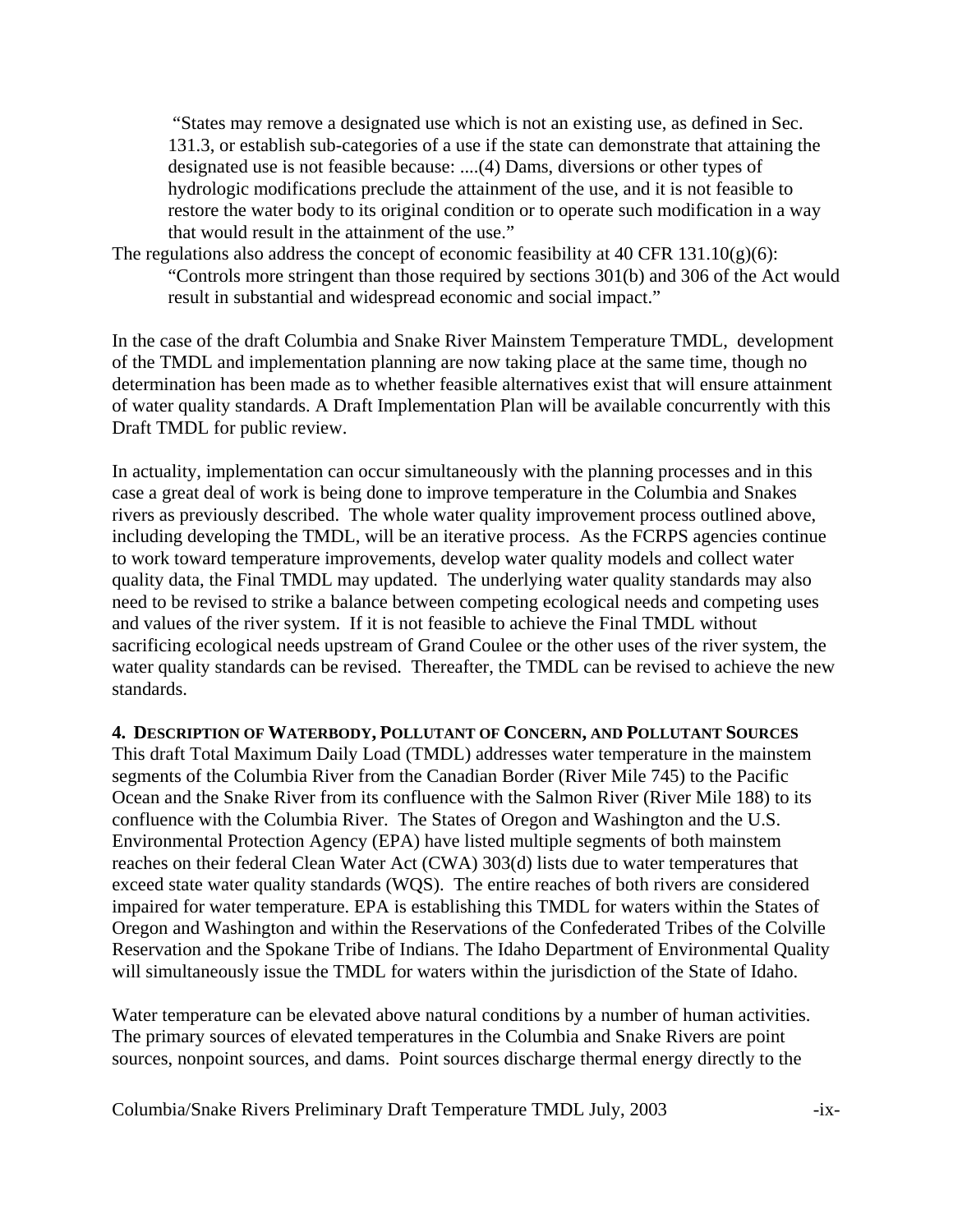river. Nonpoint sources such as agricultural run off discharge to the rivers primarily via irrigation canals and tributaries. Dams alter river temperature by changing the flow regime, stream geometry, current velocity and flood plain interactions of the river.

The effects of point sources and tributaries (nonpoint sources) on cross sectional average water temperatures in the mainstems are for the most part quite small. The point sources can cause temperature plumes in the near-field but they do not result in measurable increases to the crosssectional average temperature of the main stems. That is, the cumulative impact of all the point sources is less than 0.14 °C when temperature criteria are exceeded in the river. Some of the dams, however, do cause measurable changes in the cross-sectional average temperature of the mainstems. They increase the cross-sectional average temperature and they extend the period of time during which the water temperature exceeds numeric temperature criteria. The impact to water temperature of the dams ranges from very small at Rock Island where the maximum impact is about 0.07 °C to the impact of Grand Coulee which is as high as 6.0 °C in the late fall. Eight of the 15 dams have maximum impacts to temperature of over 0.5  $\degree$ C.

#### **5. DESCRIPTION OF THE APPLICABLE WATER QUALITY STANDARDS AND NUMERIC TARGETS**

The Water Quality Standards (WQS) for temperature on the Columbia and Snake Rivers are quite complex. The three States and two Tribes with EPA-approved or promulgated standards have adopted a variety of numeric and narrative criteria for temperature in the segments of the Columbia/Snake mainstems within their jurisdictions. A common component in all of the standards is a provision to account for times when natural water temperatures in the rivers exceed numeric water quality criteria. Generally, when this occurs, the standards allow small incremental increases to the natural temperatures. Washington WQS, which apply to all of the TMDL project area except the upper 12 miles of the Snake River reach, also restrict incremental increases in temperature when the natural temperature is below numeric criteria. The TMDL is based on the most stringent standards that apply on the rivers reach by reach. Table S-1 summarizes the WQS standards that are the basis for this TMDL.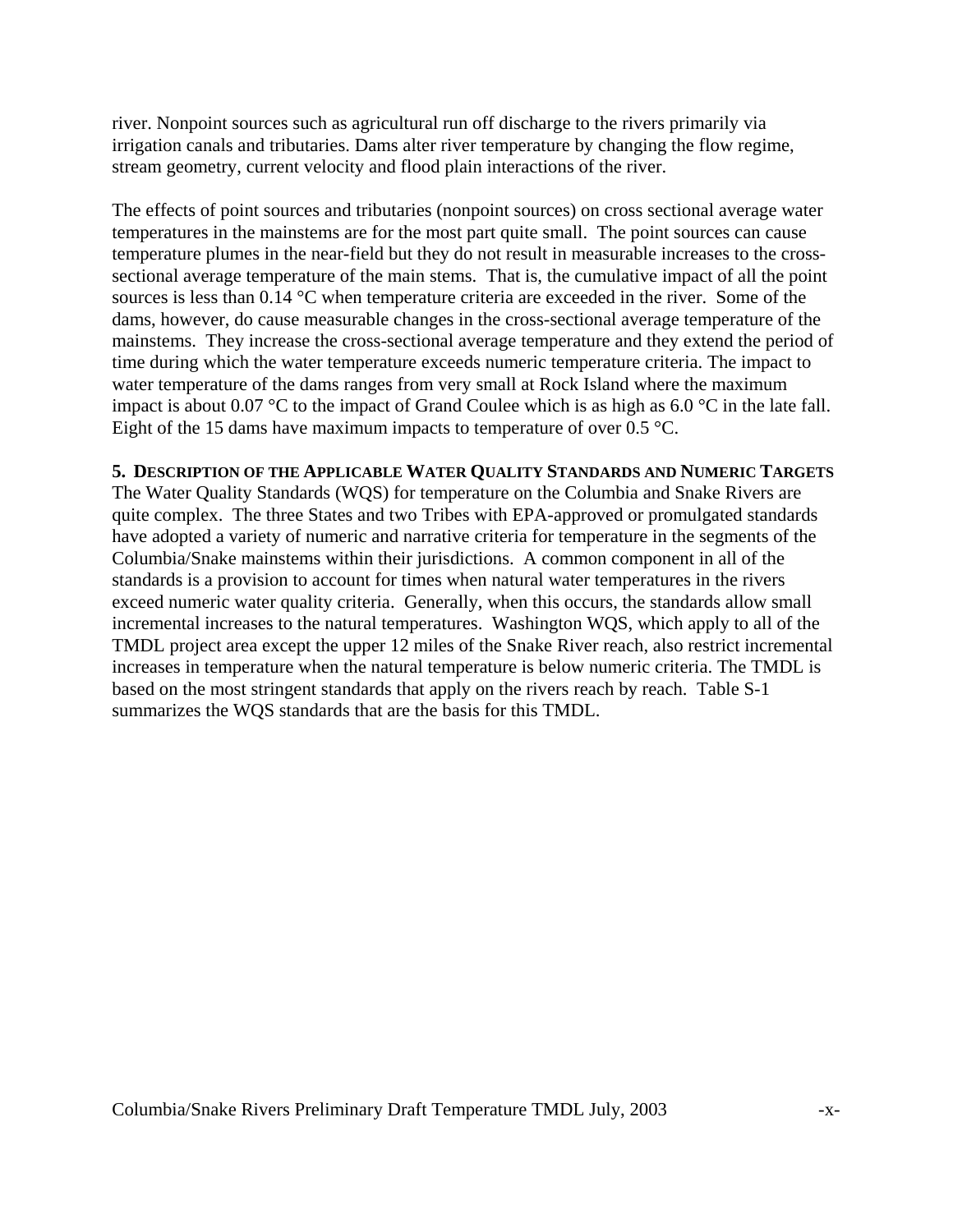| <b>Columbia River Reach</b>                   | <b>Criterion</b>        | <b>Natural Temp &lt; Criterion</b> | <b>Natural Temp &gt; Criterion</b> |
|-----------------------------------------------|-------------------------|------------------------------------|------------------------------------|
| Canadian Border to<br><b>Grand Coulee Dam</b> | $16^{\circ}$ C DM       | Natural + $23/(T+5)$               | Natural + $0.3 \text{ }^{\circ}C$  |
| Grand Coulee Dam to<br>Chief Joseph Dam       | $16^{\circ}$ C DM       | Natural + $23/(T+5)$               | Natural + $0.3 \text{ }^{\circ}C$  |
| Chief Joseph Dam to<br>Priest Rapids Dam      | 18 °C DM                | Natural + $28/(T+7)$               | Natural + $0.3 \text{ }^{\circ}C$  |
| Priest Rapids Dam to<br>Oregon Border         | $20 °C$ DM              | Natural + $34/(T+9)$               | Natural + $0.3 \text{ }^{\circ}C$  |
| Oregon Border to mouth                        | 12.8/20 °C<br><b>DM</b> | Natural + 1.1 $^{\circ}$ C         | Natural + $0.14$ <sup>o</sup> C    |
| <b>Snake River Reach</b>                      | <b>Criterion</b>        | <b>Natural Temp &lt; Criterion</b> | <b>Natural Temp &gt; Criterion</b> |
| Salmon River to OR/WA<br>Border               | 12.8/17.8 °C<br>7DADM   | Up to Criterion                    | Natural + $0.14$ °C                |
| OR/WA Border to<br><b>ID/WA Border</b>        | $20^{\circ}$ C DM       | Natural + 1.1 $^{\circ}$ C         | Natural + $0.3 \text{ }^{\circ}C$  |
| <b>ID/WA Border to Mouth</b>                  | $20^{\circ}$ CDM        | Natural + $34/(T+9)$               | Natural + $0.3$ °C                 |

**Table S-1: Summary of Water Quality Standards that Apply to the Columbia and Snake Rivers**

 $T =$  the background temperature as measured at a point or points unaffected by the discharge and representative of the highest ambient water temperature in the vicinity of the discharge.

DM = daily maximum temperature.

7DADM = seven day average of the daily maximum temperatures.

Development of the target temperatures for the TMDL depends on an understanding of natural temperature. A mathematical water quality model, RBM-10, was used to simulate temperature conditions in the mainstems of the Columbia and Snake Rivers in the absence of human activity in the mainstems. The simulations utilize existing flow and temperature in the tributaries and at the TMDL boundaries. These simulated temperatures are an approximation of natural conditions because they do not account for possible impacts from altered water temperature and flow regimes outside the TMDL project area. To maintain the distinction from purely natural temperatures, these simulated temperatures are referred to as site potential temperatures. This draft TMDL is based on the site potential temperatures; the temperatures that are estimated to occur in the absence of human activity in the mainstems.

The site potential temperatures in the mainstems vary considerably throughout the year, from year to year, and longitudinally along the rivers. To account for the temporal variation, the site potential temperatures are simulated using a thirty year data record and the target temperatures for the TMDL are expressed as thirty year mean temperatures for every day of the year. To account for the spatial variation, the rivers are divided into 21 longitudinal reaches with a TMDL Target Site at the down river end of each reach.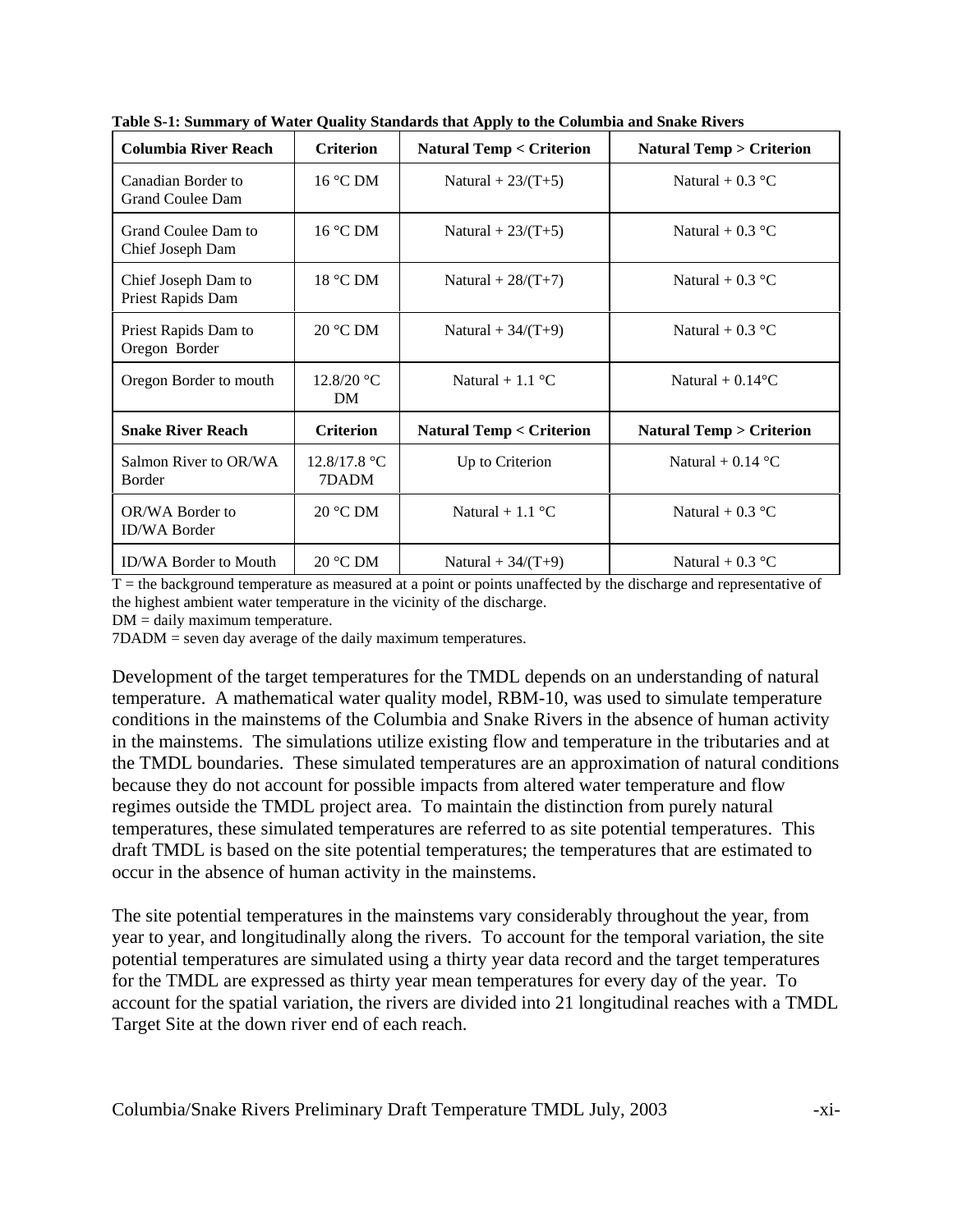The mathematical model, RBM-10, has been used to evaluate cumulative impacts of upstream temperature impacts on downstream segments of the TMDL. This analysis indicates that elevating temperatures of upstream segments to the degree allowed under the WQS (Table S-1) would result in exceedances of WQS in downstream segments. As a result, the target temperatures in the lower reach of the Columbia River drive the upstream allocations for this TMDL. Therefore, the target temperatures of each reach above the Oregon/Washington Border are lower than those indicated by Table S-1. The targets at each upper reach are lowered enough to ensure that the target temperature in the downstream reach are achieved. Figure S-1 illustrates the existing temperature and the TMDL target temperature at the John Day target site.

## **6. APPLICATION OF THE TARGET TEMPERATURES**

The target temperatures for this TMDL are expressed as daily cross sectional average temperatures. The cross sectional average temperature is representative of the free flowing river because the free flowing river was generally well mixed. The target temperature must be achieved as a daily cross sectional average in the impounded river but also throughout the width and depth of the thalweg, in critical fish habitat and in fish ladders and holding facilities.

**Loading Capacity -** The loading capacity is expressed as temperature rather than as thermal load. The regulations governing TMDL development provide for the expression of TMDLs as "either mass per time, toxicity, or other appropriate measure" (40CFR130.2(h)). Temperature is an appropriate measure in this TMDL because dams play a major role in altering the temperature regime of the river but they do not discharge water bearing a thermal load to the river. Dams alter the temperature regime of the river by altering the stream geometry and current velocity upstream of the dam. Expressing the loading capacity and allocations as temperatures addresses a potential concern that flow in the river changes frequently due to river management objectives which can change thermal load without improving temperature. In this TMDL, the loading capacity is the daily target temperature at River Mile 42 of the Columbia River as depicted in Figure 5-1 and in Appendix B.

**Pollutant Allocations** (see Table S-2) - The underlying philosophy used to establish this TMDL was to allocate available heat capacity to the smallest sources first and then move incrementally up the list of sources from smaller to larger until the available capacity is fully allocated. That is, allocate existing heat load to as many sources as possible. This philosophy arises from the fact that there is insufficient capacity to provide the larger sources any meaningful relief since the total capacity to be allocated is only 0.14 °C most of the year. Therefore, the TMDL first allocates sufficient loads to account for existing discharges from individual NPDES permittees and 20 MW at each target site to account for general NPDES permittees. Any future growth will have to be part of the 20 MW allocated to general permits. The TMDL then allocates remaining capacity to account for as many of the dams as possible beginning with the dams with the smallest effect on temperature.

The analysis of NPDES point sources in the watershed indicates that the cumulative increase of temperature from point sources to be "de minimus" in comparison to the effects of the dams and never in and of itself results in exceedance of water quality standards. Even if this TMDL were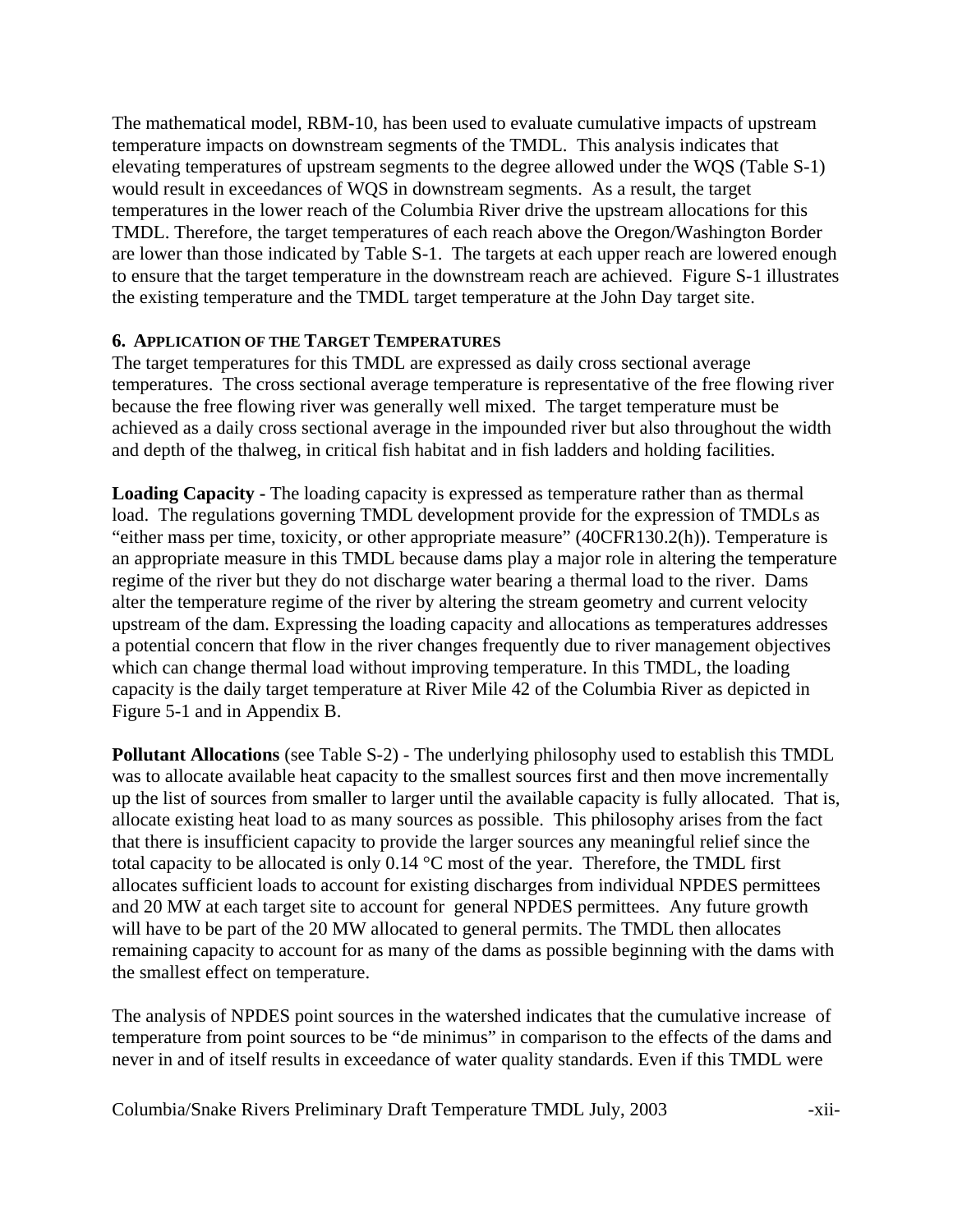to allocate the site potential temperature to each point source (ie., a wasteload equal to meeting water quality standards at the end of the discharge pipe), the applicable water quality standards would not be attained in the waterbody because of the temperature increases caused by the dams. Further, temperature reductions needed by the dams to achieve water quality standards would not change measurably. At the same time however, EPA recognizes that discharged heat may have local effects even at very small quantities, and as such, should be limited to the extent practicable. Taking these two considerations into account, this TMDL therefore provides a cumulative wasteload allocation applicable to all NPDES facilities in the mainstems that never exceeds 0.14 °C whenever site potential temperature is greater than the water quality criteria. That is, the cumulative effects of all the NPDES point sources is never measurable when the rivers exceed water quality criteria. EPA believes that the wasteload allocations in this TMDL are reasonable in light of the following factors.

- 1. The NPDES point sources, in the aggregate, contribute less than  $0.14 \degree C$  to the total temperature within each reach when temperature exceeds water quality criteria;
- 2. Limiting the point source discharges to site potential temperatures will have no measurable effect on water quality and reducing them beyond the levels contemplated by the cumulative wasteload allocation is not necessary to achieve water quality standards;
- 3. The majority of the temperature increases (as much as  $6^{\circ}$ C) are caused by the larger dams: therefore, water quality standards cannot be achieved under Clean Water Act authorities, therefore water quality improvement must be accomplished through federal, state, private, local and even, conceivably, international mechanisms.

The load available for allocation is the temperature increment over the natural or site potential temperature allowed under the WQS. For example, in the Lower Columbia, this increment is 0.14 °C when numeric criteria are exceeded and 1.1 °C the rest of the time. Some of this temperature increment is consumed by the allocations to the point sources as wasteload allocations (WLA). In the WLA, the load each point source can discharge to the river is expressed as megawatts (MW). There are 108 Point Sources with individual NPDES permits in this TMDL. All but 11 of these point sources have only a minimal effect on mainstem temperatures (defined for the purpose of this TMDL as less than 0.014 °C). These 97 smaller point sources are included in group allocations for each reach. The 11 larger point source dischargers receive individual allocations.

**General Permits** - EPA, Oregon and Washington have issued 27 general NPDES permits. Currently 16 of them have a total of 96 permittees that discharge to the Columbia or Snake Rivers. The contribution to temperature from the sources covered by the general permits is minimal; especially when compared to the temperature loads from large point sources and the impacts of the dams. An additional 20 megawatts is added to each group allocation to account for these sources.

**Tributaries -** Since the site potential simulations incorporate existing tributary temperatures, none of the temperature increment is allocated to tributaries. All tributaries are allocated their existing loads.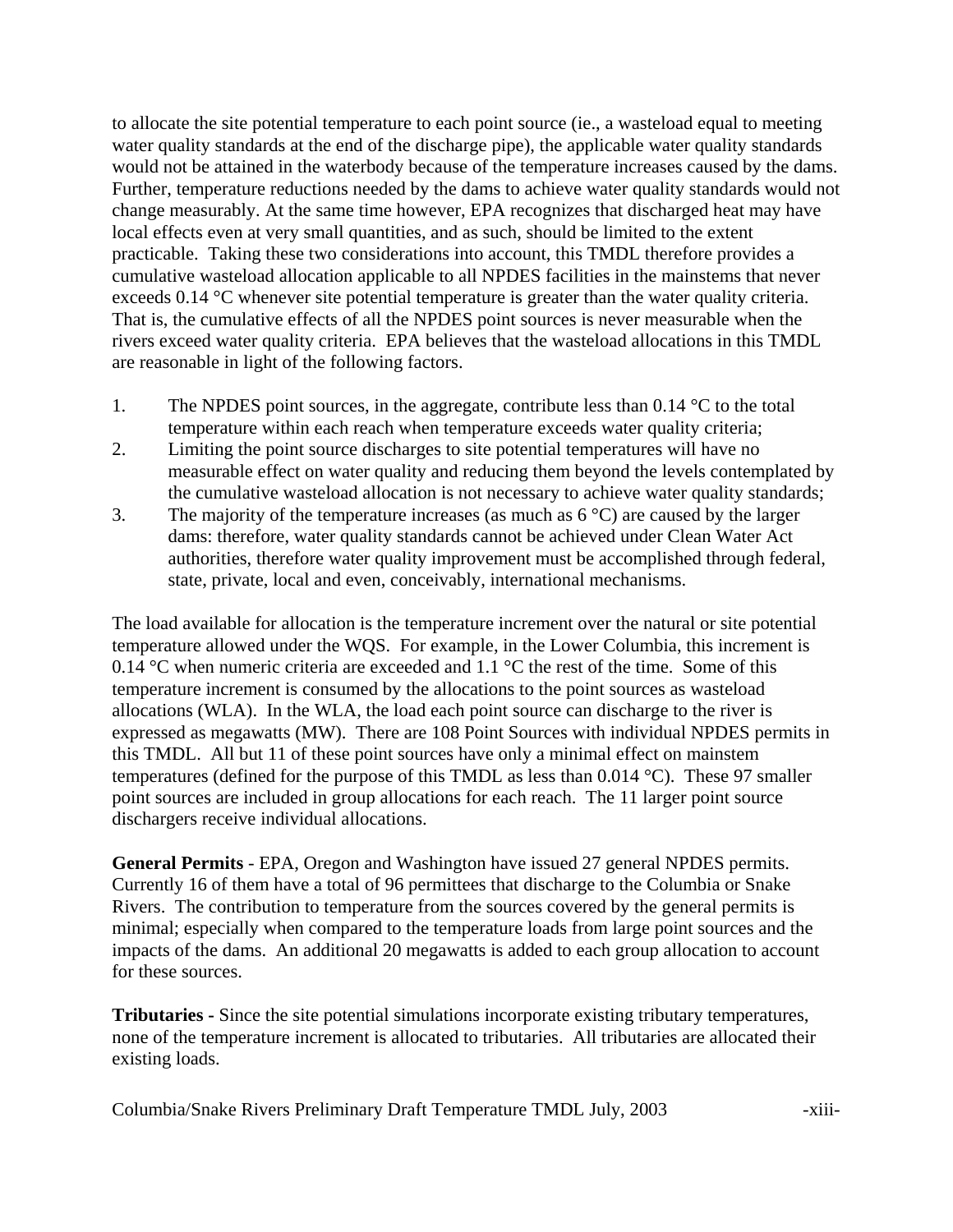**Dams -** The temperature increment remaining to be allocated after allocation to the point sources is very small and therefore, the temperature increase allocated to the 15 dams is also very small. Wells, Rocky Reach, Rock Island, Priest Rapids and The Dalles dams have very small effects on water temperature. They are provided allocations that accounts for the small effects that they currently have. The other dams receive no allocation during the time of the year that water quality criteria are exceeded and a small uniform allocation  $(0.12 \degree C)$  when criteria are not exceeded.

**Margin of Safety** - Implicit margins of safety have been built into the TMDL. For point sources the WLA is based on reasonable worst case discharges. Further, the wasteload allocation for point sources does not vary with flow. It achieves water quality standards at the 7Q10 **(need to define)** low flow, thereby providing a margin of safety when flows are greater than the 7Q10. For dams, the use of daily average temperatures (as opposed to maximum temperatures only) is a conservative application of the WQS provisions regarding natural temperature conditions.

**Seasonal Variation** - The water quality standards for temperature, temperature itself and the effects of human activities on temperature all vary seasonally during the year. In the winter and spring, water quality standards are not exceeded, and therefore the waters of the Columbia and Snake rivers are not impaired for temperature from human activities within the main stems. In the late summer and fall, water quality standards are exceeded and the site potential temperatures exceed the water quality criteria, requiring TMDL allocations for temperature that ensure temperature doesn't exceed site potential temperature  $+ 0.14$  °C. In the late fall and early winter water quality standards are exceeded but the site potential is less than water quality criteria requiring TMDL allocations that ensure temperatures don't exceed site potential  $+1.1$  °C. The seasonality of the TMDL is summarized as follows:

February 6 through June 30 - no allocations required; July 1 through October 31 - allocations to achieve site potential Temperature + 0.14 °C; November 1 through February 5 - allocations to achieve site potential Temperature + 1.1  $^{\circ}$ C.

**Future Growth** - A small portion of the available temperature increases has been allocated to future growth in the group allocations. Twenty MW of heat energy have been added to each group above that needed by the dischargers in the group.

**7. MONITORING PLAN** - Long term, system wide effectiveness of TMDL implementation activities can be assessed by monitoring mainstem river temperatures at the target sites. Over the long term, if implementation is adequate, the daily mean temperatures at the target site should equal the 30 year mean target temperatures at those sites. Individual years may exceed those temperatures because of natural variation.

Short term monitoring for compliance with WLAs will be accomplished through effluent monitoring by the point sources. For individual dams, one option for short term monitoring is to evaluate the temperature difference between successive dams. The TMDL includes curves showing the temperature differences for existing conditions and for the conditions of the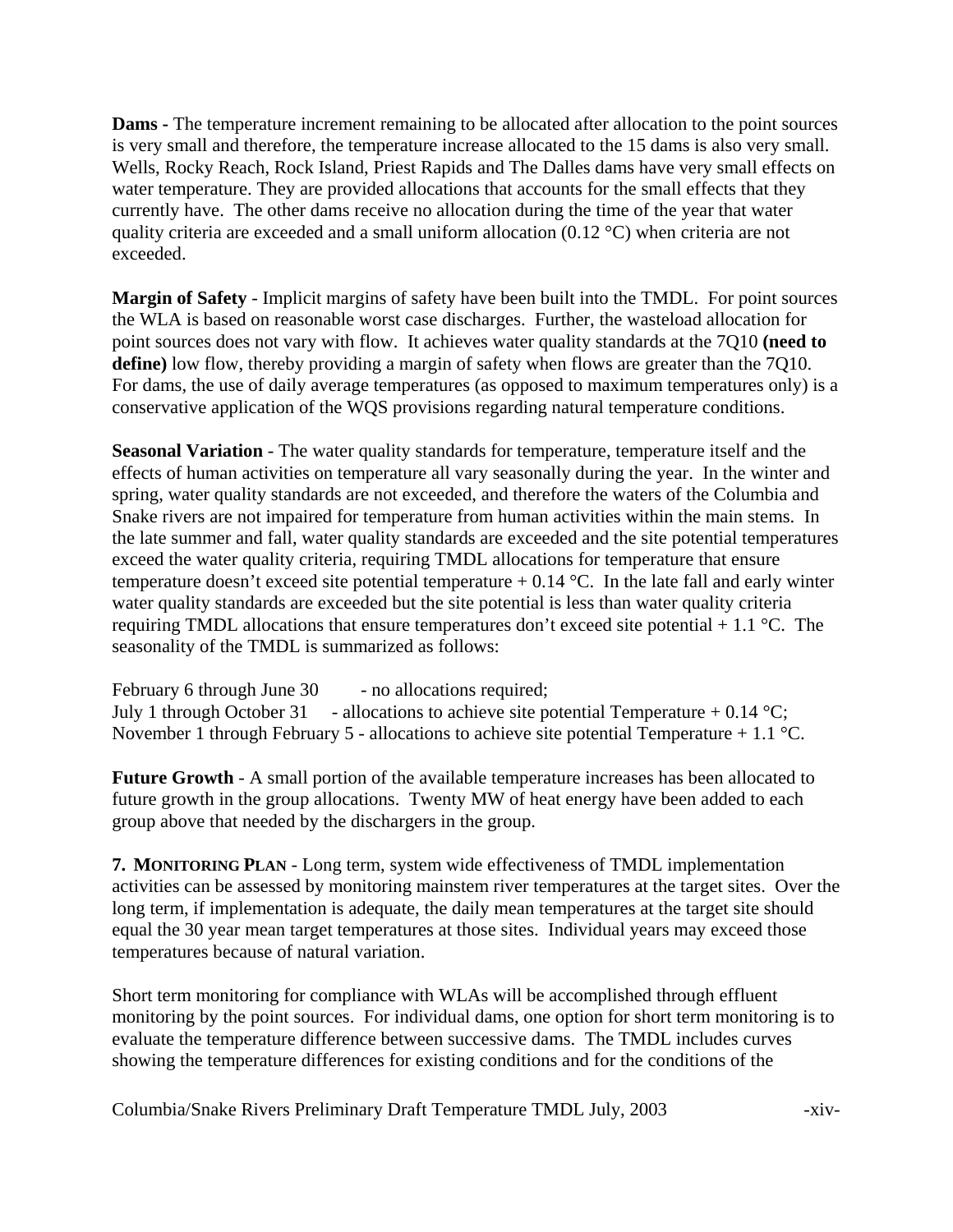implemented TMDL. Effectiveness of TMDL implementation within individual impoundments can be determined by comparison of actual temperature differences between dams to the TMDL curves.

## **8. INFORMATION SHARING AND PUBLIC PARTICIPATION**

Extensive public involvement activities, organized by the inter-agency TMDL Coordination Team have occurred for this TMDL over the past three years. Activities included informational meetings throughout the Columbia Basin, information and document access to the Columbia/Snake Mainstem TMDL website, fact sheets, coordination meetings, individual meetings with interested groups, nine public workshops, and numerous conference presentations. The Western Governors' Association also provided public involvement assistance. Public involvement efforts will continue until the TMDL is finalized. Public meetings with the opportunity for formal public comment will be held during the draft TMDL comment period.

## **9. IMPLEMENTATION PLANS**

Implementation of the TMDL is entirely a State responsibility. Pursuant to respective specific state responsibilities, the States of Oregon, Washington, and Idaho have taken the lead for the development of an implementation plan working with interested tribes focused on the identification of feasible management options for improving temperature. States have developed a Summary Implementation Strategy (attached to this Draft TMDL) which identifies short term, mid term and long term implementation actions The short term actions are generally consistent with the temperature Reasonable and Prudent Alternatives (actions to avoid jeopardy under the Endangered Species Act) identified in the December 2000 Federal Columbia River Power System Biological Opinion. The mid-term and long action actions include system-wide actions that could improve water temperature in the long term.

The Summary Implementation Plan has been developed in a collaborative process with the FCRPS Action Agencies. A key element of this Plan is the commitment to evaluate the need to revise water quality standards upon which the TMDL is based should the temperature improvements contemplated by those standards prove to be unattainable.

Implementation is proposed to be coordinated through a TMDL Implementation Workgroup led by the states which retains authorities of participating agencies.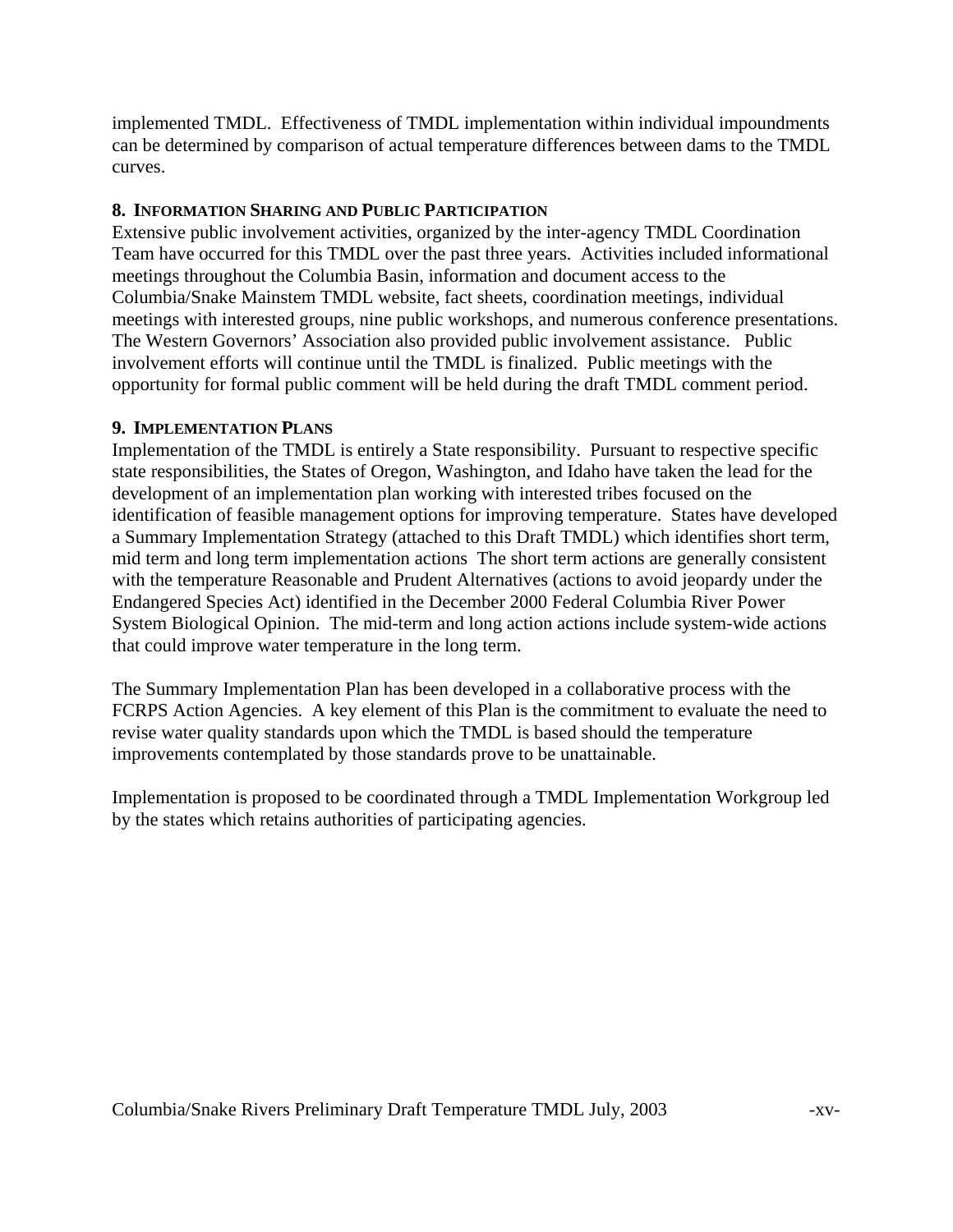| River Reach / Facility                      | <b>Temperature Increase Allowed</b><br><b>Within Each Reach</b> |                                  | <b>Wasteload Allocation</b><br>(Temperature Increase<br>and Heat Loads) | <b>Load Allocation</b><br>(Temperature Increase) |               |
|---------------------------------------------|-----------------------------------------------------------------|----------------------------------|-------------------------------------------------------------------------|--------------------------------------------------|---------------|
|                                             | <b>July 1 - Oct 31</b>                                          | Nov 1 - Feb 5                    | July 1 - Feb 5                                                          | <b>July 1 - Oct 31</b>                           | Nov 1 - Feb 5 |
|                                             |                                                                 | <b>COLUMBIA RIVER FACILITIES</b> |                                                                         |                                                  |               |
| <b>International Border to Grand Coulee</b> | .001 °C                                                         | 0.121 °C                         | 0.001 °C                                                                | 0.0 °C                                           | 0.12 °C       |
| Group                                       |                                                                 |                                  | 21.37 MW                                                                |                                                  |               |
| <b>Grand Coulee Dam</b>                     |                                                                 |                                  |                                                                         | 0.0 °C                                           | 0.12 °C       |
| <b>Grand Coulee to Chief Joseph</b>         | .001 $^{\circ}$ C                                               | 0.121 °C                         | 0.001 °C                                                                | 0.0 °C                                           | 0.12 °C       |
| Group                                       |                                                                 |                                  | 24.53 MW                                                                |                                                  |               |
| Chief Joseph Dam                            |                                                                 |                                  |                                                                         | 0.0 °C                                           | 0.12 °C       |
| <b>Chief Joseph to Wells</b>                | .111 $\degree$ C                                                | $0.121$ °C                       | 0.001 °C                                                                | 0.11 °C                                          | 0.12 °C       |
| Group                                       |                                                                 |                                  | 23.78 MW                                                                |                                                  |               |
| <b>Wells Dam</b>                            |                                                                 |                                  |                                                                         | 0.11 °C                                          | 0.12 °C       |
| <b>Wells to Rocky Reach</b>                 | .1315 °C                                                        | 0.0915 °C                        | 0.0015 °C                                                               | 0.13 °C                                          | 0.09 °C       |
| Group                                       |                                                                 |                                  | 28.01 MW                                                                |                                                  |               |
| Rocky Reach Dam                             |                                                                 |                                  |                                                                         | 0.13 °C                                          | 0.09 °C       |
| <b>Rocky Reach to Rock Island</b>           | 0.053 °C                                                        | 0.0703 °C                        | 0.003 °C                                                                | 0.05 °C                                          | 0.07 °C       |
| Group                                       |                                                                 |                                  | 90.80 MW                                                                |                                                  |               |
| Rock Island Dam                             |                                                                 |                                  |                                                                         | 0.05 °C                                          | 0.07 °C       |

**Table S-2: Summary of the Columbia/Snake River TMDL, showing gross allocations for each river reach and individual wasteload or load allocations**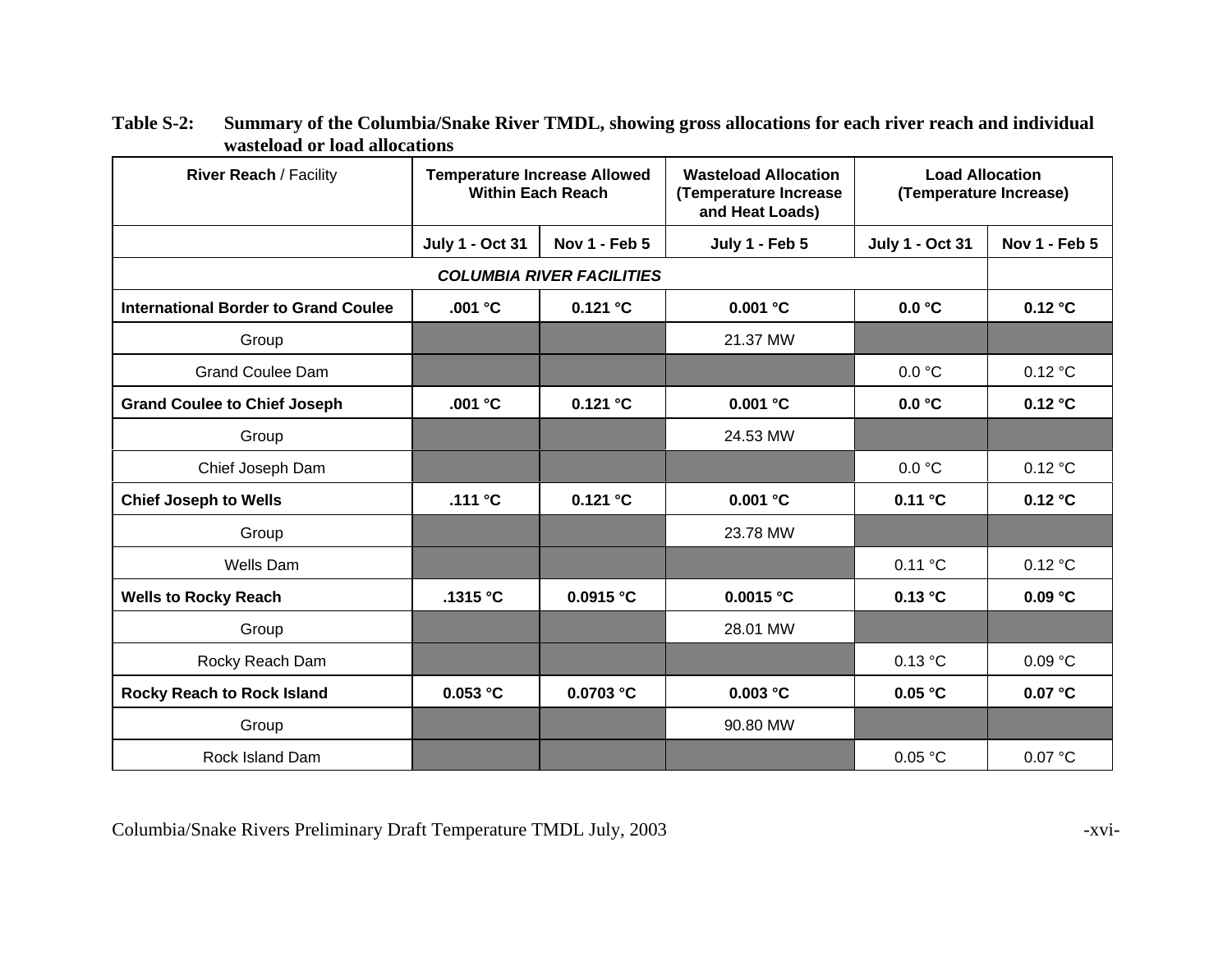| <b>River Reach / Facility</b>   |                        | <b>Temperature Increase Allowed</b><br><b>Within Each Reach</b> | <b>Wasteload Allocation</b><br>(Temperature Increase<br>and Heat Loads) | <b>Load Allocation</b><br>(Temperature Increase) |               |
|---------------------------------|------------------------|-----------------------------------------------------------------|-------------------------------------------------------------------------|--------------------------------------------------|---------------|
|                                 | <b>July 1 - Oct 31</b> | <b>Nov 1 - Feb 5</b>                                            | July 1 - Feb 5                                                          | <b>July 1 - Oct 31</b>                           | Nov 1 - Feb 5 |
| <b>Rock Island to Wanapum</b>   | .001 °C                | 0.121 °C                                                        | $0.001$ $^{\circ}$ C                                                    | 0.0 °C                                           | 0.12 °C       |
| Group                           |                        |                                                                 | 20.46 MW                                                                |                                                  |               |
| Wanapum Dam                     |                        |                                                                 |                                                                         | 0.0 °C                                           | 0.12 °C       |
| <b>Wanapum to Priest Rapids</b> | .281 °C                | 0.181 °C                                                        | $0.001$ $\degree$ C                                                     | 0.28 °C                                          | 0.18 °C       |
| Group                           |                        |                                                                 | 20.0 MW                                                                 |                                                  |               |
| Priest Rapids Dam               |                        |                                                                 |                                                                         | 0.28 °C                                          | 0.18 °C       |
| <b>Priest Rapids to McNary</b>  | .052 $°C$              | 0.172 °C                                                        | 0.052 °C                                                                | 0.0 °C                                           | 0.12 °C       |
| Group                           |                        |                                                                 | 244.13 MW                                                               |                                                  |               |
| Agrium Bowles Road              |                        |                                                                 | 206.8 MW                                                                |                                                  |               |
| Agrium Game Farm Road           |                        |                                                                 | 384.5 MW                                                                |                                                  |               |
| <b>Boise Cascade Walulla</b>    |                        |                                                                 | 284.2 MW                                                                |                                                  |               |
| McNary Dam                      |                        |                                                                 |                                                                         | 0.0 °C                                           | 0.12 °C       |
| <b>McNary to John Day</b>       | 0.002 °C               | 0.122 °C                                                        | 0.002 °C                                                                | 0.0 °C                                           | 0.12 °C       |
| Group                           |                        |                                                                 | 63.18 MW                                                                |                                                  |               |
| John Day Dam                    |                        |                                                                 |                                                                         | 0.0 °C                                           | 0.12 °C       |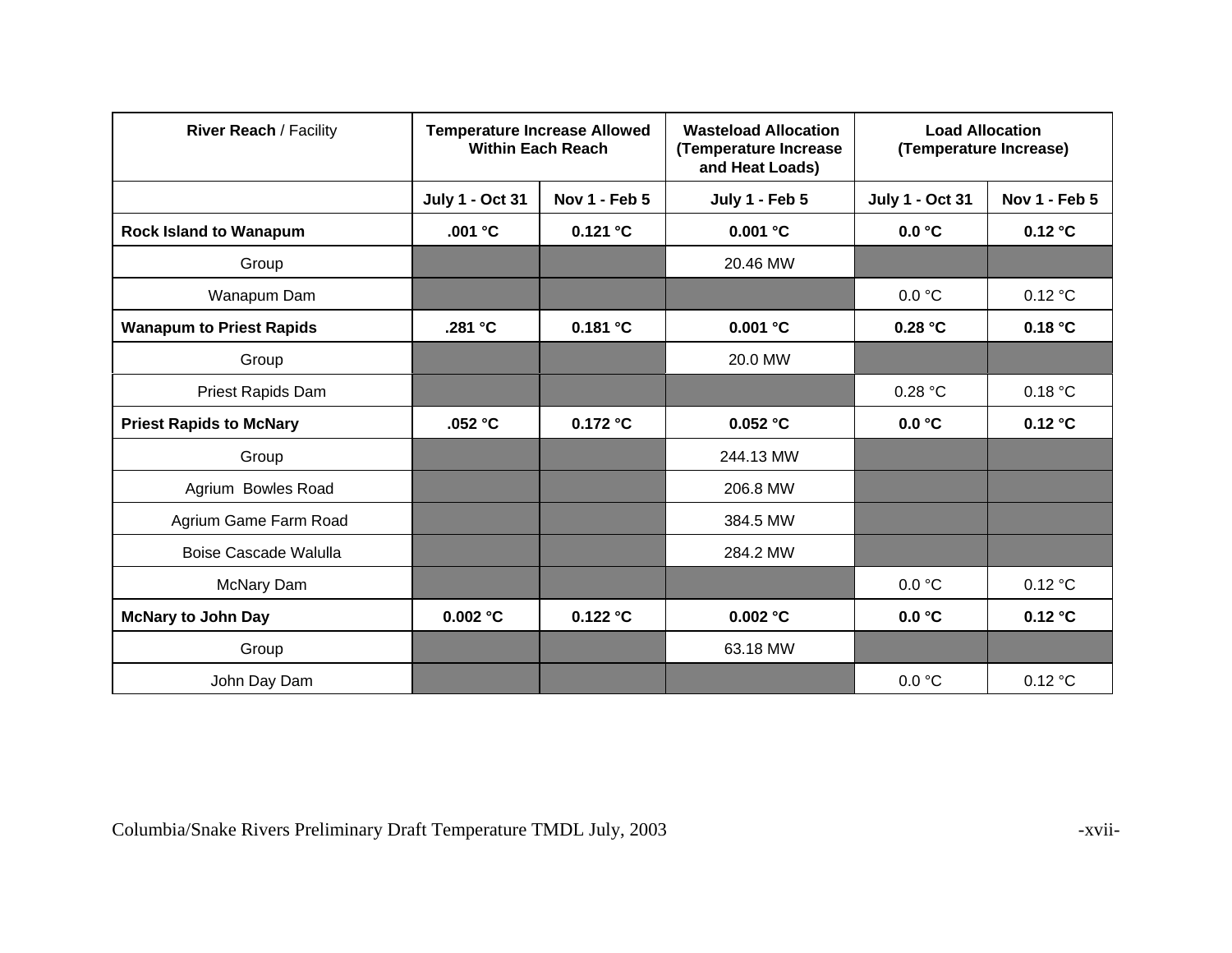| <b>River Reach / Facility</b>         | <b>Temperature Increase Allowed</b><br><b>Within Each Reach</b> |                      | <b>Wasteload Allocation</b><br>(Temperature Increase<br>and Heat Loads) | <b>Load Allocation</b><br>(Temperature Increase) |               |
|---------------------------------------|-----------------------------------------------------------------|----------------------|-------------------------------------------------------------------------|--------------------------------------------------|---------------|
|                                       | <b>July 1 - Oct 31</b>                                          | Nov 1 - Feb 5        | July 1 - Feb 5                                                          | <b>July 1 - Oct 31</b>                           | Nov 1 - Feb 5 |
| John Day to The Dalles                | 0.1478 °C                                                       | 0.1108 °C            | 0.0008 °C                                                               | 0.147 °C                                         | 0.11 °C       |
| Group                                 |                                                                 |                      | 20.73 MW                                                                |                                                  |               |
| The Dalles Dam                        |                                                                 |                      |                                                                         | 0.147 °C                                         | 0.11 °C       |
| The Dalles to Bonneville              | .004 °C                                                         | $0.124$ °C           | 0.004 °C                                                                | 0.0 °C                                           | 0.12 °C       |
| Group                                 |                                                                 |                      | 99.07 MW                                                                |                                                  |               |
| <b>Bonneville Dam</b>                 |                                                                 |                      |                                                                         | 0.0 °C                                           | 0.12 °C       |
| <b>Bonneville to River Mile 112</b>   | .02 °C                                                          | 0.02 °C              | $.02^{\circ}$ C                                                         | 0.0 °C                                           | 0.0 °C        |
| Group                                 |                                                                 |                      | 164.04 MW                                                               |                                                  |               |
| <b>Fort James Camas</b>               |                                                                 |                      | 337.8 MW                                                                |                                                  |               |
| River Mile 112 to River Mile 95       | 0.026 °C                                                        | $0.026$ °C           | .026 $°C$                                                               | 0.0 °C                                           | 0.0 °C        |
| Group                                 |                                                                 |                      | 926.3 MW                                                                |                                                  |               |
| <b>River Mile 95 to River Mile 72</b> | 0.026 °C                                                        | $0.026$ $^{\circ}$ C | $0.026$ °C                                                              | 0.0 °C                                           | 0.0 °C        |
| Group                                 |                                                                 |                      | 42.84 MW                                                                |                                                  |               |
| Boise/ St. Helens                     |                                                                 |                      | 219.56 MW                                                               |                                                  |               |
| Coastal St. Helens                    |                                                                 |                      | 365.09 MW                                                               |                                                  |               |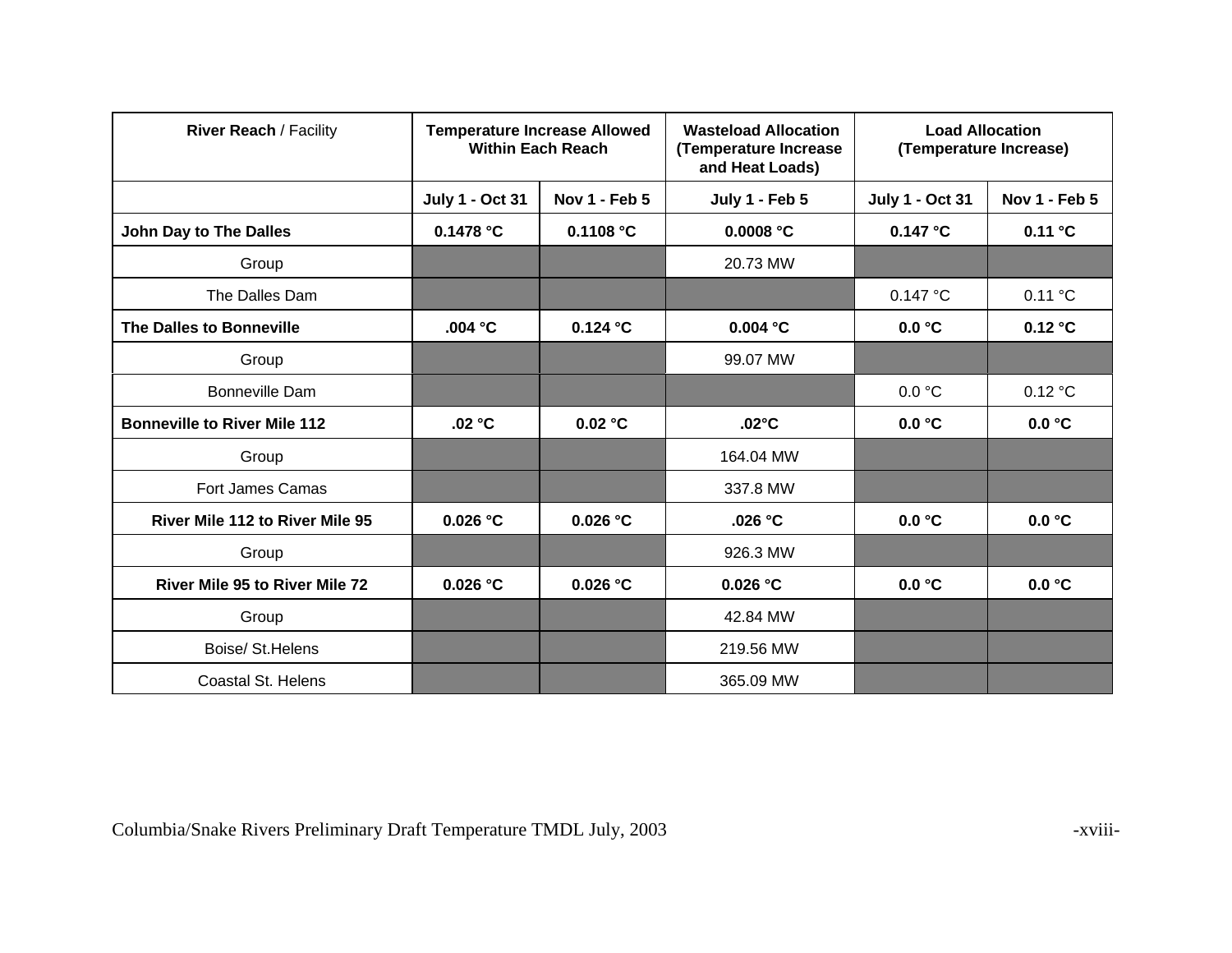| <b>River Reach / Facility</b>         | <b>Temperature Increase Allowed</b><br><b>Within Each Reach</b> |               | <b>Wasteload Allocation</b><br>(Temperature Increase<br>and Heat Loads) | <b>Load Allocation</b><br>(Temperature Increase) |               |
|---------------------------------------|-----------------------------------------------------------------|---------------|-------------------------------------------------------------------------|--------------------------------------------------|---------------|
|                                       | <b>July 1 - Oct 31</b>                                          | Nov 1 - Feb 5 | <b>July 1 - Feb 5</b>                                                   | <b>July 1 - Oct 31</b>                           | Nov 1 - Feb 5 |
| <b>River Mile 72 to River Mile 42</b> | 0.046 °C                                                        | 0.046 °C      | 0.046 °C                                                                | 0.0 °C                                           | 0.0 °C        |
| Group                                 |                                                                 |               | 235.85 MW                                                               |                                                  |               |
| Longview Fiber                        |                                                                 |               | 455.4 MW                                                                |                                                  |               |
| Weyerhouser Longview                  |                                                                 |               | 545.43 MW                                                               |                                                  |               |
| GP Wauna                              |                                                                 |               | 301.71 MW                                                               |                                                  |               |
| <b>River Mile 42 to River Mile 4</b>  | 0.001 °C                                                        | 0.001 °C      | 0.001 °C                                                                | 0.0 °C                                           | 0.0 °C        |
| Group                                 |                                                                 |               | 46.79                                                                   |                                                  |               |
| <b>River Mile 4 to River Mile 0</b>   | 0.001 °C                                                        | 0.001 °C      | 0.001 °C                                                                | 0.0 °C                                           | 0.0 °C        |
| Group                                 |                                                                 |               | 26.28                                                                   |                                                  |               |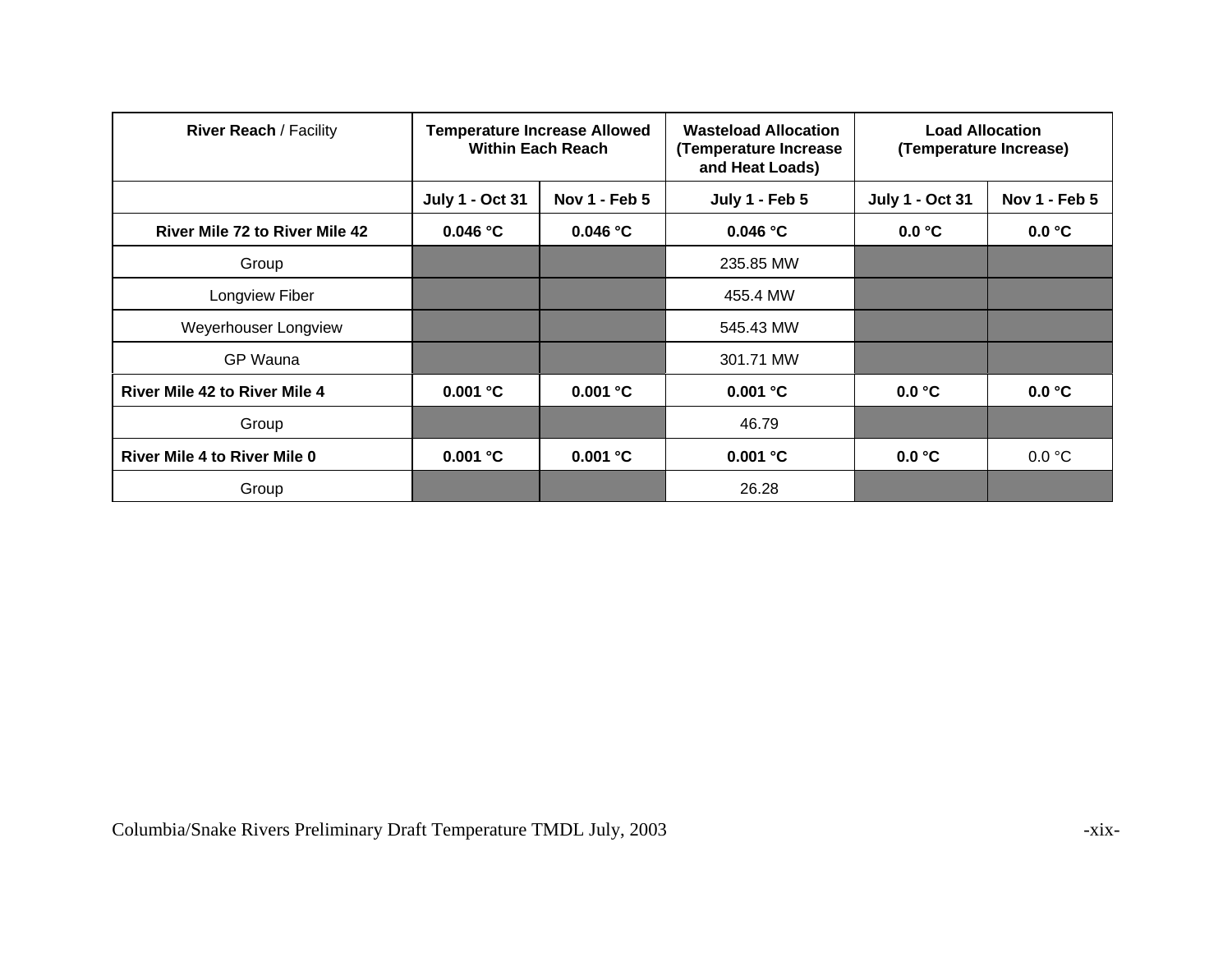| <b>River Reach / Facility</b>           | <b>Temperature Increase Allowed</b><br><b>Within Each Reach</b> |                               | <b>Wasteload Allocation</b><br>(Temperature Increase<br>and Heat Loads) | <b>Load Allocation</b><br>(Temperature Increase) |               |
|-----------------------------------------|-----------------------------------------------------------------|-------------------------------|-------------------------------------------------------------------------|--------------------------------------------------|---------------|
|                                         | <b>July 1 - Oct 31</b>                                          | Nov 1 - Feb 5                 | July 1 - Feb 5                                                          | <b>July 1 - Oct 31</b>                           | Nov 1 - Feb 5 |
|                                         |                                                                 | <b>SNAKE RIVER FACILITIES</b> |                                                                         |                                                  |               |
| <b>Salmon River to River Mile 138</b>   | 0.06 °C                                                         | 0.06 °C                       | 0.06 °C                                                                 | 0.0 °C                                           | 0.0 °C        |
| Group                                   |                                                                 |                               | 30.28 MW                                                                |                                                  |               |
| Potlatch                                |                                                                 |                               | 298.76 MW                                                               |                                                  |               |
| <b>River Mile 138 to Lower Granite</b>  | 0.003 °C                                                        | 0.123 °C                      | 0.003 °C                                                                | 0.0 °C                                           | 0.12 °C       |
| Group                                   |                                                                 |                               | 20.0 MW                                                                 |                                                  |               |
| Lower Granite Dam                       |                                                                 |                               |                                                                         | 0.0 °C                                           | 0.12 °C       |
| <b>Lower Granite to Little Goose</b>    | 0.003 °C                                                        | 0.123 °C                      | 0.003 °C                                                                | 0.0 °C                                           | 0.12 °C       |
| Group                                   |                                                                 |                               | 20.02 MW                                                                |                                                  |               |
| Little Goose Dam                        |                                                                 |                               |                                                                         | 0.0 °C                                           | 0.12 °C       |
| <b>Little Goose to Lower Monumental</b> | 0.003 °C                                                        | 0.123 °C                      | 0.003 °C                                                                | 0.0 °C                                           | 0.12 °C       |
| Group                                   |                                                                 |                               | 21.39 MW                                                                |                                                  |               |
| Lower Monumental Dam                    |                                                                 |                               |                                                                         | 0.0 °C                                           | 0.12 °C       |
| <b>Lower Monumental to Ice Harbor</b>   | 0.003 °C                                                        | 0.123 °C                      | 0.003 °C                                                                | 0.0 °C                                           | 0.12 °C       |
| Group                                   |                                                                 |                               | 20.004 MW                                                               |                                                  |               |
| Ice Harbor Dam                          |                                                                 |                               |                                                                         | 0.0 °C                                           | 0.12 °C       |
| <b>Ice Harbor to River Mile 0</b>       | 0.003 °C                                                        | 0.003 °C                      | 0.003 °C                                                                | 0.0 °C                                           | 0.0 °C        |
| Group                                   |                                                                 |                               | 20.004 MW                                                               |                                                  |               |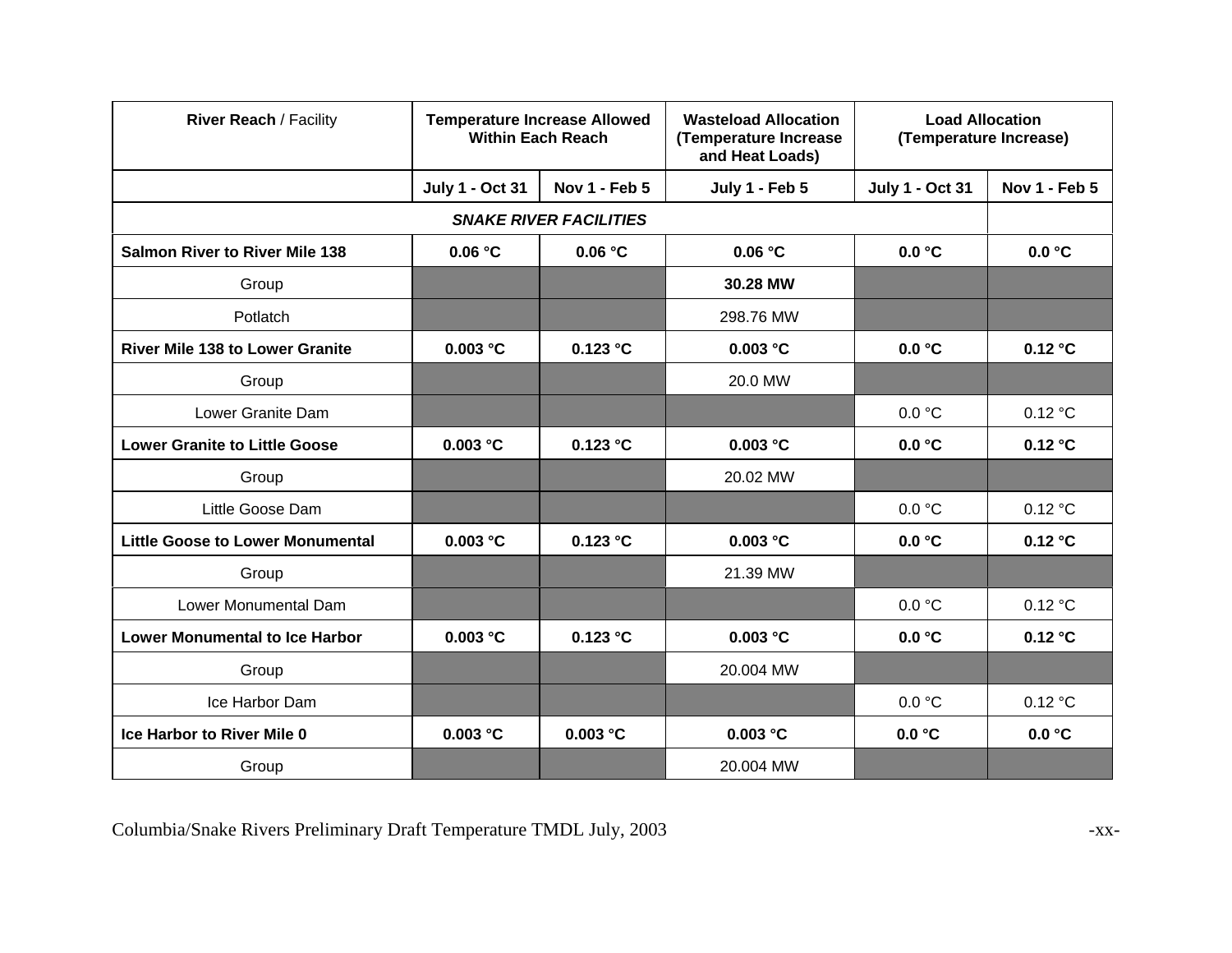### **1.0 Introduction**

### **1.1 The Role of this TMDL and the Overall Water Quality Improvement Process**

The overall process for improving water quality as laid out in the Clean Water Act involves several steps. First, the desired water quality is defined via state water quality standards. Second, waters of a lower quality than the water quality standards are identified on state 303(d) lists (also known as "Lists of Impaired Waterbodies"). Third, a Total Maximum Daily Load (TMDL) is established for waters on the 303(d) list. Fourth, implementation plans are developed by the state to achieve the TMDL. Fifth, in some cases, a balance must be struck between the TMDL and the water quality standards. During implementation planning, it may become clear that there are no feasible improvement alternatives that will achieve the TMDL. In these cases, the TMDL and the water quality standards may have to be adjusted to achieve the highest levels of water quality that are feasible. Finally, the TMDL is implemented through the NPDES Permit Program, State Water Quality Standards Certification Program, the States Nonpoint Source Management Program and other appropriate mechanisms.

Often the TMDL and the implementation plan are developed together and there may even be iterative manipulation of the two until a workable mix is achieved. In the case of the main stems temperature TMDL, the two have been kept some what separated. Interest in temperature in the main stems peaked during development of the 2000 Federal Columbia River Power System (FCRPS) Biological Opinion by the National Marine Fisheries Service (NMFS) and the Fish and Wildlife Service (FWS). Many believed that elevated temperatures played a role in the reduction of salmon runs, while others believed that temperature in the main stems had not changed significantly from natural conditions. Further, the water quality standards do not establish a clear target for temperature and require considerable analysis. So it wasn't clear if there was a temperature problem, how severe it was or what was causing it. Implementation planning to improve water temperature could be very costly, especially for the federal and public utility district dams on the rivers. Therefore, it is prudent to verify that a problem exists and to quantify the extent of the problem before investing a great deal. Essentially, the role of this TMDL in improving temperature in the Columbia/Snake River main stems is to clarify these issues. The purpose of this TMDL is to:

- 1. define the temperature targets;
- 2. quantify the temperature problem on the main stems;
- 3. determine the level of improvement needed.

The TMDL, therefore, uses water quality modeling to determine the specific water temperature targets for the main stems on the basis of state water quality standards. The water quality standards require identification of what the temperatures would be in the absence of human activities on the main stems. Having determined the temperature regime required by the state water quality standards, the TMDL evaluates whether the existing main stems achieve those target temperature regimes and quantifies the contributions of existing human activities to temperature increases in the river. This TMDL finds that temperature does exceed the target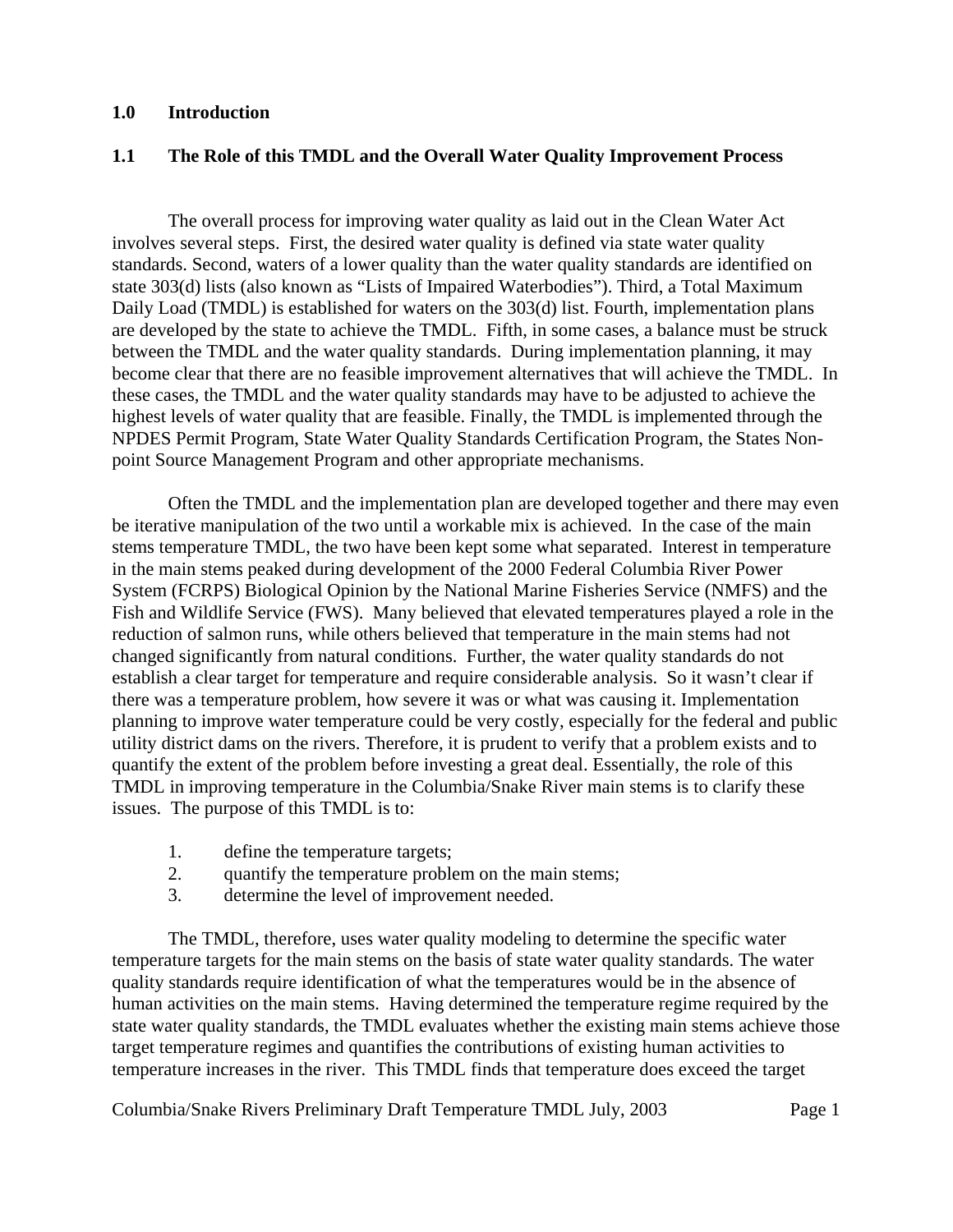temperature regimes required by state water quality standards so it goes on to quantify the improvement needed and allocate heat loads to the various human activities on the main stems that, if achieved, will result in compliance with the target temperatures.

The next step in improving temperature in the main stems is to develop the implementation plan. That is, determine what specific operational changes at the dams and point sources of heat along the rivers can be implemented to achieve the TMDL and ultimately achieve water quality standards. In other words, what feasible alternatives are available to improve temperature. The TMDL identifies some of the dams on the main stems to be the major contributors to temperature increases in the main stems. Implementation planning to achieve temperature improvements at dams will be technically complicated, costly and generally outside Clean Water Act authorities. The federal dams were specifically authorized by Congress for specific purposes such as flood control, power generation, irrigation and navigation. Decisions on the feasibility of alternatives to improve temperature at these facilities will have to consider the ability of the FCRPS to continue achieving the purposes established by Congress, the technical feasibility of the alternatives and the economic feasibility of the alternatives.

The states take the lead for TMDL implementation planning but they will rely heavily on the Federal Agencies that administer and operate the FCRPS. In fact, development of improvement alternatives will require a sytstem wide evaluation of the FCRPS and the Columbia/Snake River system. Improvements in temperature resulting from operation of the river system will rely heavily on regional, national and even international forums. Because of the complicated policy and technical issues incumbent on implementation planning, in this case, it could be a lengthy process.

 However, that is not to say that the FCRPS has been inactive in planning and implementing measures to improve water temperature in the Columbia and Snake River main stems. The Bonneville Power Administration is financing sub-basin planning all over the Columbia Basin to improve salmon habitat, including temperature in the tributaries to the Columbia and Snake Rivers. The Corps of Engineers has operated Dworshak Dam for the last three years to discharge cooler water to improve temperature in the lower Snake River. Every year, the Corps works with EPA, NMFS and the states and tribes to refine and fine tune it's approach to operating the Dworshak Dam. Two major limitations on implementation planning have been the lack of data to adequately characterize water temperature and the lack of water quality modeling that can evaluate the effects of improvement alternatives at specific dams and site along the river. In 2002, the FCRPS agencies began an effort to address these limitations. Working with NMFS, FWS, EPA, the states and the tribes, the FCRPS agencies developed an interagency committee that is evaluating monitoring and modeling efforts on the rivers. That committee, chaired by the Corps and NMFS, will determine appropriate water quality models and the monitoring necessary to support those models. That committee has been very active and has resulted in intensive monitoring efforts in 2002, including monitoring of temperature in fish passage facilities. The Bureau of Reclamation has been active in working with EPA in development of the TMDL to ensure that there is an adequate understanding of the operation of Grand Coulee Dam and the Columbia Basin Irrigation Project and to brain storm improvement measures that can be evaluated to determine if they are feasible and will have a beneficial effect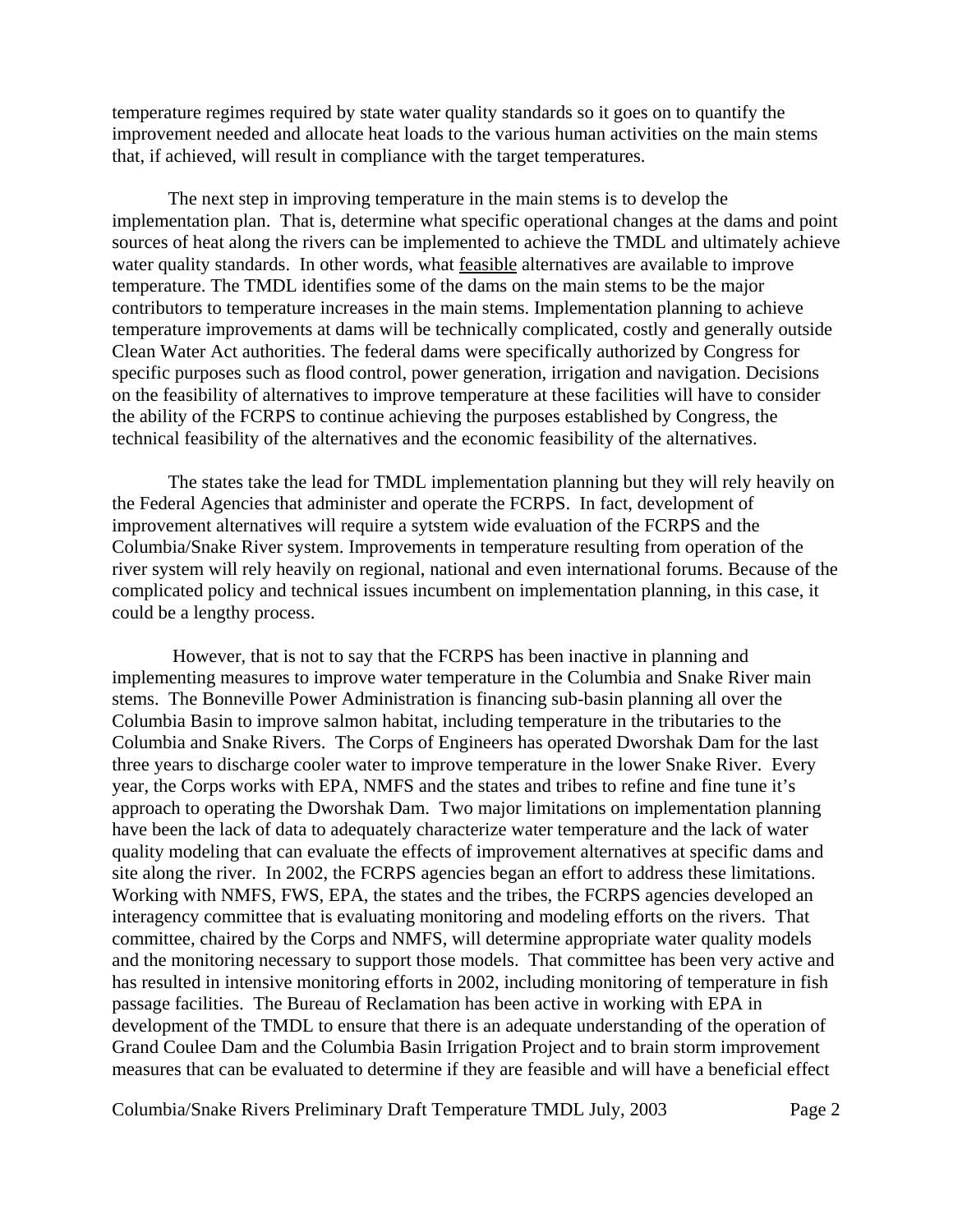on water temperature downstream of Grand Coulee while not causing impairment of temperature upstream of the dam in Lake Roosevelt.

Continued cooperation of the federal agencies, the states and tribes will ensure that the implementation planning results in a balanced strategy that considers ecological needs above and below Grand Coulee and achievement of the Congressionally authorized purpose of the FCRPS and is technically feasible and economically achievable. Step 5 of the water quality improvement process is to alter the TMDL and the water quality standards, as appropriate, to strike this balance between competing ecological needs and competing uses and values of the river system. If it is not feasible to achieve the TMDL without sacrificing ecological needs upstream of Grand Coulee or the other uses of the river system, the water quality standards can be amended and the TMDL revised to achieve the new standards.

The EPA water quality standards regulations provide for situations where water quality standards cannot be attained. The regulations specifically address dams. At 40 CFR 131.10(g) the regulations say "States may remove a designated use which is not an existing use, as defined in Sec. 131.3, or establish sub-categories of a use if the state can demonstrate that attaining the designated use is not feasible because: ....(4) Dams, diversions or other types of hydrologic modifications preclude the attainment of the use, and it is not feasible to restore the water body to its original condition or to operate such modification in a way that would result in the attainment of the use." The regulations also address te concept of economic feasibility at 40 CFR  $131.10(g)(6)$ : "Controls more stringent than those required by sections 301(b) and 306 of the Act would result in substantial and widespread economic and social impact."

Sequentially, the final step in the improvement process is actual implementation of the measures to improve water quality. In actuality, implementation can occur simultaneously with the planning processes and in this case a great deal of work is being done to improve temperature in the Columbia and Snakes rivers as described above. The whole water quality improvement process outlined above, including the TMDL will be an iterative process. As the FCRPS agencies continue to work toward temperature improvements, develop water quality models and collect water quality data, the TMDL may updated.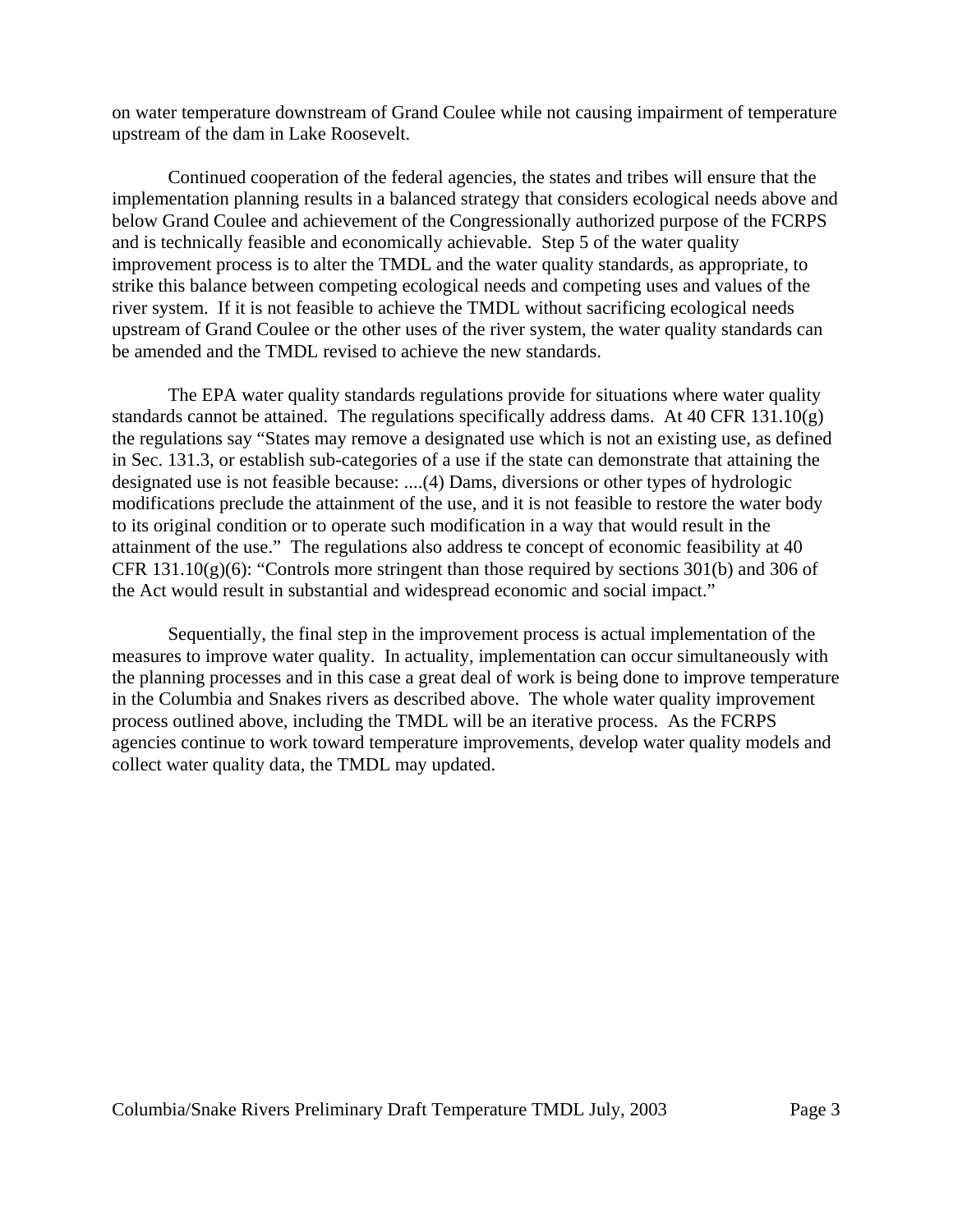### **1.2 Scope of this TMDL**

The scope of this TMDL is water temperature in the main stem segments of the Columbia River from the Canadian Border (River Mile 745) to the Pacific Ocean and the Snake River from its confluence with the Salmon River (River Mile 188) to its confluence with the Columbia River (see Figure 1-1). Table 1-1 summarizes the portions of the two rivers listed as impaired for temperature pursuant to Section 303(d) of the Clean Water Act. EPA listed the Snake River from the Salmon River to the Washington/Idaho Border on the Idaho 1998 Section 303(d) list (EPA, 2001). Oregon included the entire Oregon portions of the Snake and Columbia rivers on its 1998 Section 303(d) list (Oregon DEQ, 1998). Washington included 26 different segments of the two rivers on its 1998 Section 303 list (Washington DOE, 1998). In a letter dated September 4, 2001, Washington clarified that "...much or all of the mainstem Columbia and Snake Rivers violate water quality standards for temperature..." and that the entire lengths of the Columbia and Snake rivers should be addressed in the temperature TMDL (Washington DOE, 2001). This TMDL addresses dams, point sources and non-point sources of thermal loading to the main stems themselves. There are 15 dams, as well as 108 point sources regulated by individual National Pollutant Discharge Elimination System (NPDES) permits, on the two main stems addressed by this TMDL. There are also 27 general NPDES permits that currently regulate 96 facilities on the Snake and Columbia rivers. The thermal loadings from non-point sources enter the main stems primarily through tributaries and irrigation return flows. There are 193 tributaries including seven significant irrigation flows addressed in this TMDL.

### **1.3 Legal Authority**

Under authority of the Clean Water Act, 33 U.S.C. § 1251 et seq., as amended by the Water Quality Act of 1987, P.L. 100-4, the U.S. Environmental Protection Agency is establishing a Total Maximum Daily Load (TMDL) for temperature in the main stems of the Columbia River from the Canadian Border to the Pacific Ocean and the Snake River from its confluence with the Salmon River to its confluence with the Columbia River. EPA is establishing the TMDL for waters within the states of Washington and Oregon and waters within the reservations of the Confederated Tribes of the Colville Reservation and the Spokane Tribe of Indians. At this time, the Idaho Department of Environmental Quality is anticipating simultaneously issuing the TMDL for waters within the jurisdiction of the State of Idaho.

The States of Oregon, Washington and Idaho worked with EPA in coordination with the thirteen tribes of the Columbia Basin to develop this inter-jurisdictional TMDL for the Columbia and Snake River main stems. The Oregon Department of Environmental Quality requested in writing (Oregon DEQ, 2001) that EPA establish the TMDL in the State of Oregon. The Department cited the interstate nature of the waterway, EPA's development of the temperature model, RBM 10, and the Department's lack of resources as the reasons for its request. The request was made pursuant to Section X of the TMDL Memorandum of Agreement between EPA and the Department of Environmental Quality dated February 1, 2000.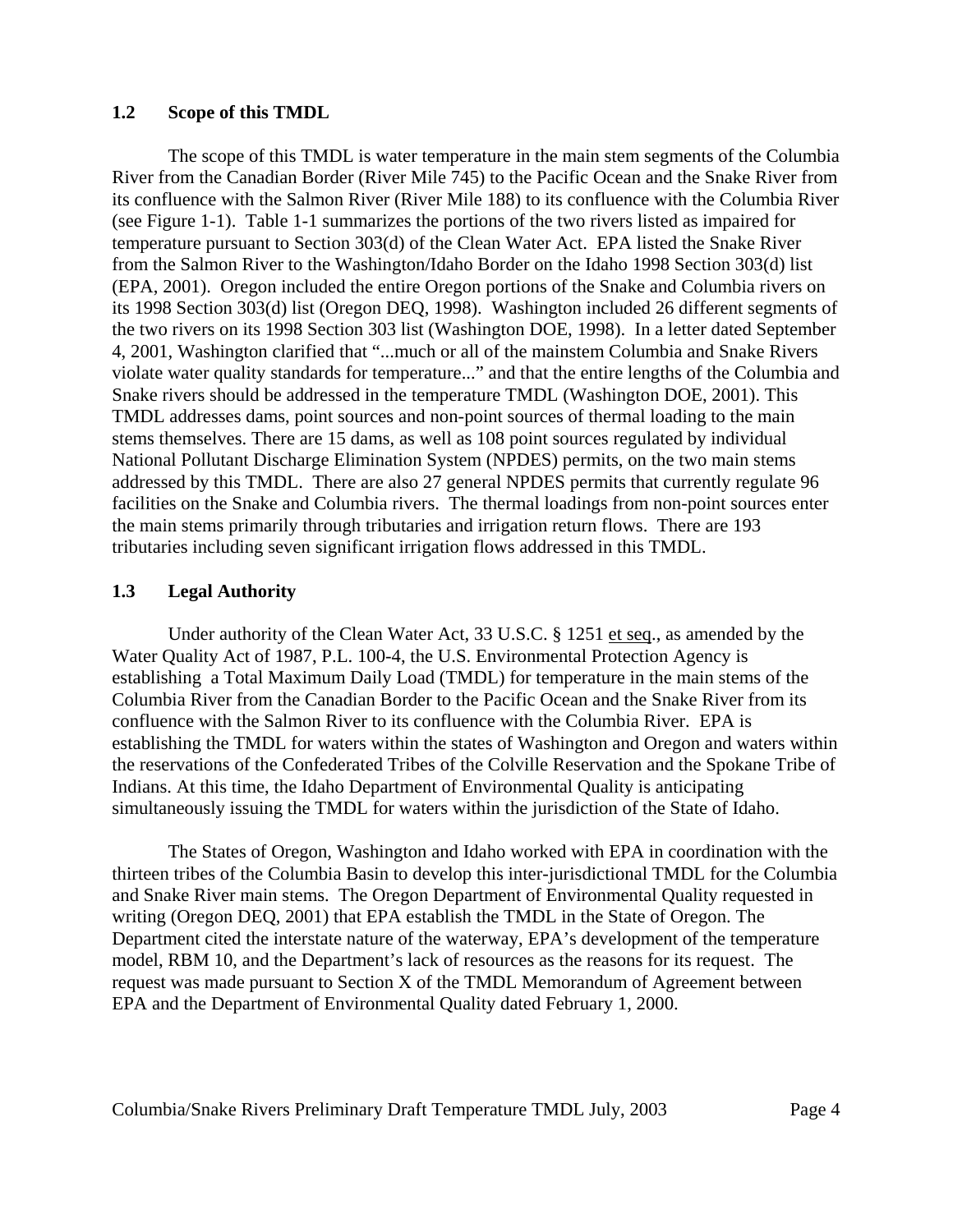# **Table 1-1: Section 303(d) Listings Addressed by this TMDL**

#### *Idaho:*

| <b>HUC</b> | Waterbody          | <b>Boundaries</b>                     | <b>Pollutant</b> |
|------------|--------------------|---------------------------------------|------------------|
| 17060103   | <b>Snake River</b> | Salmon River to Washington State Line | Temperature      |

*Oregon:*

| <b>Basin</b>    | Waterbody          | <b>Boundaries</b>                                     | <b>Pollutant</b> |
|-----------------|--------------------|-------------------------------------------------------|------------------|
| Lower Columbia  | Columbia River     | Mouth to Tenasillahe Island                           | Temperature      |
| Lower Columbia  | Columbia River     | Tenasillahe Island to Willamette River                | Temperature      |
| Lower Columbia  | Columbia River     | Willamette River to Bonneville Dam                    | Temperature      |
| Middle Columbia | Columbia River     | Bonneville Dam to The Dalles Dam                      | Temperature      |
| Middle Columbia | Columbia River     | The Dalles Dam to John Day Dam                        | Temperature      |
| Middle Columbia | Columbia River     | John Day Dam to McNary Dam                            | Temperature      |
| Middle Columbia | Columbia River     | McNary Dam to Washington Border                       | Temperature      |
| Middle Snake    | <b>Snake River</b> | Washington Border to Hell's Canyon Dam<br>Temperature |                  |

*Washington:*

| <b>Water Resource Inventory Area</b><br><b>Number</b><br><b>Name</b> |    | Waterbody          | <b>Pollutant</b> | Number of<br><b>Segments</b> |
|----------------------------------------------------------------------|----|--------------------|------------------|------------------------------|
| Grays-Elokoman                                                       | 25 | Columbia River     | Temperature      | 3                            |
| Lewis                                                                | 27 | Columbia River     | Temperature      | 2                            |
| Salmon-Washougal                                                     | 28 | Columbia River     | Temperature      | 6                            |
| Klickitat                                                            | 30 | Columbia River     | Temperature      | 3                            |
| Rock-Glade                                                           | 31 | Columbia River     | Temperature      | 2                            |
| Moses Coulee                                                         | 44 | Columbia River     | Temperature      | 1                            |
| Chelan                                                               | 47 | Columbia River     | Temperature      | 1                            |
| Lower Snake                                                          | 33 | <b>Snake River</b> | Temperature      | 4                            |
| <b>Snake River</b>                                                   | 35 | <b>Snake River</b> | Temperature      | 4                            |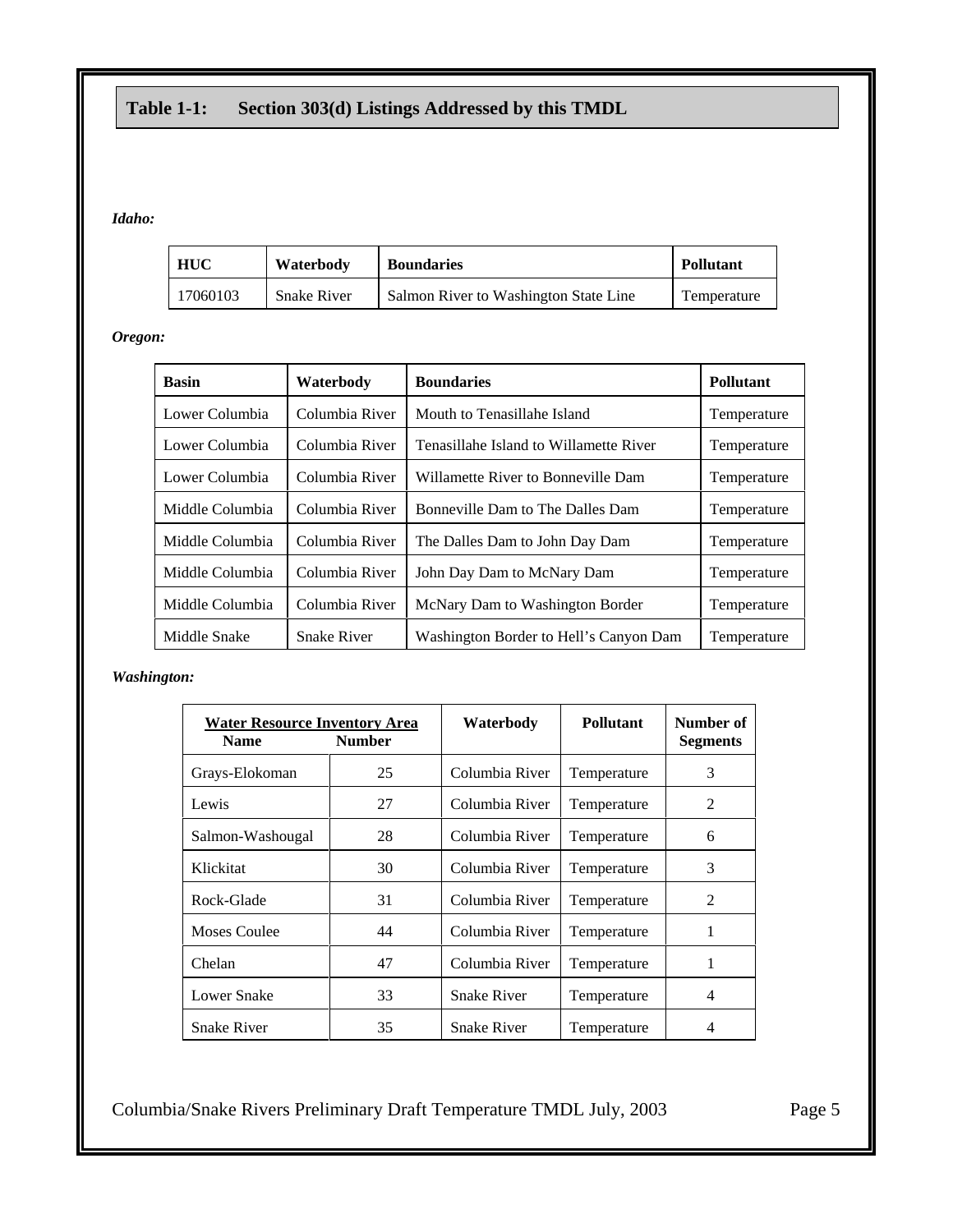Similarly, the Washington Department of Ecology requested by letter (Washington DOE, 2001) that EPA establish the Columbia/Snake Main Stem Temperature TMDL in Washington. The Department also cited the inter-jurisdictional nature of the waterways, EPA's work on the TMDL and the Department's lack of resources as the reasons for its request. The request was made pursuant to Section 13 of the TMDL Memorandum of Agreement between the Department of Ecology and EPA dated October 29, 1997.

EPA has authority under section 303(d)(2) of the Clean Water Act (CWA) to approve or disapprove TMDLs submitted by the states and tribes and to establish its own TMDLs in the event that it disapproves a state or tribal submission. EPA also has authority under section 303(d)(2) to establish TMDLs in response to an explicit state request. EPA's exercise of authority to establish TMDLs in response to a state's request is consistent with the larger purpose of section  $303(d)(2)$  – to ensure the timely establishment of TMDLs – and it honors the primary responsibility imputed by Congress to the states. In addition, when the TMDL focuses on interstate waters, EPA's involvement can facilitate the resolution of complex crossjurisdictional problems that might be difficult for an individual state, acting alone, to resolve. For similar reasons, EPA has authority to establish TMDLs on behalf of tribes that have not been authorized to establish TMDLs under section 518(e) of the CWA.

### **1.4 Coordination with States and Tribes**

EPA invited consultation with 14 Sovereign Tribes of the Columbia River Basin in a February 11, 2002, letter from L. John Iani, EPA Region 10 Regional Administrator, to each Tribal chair. Copies were also provided to the Columbia River Inter-Tribal Fish Commission. The letter recognized Tribal rights and the federal government responsibility to tribal governments and offered to provide the Tribes and tribal staff an opportunity for meaningful involvement in EPA's final action on this TMDL effort. EPA offered to meet individually with Tribes on a government-to-government basis. In response to this invitation EPA has met with a number of the tribal governments. EPA has also been providing direct technical assistance to the Colville Confederated Tribes and the Spokane Tribe.

EPA has been requested by Tribal representatives to address historic preservation and to explain how cultural resources issues would be addressed by this TMDL. EPA is proposing in this preliminary draft that the State and Tribal Implementation plans address the National Historic Preservation Act. EPA will continue to coordinate and consult with the Tribes to integrate historic preservation and cultural concerns into actions stemming from this TMDL.

EPA signed a Memorandum of Agreement (MOA) with the states of Oregon, Idaho and Washington in August 2001. This MOA described the mutual relationship between the states and EPA Region 10 to complete dissolved gas and temperature TMDLs for the mainstem Columbia and Snake Rivers. The MOA detailed the conceptual approach to the TMDL effort, the roles of the MOA signatories, expected roles of the cooperating agencies, resources, and schedule.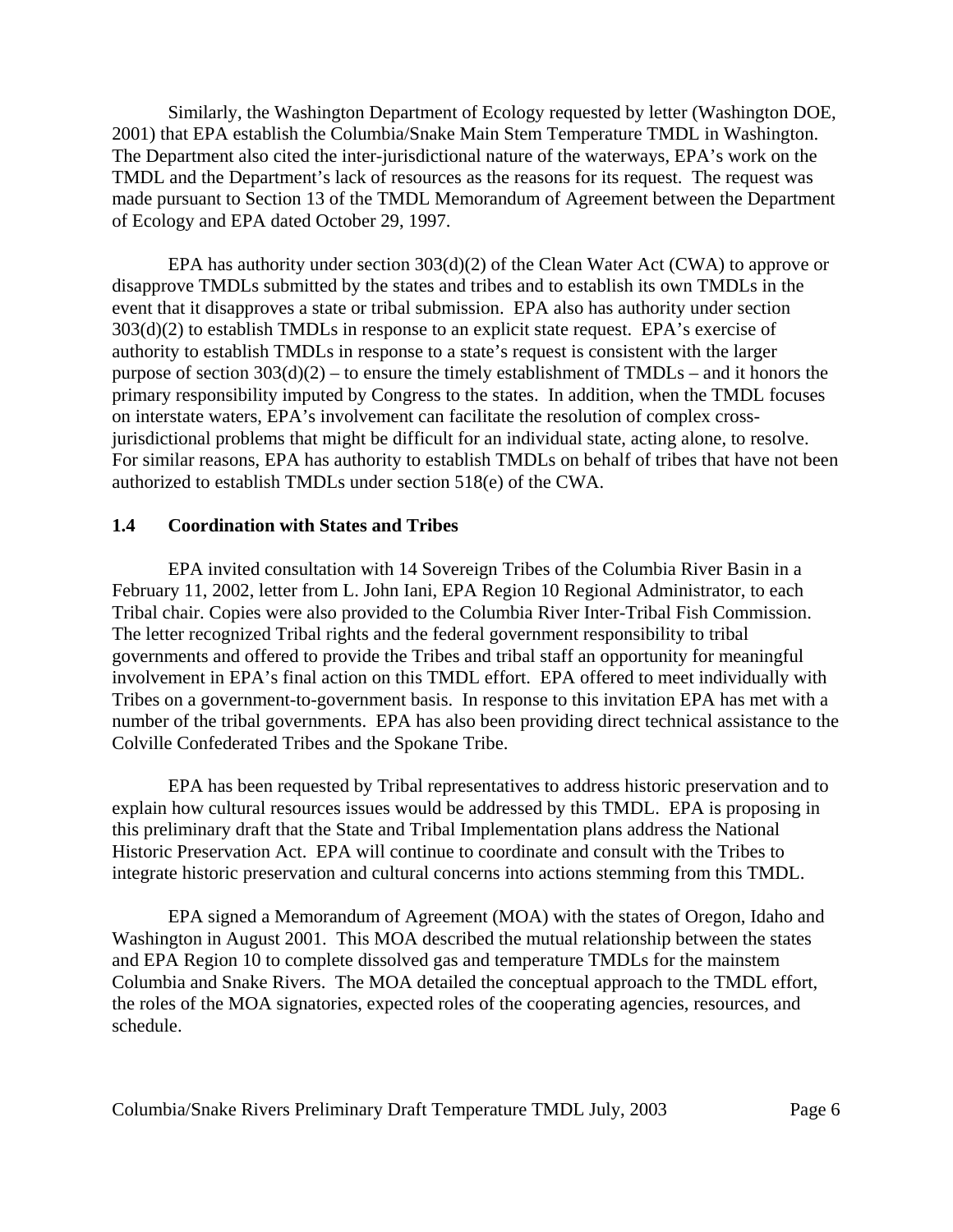Beginning in February 2001 and continuing until present, EPA, states and tribal staff met on a monthly basis to plan the development of the temperature TMDL effort, agree on technical issues and plan outreach and coordination efforts. In 2001, Federal Action Agencies (U.S. Army Corps of Engineers, Bureau of Reclamation and Bonneville Power Administration) and industry representatives were invited to participate in these monthly meetings as well.

## **2.0 Applicable Water Quality Standards**

### **2.1 General**

Three states and two Indian tribes have WQS standards promulgated pursuant to section 303(c) of the CWA that apply to the Columbia and Snake Rivers: Idaho, Oregon, Washington, Confederated Tribes of the Colville Reservation, and Spokane Tribe of Indians. The WQS for each state and tribe for the portions of the Columbia and Snake Rivers subject to this TMDL are summarized below:

## **2.2 Idaho**

The WQS for Idaho are established in the Idaho Administrative Code, IDAPA 16.01.02, "Water Quality Standards and Wastewater Treatment Requirements." Section 130.02 establishes the designated aquatic life uses of the Snake River between the Washington Border (river mile 138) and the Salmon River (river mile 188) as cold water. Section 100.01.a defines cold water as "water quality appropriate for the protection and maintenance of a viable aquatic life community for cold water species." Section 250.02.b establishes the water quality criteria for temperature for the cold water aquatic life use designation as "Water temperature of twenty-two  $(22)$  °C or less with a maximum daily average of no greater than nineteen  $(19)$  °C."

Section 070.06 discusses natural background conditions: "Where natural background conditions from natural surface or groundwater sources exceed any applicable water quality criteria as determined by the Department, that background level shall become the applicable sitespecific water quality criteria. Natural background means any physical, chemical, biological, or radiological condition existing in a water body due only to non-human sources. Natural background shall be established according to protocols established or approved by the Department consistent with 40 CFR 131.11. The Department may require additional or continuing monitoring of natural conditions."

# **2.3 Oregon**

The WQS for Oregon are established in the Oregon Administrative Rules, OAR 340-041-0001 to OAR 340-041-00975, "State-Wide Water Quality Management Plan; Beneficial Uses, Policies, Standards, and Treatment Criteria for Oregon." The Snake River in Oregon from the OR/WA Border at river mile 176 to the Salmon River at river mile 188 is included in this TMDL. The WQS for that portion of the river are included in the section for the Grande Ronde Basin (OAR 340-041-0722). The beneficial uses most sensitive to temperature in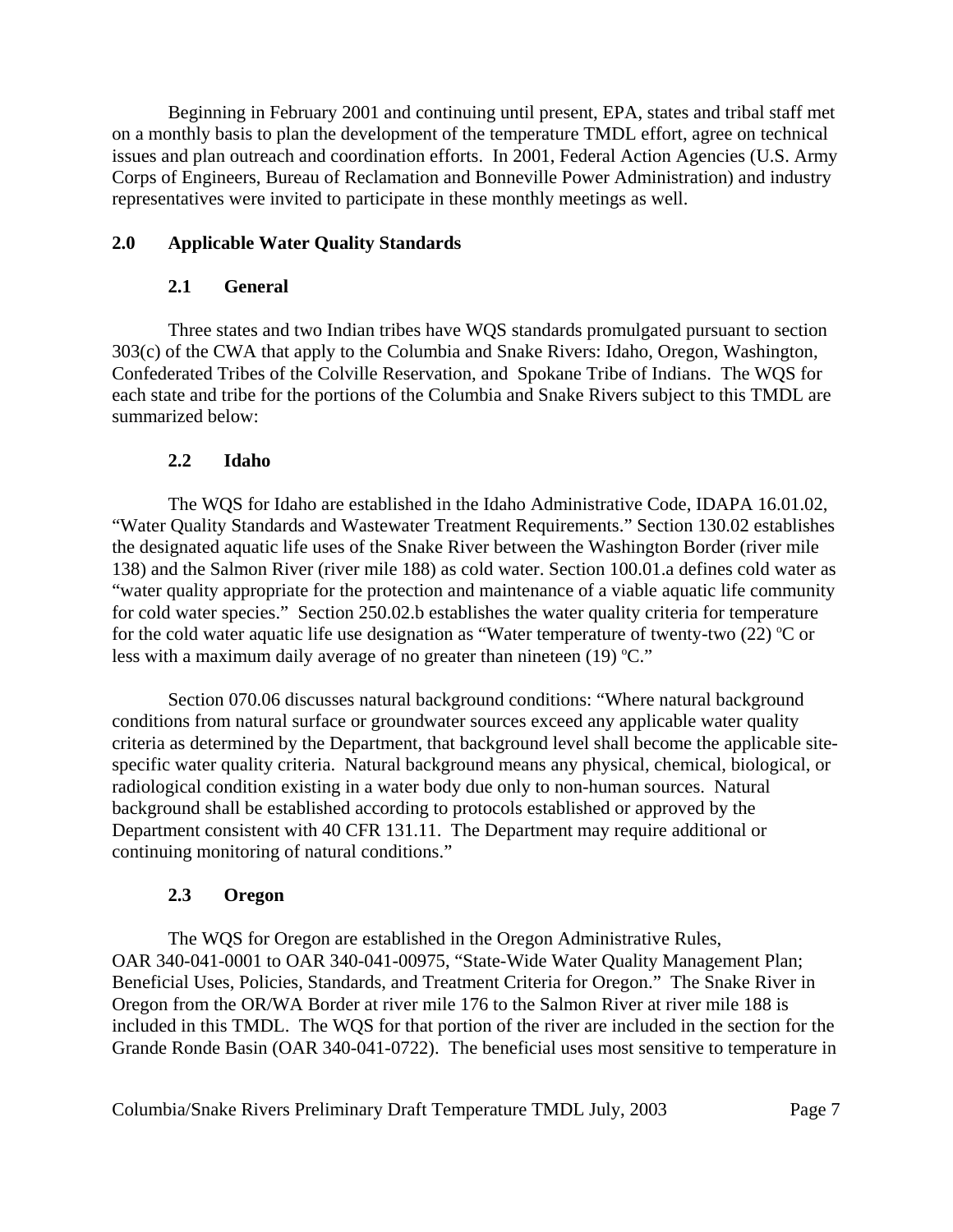that reach are "Salmonid Fish Rearing" and "Salmonid Fish Spawning." The temperature criteria applicable to the reach are, in relevant part:

"To accomplish the goals identified in OAR 340-041-0120(11), unless specifically allowed under a Department-approved surface water temperature management plan as required under OAR 340-41-026(3)(a)(D), no measurable surface water temperature increase resulting from anthropogenic activities is allowed:

 (i) In a basin for which salmonid rearing is a designated beneficial use, and in which surface water temperatures exceed  $64.0 \text{ }^{\circ}\text{F}$  (17.8  $\text{ }^{\circ}\text{C}$ );

(ii) In waters and periods of the year determined by the Department to support native salmonid spawning, egg incubation, and fry emergence from the egg and from the gravels in a basin which exceeds  $55^{\circ}$ F (12.8  $^{\circ}$ C)....

(vi) In stream segments containing federally list Threatened and Endangered species if the increase would impair the biological integrity of the Threatened and Endangered population;" (OAR 340-041-0725 (2)(b)(A).

The period of the year designated by the Oregon Department of Environmental Quality for the protection of salmonid spawning, egg incubation, and fry emergence in the Snake River is October 1 through June 30 (Oregon DEQ, 1998).

The numeric temperature criteria are established for the seven-day moving average of the daily maximum temperatures. If there is insufficient data to establish a seven-day average of maximum temperatures, the numeric criterion is applied as an instantaneous maximum (OAR 340-041-0006 (54)). A measurable surface water increase is defined as  $0.25 \text{ }^{\circ}\text{F}$  (OAR 340-041-0006 (55)) . Anthropogenic is defined to mean that which results from human activity (OAR 340-041-0006 (56)).

The segment of the Columbia River which serves as the OR/WA border is included in this TMDL and subject to OR WQS. It stretches from the mouth of the river to river mile 309. The temperature sensitive beneficial uses vary from segment to segment along that reach as shown in Table 2-1.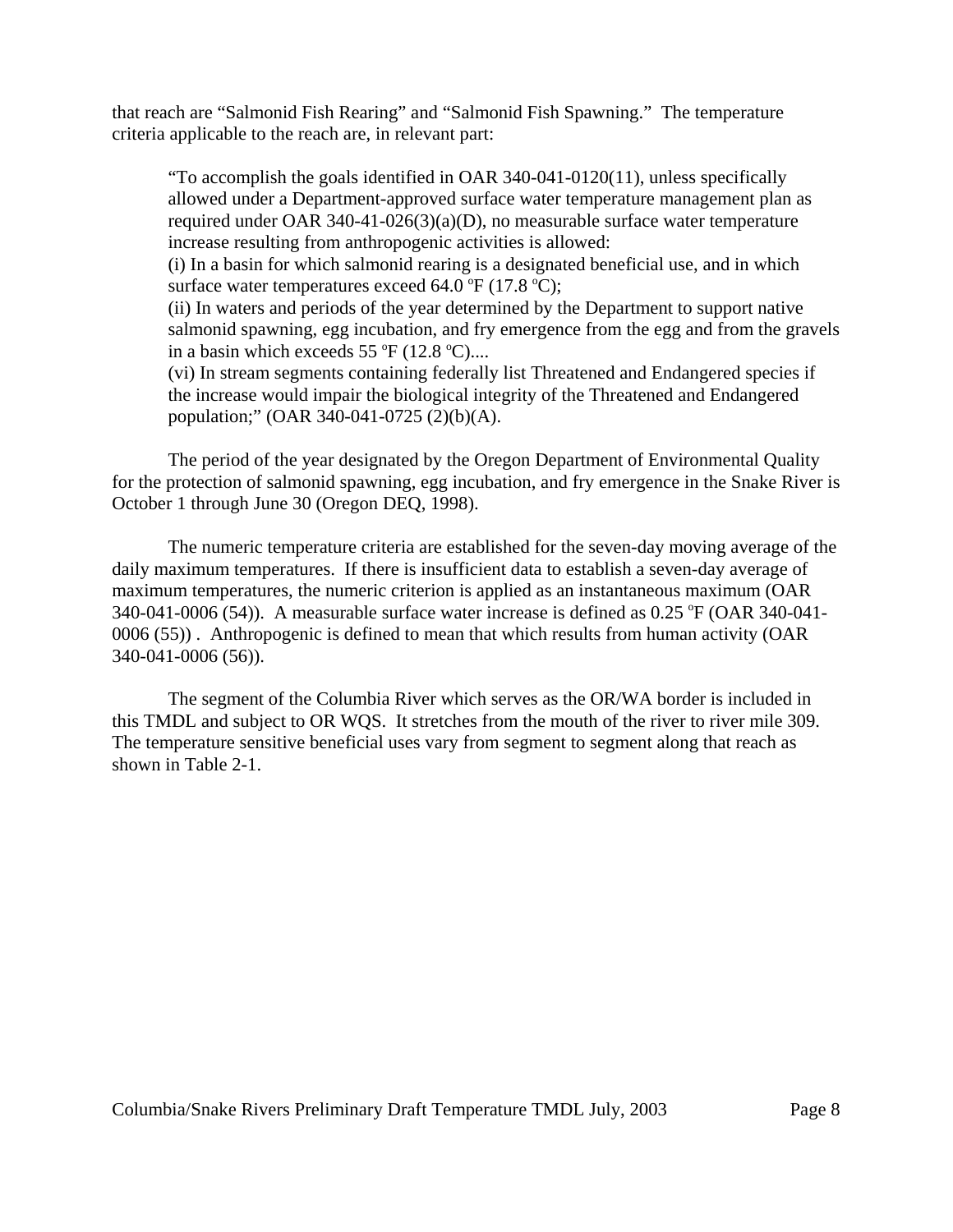| <b>Basin/Columbia</b><br><b>River Miles</b> | <b>Anadromous Fish</b><br><b>Passage</b> | <b>Salmonid Fish</b><br>Rearing | <b>Salmonid Fish</b><br><b>Spawning</b> | <b>Shad and Sturgeon</b><br><b>Spawning/Rearing</b> |
|---------------------------------------------|------------------------------------------|---------------------------------|-----------------------------------------|-----------------------------------------------------|
| Lower Columbia /<br>$0 - 86$                | X                                        | X                               |                                         |                                                     |
| Willamette / 86-120                         | X                                        | X                               | X                                       |                                                     |
| Sandy / 120-147                             | X                                        | X                               |                                         |                                                     |
| Hood / 147-203                              | X                                        | X                               | X                                       | X                                                   |
| Deschutes $/203-218$                        | X                                        | X                               |                                         |                                                     |
| John Day / 218-247                          | X                                        | X                               | X                                       |                                                     |
| Umatilla / 247-309                          | X                                        | Trout                           | Trout                                   |                                                     |

| <b>Table 2-1:</b> |  | Oregon designated uses along the Columbia River |  |
|-------------------|--|-------------------------------------------------|--|
|-------------------|--|-------------------------------------------------|--|

The temperature criterion applicable to the Columbia River in Oregon is in relevant part:

"To accomplish the goals identified in OAR 340-041-0120(11), unless specifically allowed under a Department-approved surface water temperature management plan as required under OAR 340-41-026(3)(a)(D), no measurable surface water temperature increase resulting from anthropogenic activities is allowed: ...

 (ii) In the Columbia River or its associated sloughs and channels from the mouth to river mile 309 when surface water temperatures exceed 68.0  $\mathrm{^{\circ}F}$  (20.0  $\mathrm{^{\circ}C})$ " (iii) In waters and periods of the year determined by the Department to support native salmonid spawning, egg incubation, and fry emergence from the egg and from the gravels in a basin which exceeds  $55^{\circ}$ F (12.8  $^{\circ}$ C)....

(vi) In stream segments containing federally list Threatened and Endangered species if the increase would impair the biological integrity of the Threatened and Endangered population;" (OAR 340-041-0205(2)(b)(A).

The period of the year designated by the Oregon Department of Environmental Quality for the protection of salmonid spawning, egg incubation, and fry emergence in the Columbia River is October 1 through May 31 (Oregon DEQ, 1998).

Salmonid spawning occurs in the lower Columbia River upstream of river mile 112. Chum salmon are known to spawn around the Ives Island complex down stream of Bonneville Dam and in the vicinity of Interstate 205. They spawn in November and December and the eggs incubate until April. Lower river brights (Chinook) are also known to spawn in the Ives Island area starting about mid-October. Therefore, the water quality criteria for the lower Columbia are as follows: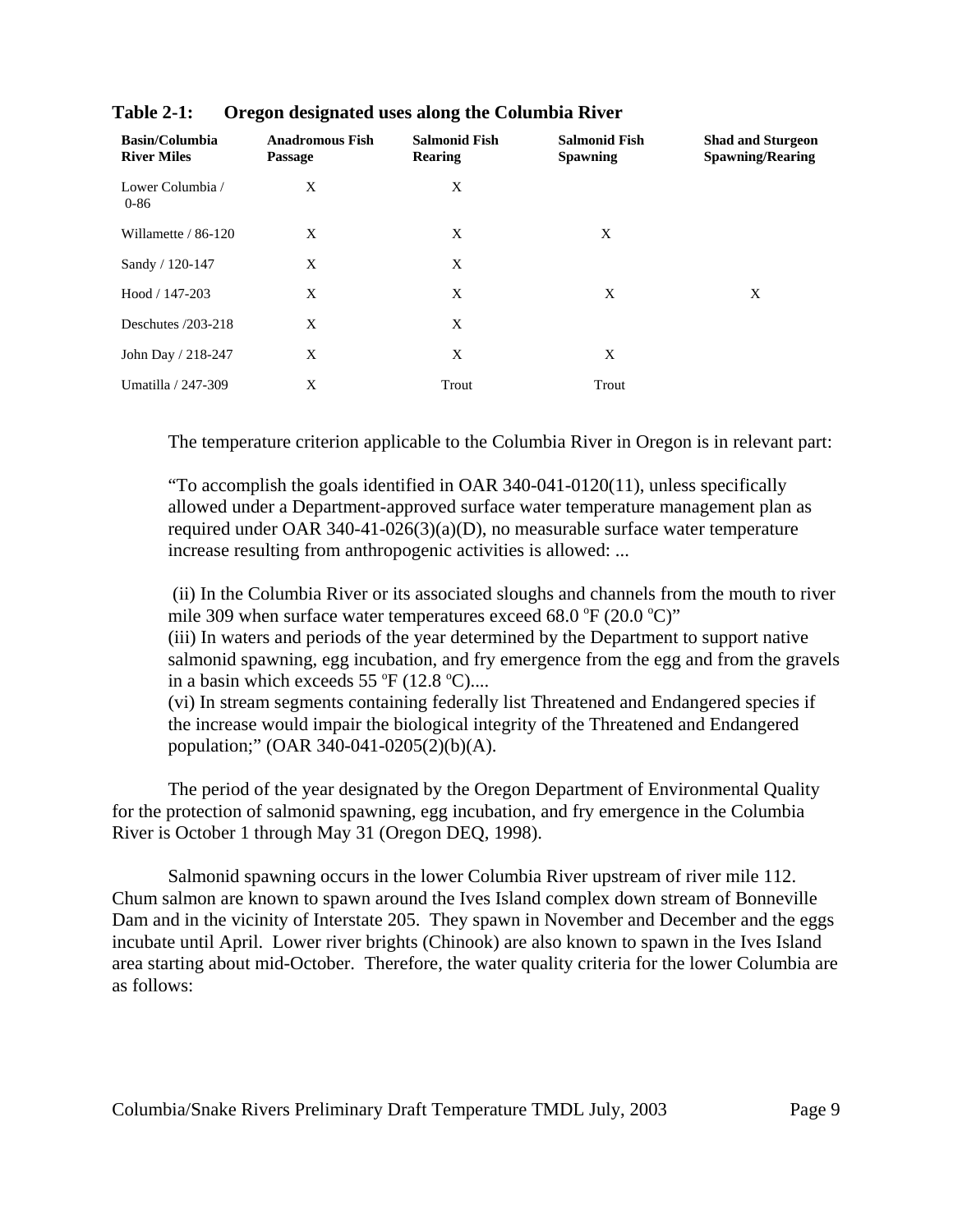| mouth to river mile 112<br>all year | 20.0 $\,^{\circ}\mathrm{C}$ |
|-------------------------------------|-----------------------------|
| river mile 112 to rm 146            |                             |
| October 1- May 31                   | 12.8 °C                     |
| June 1 - September 30               | $20.0 \degree C$            |

#### **2.4 Washington**

The WQS for Washington are established in the Washington Administrative Code, Chapter 173-201A WAC, "Water Quality Standards for Surface Waters of the State of Washington." Waters of the state are categorized in the Water Quality Standards into classes based on the character of the uses of each water body. The designated uses of the Columbia and Snake rivers most sensitive to temperature are salmonid migration, rearing, spawning and harvesting; and other fish migration, rearing, spawning and harvesting (WAC 173-201A-030). The most protected class on the Columbia and Snake rivers is "AA" or 'extraordinary' and this applies only to Lake Roosevelt. The rest of the river is grouped into class "A" or 'excellent' (WAC 173-201A-130). Under each of these classes, the temperature standard is applicable at any time of day or night. It applies toward fish protection in all portions of the rivers, including fish passage facilities and fish ladders within the dam structures.

Each class of water is assigned a daily maximum numeric temperature criterion. For class "AA" waters it is 16 °C and for class "A" waters it is 18 °C (WAC 173-201A-030). However, for the Columbia River below Priest Rapids dam and for the entire Snake River, a special condition applies which is two degrees higher,  $20\text{ °C}$  (WAC 173-201A-130).

The Washington standards also include narrative requirements associated with natural conditions. "Natural Conditions" for temperature means water temperatures as they are best assessed to have existed before any human-caused pollution or alterations. If the Snake or Columbia Rivers are found to have a natural condition higher than the criterion, no additional temperature pollution can be added that will result in raising that natural temperature more than 0.3 °C. The wording of this portion of the standard indicates that the 0.3 °C increment is a constraint on the cumulative impact of all dischargers (WAC 173-201A-020).

There are also constraints on incremental temperature increases when existing temperatures are below the numeric criterion In some segments these allowable increases are expressed as formulas to be applied to individual sources, while in others the allowable increases are expressed as a maximum value not to be exceeded by cumulative impacts. The numeric temperature criteria and narratives establishing the allowable incremental temperature increases, applicable to the Snake and Columbia Rivers in Washington, are summarized in Table 2-2.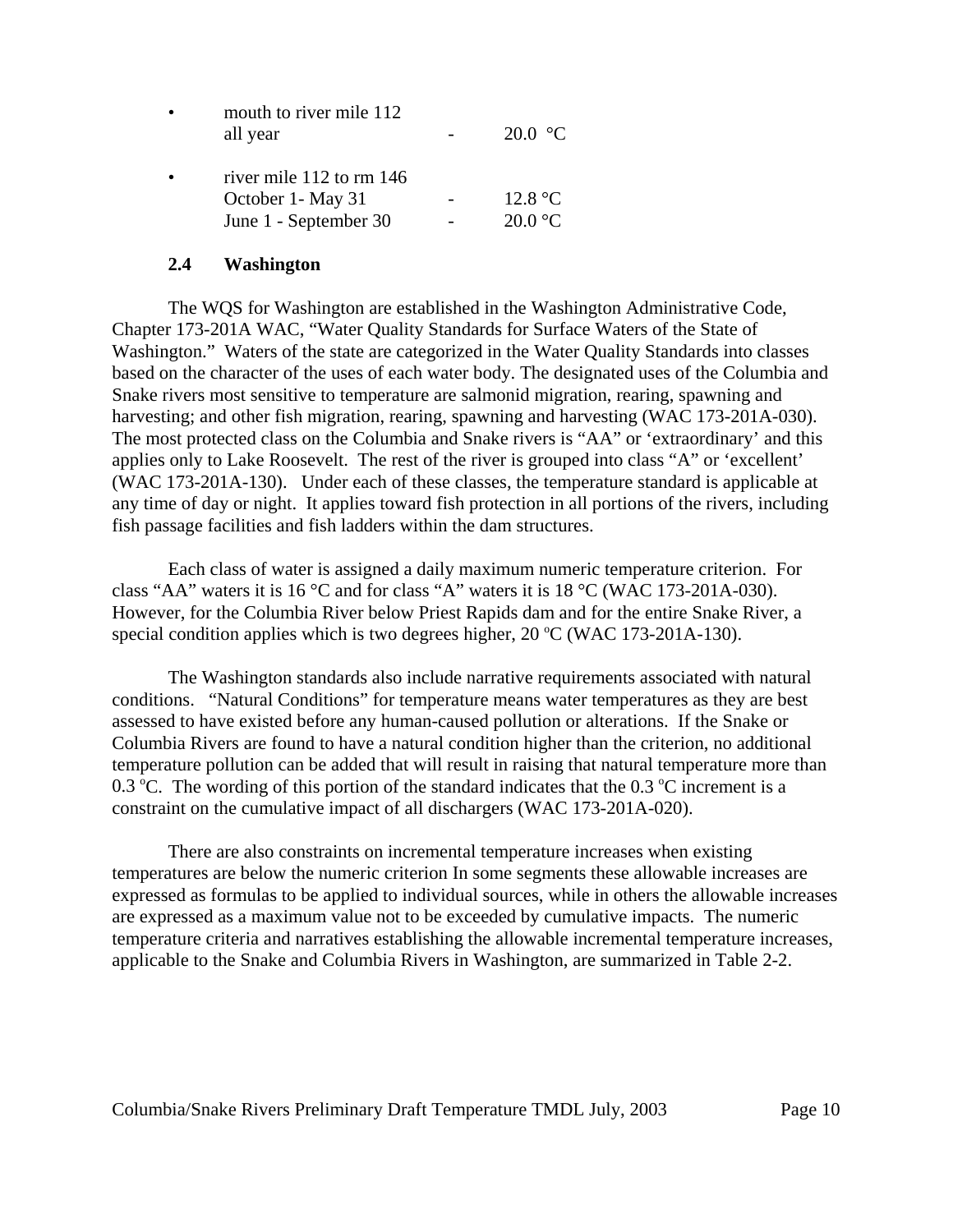| <b>Water Body</b>                                                                 | <b>Criteria</b>                                                                                                                                                                                                                                                                                                                                                                                                                                                                                                                                               |  |  |
|-----------------------------------------------------------------------------------|---------------------------------------------------------------------------------------------------------------------------------------------------------------------------------------------------------------------------------------------------------------------------------------------------------------------------------------------------------------------------------------------------------------------------------------------------------------------------------------------------------------------------------------------------------------|--|--|
| Columbia Main Stem<br>from the coast to the<br>Oregon/Washington<br><b>Border</b> | "Temperature shall not exceed 20 $\rm{°C}$ (68 F) due to human activities.<br>When natural conditions exceed 20 $\rm{°C}$ (68 F) no temperature increases<br>will be allowed which will raise the receiving water temperature by<br>greater than $0.3 \text{ }^{\circ}\text{C}$ (0.5 F) nor shall such temperature increases, at any<br>time exceed 0.3 °C (0.5 F) due to a single source or 1.1 °C (2.0 F) due<br>to all such activities combined." WAC 173-201A-130(20)                                                                                     |  |  |
| Columbia Main Stem<br>Priest Rapids Dam to<br>OR/WA Border                        | "Temperature shall not exceed 20 $^{\circ}$ C (68 F) due to human activities. When natural conditions<br>exceed 20 °C (68 F) no temperature increases will be allowed which will raise the receiving<br>water temperature by greater than $0.3 \degree C$ (0.5 F) nor shall such temperature increases, at any<br>time exceed T=34/(T+9)." WAC 173-201A-130(21)                                                                                                                                                                                               |  |  |
| Columbia Main Stem<br>Priest Rapids to Grand<br>Coulee                            | "Temperature shall not exceed 18 $\rm{°C}$ (64.4 F) due to human activities. When natural<br>conditions exceed 18 $^{\circ}$ C (64.4 F) no temperature increases will be allowed which will raise<br>the receiving water temperature by greater than 0.3 $\degree$ C (0.5 F). Incremental temperature<br>increases resulting from point source activities shall not, at any time, exceed $t=28/(T+7)$ .<br>Incremental increases resulting from nonpoint source activities shall not exceed 2.8 °C (5.4<br>F)." WAC 173-201A-130(21) and WAC 173-201A-030(2)  |  |  |
| Columbia Main Stem<br><b>Above Grand Coulee</b>                                   | "Temperature shall not exceed 16 $\degree$ C (60.8 F) due to human activities. When natural<br>conditions exceed 16 $\degree$ C (60.8 F) no temperature increases will be allowed which will raise<br>the receiving water temperature by greater than 0.3 $\degree$ C (0.5 F). Incremental temperature<br>increases resulting from point source activities shall not, at any time, exceed $t=23/(T+5)$ .<br>Incremental increases resulting from nonpoint source activities shall not exceed 2.8 °C (5.4<br>F)." WAC 173-201A-130(22) and WAC 173-201A-030(1) |  |  |
| Snake Main Stem from the<br>Washington/Oregon Border<br>to the Clearwater River.  | "Temperature shall not exceed 20 $^{\circ}$ C (68 F) due to human activities. When natural conditions<br>exceed 20 $^{\circ}$ C (68 F) no temperature increases will be allowed which will raise the receiving<br>water temperature by greater than $0.3 \text{ °C}$ (0.5 F) nor shall such temperature increases, at any<br>time exceed 0.3 °C (0.5 F) due to a single source or 1.1 °C (2.0 F) due to all such activities<br>combined." WAC 173-201A-130(98)(b)                                                                                             |  |  |
| Snake Main Stem from the<br>Clearwater River to the<br>Columbia River.            | "Temperature shall not exceed 20 $^{\circ}$ C (68 F) due to human activities. When natural conditions<br>exceed 20 $\rm{^{\circ}C}$ (68 F) no temperature increases will be allowed which will raise the receiving<br>water temperature by greater than $0.3 \text{ °C}$ (0.5 F) nor shall such temperature increases, at any<br>time exceed t=34/(T+9)." WAC 173-201A-130(98)(a)                                                                                                                                                                             |  |  |

**Table 2-2: Washington Water Quality Standards along the Columbia and Snake Rivers**

 $t =$  the maximum permissible temperature increase measured at a mixing zone boundary

T = the background temperature as measured at a point or points unaffected by the discharge and representative of the highest ambient water temperature in the vicinity of the discharge.

# **2.5 Confederated Tribes of the Colville Reservation**

The WQS for the Confederated Tribes of the Colville Reservation were promulgated by EPA at 40 CFR 131.135. These standards apply to the Columbia River from the northern boundary of the reservation downstream to Wells Dam. The Columbia River is designated as "Class I (Extraordinary)" from the Northern Border of the Reservation to Chief Joseph Dam and "Class II (Excellent)" from Chief Joseph Dam to Wells Dam. The designated uses most sensitive to temperature are "Fish and shellfish: Salmonid migration, rearing, spawning and harvesting: other fish migration, rearing, spawning and harvesting." The temperature criterion for Class I waters is: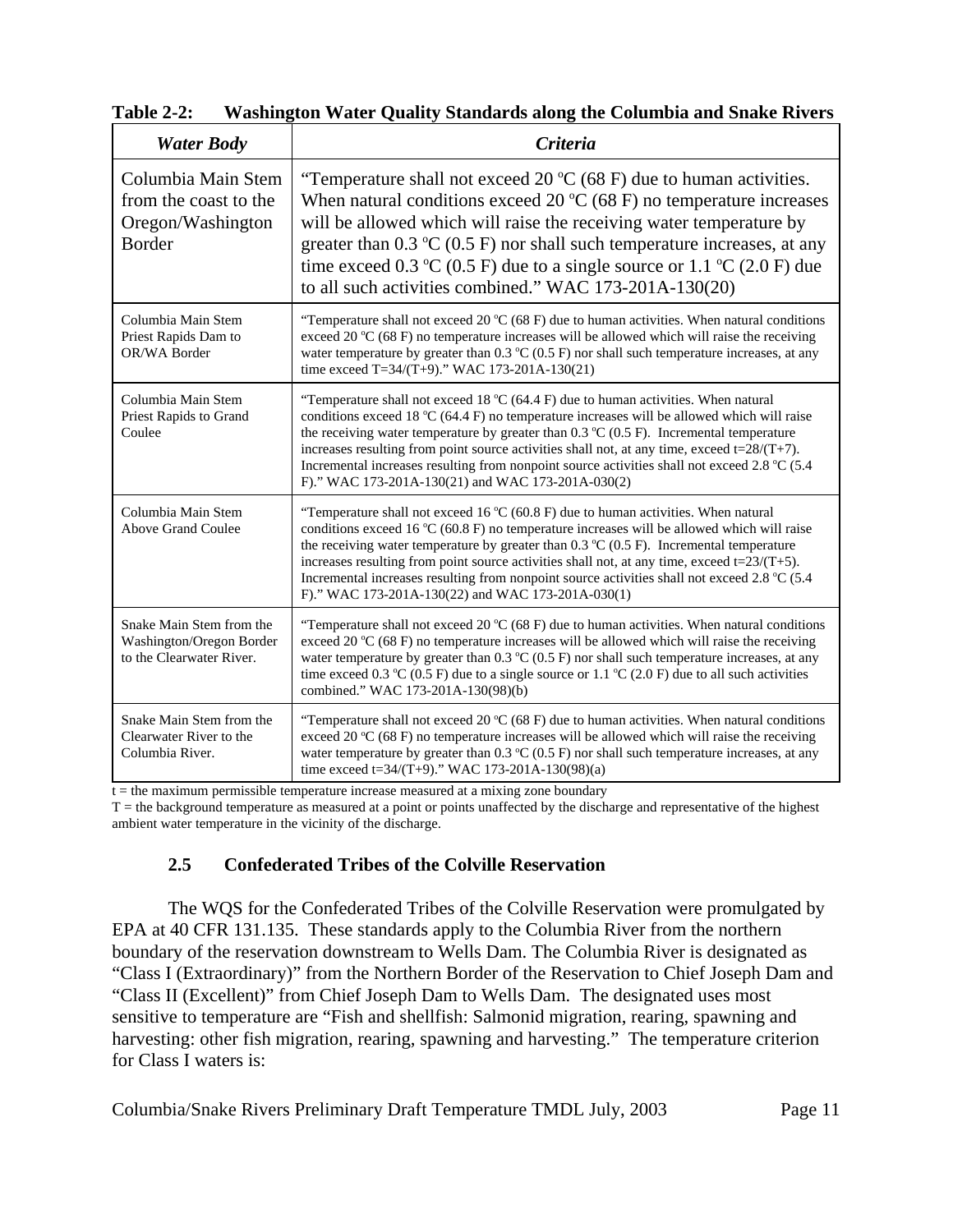"(D) Temperature - shall not exceed  $16.0$  °C due to human activities. Temperature increases shall not, at any time, exceed  $t=23/(T+5)$ .

(1) When natural conditions exceed 16.0  $^{\circ}$ C, no temperature increase will be allowed which will raise the receiving water by greater than  $0.3 \text{ }^{\circ}\text{C}$ .

(2) For purposes hereof, "t" represents the permissive temperature change across the dilution zone: and "T" represents the highest existing temperature in this water classification outside of any dilution zone.

(3) Provided that temperature increase resulting from nonpoint source activities shall not exceed 2.8 °C, and the maximum water temperature shall not exceed 16.3 °C."

The temperature criterion for Class II waters is:

"Temperature - shall not exceed  $18.0$  °C due to human activities. Temperature increases shall not, at any time, exceed  $t=28/(T+7)$ .

(1) When natural conditions exceed  $18.0$  °C, no temperature increase will be allowed which will raise the receiving water by greater than  $0.3 \degree C$ .

(2) For purposes hereof, "t" represents the permissive temperature change across the dilution zone: and "T" represents the highest existing temperature in this water classification outside of any dilution zone.

(3) Provided that temperature increase resulting from nonpoint source activities shall not exceed 2.8 °C, and the maximum water temperature shall not exceed 18.3 °C."

# **2.6 Spokane Tribe of Indians**

The WQS for the Spokane Tribe were adopted by the tribe on March 7, 2003, and approved by EPA on April 22, 2003. These standards apply to the Columbia River from the northern boundary of the reservation downstream to the confluence with the Spokane River. The Columbia River is designated as "Class AA (Extraordinary)". The temperature criterion for Class AA waters is:

"Water used for spawning or rearing by naturalized populations of indigenous salmon or trout. Not to exceed a 7-day average of the daily maximum temperature values greater than 16.5 deg C from June 1 to September 1. Not to exceed a 7-day average of the daily maximum temperature values greater than 13.5 deg C between September 1 and October 1 and between April 1 and June 1, and not to exceed 11 deg C from October 1 to April 1; with no single daily maximum temperature exceeding 18.5 deg C.

Exception for Non-Anadromous Rainbow and Redband Trout. In waters where the only salmonid present is non-anadromous form of naturalized rainbow or redband trout. Temperatures from June 1 to September 1 may be allowed to reach a 7-day average of the daily maximum temperatures of 18.5 deg C."

For the Columbia River mainstem above Grand Coulee Dam, the only salmonid present would be a non-anadromous form. Therefore, the second half of the criterion applies for this TMDL. In addition, the Spokane WQS include a general provision regarding natural conditions: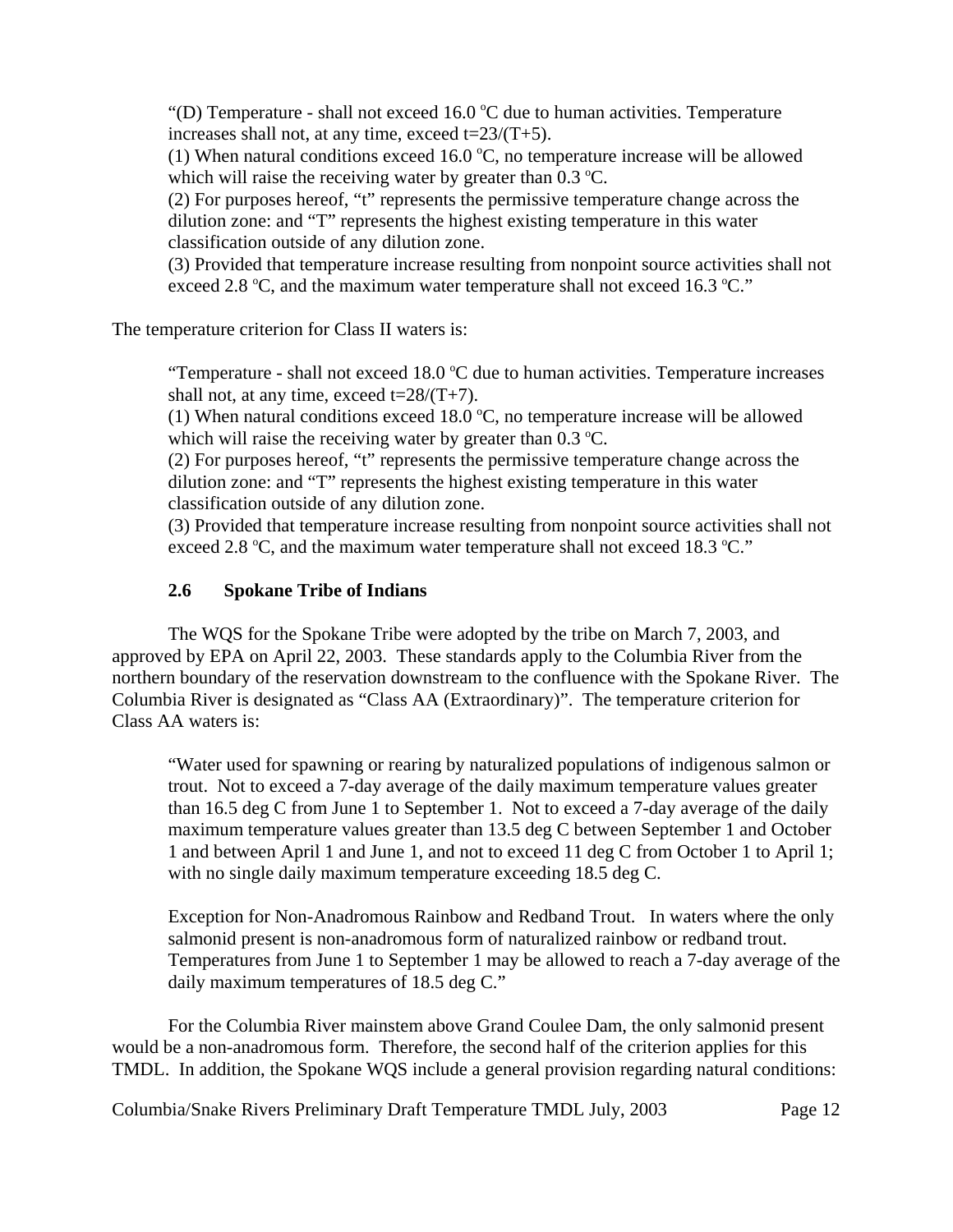"Whenever the natural conditions of any specific surface waters of the Reservation are of a lower quality than the criteria assigned to waters typical of that class, the Department may determine that the natural conditions shall constitute the water quality criteria."

### **2.6 Applicable Water Quality Standards for this TMDL**

The goal of this TMDL is to achieve all of the promulgated WQS for temperature in the Columbia and Snake River mainstems. Since the standards vary according to river location and jurisdiction, the development of the TMDL begins with a reach-by-reach review of overlapping state and tribal standards to determine the most stringent standard for each reach. Table 2-3 summarizes the most stringent water quality standards for the Columbia and Snake Rivers for purposes of this TMDL.

EPA believes it is reasonable to apply the most stringent temperature water quality standard for each reach because this is an interstate TMDL and the Columbia and Snake Rivers form borders between the affected states. This approach is the only way EPA has identified to ensure that all temperature water quality standards are met for the affected segments. Based on the record available to EPA at this time, EPA is concerned that developing a TMDL targeted at the less stringent temperature standards for a particular reach would not assure achievement of the more stringent standards also applicable to the reach, because it appears that temperature loadings delivered at the border by the state with the less stringent standards – i.e., the "background" loadings – would make it difficult, if not impossible, for the neighboring state to achieve its temperature water quality standards.

Moreover, as a legal matter, EPA is authorized to consider downstream water quality standards (including those in other states),when establishing or approving a TMDL. The U.S. Supreme Court in Arkansas v. Oklahoma, 503 U.S. 91 (1992), held that EPA has the authority to impose NPDES permit limitations and conditions based on downstream water standards. At issue in that case was EPA's issuance of an NPDES permit to an Arkansas facility that imposed conditions derived from the downstream state's water quality standards. (The court declined to address the issue of whether the statute required consideration of downstream standards because it found that EPA's assertion of authority was reasonable.) Noting that "the statute clearly does not limit the EPA's authority to mandate such compliance," the Court held, "The regulations relied on by the EPA were a perfectly reasonable exercise of the Agency's statutory discretion. The application of state water quality standards in the interstate context is wholly consistent with the Act's broad purpose 'to restore and maintain the chemical, physical, and biological integrity of the Nation's waters.' 33 U.S.C. § 1251(a). Moreover, as noted above, § 301(b)(1)(C) expressly identifies the achievement of state water quality standards as one of the Act's central objectives. The Agency's regulations conditioning NPDES permits are a well-tailored means of achieving this goal." The regulations considered by the court, 40 C.F.R. § 122.4(d), provide, "No permit shall be issued . . . [w]hen the imposition of conditions cannot ensure compliance with the applicable water quality requirements of all affected States."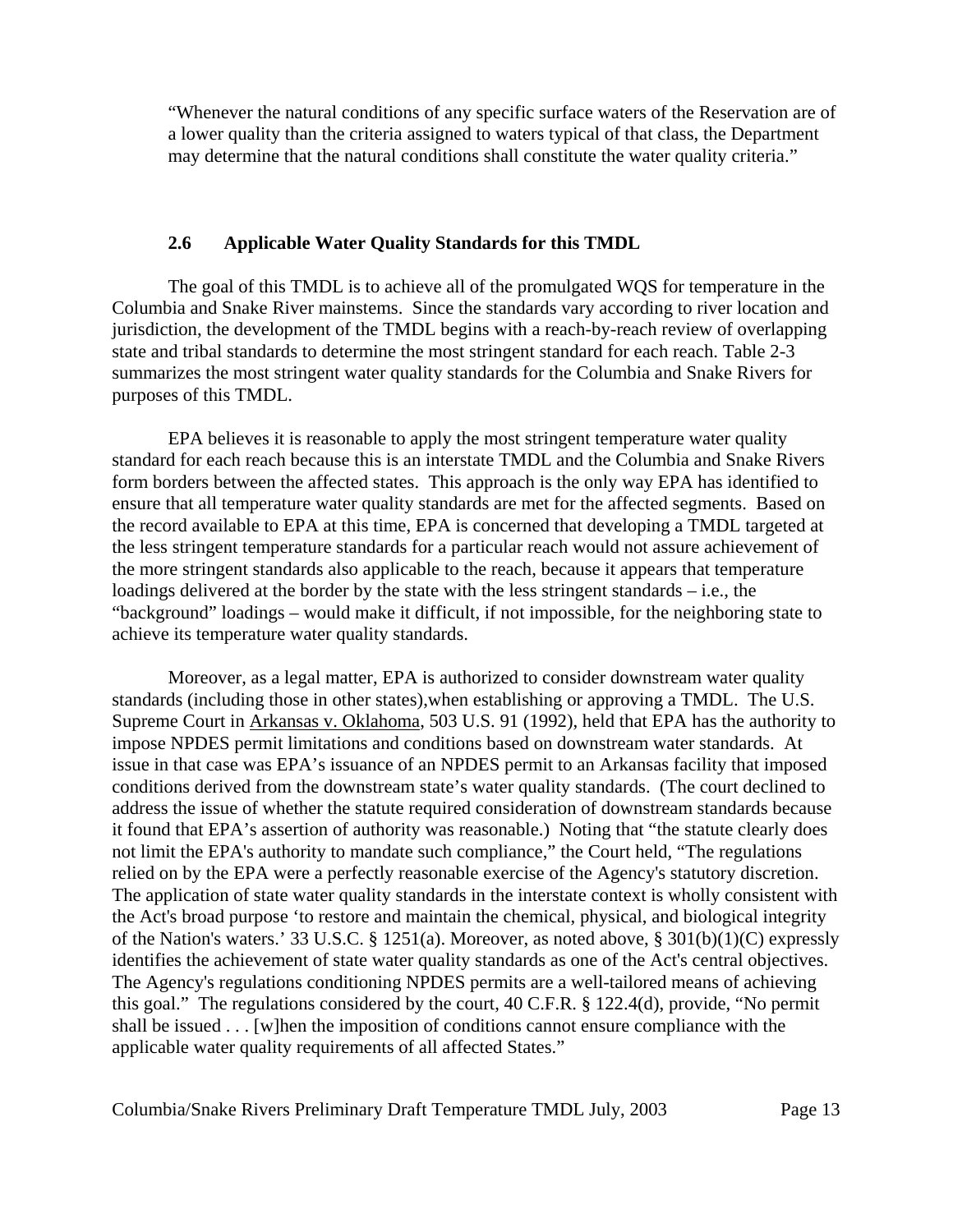The principle articulated with the Supreme Court in the NPDES permitting context applies with equal force to TMDLs, which are an important tool for implementing section  $301(b)(1)(C)$  with respect to point source discharges. Washington, Oregon and EPA, as the permitting authority in Idaho and for Tribal waters, are required to consider water quality standards in downstream segments (including those in other states) when establishing NPDES permit limitations and conditions for sources whose discharges ultimately flow to the downstream segments. See 40 C.F.R. § 122.4(d). For point sources discharging to waters flowing into the Columbia and Snake Rivers, those permit limitations need to be "consistent with" the assumptions of the TMDL for those rivers, irrespective of state boundaries. See 40 C.F.R. § 122.44(d)(1)(vii)(B). Therefore, in order to reconcile applicable permit regulations, it follows that EPA, when establishing a TMDL for upstream waters, may take into account the downstream water quality standards that would apply, under 40 C.F.R. § 122.4(d), to point source discharges covered by the TMDL. When a water forms a border, as here, each state is potentially downstream of the other for purposes of EPA's regulations.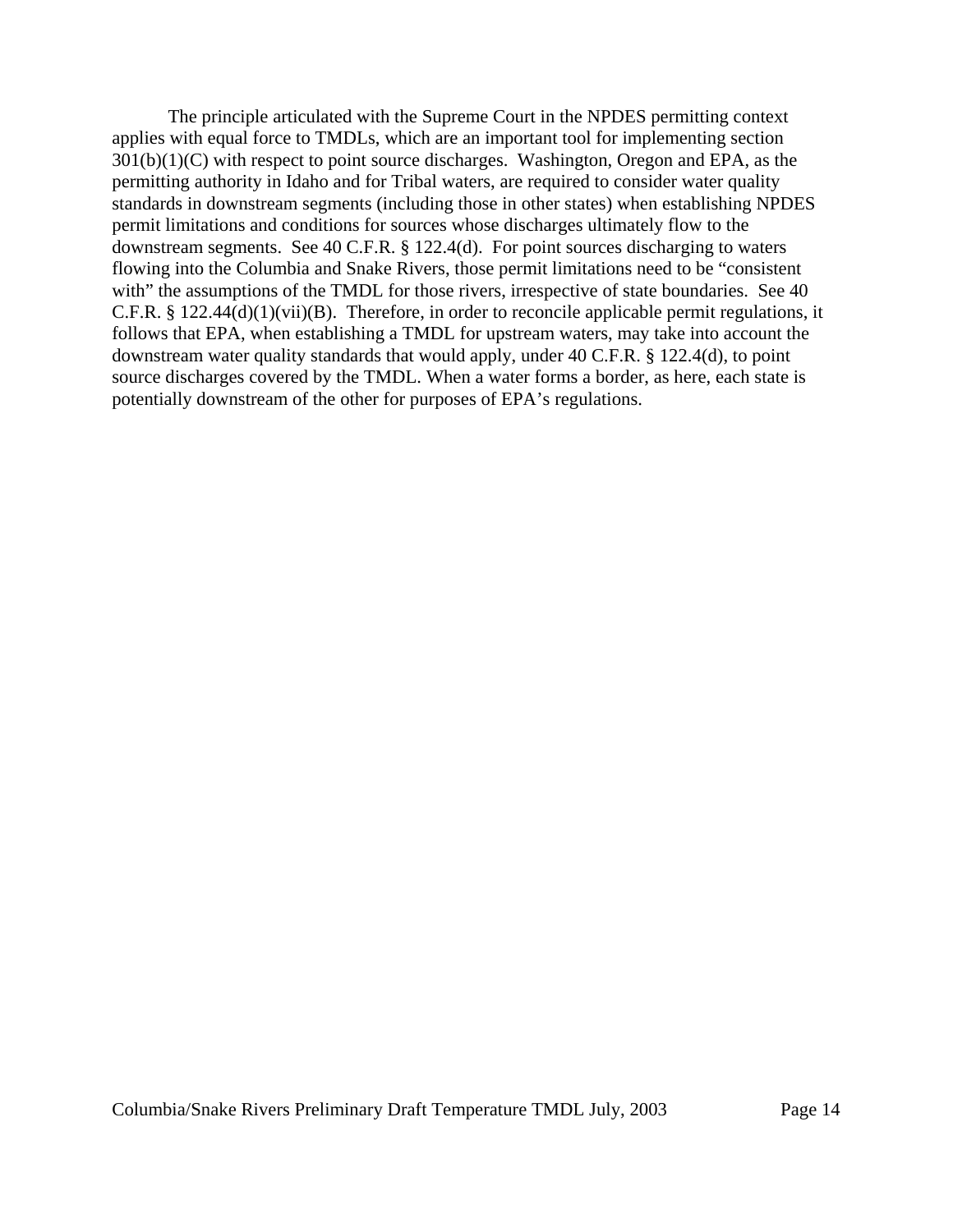| <b>Columbia River Reach</b>              | <b>Criterion</b>        | <b>Natural Temp &lt; Criterion</b> | <b>Natural Temp &gt; Criterion</b> |  |
|------------------------------------------|-------------------------|------------------------------------|------------------------------------|--|
| Canadian Border to Grand<br>Coulee Dam   | $16^{\circ}$ C DM       | Natural + $23/(T+5)$               | Natural + $0.3 \text{ °C}$         |  |
| Grand Coulee Dam to Chief<br>Joseph Dam  | $16^{\circ}$ C DM       | Natural + $23/(T+5)$               | Natural + $0.3 \text{ }^{\circ}C$  |  |
| Chief Joseph Dam to Priest<br>Rapids Dam | 18 °C DM                | Natural + $28/(T+7)$               | Natural + $0.3 \text{ °C}$         |  |
| Priest Rapids Dam to<br>Oregon Border    | $20 °C$ DM              | Natural + $34/(T+9)$               | Natural + $0.3$ °C                 |  |
| Oregon Border to mouth                   | 12.8/20 °C<br><b>DM</b> | Natural + $1.1 \text{ }^{\circ}C$  | Natural + $0.14$ <sup>o</sup> C    |  |
| <b>Snake River Reach</b>                 | <b>Criterion</b>        | <b>Natural Temp &lt; Criterion</b> | <b>Natural Temp &gt; Criterion</b> |  |
| Salmon River to OR/WA<br><b>Border</b>   | 12.8/17.8 °C<br>7DADM   | Up to Criterion                    | Natural + $0.14$ °C                |  |
| OR/WA Border to ID/WA<br>Border          | $20 °C$ DM              | Natural + $1.1 \text{ }^{\circ}C$  | Natural + $0.3 \text{ °C}$         |  |
| <b>ID/WA Border to Mouth</b>             | $20 °C$ DM              | Natural + $34/(T+9)$               | Natural + $0.3$ °C                 |  |

## **Table 2-3: Summary of Water Quality Standards that Apply to the Columbia and Snake Rivers**

 $T =$  the background temperature as measured at a point or points unaffected by the discharge and representative of the highest ambient water temperature in the vicinity of the discharge.

DM = daily maximum temperature.

7DADM = seven day average of the daily maximum temperatures.

# **2.7 Antidegradation**

All four jurisdictions contain an antidegradation policy in their WQS. Generally, the antidegradation policies apply to waters that are of a higher quality than the water quality criteria. In these waters the existing water quality must be protected and pollution that would reduce the existing water quality is not allowed. All four jurisdictions do provide exceptions to this policy when certain conditions apply. The antidegradation provisions are important to this TMDL because much of the year, the temperature of the main stems is below the numeric criteria.

# **2.8 Mixing Zones**

All four jurisdictions have mixing zone provisions in their WQS. The Colville standards refer to them as dilution zones. Mixing and dilution zones are the areas in the vicinity of point source outfalls where mixing results in the dilution of the effluent with the receiving water. Water quality criteria may be exceeded in the mixing or dilution zone. All four jurisdictions have restrictions on the size and characteristics of mixing or dilution zones.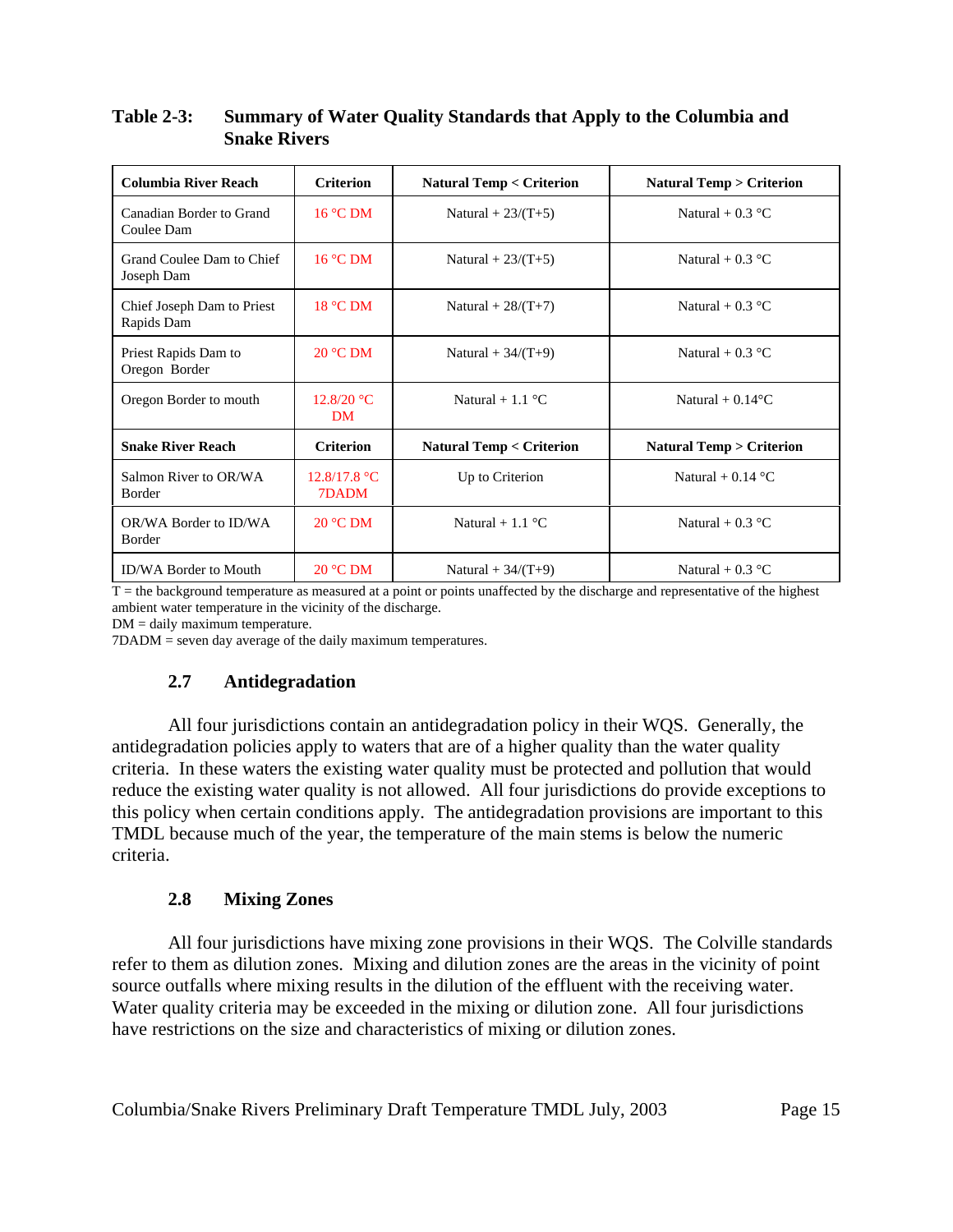## **3.0 Technical Considerations**

### **3.1 Mathematical Modeling**

The WQS that apply to the Columbia River require derivation of the specific target temperatures for the TMDL based on natural temperatures in the river (see Table 2-3). Natural temperature is considered to be the water temperature that would exist in the river in the absence of any human-caused pollution or alterations. This definition applies to all human activities: those that effect the river temperature directly such as point sources of warm water or dams and impoundments; and those that effect river temperature indirectly such as development in the water shed and air pollution that results in climate change.

The Columbia River was first dammed in 1933 and the Snake River, its principal tributary was first dammed in the 19<sup>th</sup> century. Since the 19<sup>th</sup> century the number of dams in the TMDL study area has grown to 15, and the watershed has been extensively developed for forestry, agriculture, mining and domestic and industrial uses. Such human activities in the watershed of a river generally lead to altered water temperatures in the river. There is little temperature data available for the free flowing Columbia and Snake rivers that would reflect natural temperature prior to the advent of these human sources of thermal energy in the watershed. Therefore, it is necessary to use a mathematical model to simulate natural temperatures in order to derive the specific temperature targets for the TMDL.

RBM 10 is a peer-reviewed, one-dimensional, energy budget model developed to simulate temperature in the Columbia River (Yearsley et al, 2001). It simulates daily cross sectional average temperatures under conditions of gradually varied flow. Models of this type have been used to assess water temperature in the Columbia River system for a number of important environmental analyses. The Federal Water Pollution Control Administration (Yearsley, 1969) developed and applied a one-dimensional thermal energy budget model to the Columbia River as part of the Columbia River Thermal Effects Study. The Bonneville Power Administration et al. (1994) used HEC-5Q, a one dimensional water quality model, to provide the temperature assessment for the System Operation Review, and Normandeau Associates (1999) used a one-dimensional model to assess water quality conditions in the Lower Snake River for the U.S. Army Corps of Engineers. RBM 10 was used by the Corps of Engineers for the temperature assessment in the "Lower Snake River Juvenile Salmon Migration Feasibility Report and Environmental Impact Statement" (Corps, 2002).

RBM 10 requires information on the river system and weather. Necessary river system information includes topology, geometry (cross-sectional area and width), mainstem inflows and temperatures at the model boundaries, and tributary and point source flows and temperatures. In order to simulate temperature in the absence of human intervention, geometry information is needed for the original, free flowing river. Necessary weather information is cloud cover, dry bulb air temperature; wind speed, vapor pressure of the air and atmospheric pressure. A thirty year data record consisting of the needed weather and flow information was constructed for the period from 1970 through 1999. Stream geometry for the un-impounded and existing river was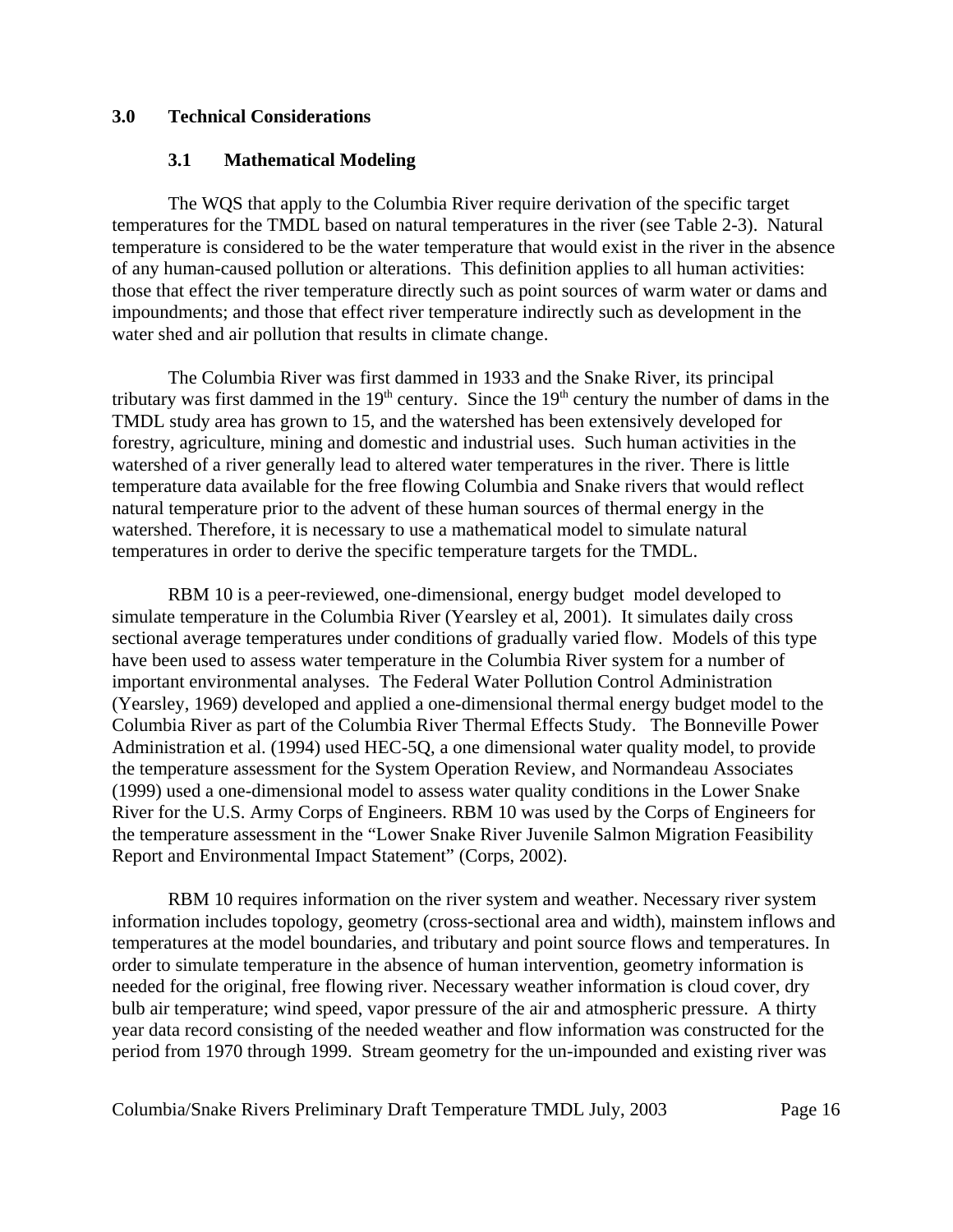compiled from the Columbia River Thermal Effects Study (Yearsley, 1969), information from the Walla Walla District, U.S. Army Corps of Engineers and from NOAA navigation charts (Yearsley et al, 2001). Using this record, thirty years of river temperatures were simulated for both the Columbia and Snake rivers under impounded and free flowing conditions. To simulate free flowing conditions, the dams and point sources are mathematically removed in order to approximate natural temperature conditions within the TMDL study area. In the remainder of this report, simulations of impounded conditions are often referred to as "the impounded river" while simulations of free flowing conditions are referred to as the "free flowing" or "site" potential" river. A number of model scenarios were used to evaluate temperature impacts and develop this TMDL (see Table 3-1).

The source code, input data, assumptions, and documentation of the RBM10 are part of the administrative record for this TMDL and will be made available to interested parties upon request during the public comment period. EPA will respond to any comments on the model that pertain to its use in the development of this TMDL.

| <b>Scenario</b>                          | <b>Model Setup</b>                                                                                                                                                                                                       | <b>Outputs</b>                                                                                                                                              | <b>Findings</b>                                                                                                                                                                                               |
|------------------------------------------|--------------------------------------------------------------------------------------------------------------------------------------------------------------------------------------------------------------------------|-------------------------------------------------------------------------------------------------------------------------------------------------------------|---------------------------------------------------------------------------------------------------------------------------------------------------------------------------------------------------------------|
| 1. Site Potential<br>Temperature         | Daily Time Step<br>Un-impounded River<br>Existing tributary/boundary inflows<br>No point sources                                                                                                                         | Daily site potential<br>temperatures for 30-year period<br>$(10,950 \text{ values})$<br>Mean daily site potential<br>temperatures<br>$(365 \text{ values})$ | Temperatures exceed numeric<br>criteria (e.g., 20 deg C in<br>lower Columbia) in absence of<br>human activity on mainstems                                                                                    |
| 2. Actual<br>Temperature                 | Daily Time Step<br><b>Impounded River</b><br>Existing tributary/boundary inflows<br>All point sources                                                                                                                    | Daily actual temperatures for<br>30-year period (10,950 values)<br>Mean daily actual temperatures<br>$(365 \text{ values})$                                 | Actual temperatures are higher<br>than site potential<br>temperatures in late<br>summer/fall (e.g., 3.5 deg C<br>warmer at John Day dam)                                                                      |
| 3. Point Source<br>Cumulative<br>Impacts | Daily Time Step<br><b>Impounded River</b><br>Existing tributary/boundary inflows<br>Point Sources - 2 scenarios<br>Scenario 1: No point sources<br>Scenario 2: All point sources                                         | Maximum daily temperature<br>impacts for 30-year period<br>(scenario 2 - scenario 1)                                                                        | Maximum, cumulative point<br>source impact less than 0.14<br>deg C when site potential<br>exceeds 20 deg C. At other<br>times, impact exceeds 0.14 but<br>is far below allowable impact<br>of $1.1$ deg $C$ . |
| 4. Individual Dam<br>Impacts             | Daily Time Step<br><b>Impounded River</b><br>Existing tributary/boundary inflows<br>No point sources<br>Dams - 16 scenarios -<br>Scenario 1: all dams included<br>Scenarios 2-16: one dam removed<br>& effects evaluated | Daily impacts for 30-year<br>record<br>(scenario 1 - scenario 2-16)<br>Mean daily impacts for 30-year<br>record                                             | Maximum temperature<br>increases due to dams range<br>from 0.1 deg C (Rock Island)<br>to 6.2 deg C (Grand Coulee)                                                                                             |

## **Table 3-1: Model Scenarios Used in Development of TMDL**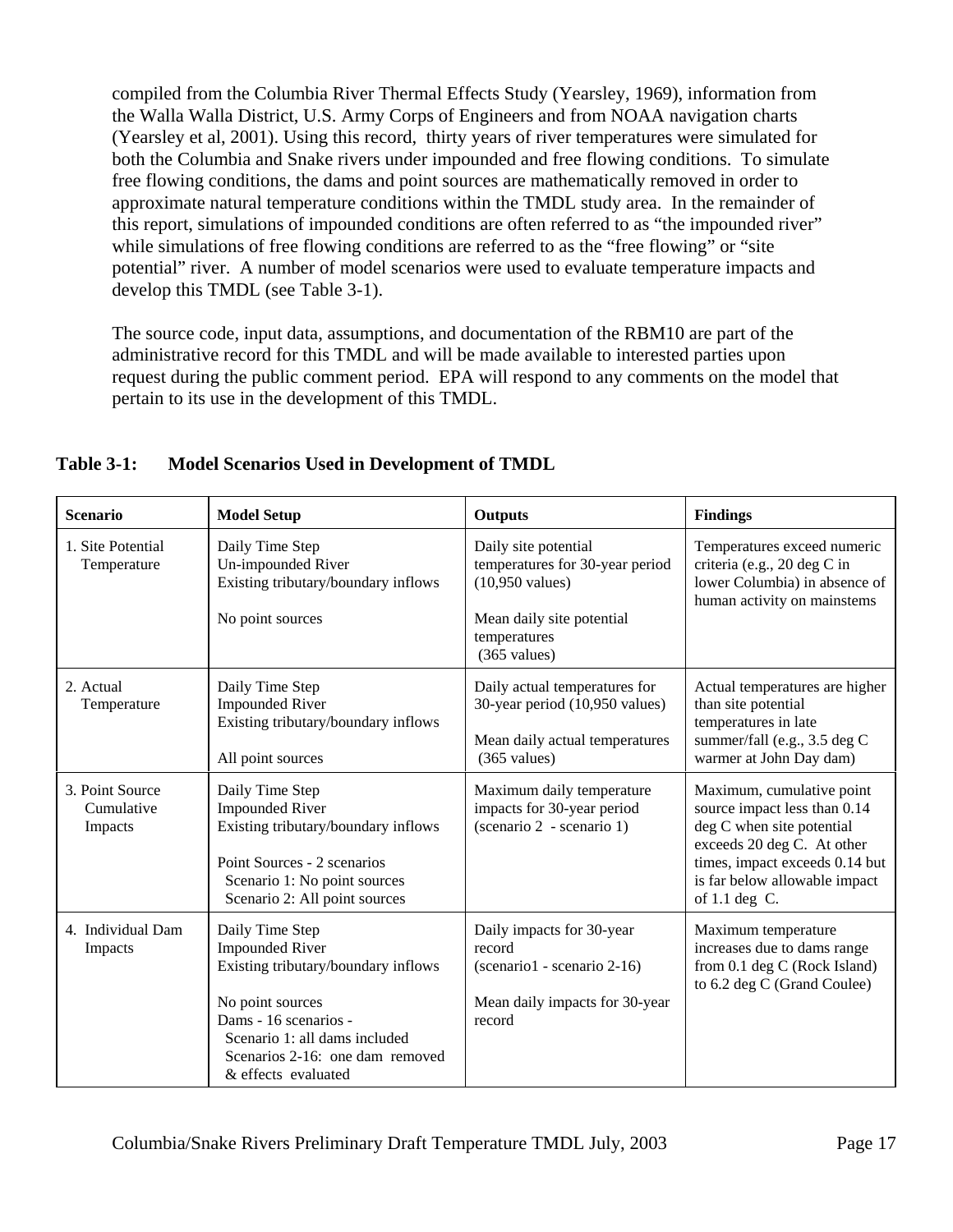| 5. TMDL Target<br>Temperatures   | Daily Time Step<br>Un-impounded River<br>Existing tributary/boundary inflows<br>All point sources<br>Dams - 2 seasons:<br>Aug-Oct: Actual effects from 5<br>dams (Wells, Rocky Reach, Rock<br>Island, Priest Rapids, and The<br>Dalles). No effect from other 10 dams<br>Nov-Feb: Actual effects from 5<br>dams (Wells, Rocky Reach, Rock<br>Island, Priest Rapids, and The<br>Dalles), plus 0.12 deg C effect from<br>remaining dams | Mean daily target temperatures<br>for 30-year record                             | Fully allocates allowable<br>temperature increment, based<br>on compliance with standards<br>at RM42 |
|----------------------------------|---------------------------------------------------------------------------------------------------------------------------------------------------------------------------------------------------------------------------------------------------------------------------------------------------------------------------------------------------------------------------------------------------------------------------------------|----------------------------------------------------------------------------------|------------------------------------------------------------------------------------------------------|
| 6. Diurnal<br><b>Fluctuation</b> | Hourly time step<br>Impounded and Un-impounded<br>Existing tributary/boundary inflows                                                                                                                                                                                                                                                                                                                                                 | Hourly average temperatures<br>for 30-year record, impounded<br>and un-impounded | Greater diurnal fluctuations in<br>un-impounded river than<br>impounded river                        |
|                                  | All point sources<br>All dams (for impounded scenario)                                                                                                                                                                                                                                                                                                                                                                                |                                                                                  |                                                                                                      |

## **3.2 Site Potential Temperature**

Simulation of the unimpounded rivers with no point sources provides the cross-sectional average temperatures that would occur in the Columbia and Snake rivers within the TMDL study area in the absence of human activity within the main stem of the rivers. These temperatures are referred to in the TMDL as site potential temperatures. As the name implies, they are the temperatures that could occur in the Columbia and Snake rivers within the TMDL study area if the influence of human activity in the main stems on water temperature is eliminated. But the human influence outside the TMDL study area still remains. The inputs to the model; main stem temperature and flow, tributary temperature and flow and weather are not natural conditions. Flows in the main stem and the tributaries have been permanently altered by the construction of dams irrigation withdrawals and other consumptive uses. So the term site potential is used to indicate that the simulations do not recreate the water temperatures that preceded European influence in North America. The modeling effort, by removing the impacts of all human activity from within the main-stems themselves, is a reasonable approach to use to assess natural temperature conditions

There is one exception to the use of actual conditions at the boundaries of the TMDL. Dworshak Dam on the North Fork of the Clearwater River can be operated so as to discharge deep, colder water from its reservoir as a means of improving flow and temperature conditions downstream in the Snake River to aid in the recovery of endangered salmon. Though Dworshak Dam has always released colder water into the Clearwater River, it has been operated to aid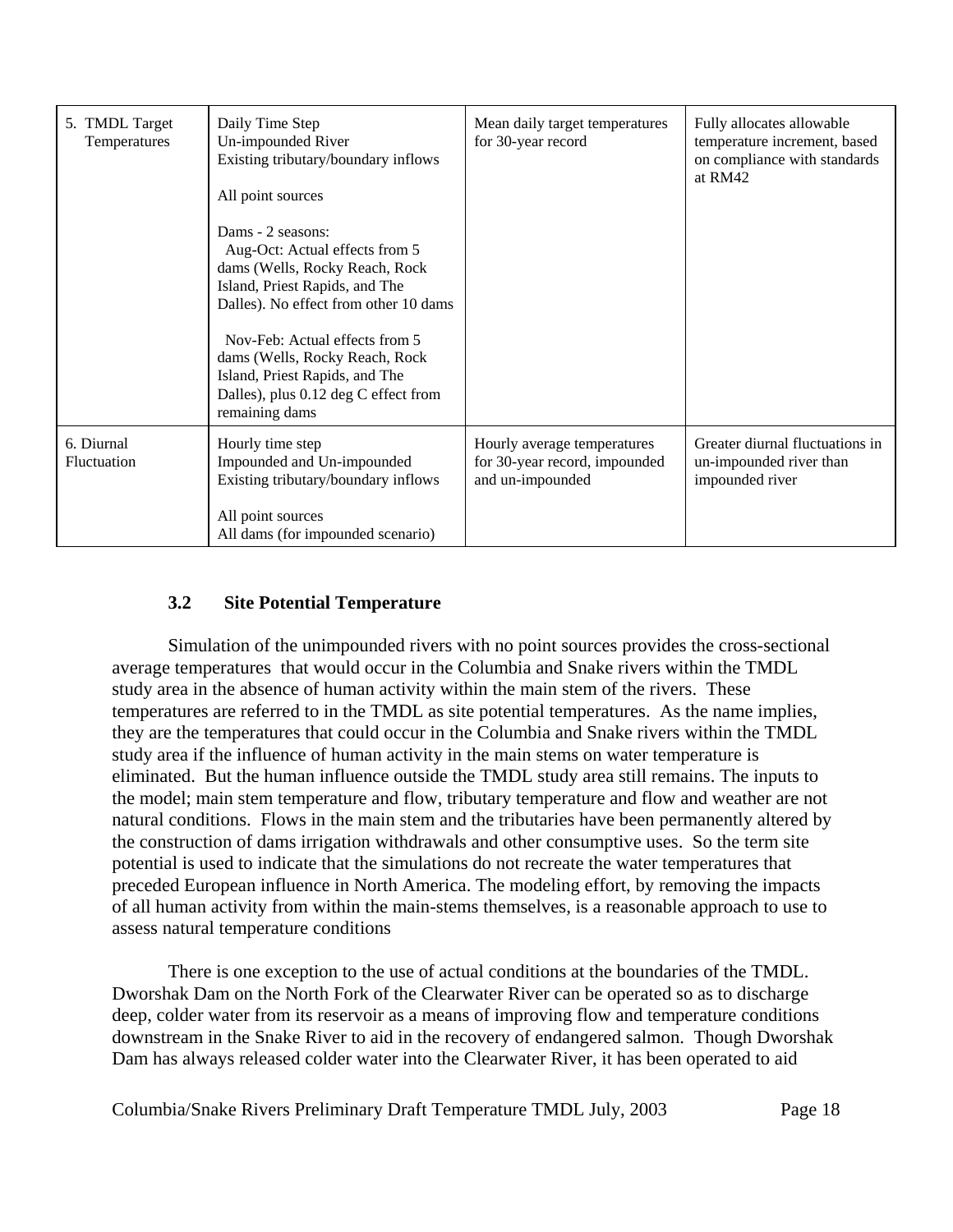salmon recovery, to varying degrees since 1991. The 2000 Biological Opinion on operation of the Federal Columbia River Power System contains an action in the Reasonable and Prudent Alternative (Action 19) that calls for the management of Dworshak discharge to attempt to maintain water temperatures at the Lower Granite Reservoir forebay dissolved gas monitoring station at or below 20 °C. Since these Dworshak releases are not standard operating procedure at Dworshak but are instead part of implementation efforts for restoring temperatures in the river they are not included in the simulations of site potential temperature. Clearwater Rivers flows and temperatures in the model have been adjusted to eliminate those additional releases from the Dworshak Dam from 1991 through 1999 that were intended for salmon and water quality recovery in the lower Snake River.

The Northwest Power Planing Council's Independent Science Group in their report "Return to the River" note the need to study the effect of unnaturally cold reaches of the Snake and Clearwater Rivers (below Hells Canyon and Dworshak Dams respectively) on fall Chinook (ISG, 2000). That the Clearwater River is cooler in the summer than it was prior to 1972 when Dworshak Reservoir began storing water is shown by USGS water temperature records at the Peck gage which date back to  $1967<sup>1</sup>$ . Also, as is typical of regulated rivers, summer flows are greater now than for the previously un-impounded river. This has made the Clearwater River a source of anthropogenic cooling, not warming, to the lower Snake River. This effect has been manipulated since 1991 to increase coldwater releases specifically to further cool the lower Snake River so as to aid salmon passage. A similar but not so dramatic summer cooling effect is also evident in the Snake River due to Brownlee Reservoir. Although Snake River flows have also been augmented since 1991 to aid salmon passage (aka the 'salmon flush') these flows have not specifically been targeted toward temperature management. Furthermore, while the Snake River downstream of Hells Canyon appears to be cooler in summer, it also appears to be warmer in the fall than would be the un-impounded river.

Figure 3-1 illustrates the site potential temperature and the impounded temperature during 1977 at John Day Dam as simulated by the RBM10 model. The figure illustrates the typical differences between the site potential or free flowing river and the existing impounded river. The free flowing river tends to cool faster in the fall and winter. Temperature in the free flowing river also tends to vary more in response to changes in air temperature. Water temperature is not constant throughout the year. Neither is it constant from year to year or along the length of the river. There are warm years and cool years and the water temperature changes as the water moves downstream. The estimates of site potential and ultimately the TMDL target temperatures have to account for that variation.

<sup>&</sup>lt;sup>1</sup> Water temperature data are available for the USGS gage on the Clearwater River  $\omega$  Peck, a few miles below the confluence of the North Fork Clearwater, for 1967 to present, pre-dating Dworshak Dam on the North Fork by 5 years. More recent USGS data - from the NF Clearwater above Dworshak Reservoir, the main Clearwater @ Orofino (just above the NF confluence), and an additional downstream site on the Clearwater @ Spalding - show the cooling that operation of Dworshak Dam has had on the lower Clearwater River.

Columbia/Snake Rivers Preliminary Draft Temperature TMDL July, 2003 Page 19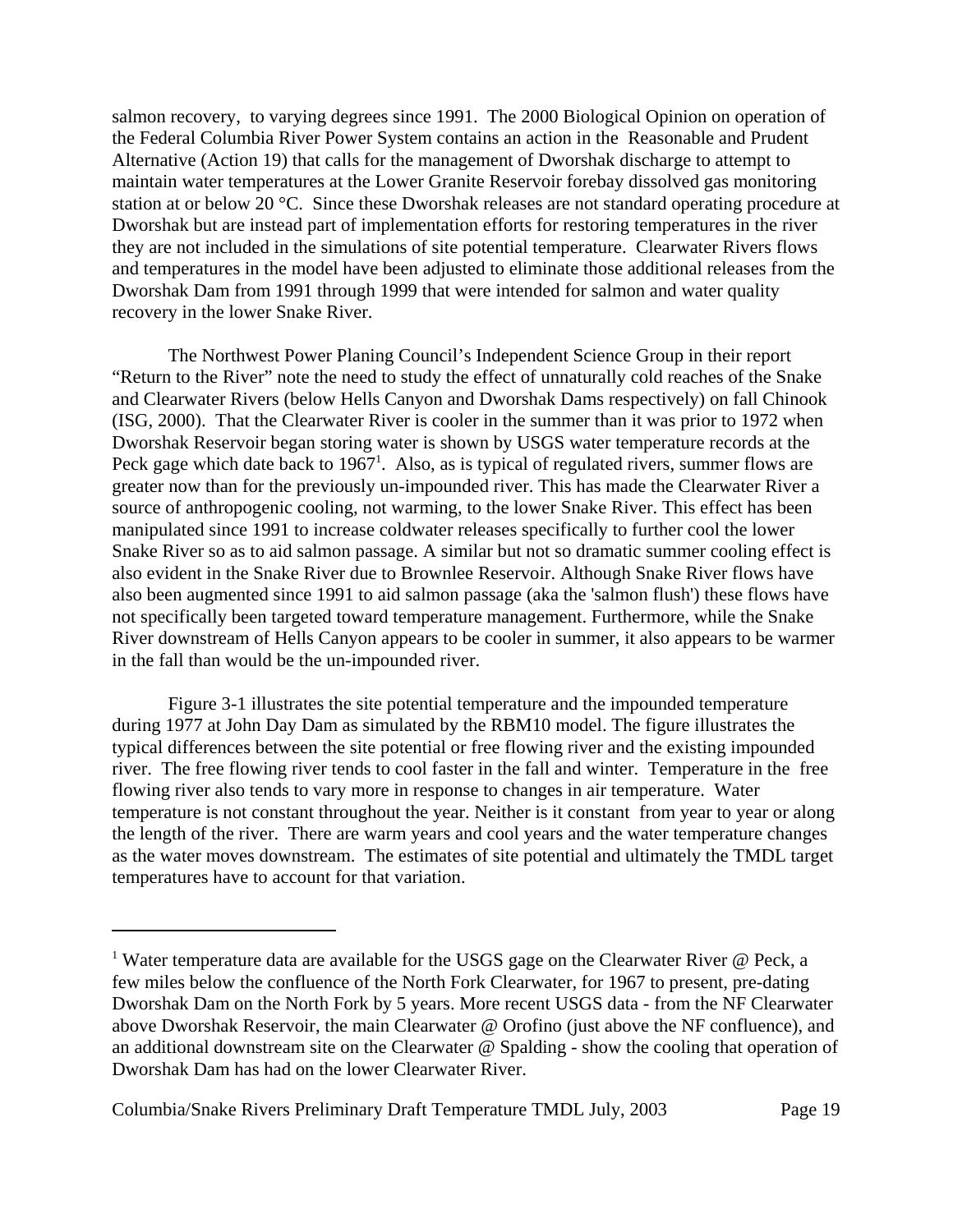The longitudinal variability is captured by dividing the river into a series of reaches and estimating the site potential at a target site in each reach. In this TMDL, 21 reaches are designated. See Section 5.0 for a complete discussion of the establishment of target sites for the TMDL. The year to year variability in site potential temperature was captured by simulating 30 years of site potential temperatures and computing the mean site potential temperature for every day of the year. Figure 3-2 illustrates the variability of site potential temperatures and the mean site potential at John Day Dam as simulated by RBM10. The 30 year mean site potential temperatures for every day of the year form the basis for this TMDL and the target temperatures that the TMDL is intended to achieve are expressed as 30 year means for every day of the year (see section 5). This is a reasonable approach for developing a TMDL when the target temperatures can fluctuate. When the TMDL is successfully implemented, water temperature during specific years will be warmer or cooler than the target temperature (a 30 year mean) because of the natural variability that occurs, but the long term mean temperatures should closely approximate the target temperatures. In Figure 3-2, the black curve labeled "IMP" represents the 30 year mean temperature under the existing impounded river conditions. The difference between the white site potential curve and the back impounded curve shows the improvement in long term mean water temperature called for by the TMDL at John Day Dam.

### **3.3 Implications of Using Daily Cross Sectional Average Temperature**

The site potential temperatures which form the basis for the target temperatures in this TMDL are based on simulations of daily cross sectional average temperature. The water quality standards of the 3 states and tribe for temperature include numeric criteria written in terms of maximum temperature or seven day average of daily maximum temperatures. However, the standards do allow temperature to exceed natural (site potential) temperature by small incremental amounts when the natural temperatures exceed numeric criteria (see Table 2-3). None of the applicable standards specify the units in which the natural temperatures are to be expressed. It would be reasonable to use the same units that are utilized for the numeric criteria. However, as discussed below, due to the relationship which exists between daily average and daily maximum temperatures in the Columbia and lower Snake Rivers, it is also reasonable to utilize simulations of the daily average temperature as a surrogate for daily maximum temperatures in this TMDL.

Considering the temporal and spatial variation of temperature in the free flowing and impounded rivers, the daily cross sectional average temperature is appropriate to use in the TMDL for the following reasons.

- The free flowing river was well mixed and achieved the cross section average temperature in most of the water body.
- Daily cross sectional average temperature exhibits the same patterns of seasonal fluctuation as daily maximum temperature.
- The daily maximum temperature can be less protective than the daily average temperature due to the manner in which dams effect water temperature.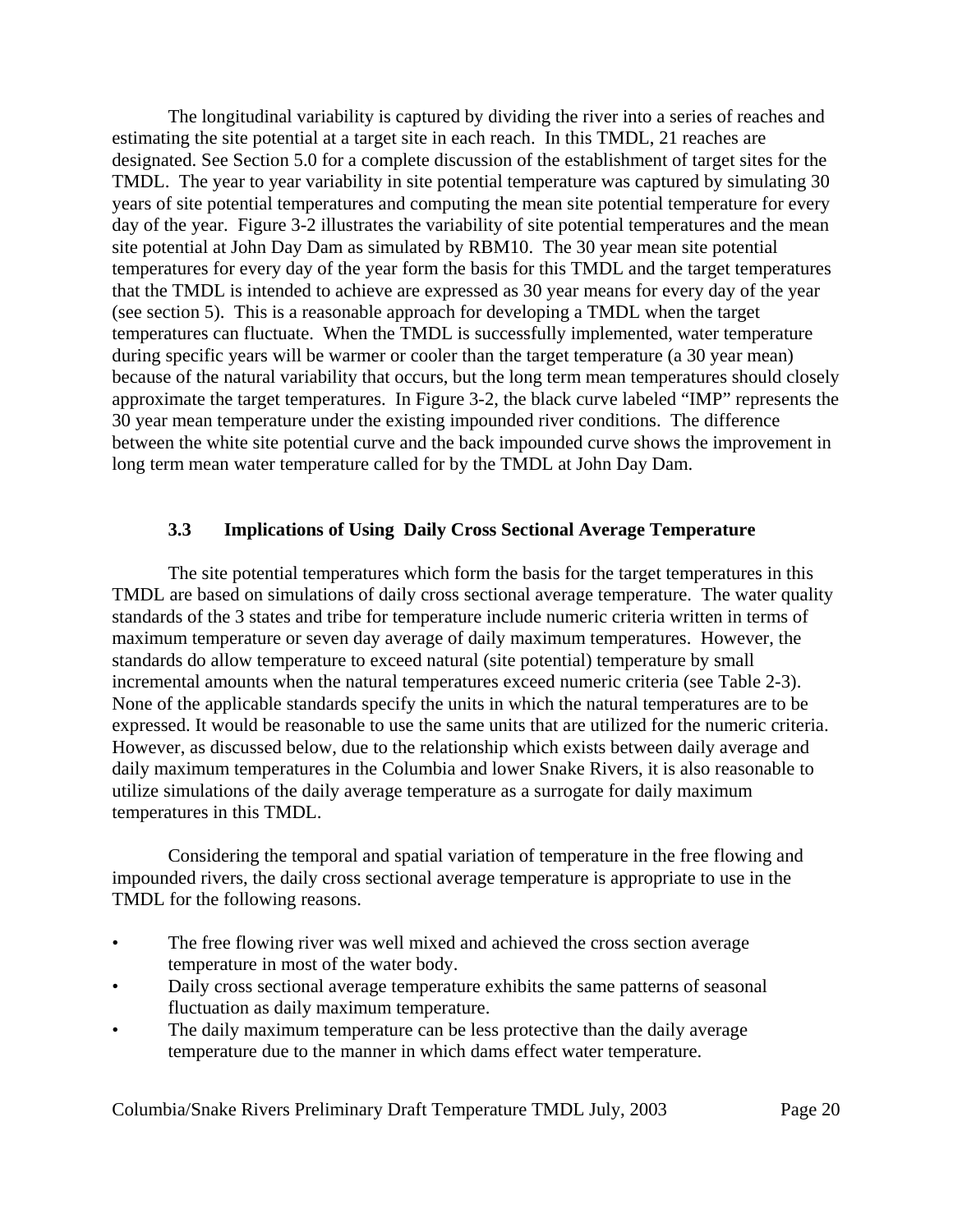• Analysis indicates that attainment of the daily average site potential temperature will also lead to attainment of the daily maximum site potential temperature.

The un-impounded or free flowing Columbia and Snake rivers were generally well mixed. Some temperature variation likely occurred in very shallow areas, around rocky protuberances and in static back waters because such areas warm faster toward equilibrium temperatures no matter what the thalweg temperature. Also, localized cool areas likely existed where groundwater or hyporheic up-welling occurred. But mixing would have occurred within the thalweg because of the rapid flow, intermittent rapids and water falls and diverse variety of instream channel features. Thus, the simulated cross sectional average temperature of the free flowing river is a good representation of the site potential temperature of the water body.

The TMDL target temperatures are daily cross sectional averages but, as in the free flowing river, they are to be achieved throughout the main river flow or thalweg. The TMDL would neither comply with water quality standards nor be protective of coldwater fish if it allowed two or three degree or greater temperature increases in the surface waters above natural. In the locations of importance to fish (e.g., along the thalweg, critical salmon habitat, fish ladders and fish holding facilities) target temperatures apply at all depths. At the same time, some isolated areas within the river should not be expected to achieve the targets, such as at the face of the dams, in shallow stagnant backwaters, or along rocky protuberances.

Simulations of hourly average temperature using the RBM 10 model were run to determine daily maximum temperatures in the rivers under free flowing and impounded conditions. The highest hourly average temperature each day approximates the daily maximum temperature. Figure 3-3 compares simulations of hourly average and daily average temperature during 1997 at Lower Granite Dam. The figure demonstrates that the two measures of temperature, daily average and daily maximum exhibit the same seasonal variations.

Water temperature can vary throughout the day with changing air temperature and solar radiation. Simulations of hourly average temperature using the RBM 10 model demonstrate that the diel variation in the free flowing or site potential river is generally greater than in the impounded river. Figures 3-4 , 3-5 and 3-6 demonstrate this point using temperature simulations at Grand Coulee, Lower Granite and Bonneville dams during 1992. Notice at Grand Coulee Dam, diurnal fluctuation is almost nonexistent in the impounded river while the free flowing river temperature varies as much as 1.5 ° C during the day. At Lower Granite Dam the impounded river fluctuated about a half a degree but the free flowing river fluctuated 1.5 ° C or more. At Bonneville the daily fluctuation in the free flowing river is about 3 times greater than in the impounded river. We simulated the hourly average temperature at five dams for two years to compare the daily temperature fluctuation in the impounded and free flowing rivers. We compared the daily fluctuation in temperature at the five dams for the two years. Table 3-2 summarizes the results.

Table 3-2 shows the mean fluctuation in temperature during the day along with the smallest and largest daily fluctuations that occurred. Note that at all five dams during both years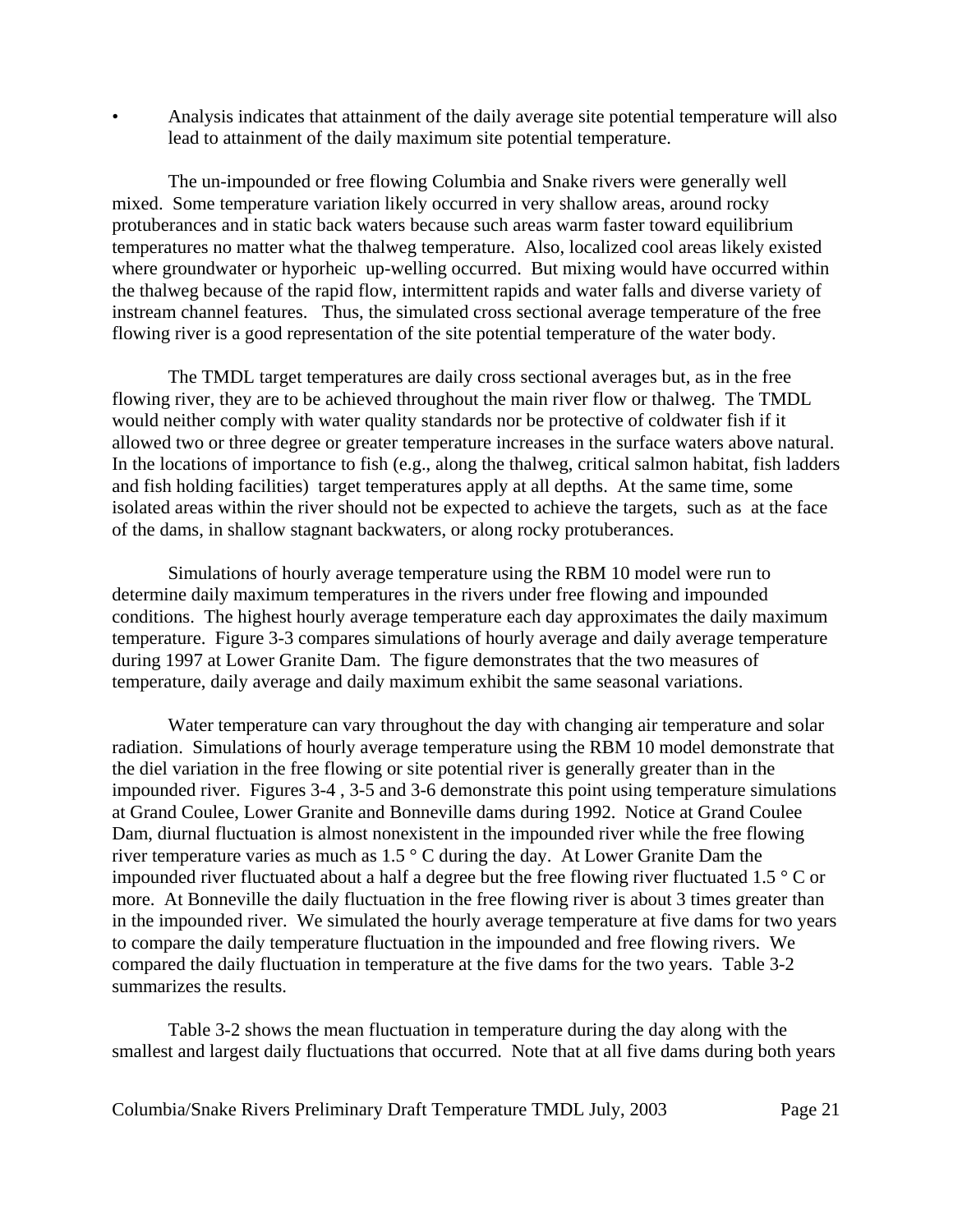the greatest fluctuation in temperature occurred in the free flowing river. Lower Granite Dam during 1997 is the only data set that was at all ambiguous, with the daily fluctuation being very similar in the impounded and free flowing rivers. However, 1997 was an unusually high flow year. The flow rate through the river system was so fast that the initial temperature conditions at the model boundary, rather than heat exchange during the day, drove the temperature during the day. But even that year, the daily temperature fluctuation of the impounded river was generally within the daily fluctuation of the free flowing river.

Since the impounded river temperature fluctuates less during the day, establishing the TMDL at the daily maximum temperature could be less protective than called for by the water quality standards. Consider Figure 3-6. If the TMDL is established to achieve daily maximum site potential temperatures in the impounded river, the water temperature at Bonneville Dam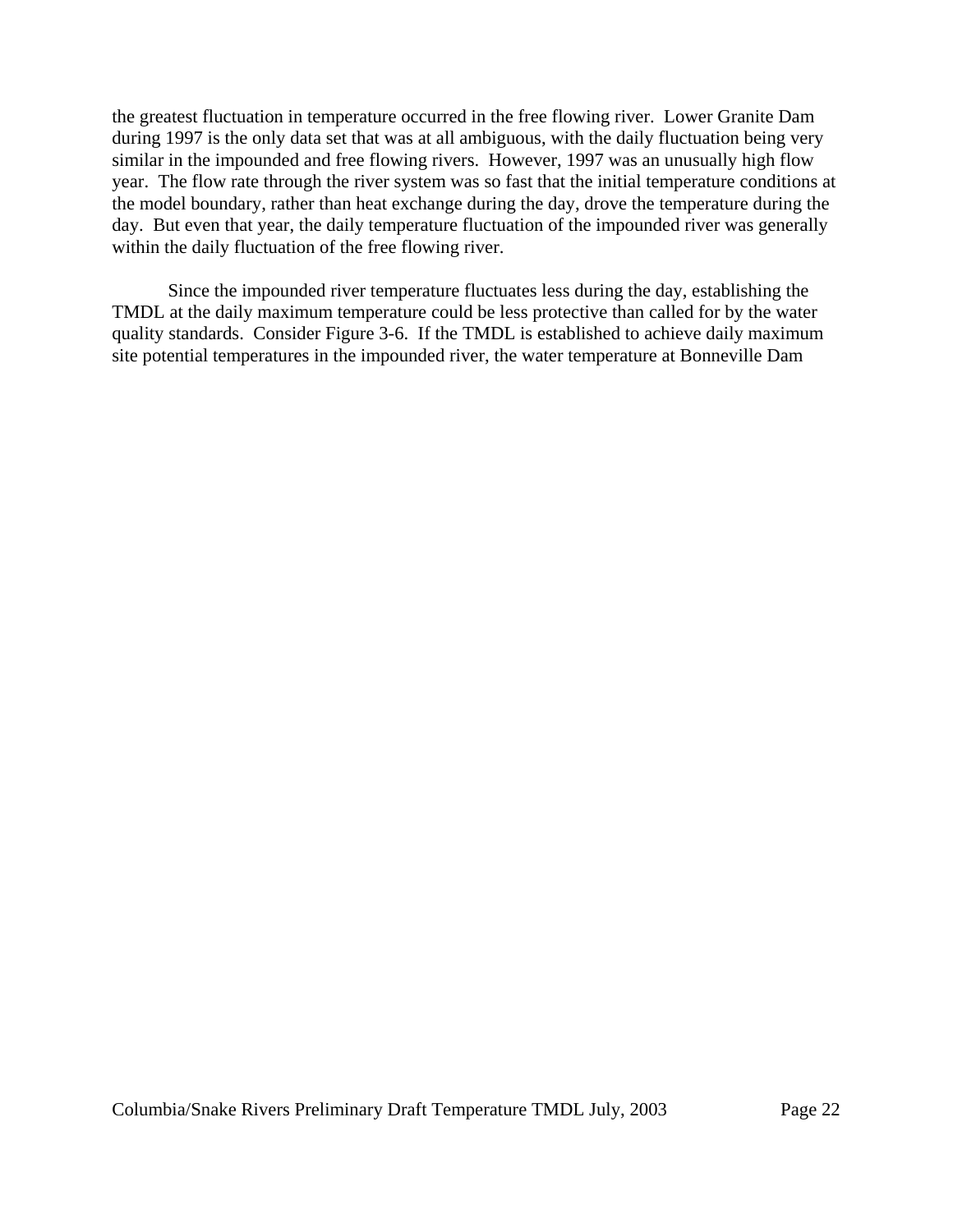| <b>Comparison of Daily Temperature Fluctuation of the Columbia and Snake</b><br><b>Table 3-2:</b><br><b>Rivers Under Impounded and Free Flowing Conditions</b> |           |                          |       |                                     |       |                        |
|----------------------------------------------------------------------------------------------------------------------------------------------------------------|-----------|--------------------------|-------|-------------------------------------|-------|------------------------|
|                                                                                                                                                                |           | <b>Grand Coulee 1997</b> |       | <b>Priest Rapids 1997</b>           |       | <b>Bonneville 1997</b> |
|                                                                                                                                                                | Impounded | Free Flowing Impounded   |       | Free Flowing Impounded Free Flowing |       |                        |
| Mean                                                                                                                                                           | 0.203     | 0.563                    | 0.428 | 0.616                               | 0.509 | 0.749                  |
| <b>Standard Deviation</b>                                                                                                                                      | 0.164     | 0.347                    | 0.250 | 0.321                               | 0.330 | 0.391                  |
| Minimum                                                                                                                                                        | 0.000     | 0.113                    | 0.016 | 0.069                               | 0.063 | 0.110                  |
| Maximum                                                                                                                                                        | 0.898     | 2.379                    | 1.284 | 2.372                               | 1.591 | 1.981                  |
|                                                                                                                                                                |           | <b>Grand Coulee 1992</b> |       | <b>Priest Rapids 1992</b>           |       | <b>Bonneville 1992</b> |
|                                                                                                                                                                | Impounded | Free Flowing Impounded   |       | Free Flowing Impounded              |       | <b>Free Flowing</b>    |
| Mean                                                                                                                                                           | 0.160     | 0.886                    | 0.386 | 0.697                               | 0.320 | 0.950                  |
| <b>Standard Deviation</b>                                                                                                                                      | 0.143     | 0.483                    | 0.246 | 0.390                               | 0.188 | 0.468                  |
| Minimum                                                                                                                                                        | 0.000     | 0.116                    | 0.039 | 0.011                               | 0.045 | 0.148                  |
| Maximum                                                                                                                                                        | 0.820     | 3.658                    | 1.377 | 2.448                               | 1.186 | 2.584                  |

|                           | <b>Lower Granite 1997</b> |                     |                 | <b>Ice Harbor 1997</b> |
|---------------------------|---------------------------|---------------------|-----------------|------------------------|
|                           | Impounded                 | <b>Free Flowing</b> | Impounded       | <b>Free Flowing</b>    |
| Mean                      | 0.580                     | 0.787               | 0.461           | 0.841                  |
| <b>Standard Deviation</b> | 0.428                     | 0.415               | 0.338           | 0.414                  |
| Minimum                   | 0.049                     | 0.156               | 0.039           | 0.131                  |
| Maximum                   | 3.132                     | 3.437               | 2.656           | 3.144                  |
|                           | <b>Lower Granite 1992</b> |                     | Ice Harbor 1992 |                        |
|                           |                           |                     |                 |                        |
|                           | Impounded                 | <b>Free Flowing</b> | Impounded       | Free Flowing           |
| Mean                      | 0.558                     | 1.129               | 0.278           | 1.234                  |
| <b>Standard Deviation</b> | 0.469                     | 0.602               | 0.263           | 0.814                  |
| Minimum                   | 0.035                     | 0.165               | 0.018           | 0.157                  |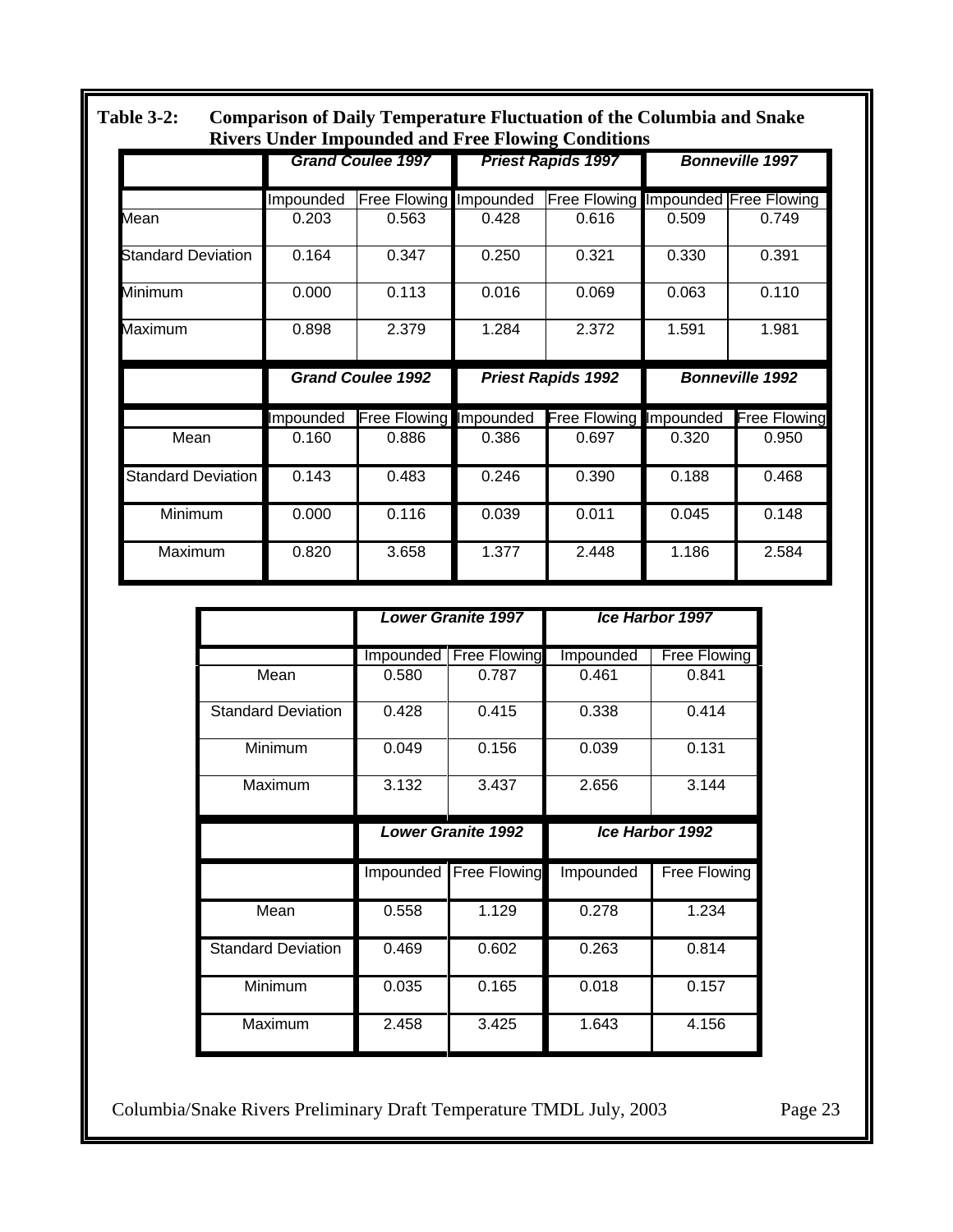would be equal to the site potential or natural temperature at the hottest point of the day but during the night, temperature would be as much as 1.5 °C warmer than the site potential temperature. Under this scenario the river at Bonneville Dam would be under-protected because it would carry a heat load during the 24 hour day higher than the site potential river. If the TMDL is established to achieve the daily average temperature, the river won't achieve the coolest temperatures during the night but neither will it reach the hottest day time temperature and its overall heat load during the 24 hour period will be similar to that of the free flowing river. So establishing the TMDL to achieve the daily average temperature will allow less heat load during the day and be more protective. Therefore, the daily average temperature is a more appropriate measure to ensure that human activity does not cause the temperature to exceed site potential temperature.

Since the impounded river temperature fluctuates less during the day than the free flowing river, attainment of the daily average site potential temperature will lead to attainment of the daily maximum site potential temperature as well. Consider an example in which the site potential daily average temperature is 20 °C with a temperature fluctuation during the day of 1.5  $\degree$ C and the impounded river has a daily fluctuation 0.5  $\degree$ . If the impounded river achieves the daily average of 20 °C it will stay within the daily maximum of 20.75 °C. However the reverse is not true. If the impounded river is brought into compliance with the daily maximum of 20.75 °C, its daily average will be around 20.5 °C, above the daily average site potential temperature. Again, the daily average site potential temperature is a more appropriate basis for the target temperatures for this TMDL.

The last concern about daily averaging is the possibility that there are days in which the daily maximum site potential temperature exceeds the criteria but the daily average does not. If this were to happen we would be setting target temperatures on the basis of site potential being less than criteria instead of greater than criteria. Examination of RBM 10 simulations of hourly average temperatures indicate that if this happens at all it is normally 1 day at the beginning of the time period when criteria are exceeded and 1 day at the end. The number of days could increase if the site potential temperature repeatedly exceeded then dipped below criteria throughout the warm period but since we are using 30 year average temperatures this never happens.

#### Summary

- WQS have criteria based on daily maximum temperatures.
- The standards themselves allow temperature to exceed natural (site potential) temperature by small incremental amounts and do not specify the units of measure for natural temperature.
- The target temperature applies throughout the width and depth of the river and in critical salmon habitat and holding areas.
- Daily average and daily maximum temperatures exhibit the same seasonal patterns.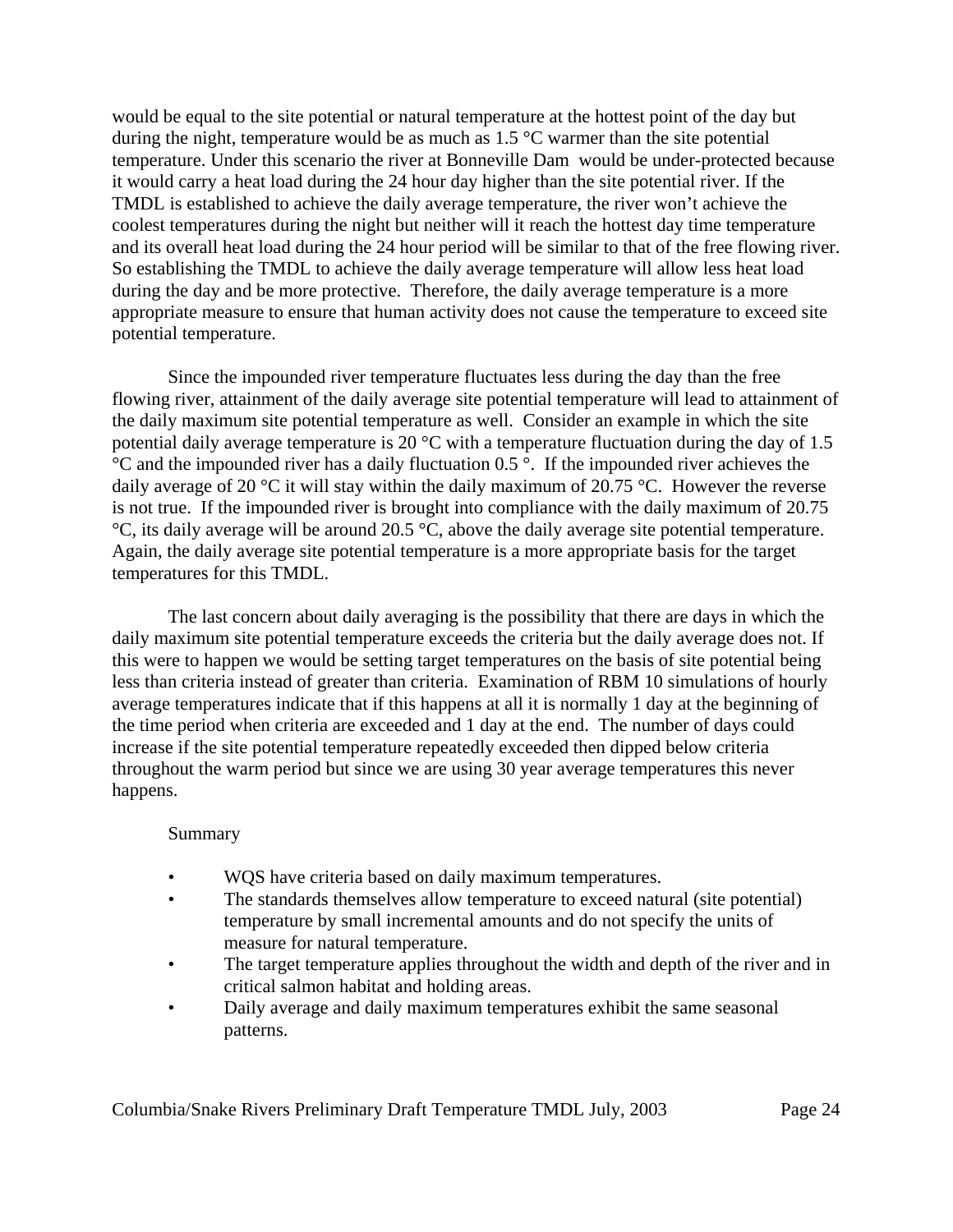- Using daily maximum site potential temperature to establish target temperatures could result in under-protecting temperature during much of the day.
- Attainment of the daily average site potential temperature will lead to attainment of the daily maximum site potential temperature as well
- Using daily average site potential to determine if criteria are exceeded might underestimate days of exceedance by 1 day at the beginning of the warm period and one day at the end, but using the thirty year average period makes this insignificant.
- Throughout this report, temperature simulations and references to water temperature refer to daily cross sectional average temperatures unless otherwise noted.

## **4.0 Current Temperature Conditions**

### **4.1 General**

Temperature conditions in the Columbia and Snake river main stems are discussed in detail in Appendix A, "Problem Assessment for the Columbia/Snake River Temperature TMDL" (Problem Assessment). The Problem Assessment uses both existing temperature data and mathematical modeling of temperature to describe the existing temperature regime of the impounded river and the site potential temperature regime of the un-impounded or free flowing river.

Both the temperature observations and the temperature simulations provide estimates of water temperature. Since there are information gaps and uncertainties associated with both the observations and the simulations, both are used to gain an understanding of the free flowing and impounded temperature regimes and the relative importance of dams, point sources and tributaries in altering the natural regime of the rivers.

There is a considerable record of temperature data from the Columbia and Snake Rivers. McKenzie and Laenen (1998) assembled temperature data from 84 stations along the two rivers within the study area of this TMDL. However, the extensive data base from along the rivers must be used with caution. Little, if any of the data collected before year 2000 were collected with the express objective of evaluating temperature in the river and few of the sampling sites had quality assurance objectives or followed quality control plans. Temperature measured at the same time at one dam can vary quite a bit depending on whether it was measured in the forebay, the tail race or the scroll case. In using these data it is important to compare like stations along the river (e.g. scroll case to scroll case, forebay to forebay) and to use long records or repetitive examples when drawing general conclusions about temperature trends.

The RBM10 temperature model was developed to augment the understanding of temperature in the river derived from analysis of the data record. There is a good deal of information available for development of the temperature model. For example there are 30 years of continuous weather, flow and water temperature data. However, there are also modeling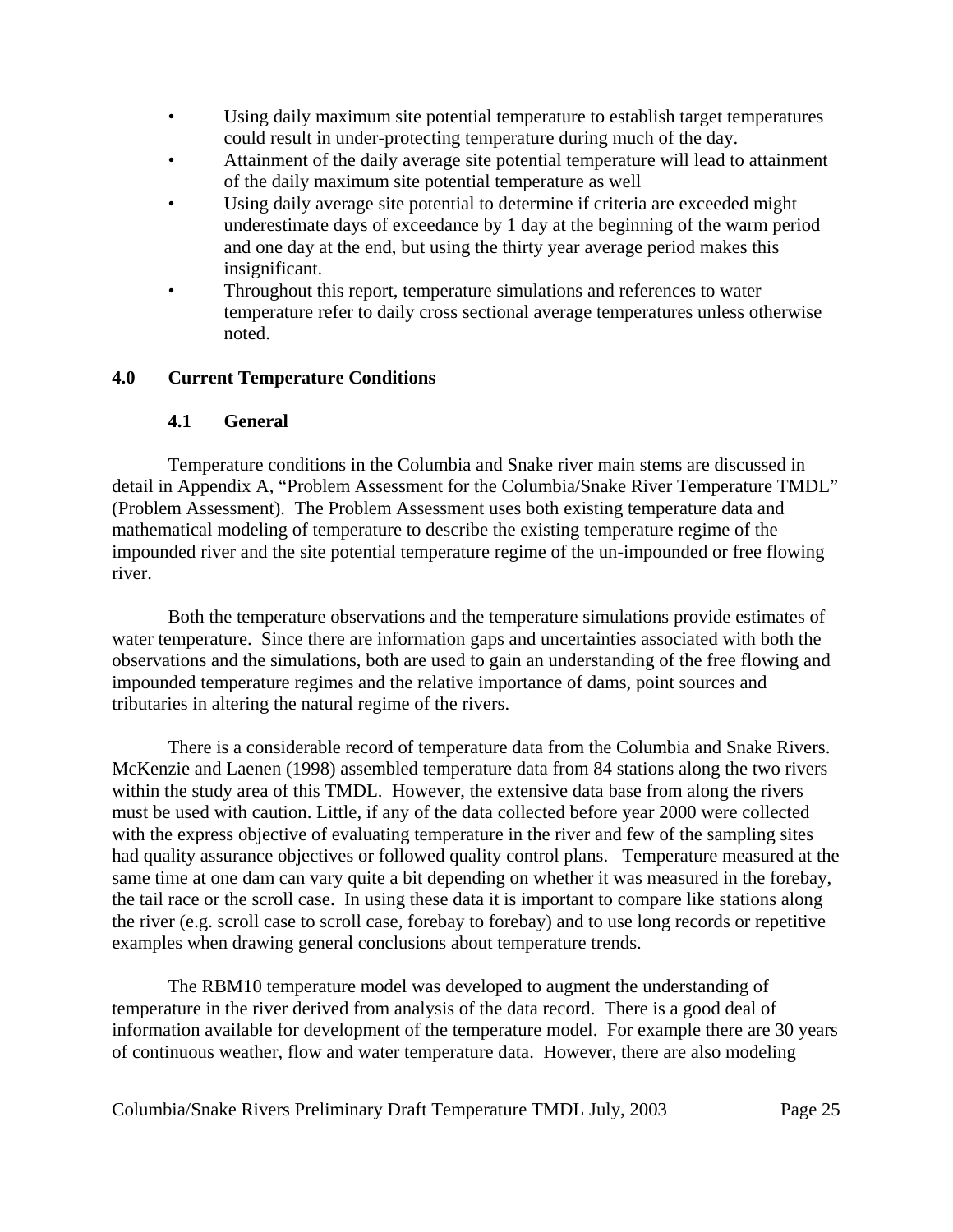challenges that cause uncertainty in the modeling results. For example there is little information on temperature in the free flowing river to compare with simulated temperatures. Therefore, the problem assessment relies heavily on both data analysis and modeling analysis.

The analysis in the Problem Assessment provides the following information about the natural and existing temperature regimes of the river:

- The temperatures of the Columbia and Snake rivers frequently exceed state and tribal numeric water quality criteria for temperature during the summer months throughout the area covered by this TMDL.
- The water temperatures of the rivers before construction of the dams could get quite warm, at times exceeding the 20 °C temperature criteria of Oregon and Washington on the lower Columbia River.
- However, these warm temperatures were much less frequent without the dams in place. Temperature observations show that the frequency of exceedances at Bonneville Dam of 20 °C increased from about 3% when Bonneville was the only dam on the lower river to 13% with all the dams in place.
- The dams appear to be a major cause of warming of the temperature regimes of the rivers. Model simulations using the existing temperatures of tributaries and holding tributary temperatures to 16  $\degree$ C revealed little difference in the frequency of excursion of 20 °C.
- Climate change may play a role in warming the temperature regime of the Columbia River. The Fraser River, with no dams, shows an increasing trend in average summer time temperature of  $0.012 \text{ °C/year}$  since 1941,  $0.022 \text{ °C/year}$  since 1953.
- The average water temperatures of the free flowing river exhibited greater diurnal fluctuations than the impounded river.
- The free flowing river average water temperature fluctuated in response to meteorology more than the impounded river. Cooling weather patterns tended to cool the free flowing river but have little effect on the average temperature of the impounded river.
- The free flowing river water temperatures cooled more quickly in the late summer and fall.
- Alluvial flood plains scattered along the rivers moderated water temperatures, at least locally, and provided cool water refugia along the length of the rivers.
- The existing river can experience temperature gradients in the reservoirs in which the shallow waters are warmer.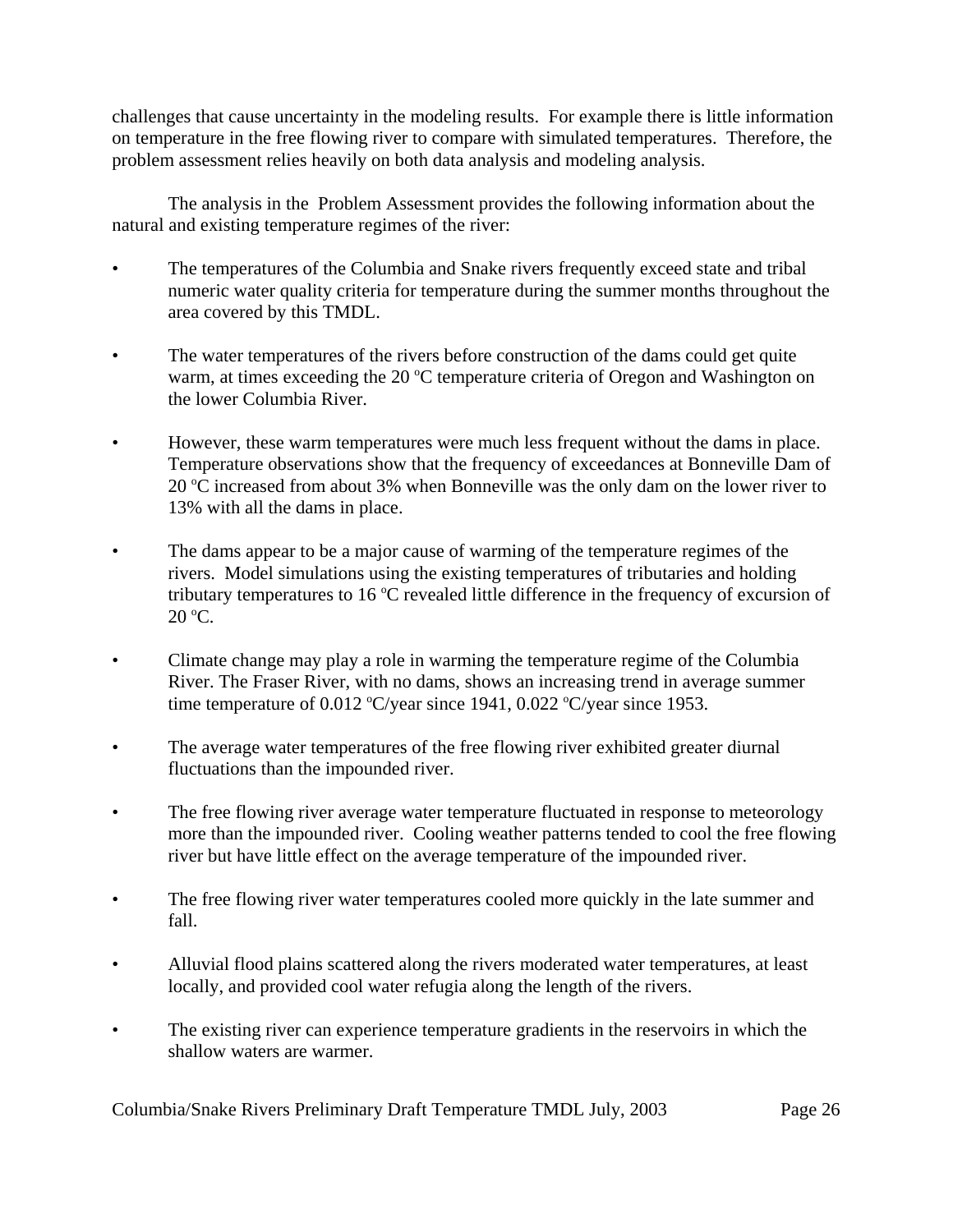Fish ladders, which provide the only route of passage for adult salmon around the dams, can become warmer than the surrounding river water.

#### **4.2 Relative Impact of Dams, Tributaries and Point Sources**

Point and non-point sources affect water temperature by directly adding warm water to the main stems. There are 106 point sources with individual NPDES permits that directly discharge to the mainstems evaluated in this TMDL. There are currently 96 point sources with General NPDES permits. Non-point sources tend to discharge to small streams and rivers in the watershed which eventually empty into the mainstems. There are 193 tributaries to the two main stems, including 7 significant irrigation return flows. Dams affect water temperature not by adding warm water to the system, but by altering the river flow, geometry and velocity upstream of the dam. This section discusses and compares the impacts from each of these kinds of heat sources.

#### **Advected Sources of Heat - Tributaries and Point Sources**

The impact of advected sources of heat such as tributaries and point sources on the crosssectional average temperature of the main stem Columbia and Snake Rivers is determined by the ratio of advected energy from the source to the advected energy of the main stems. Mathematically, the new main stem temperature resulting from complete mixing with a tributary or point source is expressed as:

#### **Equation 4.1:**

$$
T_{\text{new}} = [(Q_{\text{main stem}} * T_{\text{main stem}}) + (Q_{\text{source}} * T_{\text{source}})] / (Q_{\text{main stem}} + Q_{\text{source}})
$$

$$
T = \text{temperature}
$$

$$
Q = \text{flow}
$$

The Columbia and Snake Rivers are both quite large. The 7Q10 low flow of the Columbia ranges from 45,400 CFS at Grand Coulee Dam to 93,652 below Longview, WA. The 7Q10 low flow of the lower Snake is 14,500 CFS. Both rivers can accept a large advected thermal load without measurably increasing their temperature. For example, the largest/hottest point source in the Columbia River has a maximum discharge of 117 CFS and a maximum temperature of 39 °C. When mixed with the Columbia River at its 7Q10 low flow and 20 °C, it raises the average temperature of the Columbia by 0.02 °C. The largest discharger on the Snake River has a maximum flow of 62 CFS and a maximum temperature of 34 °C. When mixed with the Snake River at a 7Q10 low flow of 14,500 cfs and 20 °C, it raises the temperature of the Snake by 0.06 °C. Therefore, individual point source discharges to the Columbia and Snake rivers do not measurably increase the cross-sectional average temperature of the rivers.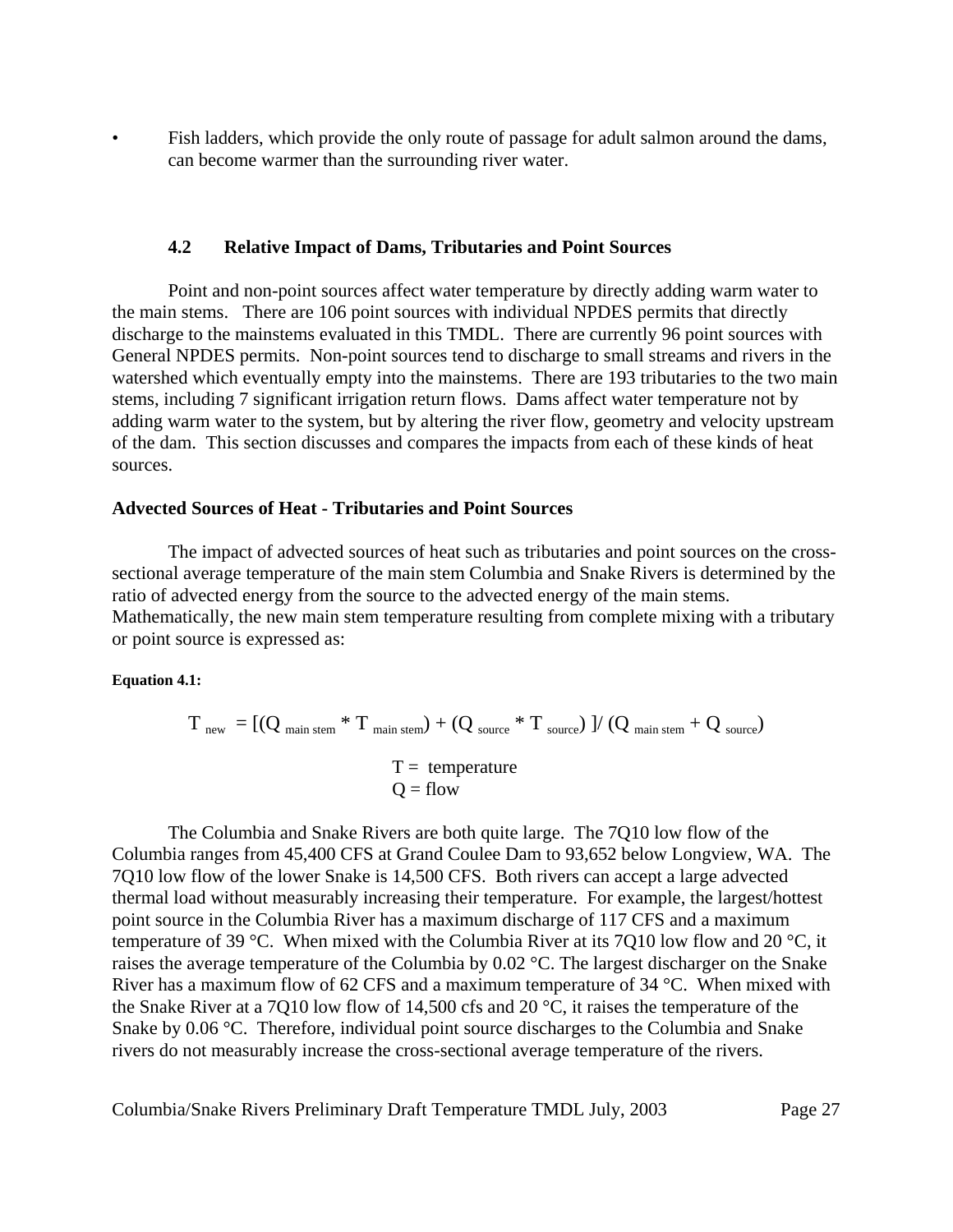RBM 10 was used to further evaluate the cumulative effects of point sources on water temperature in the Columbia and Snake Rivers. Water temperature in the river was simulated with all the point sources in place and with all the point sources removed. Permit limits, or in the absence of permit limits, reasonable worst case temperature and flow rates were used for the point sources with individual NPDES permits. In order to account for point sources discharging under general NPDES permits and allow for future growth, 20 MW of heat energy was added at each TMDL target site. The target sites are explained in Section 5.2. Actual flow and weather data from 1970 through 1999 were used for simulating the river water temperature. Figures 4-1 and 4-2 plot the increase in temperature due to the presence of the point sources in the river throughout the thirty year period at river mile 42 in the Columbia River. Figure 4-1 shows all the data for the thirty year period. Figure 4-2 shows the data for times during which the river water temperature exceeded the 20 °C criterion. River mile 42 was selected as an example plot because it is the location where the increase due to point sources is greatest. Recall from Table 2-3 that the water quality standard for this stretch of river is natural temperature  $+1.1 \degree C$  when natural is less than 20 °C, and natural + 0.14 °C when natural is above 20 °C. Note from Figure 4-1 that the increase due to point sources never approaches the 1.1 °C allowed by water quality standards when site potential is below the criterion. When site potential is above the criterion, temperature approaches but never exceeds the 0.14 °C increase allowed by the water quality standards (Figure 4-2). At most sites in the river, the impact of the point sources on water temperature was much less than shown here. At Wanapum, for example, the impact never exceeded 0.031 °C throughout the 30 years. The effect of existing point sources on water temperature is very small and, in and of themselves, the point sources do not lead to exceedances of water quality standards when averaged in with the total flow of the river.

But the discharges do cause near-field temperature plumes that can exceed temperature standards. Even when the discharge causes no measurable increase in cross-sectional average temperature, the temperature plume could be significant with respect to aquatic life habitat if left uncontrolled. The state and tribal WQS contain provisions to regulate the size and impact of these plumes.

Like the point sources, most of the tributaries have negligible effects on the cross sectional average temperature of the main stems. To illustrate this, Table 4-1 lists a number of the major tributaries to the Columbia and Snake rivers, their average flows, the average flows of the Columbia and Snake and the temperature difference between the tributary and the main stem that would be required to increase main stem temperature by 0.5  $\degree$ C and 0.14  $\degree$ C at those flow ratios.

Note that only the Spokane, Snake and Willamette Rivers are large enough to potentially alter the temperature of the Columbia River by a measurable amount (0.14 °C). Only the Salmon, Grande Ronde and Clearwater Rivers are large enough to potentially alter the temperature of the Snake River by a measurable amount  $(0.14 \text{ °C})$ .

### **Table 4-1: Effects of Specified Tributaries on Columbia and Snake River Temperature**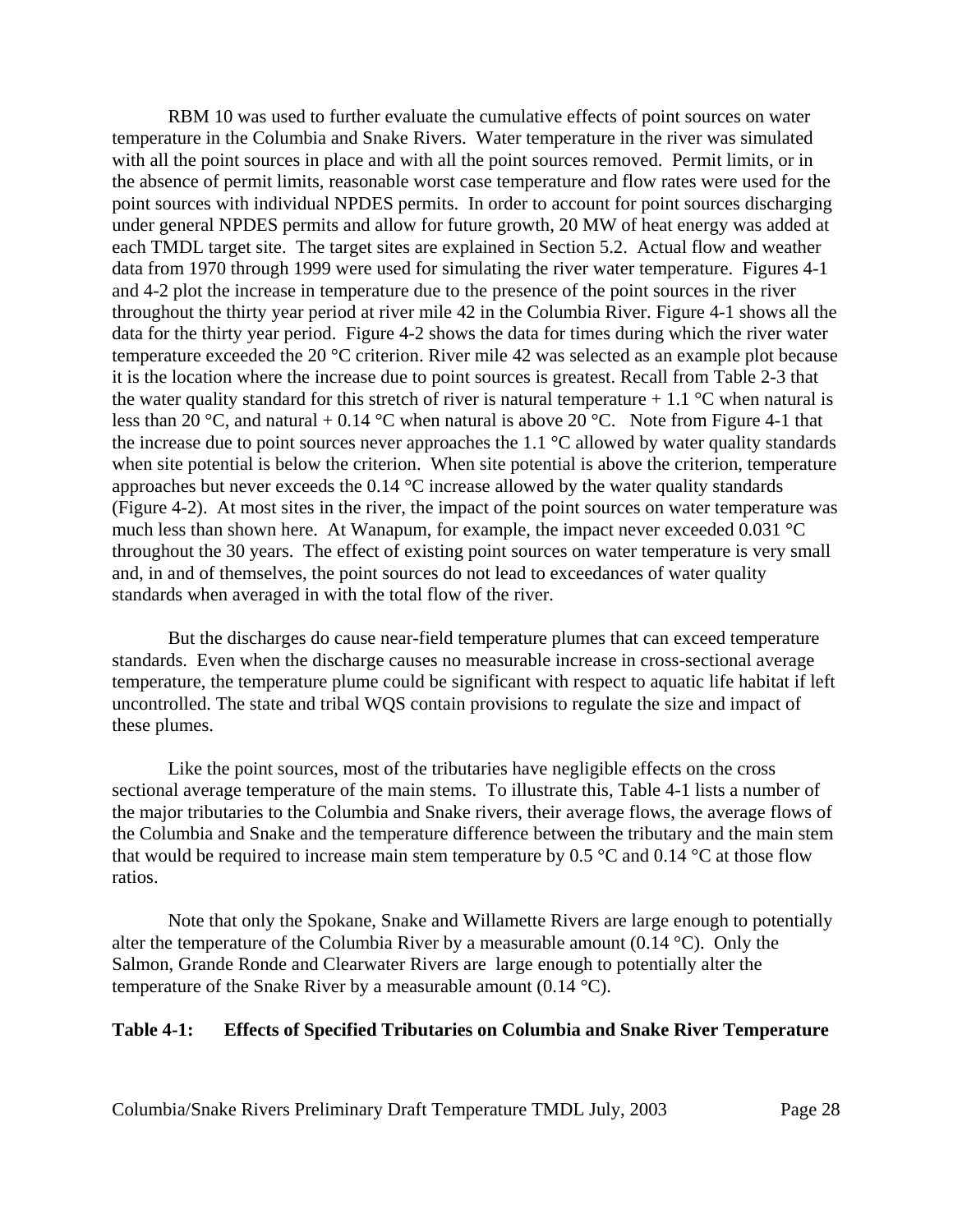| <b>Tributary</b>    | <b>Average Flow</b><br>(CFS) | Columbia Average<br><b>Flow (CFS)</b> | $\Delta T$ (°C) to raise Columbia<br><b>Temperature</b> |                  |
|---------------------|------------------------------|---------------------------------------|---------------------------------------------------------|------------------|
|                     |                              |                                       | $0.5\text{ °C}$                                         | $0.14^{\circ}$ C |
| Spokane River       | 7,812                        | $\sim 100,000$                        | 7.0                                                     | 1.9              |
| Okanagan River      | 3,145                        | ~106,255                              | 17.0                                                    | 4.9              |
| Yakima River        | 3,569                        | ~118,400                              | 17.0                                                    | 4.8              |
| <b>Snake River</b>  | 55,090                       | ~118,400                              | 1.6                                                     | 0.44             |
| Deschutes           | 5,839                        | ~185,161                              | 16.0                                                    | 4.6              |
| Willamette          | 34,205                       | ~191,000                              | 3.2                                                     | 0.92             |
|                     |                              | <b>Snake Average</b><br>Flow (CFS)    | $\Delta T$ (°C) to raise Snake<br><b>Temperature</b>    |                  |
|                     |                              |                                       | $0.5\text{ °C}$                                         | $0.14^{\circ}$ C |
| Salmon              | 11240                        | ~23560                                | 1.5                                                     | 0.43             |
| <b>Grande Ronde</b> | 3101                         | ~1.34800                              | 6.0                                                     | 1.7              |
| Clearwater          | 15430                        | ~237901                               | 1.5                                                     | 0.48             |

One way to evaluate and compare temperature conditions is to enumerate the number of days in a year, or the frequency, that a specified temperature is exceeded. In order to determine the importance of tributaries to the main stems' temperature regimes, the RBM10 model was used to compare the frequency with which temperature exceeds 20 °C in the main stems under existing conditions with the frequency of exceedances of 20 °C in the main stems if the tributaries never exceed 16 °C. That is, in the first simulation, actual tributary temperatures were used. In the second simulation, the tributary temperatures were not allowed to exceed 16 °C. Figures 4-3 and 4-4 illustrate the results. The effect of restraining tributaries to 16 °C is very small in the Columbia upstream of its confluence with the Snake. The combined average annual flows of advected sources in this segment are less than 10 percent of the average annual flow of the Columbia River at Grand Coulee Dam. Downstream of the Snake River (River Mile 326) there is a small effect. The Snake River was not constrained to  $16 \degree C$ , but the reductions in Snake tributary temperatures, particularly, the Salmon and Clearwater rivers resulted in slightly less frequency of exceedances in the lower Columbia. On the Snake River, holding the Salmon and Clearwater rivers to 16 °C clearly affected the frequency. But the other tributaries have little effect so that at the mouth of the Snake River, the frequency of exceedances in the Snake was similar to the existing condition.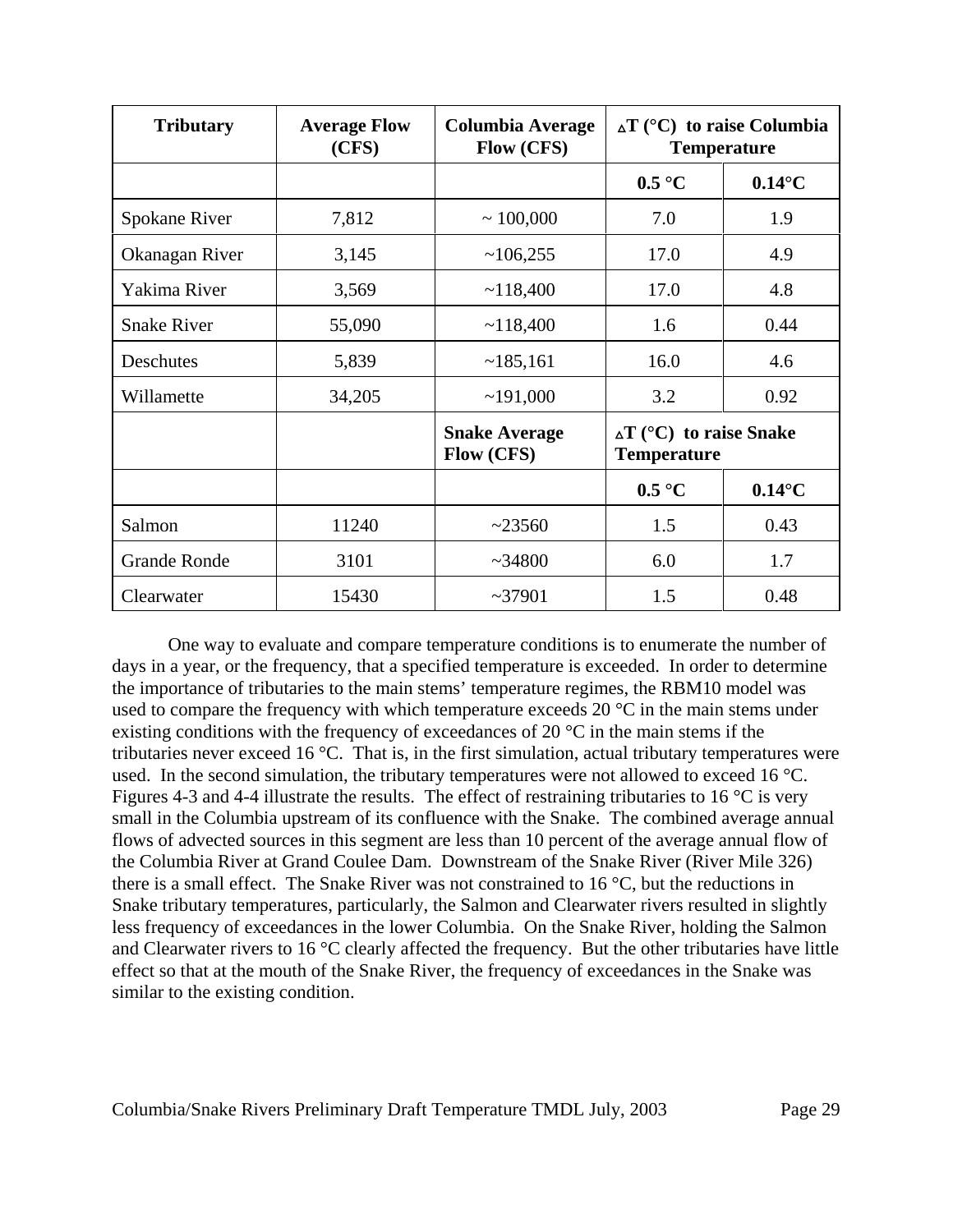#### **Dams as Sources of Heat**

Model simulation results in Figure 3-1 illustrate the effect that dams have on temperature in the main stem. Note that the impounded and free flowing rivers warm up at approximately the same rate in the spring. However, the free flowing river cools off in the late summer and fall faster than the impounded river. At John Day Dam, on average, the impounded river temperature returned below 20 °C three weeks after the site potential river. In the early fall, on average, the free flowing river was as much as 3.5 degrees cooler. In short, dams effect water temperature in the main stem by adding to the length of time that temperature exceeds the numeric criterion, and by causing the river to be warmer during the late summer and fall.

To determine the effect of each individual dam on water temperature, the RBM 10 model was used to estimate what the water temperature would be if the individual dams were removed one at a time. The results for all the dams are depicted graphically in Appendix F. Table 4-2 shows the maximum temperature increase caused by each dam. Note that the dams as a group very widely in their effects on temperature. In fact, there appear to be three fairly distinct groups of dams based on their temperature effects. First, there is a group of six dams that clearly increase temperature by more than a degree centigrade and up to as much as 6 °C. These six dams are Grand Coulee, John Day, Lower Granite, Little Goose, Lower Monumental and Ice Harbor. Second, there is a group of two dams that have highly variable impacts on temperature up to a degree centigrade. These are Chief Joseph and Wanapum. Finally, there is a group of seven dams with highly variable impacts ranging from no impact to a maximum impact of 0.5 °C. These dams are Wells, Rocky Reach, Rock Island, Priest Rapids, McNary, The Dalles and Bonneville. Rocky Reach and Rock Island do not have a measurable effect  $(>0.14\degree C)$  on temperature. At Wells, Rocky Reach and Rock Island the temperature effect is so small and so variable that they actually have a cooling effect on the river on the average. The Dalles has a warming effect but it is less than measurable all except one day of the year.

| Facility             | Maximum Impact   | Facility             | Maximum Impact    |
|----------------------|------------------|----------------------|-------------------|
| <b>Grand Coulee</b>  | $6.23$ °C        | John Day             | 1.39 °C           |
| Chief Joseph         | $0.69$ °C        | The Dalles           | $0.147$ °C        |
| Wells                | $0.22$ °C        | <b>Bonneville</b>    | $0.27$ °C         |
| Rocky Reach          | $0.13$ °C        | <b>Lower Granite</b> | 2.08 °C           |
| Rock Island          | $0.07$ °C        | <b>Little Goose</b>  | 2.18 °C           |
| Wanapum              | $0.86\text{ °C}$ | Lower Monumental     | $1.31 \text{ °C}$ |
| <b>Priest Rapids</b> | 0.28 °C          | <b>Ice Harbor</b>    | 1.20 °C           |
| McNary               | $0.36$ °C        |                      |                   |

**Table 4-2: Each dam's maximum effect on temperature at that dam site**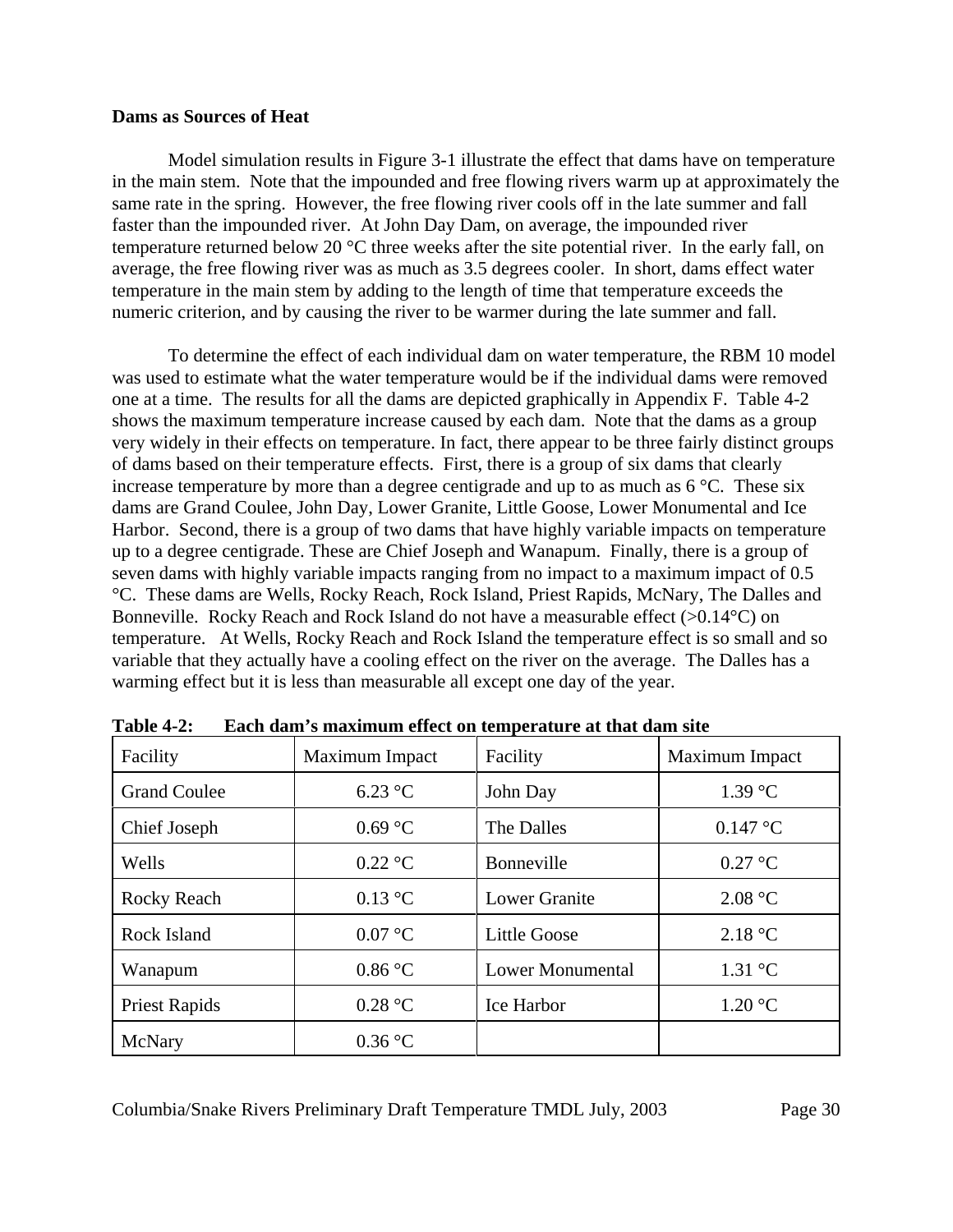### **4.3 Summary**

The effects of the tributaries and point sources on cross sectional average water temperatures in the main stems are for the most part quite small. The exceptions are the major tributaries: Spokane River, Snake River and Willamette River on the Columbia and Salmon River and Clearwater River on the Snake. The point sources can cause temperature plumes in the near-field but they do not result in measurable increases to the cross-sectional average temperature of the main stems. Three of the dams, like the point sources, cause no measurable increase in cross sectional average temperature. Some of the dams, however do alter the crosssectional average temperature of the main stems and they extend the period of time during which the water temperature exceeds numeric temperature criteria.

## **5.0 Derivation of TMDL Elements**

## **5.1 General**

The target temperatures for this TMDL are the mean site potential temperatures plus the incremental increases allowed by the WQS (see Section 2). These allowable increases vary with jurisdiction, location in the river and the site potential temperature. Where jurisdictions overlap, the allowable incremental increases in this TMDL are based on the more stringent WQS. Table 2-3 lists the allowable increases over the site potential by river reach after accounting for differences between jurisdictions.

The water quality standards divide the Columbia and Snake rivers into different reaches, each with different target temperatures to meet as shown in Table 2-3. The target temperatures result from adding the allowable increases to the site potential temperature. However, whenever the allowable increase in a river reach would result in exceedance of the water quality standards downstream of that reach, the target temperature has to be adjusted down so that it does not result in exceedance of down stream water quality standards. This actually is the case all along the rivers. RBM10 simulations indicate that the reaches cannot be allocated the full incremental increase allowed by their segment-specific standards, because these increases would cause exceedances of downstream standards. The Oregon water quality standards for the lowest reach on the river, along the Oregon/Washington border (see Table 2-3), limit the allowable increase in temperature in the rest of the Columbia and Snake Rivers.

### **5.2 Target Sites**

The TMDL must allocate heat to 933 river miles to achieve the WQS at the furthest downstream reach of the river. The extent of this pollution problem and the attempt to address it at the basin scale necessitates the selection of a number of points-of-compliance or "target sites" that span the 933 miles. Target sites are locations in the river where the site potential temperatures are calculated and where impacts from allocations to up-gradient sources are evaluated.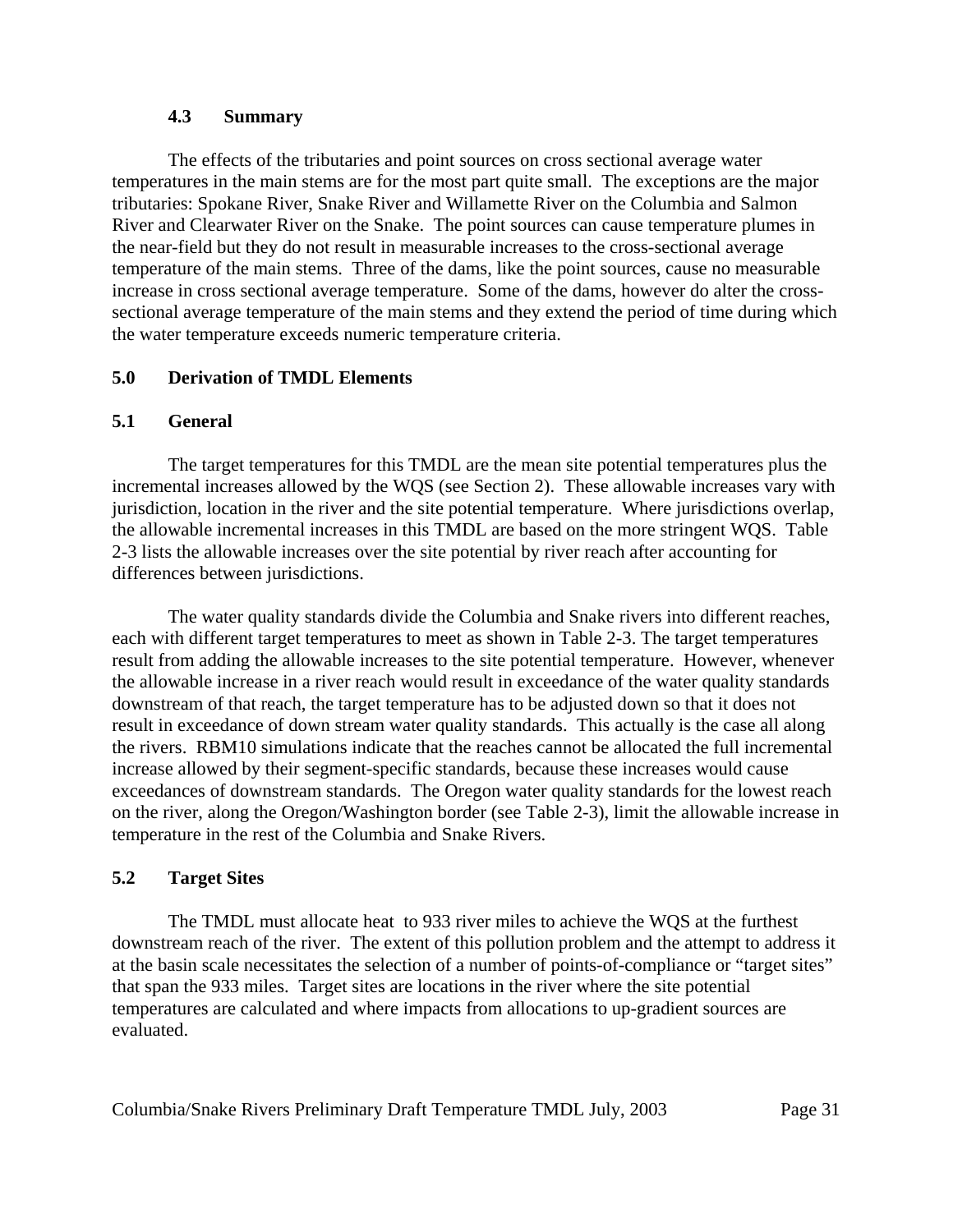In selecting target site locations, one option would be to use the downstream boundary of each reach as defined in the WQS. However, those reaches (identified in Table 2-3) are quite large and vary considerably in terms of the heat sources they contain. The reaches defined in the WQS vary from containing no dams to containing 5 dams. They also vary in terms of the number of point sources they contain: ranging from no point sources to 65 point sources.

Another option, and the one selected for development of this TMDL, is to establish target sites at each dam location. As discussed in Section 4.2, the fifteen dams on the rivers have the greatest effect on temperature. The dam locations have also been the primary long-term monitoring locations in the basin. Therefore, each dam defines a reach for the TMDL with the dam located at the downstream end of the reach. Downstream of Bonneville Dam, five additional target sites are established on the basis of the distribution of point sources. River mile 112 is in the vicinity of the Portland Airport and at the downstream extremity of salmon spawning. River mile 95 is downstream of Portland and Vancouver. River mile 63 is downstream of Longview and six large dischargers. River mile 42 is downstream of all the large dischargers and was chosen as a target site because the cumulative impacts of all the point sources is greatest at that point. River mile 4 was chosen as the last target site because further downstream the river is more like an estuary than a river. In the Snake River, one additional target site was created at river mile 138, just downstream of Lewiston, ID. The target site or monitoring point for each reach is at the downstream end. For the dam reaches, the primary monitoring point is in the forebay of the dam. Table 5-1 lists the target sites for each reach of the TMDL.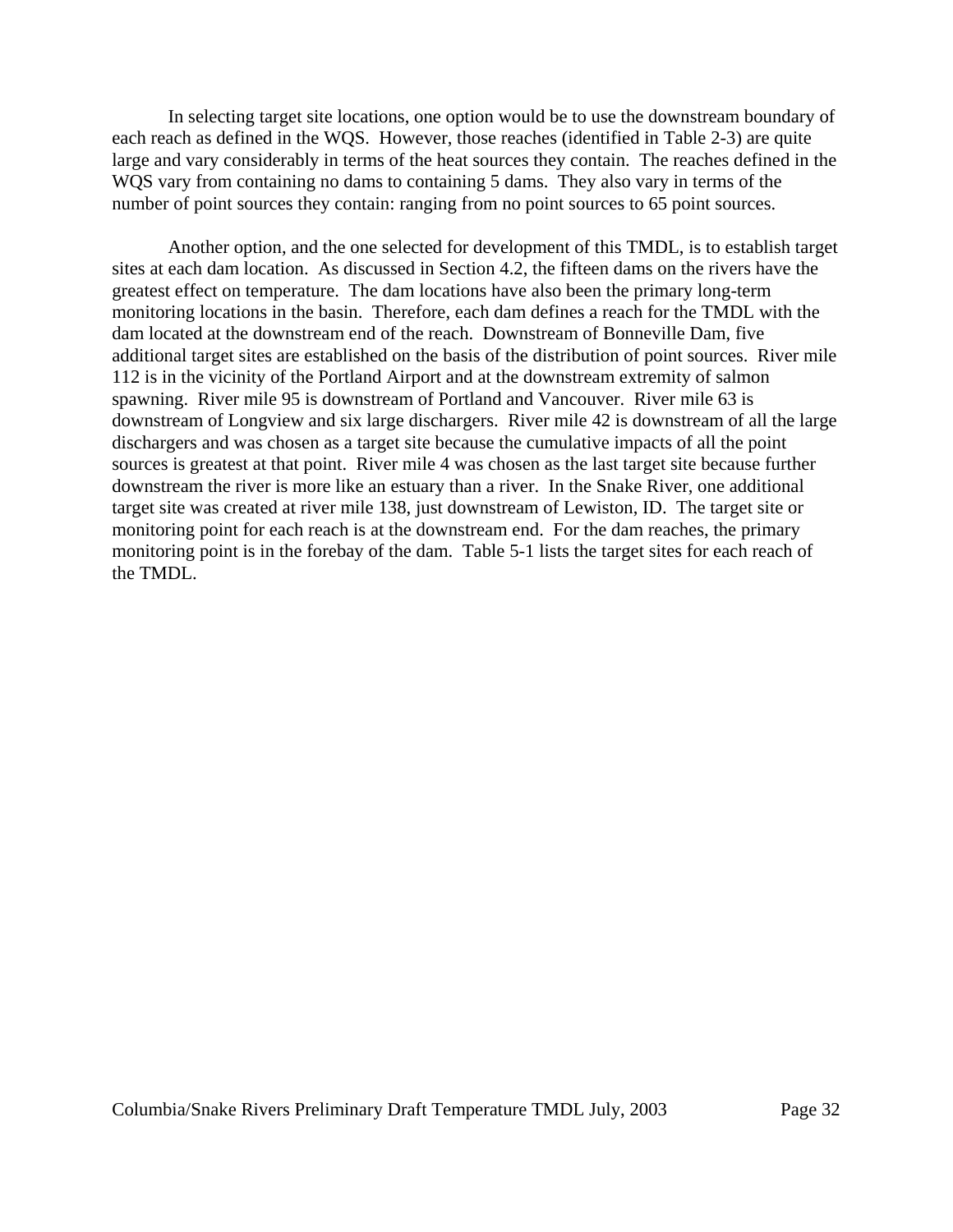| <b>TMDL Reach</b>                        | <b>Target Site</b>      | <b>River Mile</b>  |  |  |  |
|------------------------------------------|-------------------------|--------------------|--|--|--|
| Columbia River                           |                         |                    |  |  |  |
| Canadian Border to Grand Coulee Dam      | <b>Grand Coulee Dam</b> | Columbia - 596.6   |  |  |  |
| Grand Coulee Dam to Chief Joseph Dam     | Chief Joseph Dam        | Columbia - 545.1   |  |  |  |
| Chief Joseph Dam to Wells Dam            | Wells Dam               | Columbia - 515.8   |  |  |  |
| Wells Dam To Rocky Reach Dam             | Rocky Reach Dam         | Columbia - 473.7   |  |  |  |
| Rocky Reach Dam to Rock Island Dam       | Rock Island Dam         | Columbia - 453.4   |  |  |  |
| Rock Island Dam to Wanapum Dam           | Wanapum Dam             | Columbia - 415.4   |  |  |  |
| Wanapum Dam to Priest Rapids Dam         | Priest Rapids Dam       | Columbia - 397.1   |  |  |  |
| Priest Rapids Dam to McNary Dam          | McNary Dam              | Columbia - 292.0   |  |  |  |
| McNary Dam to John Day Dam               | John Day Dam            | Columbia - 215.6   |  |  |  |
| John Day Dam to The Dalles Dam           | The Dalles Dam          | Columbia - 191.5   |  |  |  |
| The Dalles Dam to Bonneville Dam         | <b>Bonneville Dam</b>   | Columbia - 146.1   |  |  |  |
| Bonneville Dam to River Mile 112         | River Mile 112          | Columbia - 112     |  |  |  |
| River Mile 112 to River Mile 95          | River Mile 95           | Columbia - 95      |  |  |  |
| River Mile 95 to River Mile 63           | River Mile 63           | Columbia - 63      |  |  |  |
| River Mile 63 to River Mile 42           | River Mile 42           | Columbia - 42      |  |  |  |
| River Mile 42 to River Mile 4            | River Mile 4            | Columbia - 4       |  |  |  |
|                                          | <b>Snake River</b>      |                    |  |  |  |
| Salmon River to RM 138                   | River Mile 138          | Snake - 138        |  |  |  |
| River Mile 138 to Lower Granite Dam      | Lower Granite Dam       | Snake - 107.5      |  |  |  |
| Lower Granite Dam to Little Goose Dam    | Little Goose Dam        | Snake - 70.3       |  |  |  |
| Little Goose Dam to Lower Monumental Dam | Lower Monumental Dam    | Snake - 41.6       |  |  |  |
| Lower Monumental Dam to Ice Harbor Dam   | Ice Harbor Dam          | <b>Snake - 9.7</b> |  |  |  |

**Table 5-1: TMDL Target Sites**

### **Critical Reach and Target Site**

Analysis of the water quality standards and location of dams and significant point sources indicates that the critical location for cumulative temperature impacts is RM 42. As noted above, upstream target temperatures have been established to ensure that downstream criteria are attained. In all the upstream reaches, the target temperatures have been established at levels slightly less than water quality criteria for those reaches in order that criteria may be achieved at River Mile 42.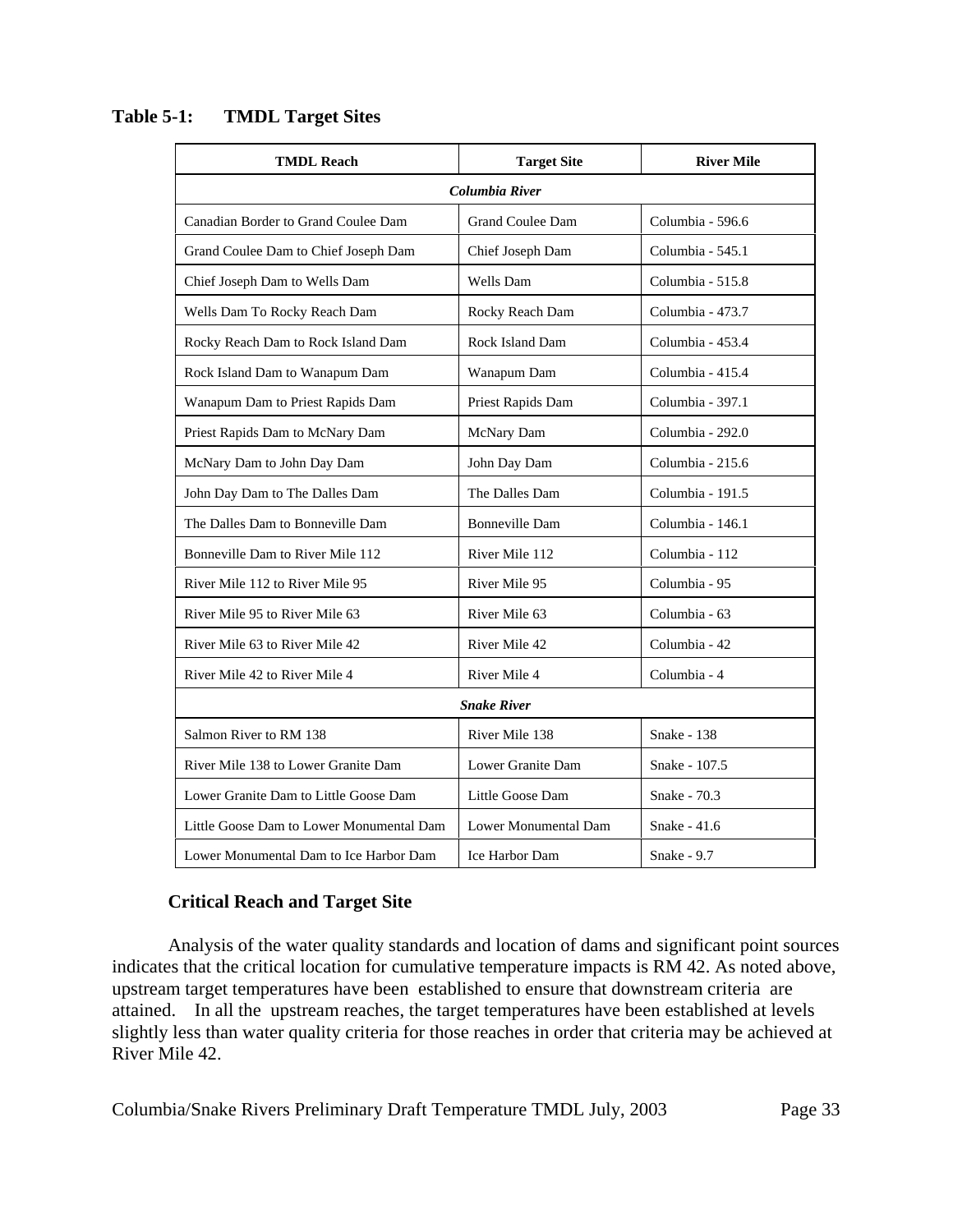## **5.3 Seasonal Variation**

This TMDL addresses seasonal variability in two respects. First, the TMDL addresses the seasonal variations in the numeric water quality criteria for temperature. Second, the model developed to estimate river temperatures addresses the variability in temperature in the mainstem rivers.

## Seasonal Water Quality Standards

Figure 5-1 is intended to illustrate the seasonal variation in the water quality standards, in water temperature, and in the effect that human activity has on water temperature at the critical target site. The figure shows the water quality criteria and the temperature regimes of the site potential and existing rivers at Columbia River Mile 42. The green lines depict the water quality criteria: 20 °C from June 1 through September 30 (day 152 through day 273) and 12.8 °C from October 1 through May 31 (day 274 through day 151). If the site potential temperatures exceed 20 °C from June 1 through September 30 and/or 12.8 °C from October 1 through May 31, then human activity can increase temperature over the site potential by only 0.14 °C. Any time that the site potential temperature is less than the applicable criterion (either 20  $\degree$ C or 12.8  $\degree$ C) then human activity can increase temperature over the site potential by 1.1 °C or up to the criterion which ever is less. See Section 2 and Table 2-3 for a description of the applicable water quality standards.

The blue and red curves on the graph represent site potential temperature and existing temperature respectively. There are four important observations from Figure 5-1:

- 1. water temperature does vary seasonally as would be expected;
- 2. both the site potential and the existing temperatures exceed the 20 °C criterion in the summer and the 12.8°C criterion in the fall.
- 3. The existing temperatures exceed the site potential temperatures in the summer, fall and early winter; and
- 4. The existing temperatures do not exceed site potential temperatures in the late winter, spring and early summer.

These observations on the seasonal variation of temperature in the river and the effects of human activity on temperature govern the development of the TMDL. Based on model simulations of the cross-sectional average temperature, existing temperatures do not exceed site potential temperatures from February 6 through July 31. As noted earlier, surface heating occurs in the summer months in the impounded areas of the mainstems.. Based on a review of temperature data from the fore bays of the dams between 1997 and 2002, surface water temperatures begin to exceed both the site potential temperature and the 20 °C criterion at the beginning of July. Therefore, beginning on July 1, water quality standards are exceeded and the TMDL must include allocations to ensure that temperature does not exceed site potential temperature by more than 0.14 °C.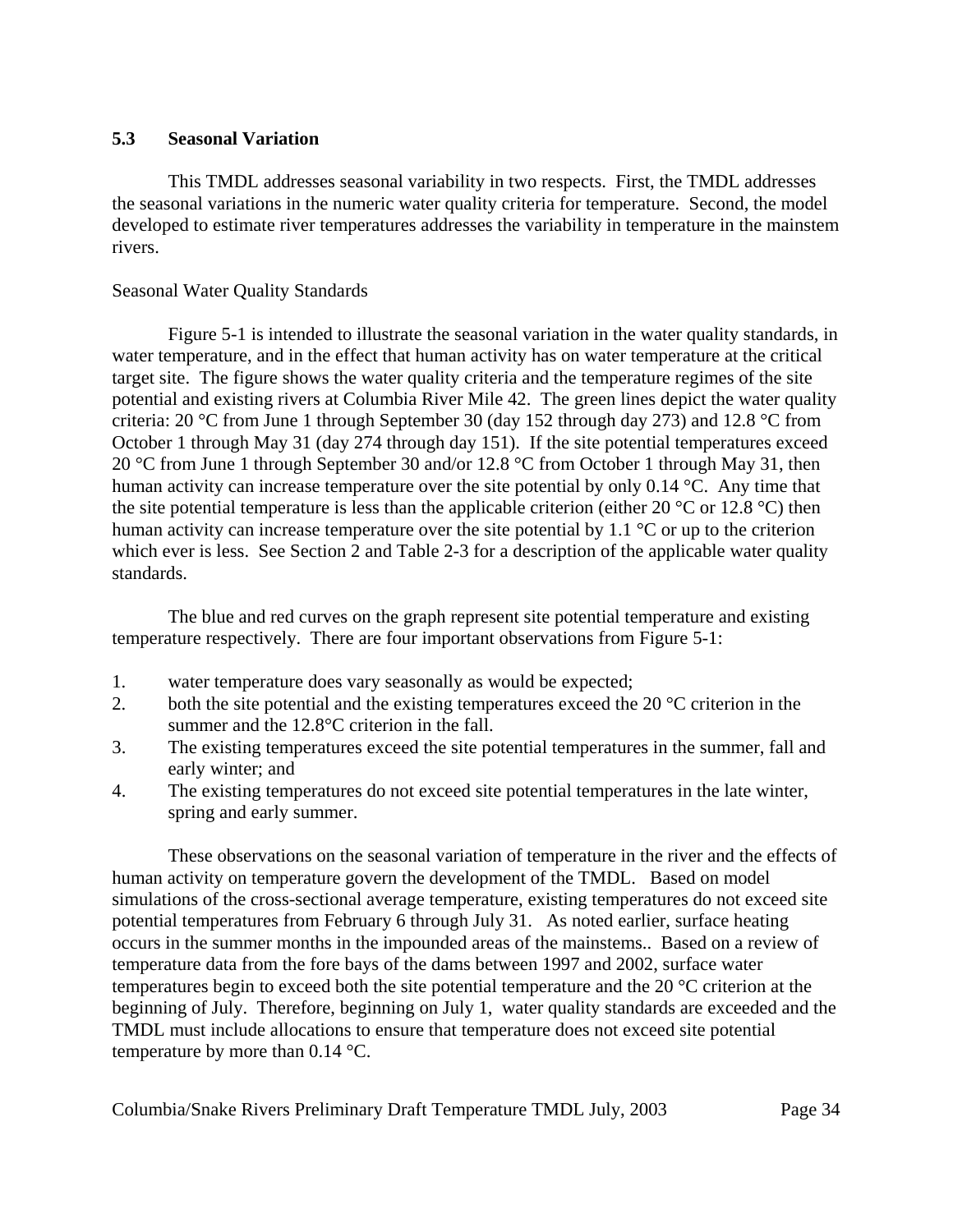Beginning on October 1 until almost October 31, existing temperatures exceed site potential temperature and the 12.8 °C criterion. Therefore water quality standards are exceeded and the TMDL must include allocations to ensure that temperature does not exceed site potential temperature by more than 0.14 °C.

Beginning on November 1 until February 5, existing temperatures exceed site potential temperatures but not the criteria. Water quality standards are exceeded but in this case the TMDL must include allocations to ensure that temperature does not exceed site potential temperature by more than 1.1 °C.

In summary, the water quality standards for temperature, temperature itself and the effects of human activities on temperature all vary seasonally during the year. In the winter and spring, water quality standards are not exceeded, and therefore the waters of the Columbia and Snake rivers are not impaired for temperature from human activities within the main stems. In the late summer and fall, water quality standards are exceeded and the site potential temperatures exceed the water quality criteria, requiring TMDL allocations for temperature that ensure temperature doesn't exceed site potential temperature  $+ 0.14$  °C. In the late fall and early winter water quality standards are exceeded but the site potential is less than water quality criteria, requiring TMDL allocations that ensure temperatures don't exceed site potential  $+1.1$  °C. The seasonality of the TMDL is summarized as follows:

| February 6 through July 1 | - no allocations required;                                                                            |
|---------------------------|-------------------------------------------------------------------------------------------------------|
| July 1 through October 31 | - allocations to achieve site potential Temperature + 0.14 $\,^{\circ}\text{C}$ ;                     |
|                           | November 1 through February 5 - allocations to achieve site potential Temperature + 1.1 $^{\circ}$ C. |

Seasonal Variation of Mainstem River Temperatures

The water quality model used for this TMDL accounts for daily variation in boundary inflow conditions, tributary inflow conditions, and weather over a 30-year record (for details on underlying data, see Yearsley, et al, 2001). This model configuration explicitly captures the variability of the system and allows us to estimate the 30-year mean temperature at each location, for each calendar day. In establishing long-term target temperatures, there is a recognition that the natural variability of the system precludes a discrete-sample test for compliance with the water quality standards.

#### **5.4 Critical Conditions**

 TMDLs must take into account critical conditions for stream flow, loading and water quality parameters (40 CFR  $\S$  130.7(c)(1)). In a TMDL, critical conditions are the conditions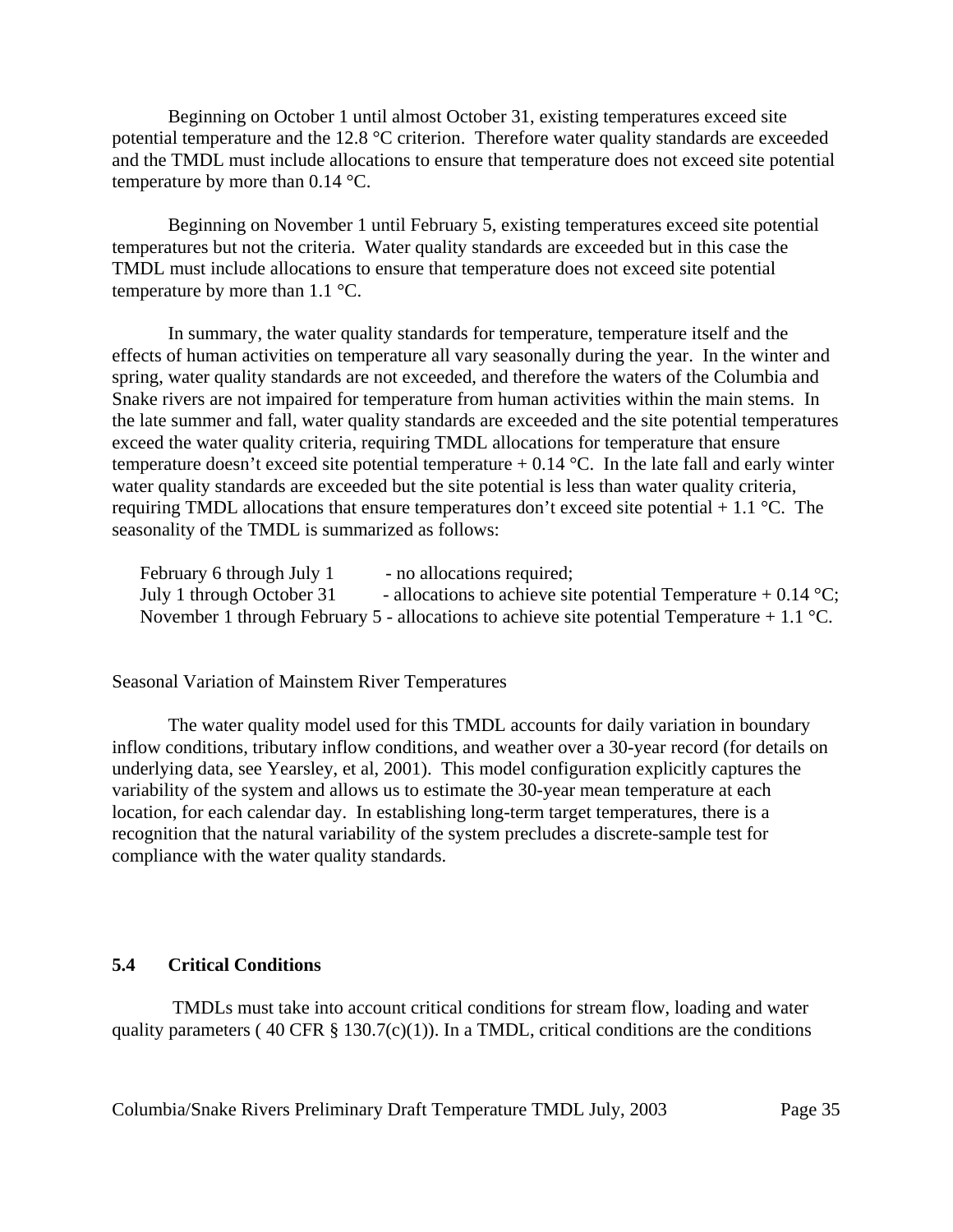under which the pollutant sources can cause the water quality standards to be exceeded. Thus if WOS are met at the critical conditions they should also be met at the less than critical conditions.

It is difficult to establish critical conditions of stream flow, loading and water quality parameters (temperature in this case) for this TMDL because of the manner in which dams affect temperature and the manner in which the target temperature varies throughout the year. Dams do not discharge a heated effluent to the river. They affect temperature by altering stream geometry and current velocity. Therefore, dams don't necessarily have the greatest effect on temperature at the lowest flows as they would if they discharged a heated effluent at constant discharge rate to the river. Furthermore, since the target temperature varies throughout the year, the hottest time of the year is not necessarily the most likely time that water quality standards will be exceeded. To address these issues, critical conditions have been considered in this TMDL in two ways. First, the TMDL incorporates the natural variability in temperature by utilizing 30 years of hydrologic and climatic data and establishes target temperatures for each day of the year, thus accounting for temperature increases during all periods, not just the hot periods. Second, the TMDL is expressed in terms of temperature instead of load, more fully accounting for temperature increases under all possible flow (and therefore, load) conditions.

### **5.5 Loading Capacity**

The loading capacity is defined as the greatest amount of loading that a waterbody can receive without violating water quality standards (40 CFR 130.2(f)). Due to the language of the water quality standards and the characteristics of the temperature sources in the mainstems, the loading capacity for this TMDL has been expressed in terms of temperature rather than thermal load. The regulations governing TMDL development provide for the expression of TMDLs as "either mass per time, toxicity, or other appropriate measure" (40CFR130.2(h)). Temperature is an appropriate measure in this TMDL due to the large variation in daily flows experienced in the river due to human activities. Since river flow is regularly adjusted based on electricity, irrigation and fisheries requirements, a wide range of flows may be experienced on any single day. Thus, by modifying flow at any dam the river could experience a fluctuation in thermal load without realizing any change in temperature. Since it is ultimately the river temperature which is important to protecting the fisheries (the most sensitive beneficial use) and temperature is the measure of the applicable standard , it is more appropriate to express this TMDL in terms of temperature. In addition, temperature is an expression which is meaningful and can be more readily understood by the public, dam operators, and other stakeholders. As noted above, temperature can be easily converted to daily load at any given flow. However, little to no value would be added by this exercise.

Analysis of the water quality standards and location of dams and significant point sources indicates that the critical location for cumulative temperature impacts is RM 42. The loading capacity for this TMDL is therefore defined as the daily target temperature at this location, which is calculated as the site potential temperature plus the allowable temperature increase under the water quality standards (0.14 deg C and 1.1 deg C depending on the season).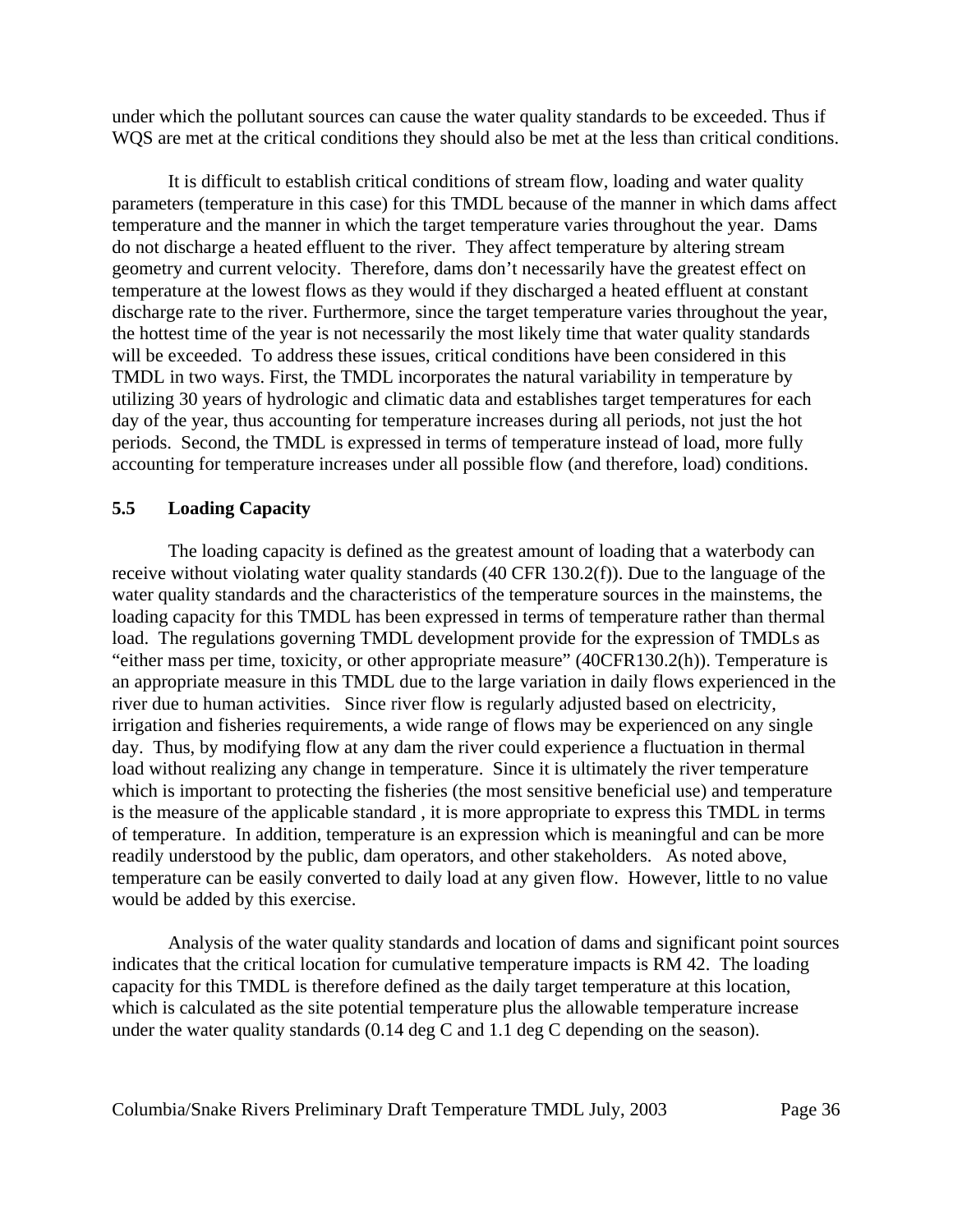To estimate the loading capacity, evaluate thermal impacts, and establish target temperatures for the mainstems, it is necessary to estimate the site potential temperatures. Recall from the discussion in Section 3.2 that the site potential temperature on a particular calendar day varies from year-to-year based on climatic and hydrologic conditions. To capture that variability, the site potential temperature at RM 42 was estimated using the available data and the RBM10 model. The model was run assuming the hydrodynamics of free-flowing mainstems and no thermal sources, and site potential temperature estimates were generated for each day of a 30 year record. From this record of daily temperature estimates (a total of 10,950 values), the mean temperature for each calendar day was calculated (365 values). Target temperatures at RM 42 were then calculated as the site potential temperature for each calendar day plus the allowable temperature increase.

The 30-year model was also used in the allocation process. At each stage of the allocation process, EPA ran the model and compared the predicted temperatures at RM 42 resulting from the allocation of heat loads to the target temperatures. Using trial-and-error simulations, heat source allocations were added in a prescribed method until the allowable incremental increases in temperature were reached at RM 42. The process by which the sources were added is outlined in following sections.

### **5.6 Allocations**

This TMDL accounts for the contributing heat sources to the main stems: natural background conditions, tributaries (non-point sources), dams and point sources. For the purposes of this TMDL, natural background temperature is the site potential temperature. Tributaries are allocated their existing loads. Dams and point sources are allocated the allowable temperature increases over the site potential temperature to achieve the loading capacity (target temperature) at the Critical Target Site, RM 42. Target temperatures are also calculated for the other target site locations in the study area. In this section the terms "gross load allocation" and "gross wasteload allocation" refer to the temperature increase allowed in a river reach from dams and point sources respectively. Specific point source allocations will be given in Megawatts as will be discussed in Section 5.6.2. This section first describes how the gross wasteload allocations and load allocations were determined in sub-section 5.6.1. Sub-section 5.6.2 then provides details on determination of the specific wasteload allocations. Subsection 5.6.3 goes into detail on the load allocations.

#### **5.6.1 Gross Allocations to Human Sources**

The portion of the loading capacity available for allocation is equal to the allowable temperature increase above site potential conditions (0.14 deg C and 1.1 deg C depending on the season). The underlying philosophy used to establish this TMDL was to allocate available heat capacity to the smallest sources first and work up the list until the available capacity is fully allocated. That is, allocate existing heat load to as many sources as possible. This philosophy arises from the fact that there is insufficient capacity to provide the larger sources any meaningful relief since the capacity to be allocated is only 0.14 °C or 1.1 °C. Therefore, the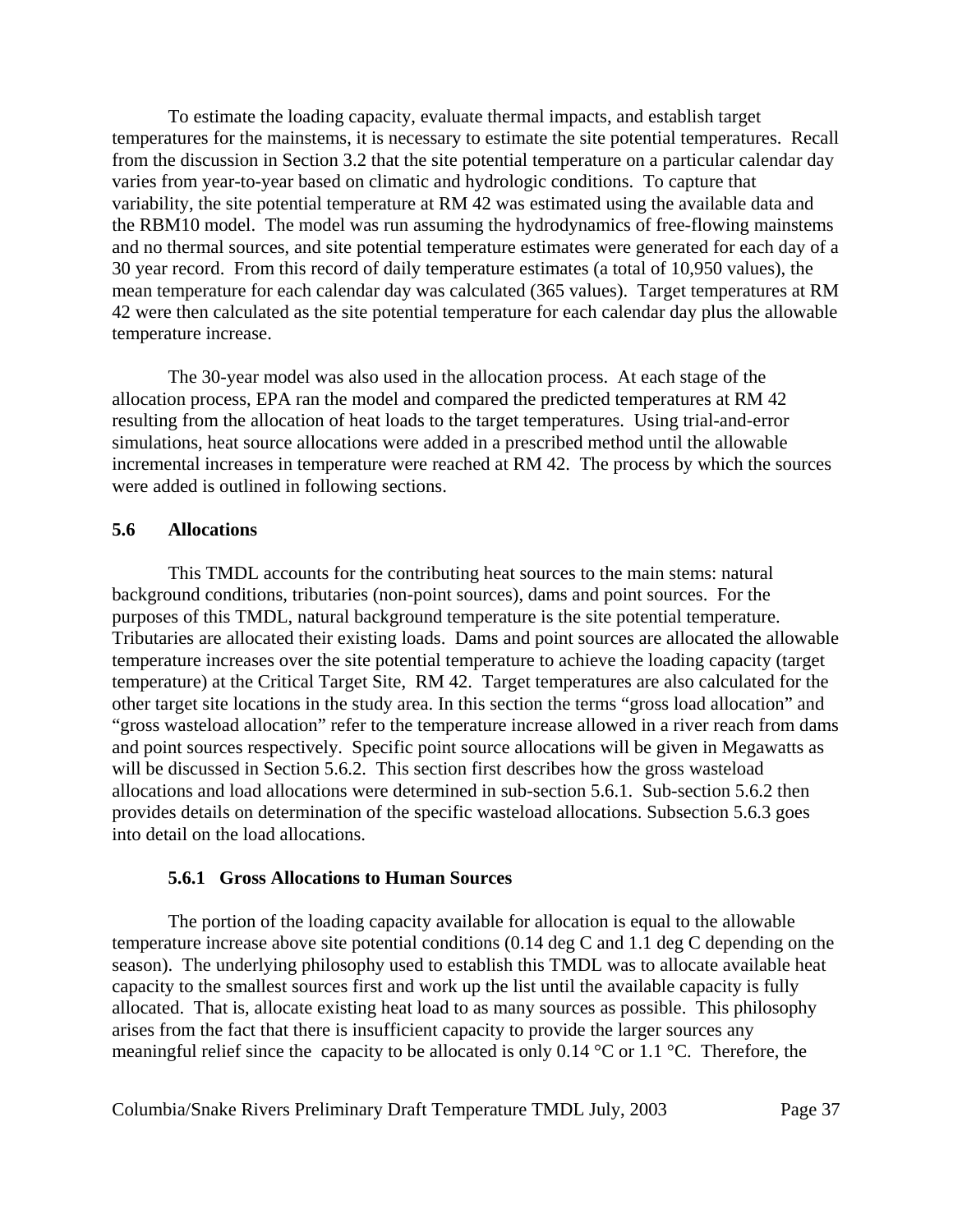TMDL first allocates sufficient loads to account for existing discharges from individual NPDES permittees and 20 MW at each target site to account for general NPDES permittees. Any future growth will have to be part of the 20 MW allocated to general permits. The TMDL then allocates remaining capacity to account for as many of the dams as possible beginning with the dams with the smallest effect on temperature. The process used to implement this underlying philosophy of the TMDL is described in detail below and illustrated in Figure 5-2.

The allocation to account for existing discharges from individual and general NPDES permittees was determined as follows. Thirty years of water temperature were simulated at each Target Site by RBM 10. The 30 year mean temperature and flow from those simulations and the current thermal loads from existing dischargers (including 20 MW for general permits and future growth) were used to calculate the mean increase in temperature at each target site that results from the point source allocation every day of the year. Figures 4-1 and 4-2 show that the point sources cause the river to approach water quality standards only when site potential temperature exceeds the numeric water quality criteria. Table 5-2, Column 2 shows the highest temperature increases at each target site caused by point sources when site potential temperatures exceed numeric criteria.

Allocation of the remaining capacity (after accounting for point sources) to account for as many of the dams as possible beginning with the dams with the smallest effect on temperature was done as follows. Using the 30-year record, RBM 10 was run iteratively, allocating sufficient temperature increase to the dams to account for their effect on temperature. We started with the dams with the smallest impacts (See Section 4.2 and Appendix F) and worked up the list until further allocations would result in exceedances in water quality standards. For the time period when site potential temperature tends to exceed the water quality criteria (July 1 through October 31), we could allocate sufficient temperature increases to three dams (Wells, Rocky Reach, and Rock Island) to account for their effects on temperature and at the same time achieve the loading capacity with zero excursions for the 30-year simulation. When the temperature increases due to the next two dams (in order of increasing impact), The Dalles and Priest Rapids, are added to the simulation, small exceedances of target temperatures begin to appear (largest excursion of 0.04 °C). Based on the small magnitude of these excursions, we propose to allocate the estimated temperature increases to all five dams. We are also soliciting public comment on alternative allocations, including limiting the allocation to three dams. Table 5-2, Column 3 shows temperature increases allowed at each target site as a result of dam operation at that site when the site potential temperature exceeds water quality criteria. The temperature increases in Table 5-2, Column 4 represent the total increase, based on the point sources and the dams, that can be caused by human activity within each reach and still meet the water quality standards at Columbia River Mile 42 when site potential temperature exceeds water quality criteria.

To determine the allowable increase in temperature due to dams during the time period when site potential temperature is less than water quality criteria (Nov 1 through February 5) RBM 10 was again run with the temperature increases from the five dams included. Because the allowable increase in temperature is higher during this time period, this simulation results in river temperatures slightly lower than the targets at RM 42. The model was run using trial-and-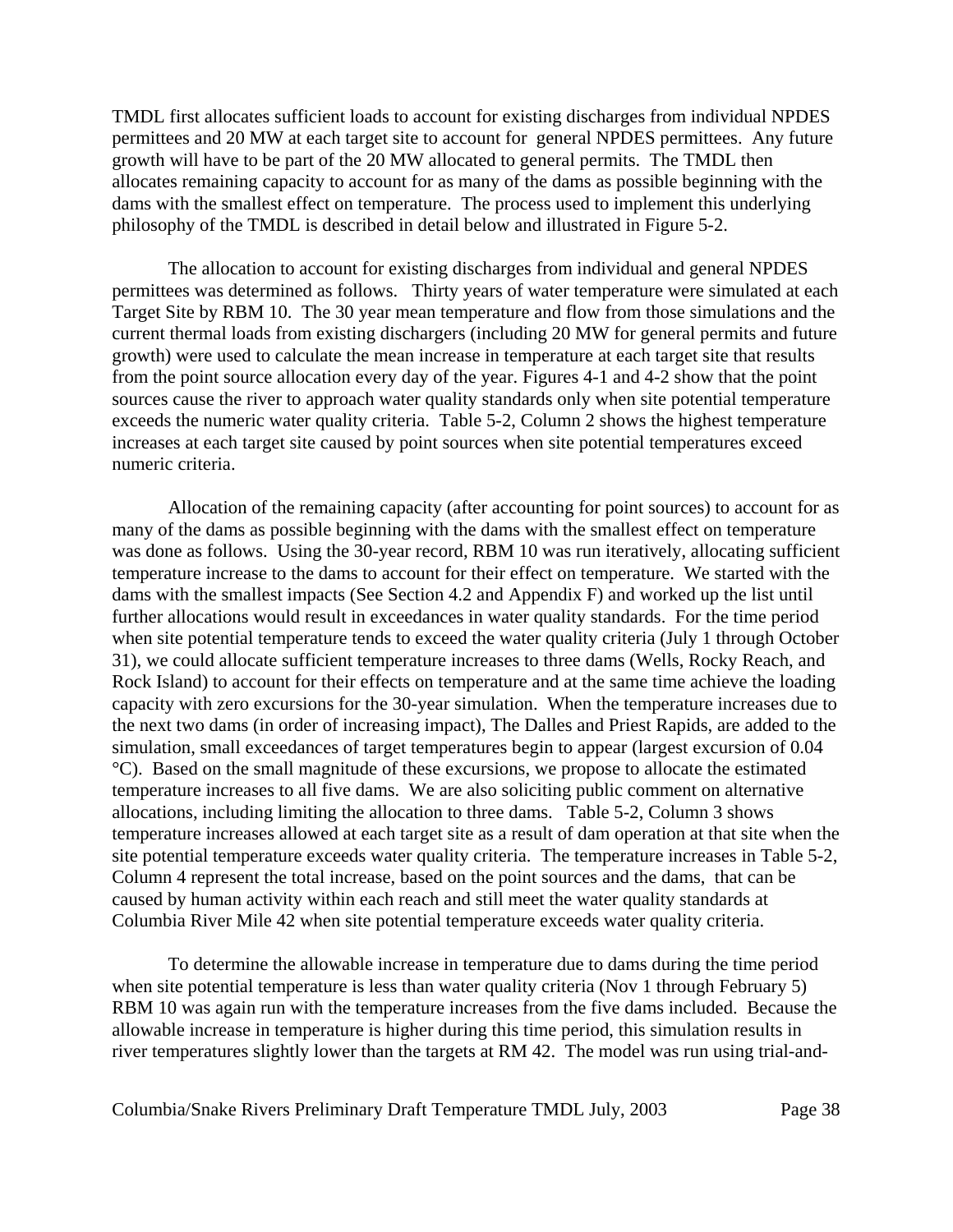error to determine a uniform increase that could be allocated to each of the remaining 10 dams  $(0.12 \text{ °C})$ .

Table 5-3 summarizes the gross wasteload allocations and load allocations using the information in Table 5-2 for the periods when (1) site potential temperature exceeds criteria and (2) site potential temperature is less than criteria.

This gross allocation of available heating capacity allows existing heat loads from point sources but requires reductions in heat load from dams. EPA believes this allocation scheme to be reasonable because of the relative temperature effects of point sources and dams. The analysis of NPDES point sources in the main stems indicates that the cumulative loading of temperature is deminimus in comparison to the effects of the dams and never in and of itself results in exceedance of water quality standards. Figure 5-3 illustrates this point. The red curve in the figure represents the existing temperature regime at river mile 42, the point in the river where point sources have the greatest cumulative impact. The black curve represents what the temperature would be if the point sources did not discharge heat. Even if this TMDL were to allocate the site potential temperature to each point source (ie., a wasteload equal to meeting water quality standards at the end of the discharge pipe), the applicable water quality standards would not be attained in the waterbody because of the temperature increases caused by the dams. Further, temperature reductions needed by the dams to achieve water quality standards would not change measurably. At the same time however, EPA recognizes that discharged heat may have local effects even at very small quantities, and as such, should be limited to the extent practicable. Taking these two considerations into account, this TMDL therefore provides a cumulative wasteload allocation applicable to all NPDES facilities in each reach that never exceeds 0.14 °C whenever site potential temperature is greater than the water quality criteria. That is, the cumulative effects of all the NPDES point sources is never measurable when the river exceeds water quality criteria. EPA believes that the wasteload allocations in this TMDL are reasonable in light of the following factors.

- 1. The NPDES point sources, in the aggregate, contribute less than  $0.14 \degree C$  to the total temperature within each reach when temperature exceeds water quality criteria;
- 2. Limiting the point source discharges to site potential temperatures will have no measurable effect on water quality and reducing them beyond the levels contemplated by the cumulative wasteload allocation is not necessary to achieve water quality standards.
- 3. The majority of the temperature increases (as much as  $6^{\circ}$ C) are cause by the larger dams: therefore, water quality standards cannot be achieved under Clean Water Act authorities, but rather need to be accomplished through federal, state, local and even, conceivably, international mechanisms.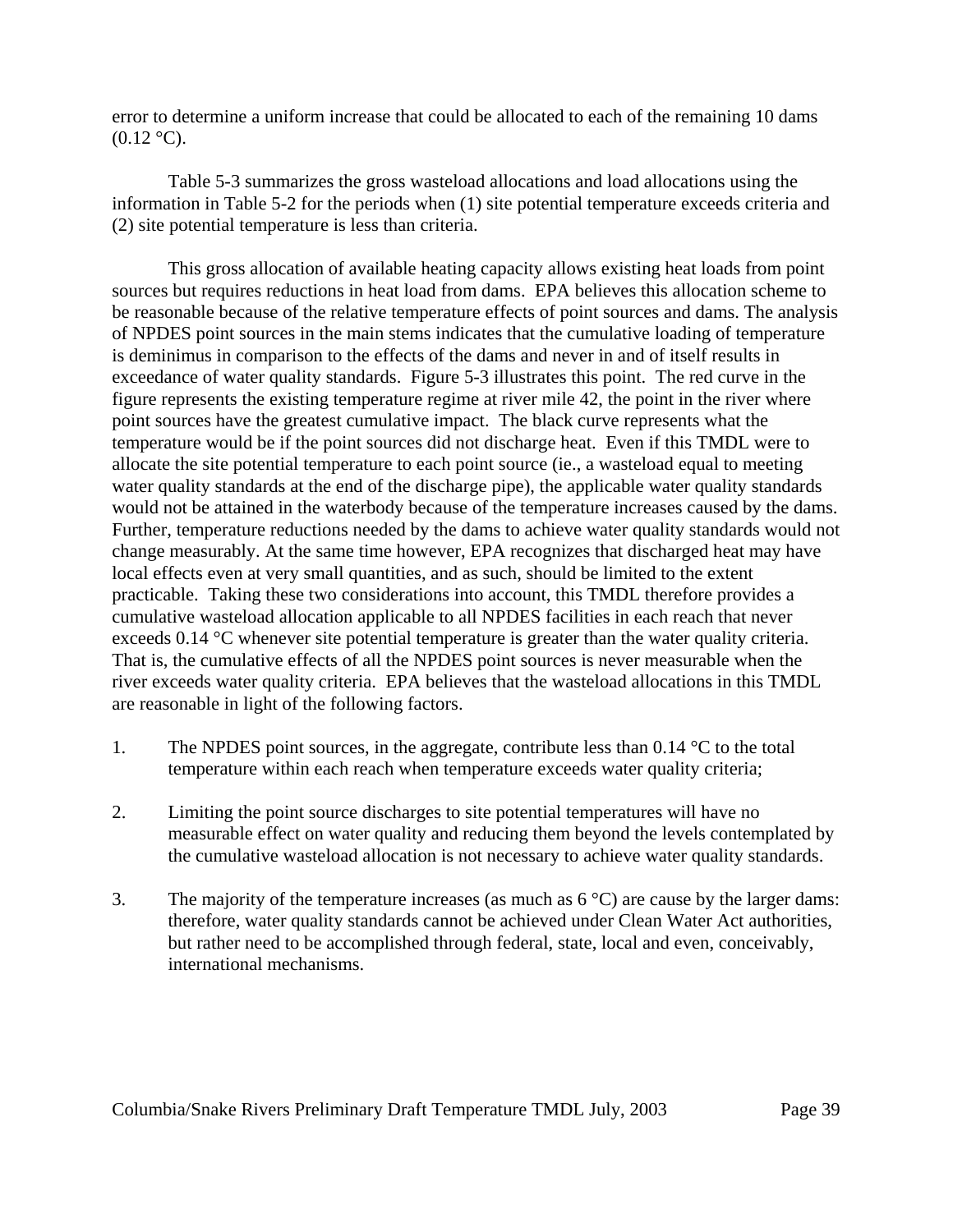| (1)<br><b>Target Sites</b> | (2)<br><b>Maximum Increase</b><br><b>Due to Point Source</b><br>Allocations $(^{\circ}C)$ | (3)<br><b>Maximum Increase Due</b><br>to Dam Allocation $(^{\circ}C)$ | (4)<br><b>Total Increase Within</b><br><b>Each Reach Due to All</b><br>Allocations $(^{\circ}C)$ |  |  |  |
|----------------------------|-------------------------------------------------------------------------------------------|-----------------------------------------------------------------------|--------------------------------------------------------------------------------------------------|--|--|--|
| Columbia River Sites       |                                                                                           |                                                                       |                                                                                                  |  |  |  |
| Grand Coulee Dam           | 0.001                                                                                     | 0.0                                                                   | 0.001                                                                                            |  |  |  |
| Chief Joseph Dam           | 0.001                                                                                     | 0.0                                                                   | 0.001                                                                                            |  |  |  |
| Wells Dam                  | 0.001                                                                                     | 0.11                                                                  | 0.111                                                                                            |  |  |  |
| Rocky Reach Dam            | 0.0015                                                                                    | 0.13                                                                  | 0.1315                                                                                           |  |  |  |
| Rock Island Dam            | 0.003                                                                                     | 0.05                                                                  | 0.053                                                                                            |  |  |  |
| Wanapum Dam                | 0.001                                                                                     | 0.0                                                                   | 0.001                                                                                            |  |  |  |
| Priest Rapids Dam          | 0.001                                                                                     | 0.28                                                                  | 0.281                                                                                            |  |  |  |
| McNary Dam                 | 0.052                                                                                     | 0.0                                                                   | 0.052                                                                                            |  |  |  |
| John Day Dam               | 0.002                                                                                     | 0.0                                                                   | 0.002                                                                                            |  |  |  |
| The Dalles Dam             | 0.0008                                                                                    | 0.147                                                                 | 0.1478                                                                                           |  |  |  |
| <b>Bonneville Dam</b>      | 0.004                                                                                     | 0.0                                                                   | 0.004                                                                                            |  |  |  |
| River Mile 112             | 0.02                                                                                      | 0.0                                                                   | 0.02                                                                                             |  |  |  |
| River Mile 95              | 0.026                                                                                     | 0.0                                                                   | 0.026                                                                                            |  |  |  |
| River Mile 72              | 0.026                                                                                     | 0.0                                                                   | 0.026                                                                                            |  |  |  |
| River Mile 42              | 0.046                                                                                     | 0.0                                                                   | 0.046                                                                                            |  |  |  |
| River Mile 4               | 0.001                                                                                     | 0.0                                                                   | 0.001                                                                                            |  |  |  |
|                            |                                                                                           | <b>Snake River Sites</b>                                              |                                                                                                  |  |  |  |
| Snake River Mile 138       | 0.06                                                                                      | $0.0\,$                                                               | 0.06                                                                                             |  |  |  |
| Lower Granite Dam          | 0.003                                                                                     | $0.0\,$                                                               | 0.003                                                                                            |  |  |  |
| Little Goose Dam           | 0.003                                                                                     | 0.0                                                                   | 0.003                                                                                            |  |  |  |
| Lower Monumental<br>Dam    | 0.003                                                                                     | $0.0\,$                                                               | 0.003                                                                                            |  |  |  |
| Ice Harbor Dam             | 0.003                                                                                     | $0.0\,$                                                               | 0.003                                                                                            |  |  |  |

**Table 5-2: Increases in temperature at each target site when site potential temperature exceeds water quality criteria (July 1 - October 31)**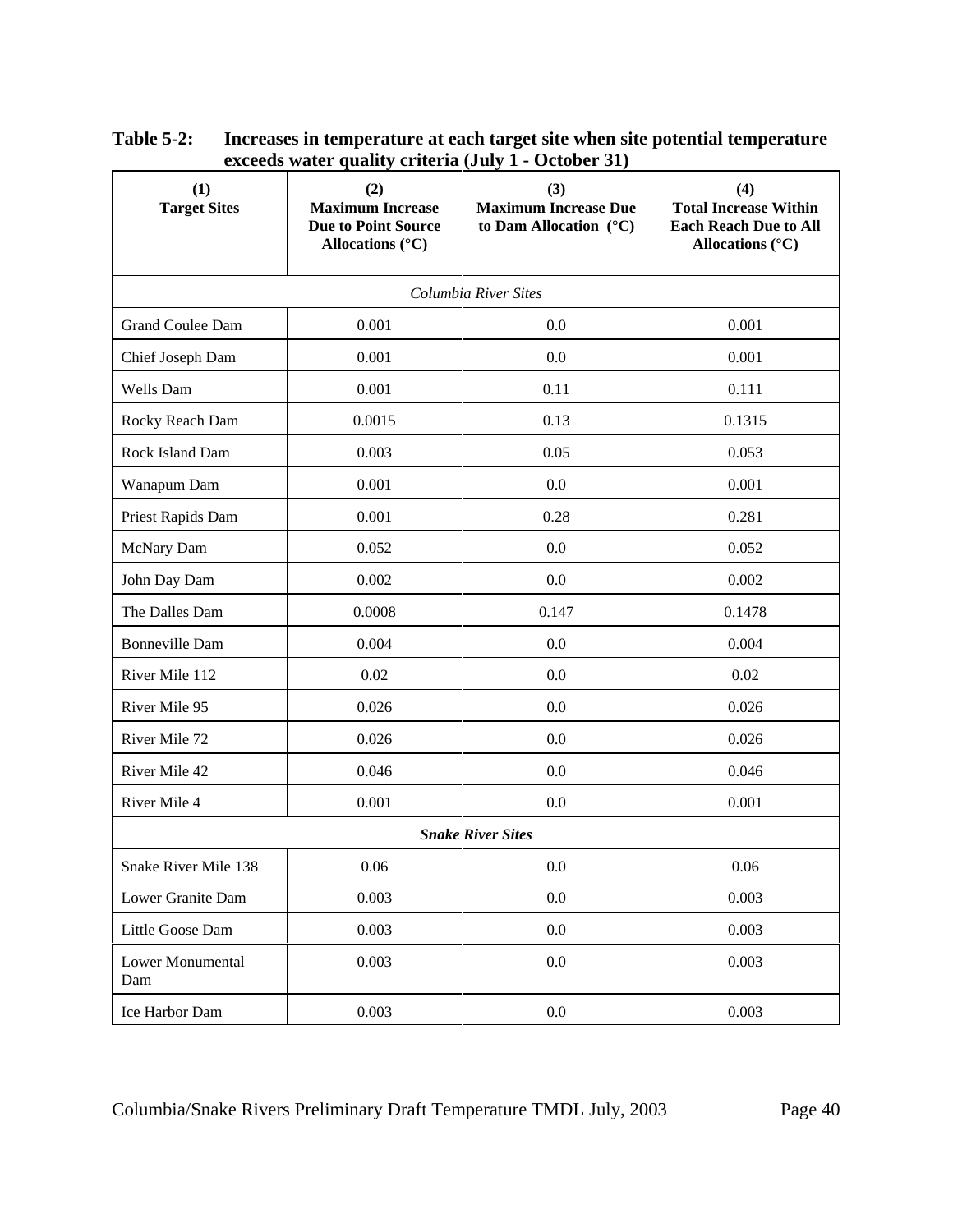| (1)<br><b>Target Sites</b> | (2)<br>Gross WLA (°C) |                      | (3)<br>Gross LA $(^{\circ}C)$ |               | (4)<br>Total Allocation (°C) |
|----------------------------|-----------------------|----------------------|-------------------------------|---------------|------------------------------|
| <b>Applicable Dates</b>    | $7/1 - 2/5$           | $7/1 - 10/31$        | $11/1 - 2/5$                  | $7/1 - 10/31$ | $11/1 - 2/5$                 |
|                            |                       | Columbia River Sites |                               |               |                              |
| <b>Grand Coulee Dam</b>    | 0.001                 | 0.0                  | 0.12                          | 0.001         | 0.121                        |
| Chief Joseph Dam           | 0.001                 | 0.0                  | 0.12                          | 0.001         | 0.121                        |
| Wells Dam                  | 0.001                 | 0.11                 | 0.22                          | 0.111         | 0.221                        |
| Rocky Reach Dam            | 0.0015                | 0.13                 | 0.09                          | 0.1315        | 0.0915                       |
| Rock Island Dam            | 0.003                 | 0.05                 | 0.07                          | 0.053         | 0.073                        |
| Wanapum Dam                | 0.001                 | 0.0                  | 0.12                          | 0.001         | 0.121                        |
| Priest Rapids Dam          | 0.001                 | 0.28                 | 0.18                          | 0.281         | 0.181                        |
| McNary Dam                 | 0.052                 | 0.0                  | 0.12                          | 0.052         | 0.172                        |
| John Day Dam               | 0.002                 | 0.0                  | 0.12                          | 0.002         | 0.122                        |
| The Dalles Dam             | 0.0008                | 0.147                | 0.11                          | 0.1478        | 0.1108                       |
| <b>Bonneville Dam</b>      | 0.004                 | 0.0                  | 0.12                          | 0.004         | 0.124                        |
| River Mile 112             | 0.02                  | 0.0                  | 0.0                           | 0.02          | 0.02                         |
| River Mile 95              | 0.026                 | 0.0                  | 0.0                           | 0.026         | 0.026                        |
| River Mile 72              | 0.026                 | 0.0                  | 0.0                           | 0.026         | 0.026                        |
| River Mile 42              | 0.046                 | 0.0                  | 0.0                           | 0.046         | 0.046                        |
| River Mile 4               | 0.001                 | 0.0                  | 0.0                           | 0.001         | 0.001                        |
| <b>Snake River Sites</b>   |                       |                      |                               |               |                              |
| Snake River Mile 138       | 0.06                  | 0.0                  | 0.0                           | 0.06          | 0.06                         |
| Lower Granite Dam          | 0.003                 | 0.0                  | 0.12                          | 0.003         | 0.123                        |
| Little Goose Dam           | 0.003                 | 0.0                  | 0.12                          | 0.003         | 0.123                        |
| Lower Monumental Dam       | 0.003                 | 0.0                  | 0.12                          | 0.003         | 0.123                        |
| Ice Harbor Dam             | 0.003                 | 0.0                  | 0.12                          | 0.003         | 0.123                        |

**Table 5-3: Gross wasteload allocations and load allocations at each target site**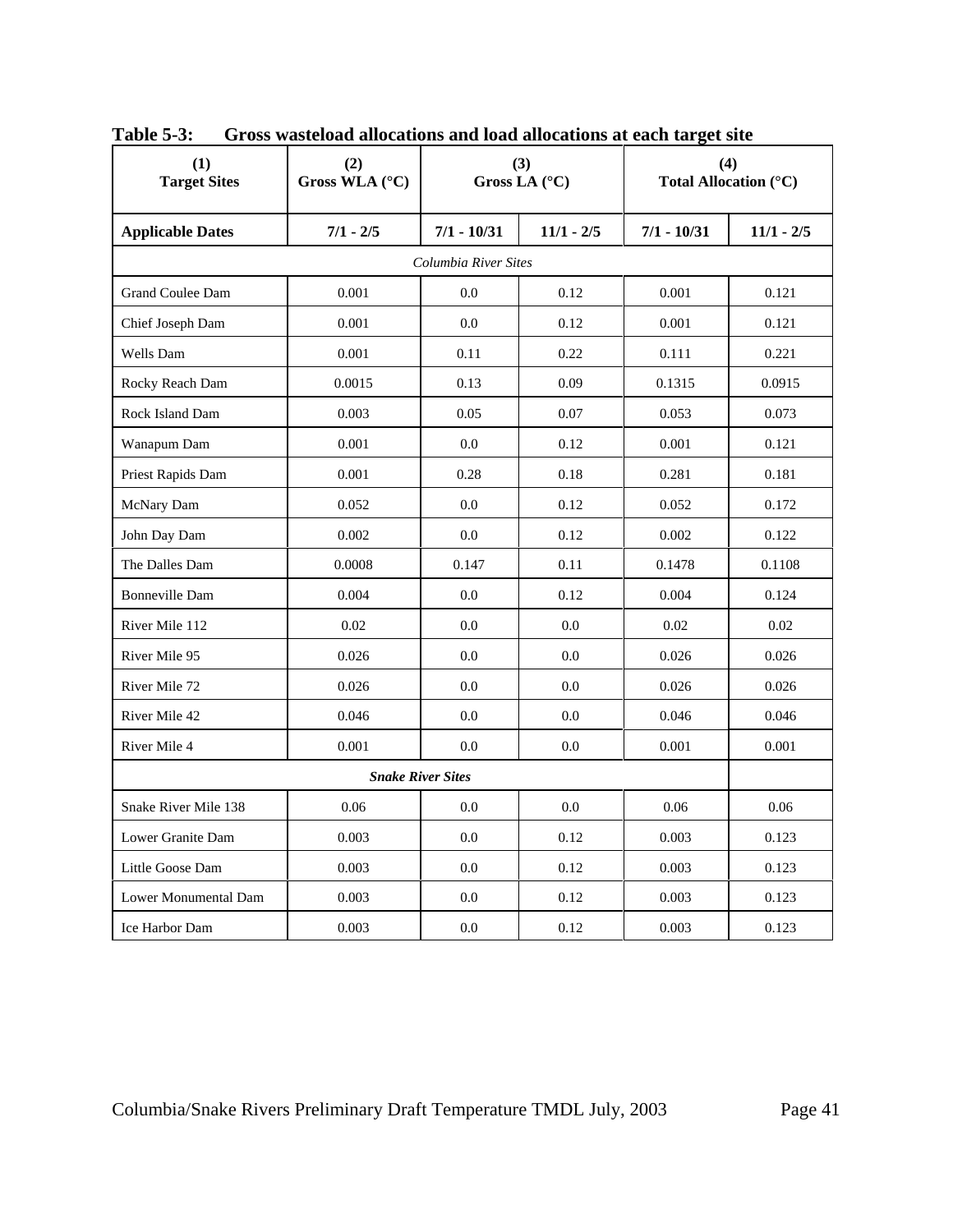### **5.6.2 Individual Wasteload Allocations**

The gross WLAs in Table 5-3 are the allowable temperature increases at each target site allocated to point sources. Section 4.2 discussed the effects of point sources on water temperature and Figures 4-1 and 4-2 illustrated the increase in temperature that results from point sources at River Mile 42 where the impact of the point sources is greatest. Section 5.6.1 explained how the temperature increases resulting from point sources were calculated and Table 5-2 listed the temperature increases resulting from point sources at each Target Site. Those temperature increases are the same ones identified in Table 5-3 where they are the Gross WLA at each Target Site. Because point sources are discharging a heat load into the river, the individual WLAs discussed below are expressed as the daily maximum heat load in megawatts that each point source can discharge (see Equation 5-1). The combined point source loads (megawatts) within a target site reach result in the Gross WLA listed in Table 5-3.

### **Group Allocations and Individual Allocations**

The existing point sources on the Columbia and Snake rivers range in size and effect on river temperature from very small domestic waste facilities with thermal loads as low as 0.01 MW (megawatts) to larger industrial facilities with loads as high as 540 MW. As was shown in Section 3, these facilities cumulatively do not increase water temperature by more than 0.14  $^{\circ}C$ , but some of the larger facilities do have substantial thermal loads.

To provide flexibility to the managers of these facilities and to the NPDES permitting authorities, small dischargers within each river reach are allocated a "group allocation". That is, one load is allocated collectively to all the dischargers in the group.

To determine which point sources should be included in the groups, we established a threshold temperature effect. In this TMDL, the maximum increase in temperature over site potential, when site potential exceeds the water quality criterion, is 0.14 °C. This value comes from the Oregon water quality standards which define a measurable temperature increase as 0.14  $\degree$ C or greater. We set the temperature effect threshold for small dischargers at 10% of this measurable increase or 0.014 °C. For the purposes of this TMDL, point sources that increase the cross sectional average water temperature by 0.014 °C or less are grouped by reach and given group allocations. This determination was based on temperature and flow limits in the permit, or if there were no limits, worst case discharges. In addition, point sources authorized to discharge under general NPDES permits are included in the group allocations. There are a total of 11 point sources addressed through individual allocations, 97 individual permittes addressed through group allocations and 136 general NPDES permittees addressed through the group allocations.

### **Maximum Discharge Levels**

The WLAs for this TMDL have been established using current information on the reasonable worst case temperature and effluent discharge from each facility. However, as the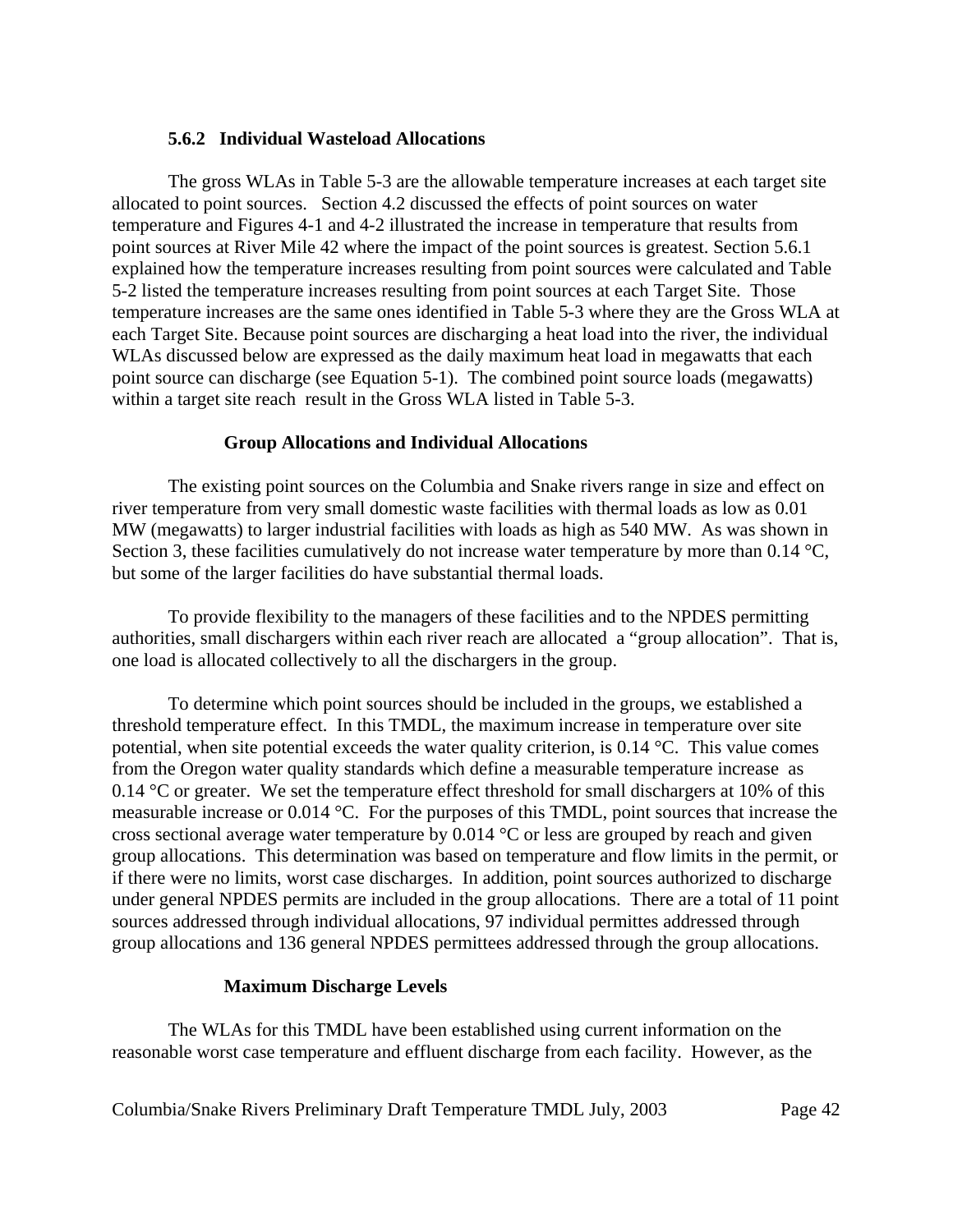WLAs consider the discharges' affect on the cross-sectional average temperature at the target sites and not local impacts, they represent the maximum discharge levels that the point sources could receive when their NPDES permits are re-issued. The actual permit limits may be lower than the loads established here for at least two reasons: adherence to State/Tribal mixing zone requirements and application of State/Federal/Tribal technology requirements. When NPDES permits are renewed, the permitting authority will evaluate each facility's compliance with mixing zone requirements and technology requirements. The effluent limits in the permit may be lower than those established in this TMDL as a result of those analyses.

### **Development of the Wasteload Allocations**

There are 108 point sources with individual NPDES permits which have been considered in establishing this TMDL. Appendix C lists the point sources by river reach on the Columbia and Snake Rivers respectively. The appendix includes the existing thermal loads of each point source and the temperature and flow used to compute the load and indicates whether the facility will be part of a group allocation or receive an individual allocation.

The loads provided in Appendix C are computed in megawatts (equation 5-1). They are based on existing permit limits or reasonable worst case discharges from the facilities. That is, if the facility has permit limits for flow and temperature in its existing permit, they were used to calculate the load. If the facility does not have limits in its current permit, available monitoring data was evaluated to establish the highest load discharged by the facility under normal operating conditions. For some small dischargers for which there is no monitoring data conservative assumptions were used to establish the temperature used to compute load.

## **Equation 5-1: Point Source Heat Load in Megawatts**

 $H = \rho c_p Q T [1000 \frac{1}{m^3}][1 \frac{W}{(1 \text{ J/s})}][1 \frac{MW}{10^6} W]$  $H =$  heat load discharged in megawatts (MW)  $\rho$  = density of water (1 kg/l)  $C_p$  = Specific heat of water (4182 j/kg- $\rm ^{\circ}C$ )  $\dot{Q}$  = Flow rate (m<sup>3</sup>/sec)  $T = Temperature (°C)$ 

Appendix C indicates that 11 of the facilities on the Columbia and Snake Rivers will be given individual wasteload allocations and 95 will be included in Group allocations. Ninety five of the 106 point sources caused an increase in cross sectional average temperature of 0.014 °C or less. The 11 point sources that have individual allocations cause more than 0.014 °C increase in the daily cross sectional average temperature, but the greatest of these in the Columbia River causes a 0.02 °C increase and in the Snake River a 0.06 °C increase.

Tables 5-4 and 5-5 summarize the point source loadings to the Columbia and Snake Rivers respectively. The tables provide the total allocation to the groups and the individual allocations and list the facilities receiving individual allocations.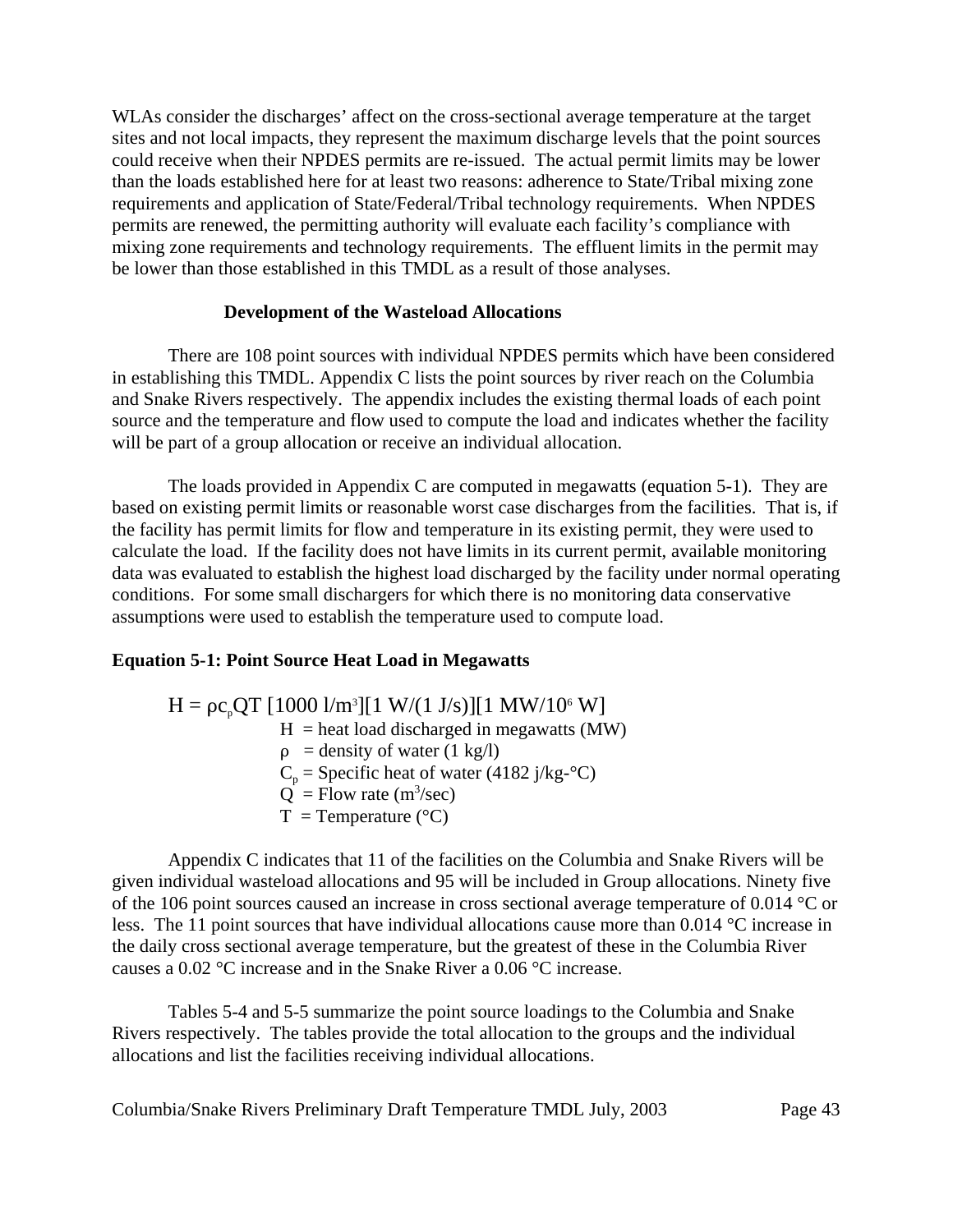| <b>River Reach/Facility</b>                 | <b>Group Allocations</b><br>(maximum daily<br>discharge) | <b>Individual Allocations</b><br>(maximum daily<br>discharge) |
|---------------------------------------------|----------------------------------------------------------|---------------------------------------------------------------|
| <b>International Border to Grand Coulee</b> | 21.37 MW                                                 | 0.0 MW                                                        |
| <b>Grand Coulee to Chief Joseph</b>         | 24.53 MW                                                 | 0.0 MW                                                        |
| <b>Chief Joseph to Wells</b>                | 23.78 MW                                                 | 0.0 MW                                                        |
| <b>Wells to Rocky Reach</b>                 | 28.01 MW                                                 | 0.0 MW                                                        |
| <b>Rocky Reach to Rock Island</b>           | 90.80 MW                                                 | 0.0 MW                                                        |
| <b>Rock Island to Wanapum</b>               | 20.46 MW                                                 | 0.0 MW                                                        |
| <b>Wanapum to Priest Rapids</b>             | <b>20.0 MW</b>                                           | 0.0 MW                                                        |
| <b>Priest Rapids to McNary</b>              | 244.13 MW                                                | 875.5 MW                                                      |
| Agrium Bowles Road                          |                                                          | 206.8 MW                                                      |
| Agrium Game Farm Road                       |                                                          | 384.5 MW                                                      |
| <b>Boise Cascade Walulla</b>                |                                                          | 284.2 MW                                                      |
| <b>McNary to John Day</b>                   | 63.18 MW                                                 | 0.0 MW                                                        |
| John Day to The Dalles                      | 20.73 MW                                                 | 0.0 MW                                                        |
| The Dalles to Bonneville                    | 99.07 MW                                                 | 0.0 MW                                                        |
| <b>Bonneville to River Mile 112</b>         | 164.04 MW                                                | 337.8 MW                                                      |
| <b>Fort James Camas</b>                     |                                                          | 337.8 MW                                                      |
| River Mile 112 to River Mile 95             | 926.3 MW                                                 | 0.0 MW                                                        |
| <b>River Mile 95 to River Mile 72</b>       | 42.93                                                    | 584.6 MW                                                      |
| Boise/ St. Helens                           |                                                          | 219.56 MW                                                     |
| Coastal St. Helens                          |                                                          | 365.09 MW                                                     |
| River Mile 72 to River Mile 42              | 235.85 MW                                                | 1302.54 MW                                                    |
| Longview Fiber                              |                                                          | 455.4 MW                                                      |
| Weyerhouser Longview                        |                                                          | 545.43 MW                                                     |
| GP Wauna                                    |                                                          | 301.71 MW                                                     |
| <b>River Mile 42 to River Mile 4</b>        | 46.79 MW                                                 | 0.0 MW                                                        |
| River Mile 4 to River Mile 0                | 26.28 MW                                                 | 0.0 MW                                                        |

**Table 5-4: Summary of Group and Individual Wasteload Allocations for the Columbia River**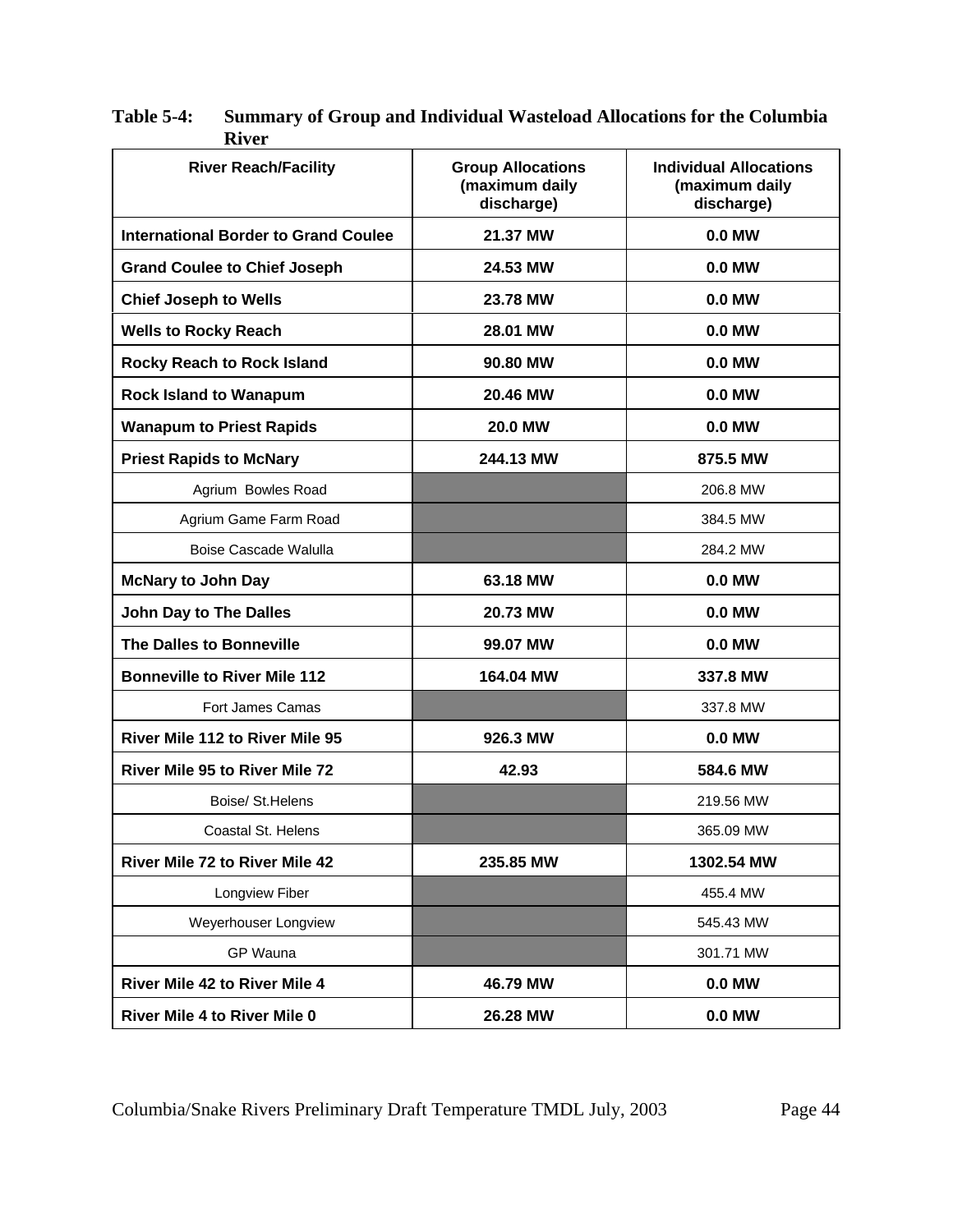| <b>River Reach/Facility</b>            | <b>Group Allocations</b> | <b>Individual Allocations</b> |
|----------------------------------------|--------------------------|-------------------------------|
| <b>Salmon River to River Mile 138</b>  | 30.28 MW                 | 298.79                        |
| Potlatch                               |                          | 298.79 MW                     |
| <b>River Mile 138 to Lower Granite</b> | <b>20.0 MW</b>           | $0.0$ MW                      |
| <b>Lower Granite to Little Goose</b>   | 20.02 MW                 | $0.0$ MW                      |
| Little Goose to Lower Monumental       | 21.39 MW                 | $0.0$ MW                      |
| <b>Lower Monumental to Ice Harbor</b>  | 20.004 MW                | $0.0$ MW                      |
| Ice Harbor to River Mile 0             | 20.004 MW                | $0.0$ MW                      |

## **Table 5-5: Summary of Group and Individual Wasteload Allocations for the Snake River**

### **General Permits**

The National Pollutant Discharge Elimination System authorizes the issuance of general permits to cover the discharge of categories of dischargers (40 CFR 122.28). The general permit may be written to regulate storm water point sources or categories of point sources other than storm water if the sources in the category all:

- 1. involve the same or substantially similar operations;
- 2. discharge the same types of wastes;
- 3. require the same effluent limitations or operating conditions;
- 4. require the same or similar monitoring; and
- 5. in the opinion of the State Director or EPA Regional Administrator, are more appropriately controlled under a general permit than under individual permits.

Table 5-6 lists the general permits that have been issued in Idaho, Oregon and Washington that could potentially result in discharges to the mainstem of the Columbia or Snake Rivers within this TMDL area. The permits listed as issued by EPA are general permits for facilities in Idaho as well as federal facilities and facilities on Indian lands in all three states.

EPA does not expect the discharges allowed by the general permits listed in Table 5-6 to be a factor influencing temperature in the Columbia and Snake River mainstems. We believe that the contribution to temperature load from the sources covered by these general permits is minimal especially when compared to the temperature loads from the large individual permits and the impacts of the dams. Therefore, the wasteload allocations for the general permits are included in the group allocations. Under this TMDL, facilities can continue to be covered under the general permits and discharge as authorized by those permits. The nature of the facilities, the relative sizes of the discharges and the main stem, the seasonality of the discharges and the limitations and requirements in the permits all contribute to this finding. See Appendix D for more discussion of this finding. However, effluent monitoring for temperature should be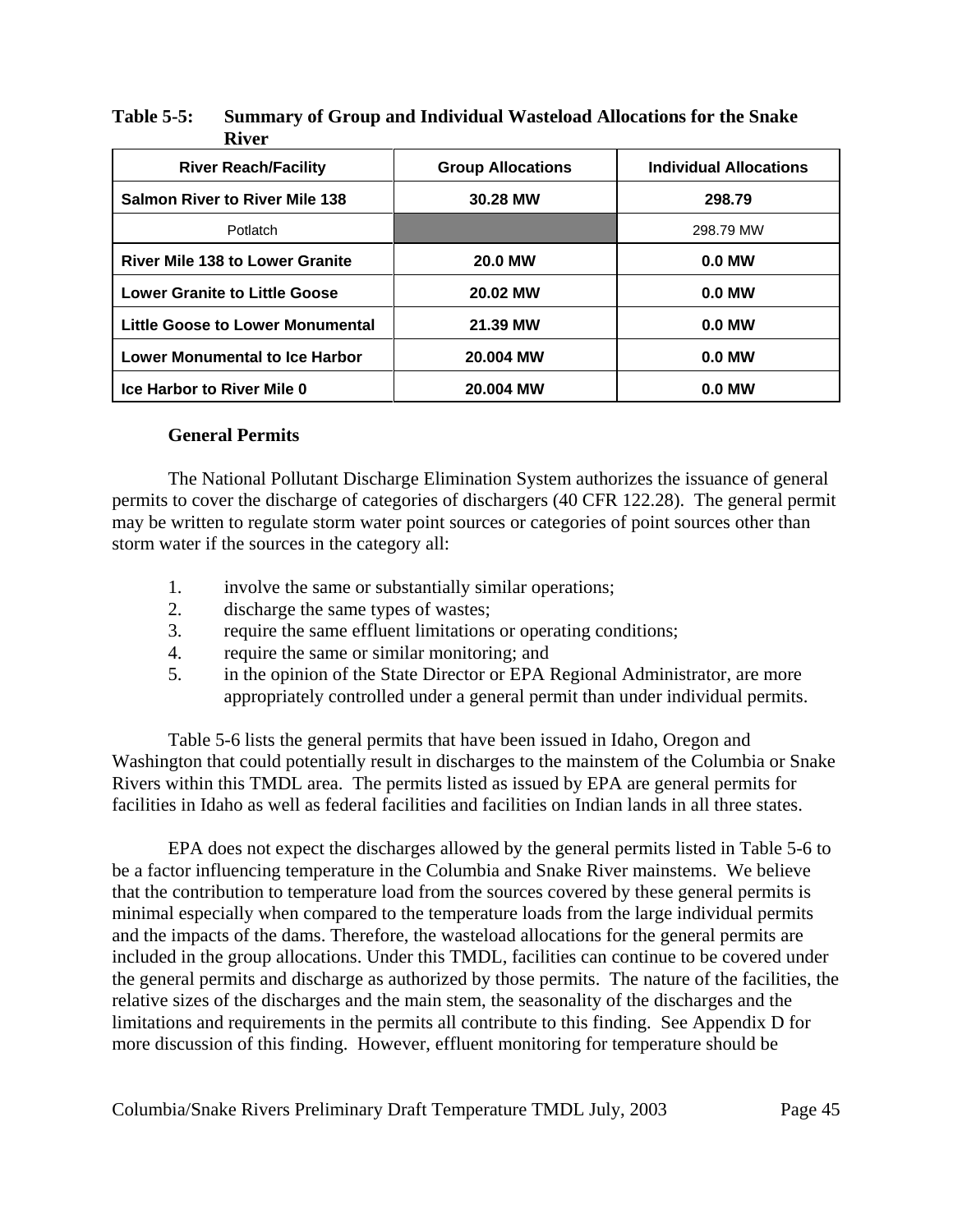included in all of the general permits so that the states can keep track of the loadings allowed to the river via the group allocations.

## **Management of the Group Allocations**

The permitting authorities (EPA, ODEQ and Ecology) will have to develop a management plan to ensure that the groups don't become over allocated in the future. They will have to keep track of heat loads authorized through individual and general NPDES permits. If a group allocation is reached, the permitting authorities will have to restrict further heat loads or combine groups in such a manner that will ensure that the distribution of heat load is maintained such that water quality standards are met at Columbia River mile 4. This will have to be a coordinated effort among the three permitting authorities. This management plan should be developed as part of the TMDL Implementation plan.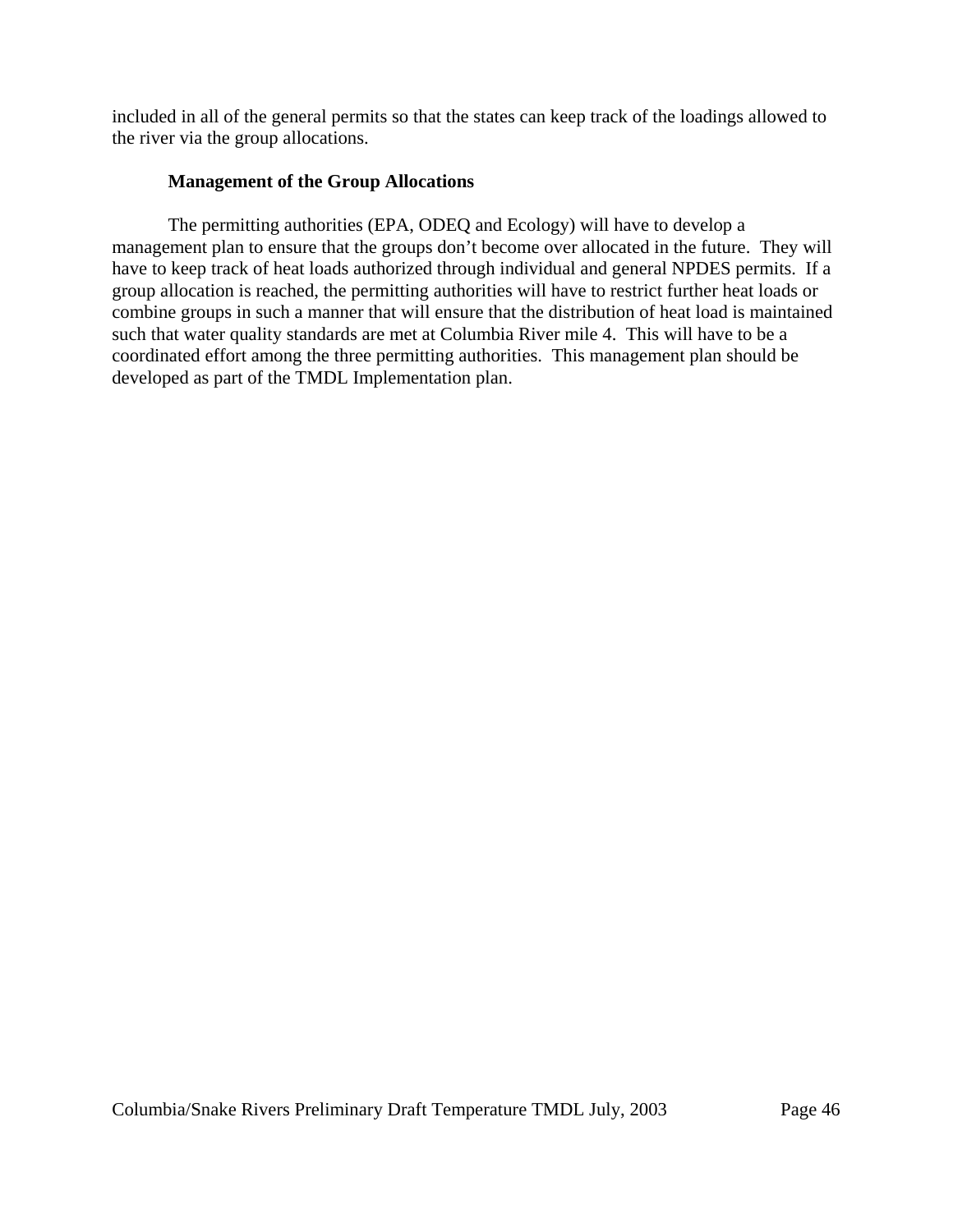| Agency      | Permit Name and Number                                                        | Number of Facilities |
|-------------|-------------------------------------------------------------------------------|----------------------|
| <b>EPA</b>  | Concentrated Animal Feeding Operation IDG010000                               | $\overline{0}$       |
| <b>EPA</b>  | Aquaculture and On-site Fish Processors IDG130000                             | $\mathbf{0}$         |
| <b>EPA</b>  | Stormwater Permits for Industries and Municipalities                          | 21                   |
| <b>EPA</b>  | <b>Stormwater Permits for Construction</b>                                    | 20 total/3 current   |
| <b>ODEQ</b> | Cooling Water/Heat Pumps 0100                                                 | 1                    |
| ODEQ        | Filter Backwash 0200                                                          | $\theta$             |
| ODEQ        | Fish Hatcheries 0300                                                          | 5                    |
| <b>ODEQ</b> | Log Ponds 0400                                                                | $\theta$             |
| <b>ODEQ</b> | Boiler Blowdown 0500                                                          | $\boldsymbol{0}$     |
| <b>ODEQ</b> | Suction Dredges 0700                                                          | $\theta$             |
| <b>ODEQ</b> | Seafood Processing 0900                                                       | 6                    |
| ODEQ        | Stormwater Permit for Gravel Mining 1200A                                     | 1                    |
| ODEQ        | Construction that Disturbs Five or More Acres 1200C                           | 5                    |
| <b>ODEQ</b> | Construction that Disturbs Five or More Acres - Government<br>Agencies 1200CA | $\theta$             |
| ODEQ        | Construction Activities, 1200-C Permit Administered by DEQ<br>Agents 1200CM   | $\theta$             |
| <b>ODEQ</b> | Industrial Stormwater 1200Z                                                   | 21                   |
| ODEQ        | Oily Stormwater Runoff, Oil/Water Separators 1300                             | 1                    |
| ODEQ        | Tanks Cleanup and Treatment of Groundwater 1500A                              | $\overline{c}$       |
| <b>ODEQ</b> | Washwater 1700A                                                               | $\theta$             |
| ODEQ        | Non Contact Geothermal 1900                                                   | $\boldsymbol{0}$     |
| Ecology     | <b>Boatyard General Permit</b>                                                | $\overline{2}$       |
| Ecology     | Dairy General Permit                                                          | $\mathbf{0}$         |
| Ecology     | Sand and Gravel General Permit                                                | 3                    |
| Ecology     | <b>Stormwater General Permits</b>                                             |                      |
| Ecology     | Upland Fin Fish Hatching and Rearing                                          | 8                    |
| Ecology     | <b>Water Treatment Plant</b>                                                  | 3                    |
| Ecology     | <b>Fruit Packers</b>                                                          | 14                   |

**Table 5-6: General NPDES Permits**

# **5.6.3 Load Allocations**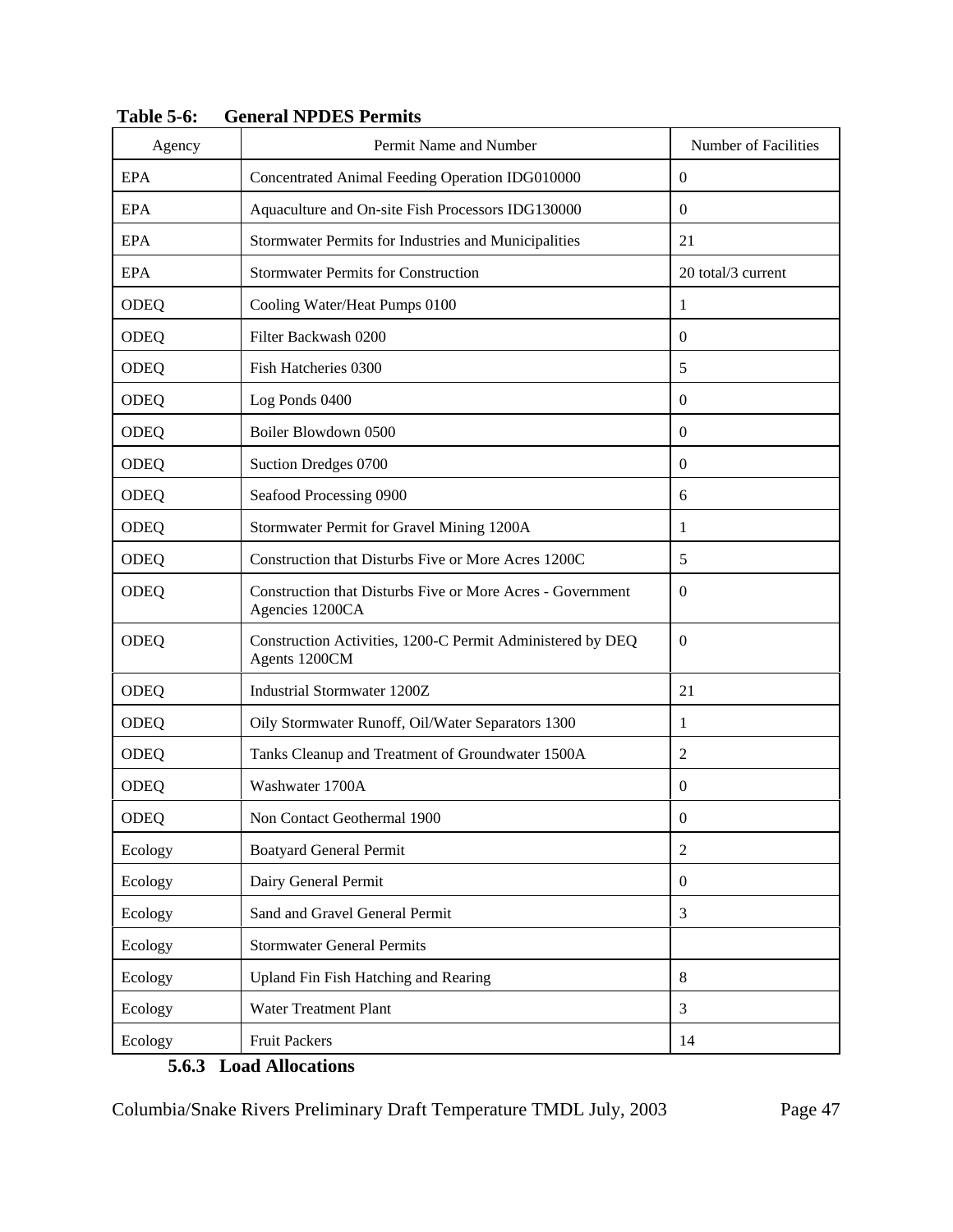#### **Nonpoint Sources**

While tributaries convey both point and nonpoint pollution to the Columbia and Snake River mainstems, they are treated as nonpoint sources of thermal energy in the context of this mainstem TMDL. There are 193 tributaries including seven significant irrigation return flows in the TMDL project area. Appendix E lists the 193 tributaries, their USGS Gauge Number, drainage area, average flow if available, whether or not they are on the 303(d) list for temperature, and whether or not they were part of the RBM 10 model. Note that thirty of the 193 tributaries are on the 303 (d) lists for temperature. There is no flow or temperature information available for many of the small tributaries, and as already described in section 4, very few of the tributaries are large enough to affect the cross sectional average water temperature in the mainstem. For these reasons, only the largest 25 tributaries are included as inputs in the RBM 10 model.

Generally, in TMDLs, the load allocation for tributaries is either the load needed to achieve WQS in the tributary or the load needed to achieve WQS in the main stem, whichever is more stringent. However, for this TMDL, the WQS for the mainstem and most of the tributaries are based on the site potential temperatures. Since, in most cases, the tributary loads that would occur if the tributaries were at site potential temperatures are not available, the site potential temperatures in the main stems have been estimated using existing tributary loads. The existing temperatures of the tributaries, particularly the 30 tributaries on the 303(d) lists, may be greater than their site potential temperatures, which would result in slightly higher heat loading than would be present under site potential conditions. But while the target temperatures of the mainstems may decrease a small amount due to future improvements in the tributaries, the temperature increase available for allocation to human activities in the mainstem will not change. Thus the tributary loads have been included as part of the background and are allocated their existing loads. Due to the lack of data on most of these tributaries and the fact that they have been incorporated into the background allocation, no numeric allocations have been explicitly developed for the tributaries. EPA anticipates that future tributary TMDLs will establish a lower heat load for many of the tributaries. Where that occurs, those loads apply. To date, temperature TMDLs have been completed for three tributaries to the Columbia and Snake river main stems: the Umatilla River, the Hood River and the Wind River.

Potential nonpoint source impacts directly to the main stems are insignificant or unquantifiable and thus not provided an allocation. Causes of nonpoint source impacts to water temperature are loss of shade, loss of temperature buffering from hyporheic and groundwater flows, runoff from agriculture, forestry and development along the rivers, and creation of impermeable surfaces in the watershed. Shade was not a major factor affecting temperature in the main stems because of the width of the rivers and their propensity to flood. Runoff directly to the main stems is minor during the warm part of the year when it would tend to affect water temperature, due to the precipitation patterns in the basin. The loss of hyporheic and groundwater in-flows resulting from the construction of the dams and impermeable surfaces has likely reduced temperature buffering in the main stems and the number and extent of cold water refugia. Given the size of the main stems the effect of the loss of these inflows is likely to be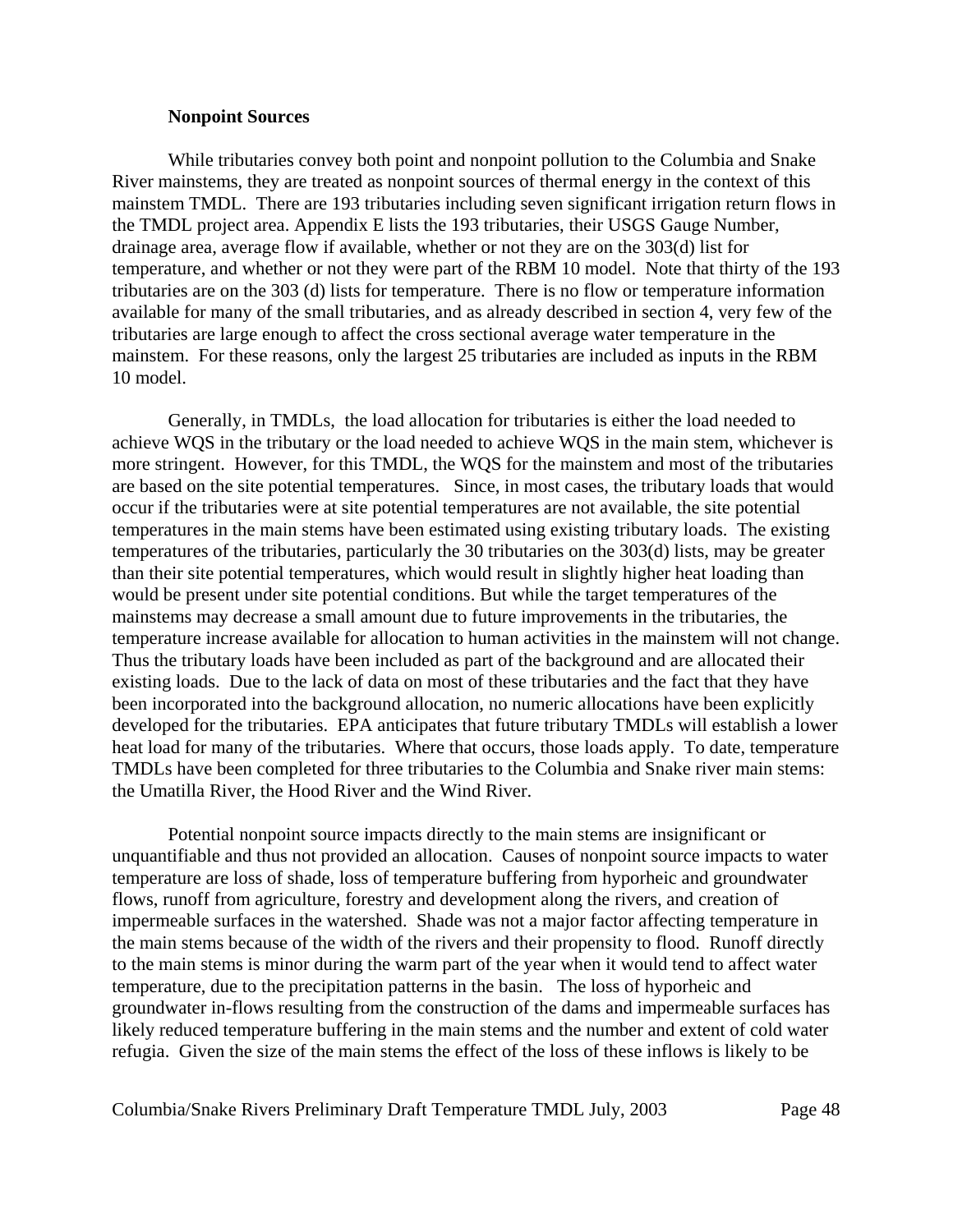local and not sufficient to alter the cross sectional average temperature of the rivers. These effects are not quantified in this TMDL and not provided an allocation.

### **Dams**

Dam structures are not required to have NPDES permits. However, dam facilities can include point sources, such as domestic waste discharges and cooling water discharges. These discharges do receive NPDES permits and are included in the WLAs in this TMDL. But the dam itself does not receive an NPDES permit to pass water through its turbines and spillway structures. So we are including the temperature allocations for dams as LAs and reserving WLAs only for those point sources that require an NPDES permit.

The LAs for the dams proposed in this TMDL is an increase over site potential temperature. However, the temperature increase over site potential is a difficult statistic to monitor in the field or to develop temperature improvement measures around. To make the TMDL more useful in planning and evaluating temperature improvement measures at the dams, we have provided two surrogate LAs, expressed in terms of target river temperature and the target temperature difference between target sites. These two surrogate measures, taken together, will allow for advanced planning to mitigate the temperature impacts of dams and for short and long term monitoring of the effectiveness of improvement measures in achieving the TMDL. The following is a discussion of each of these surrogate LAs.

### **1. Target River Temperature**

The target temperature at a given site (and on a given calendar day) is the site potential river temperature plus the increase in temperature due to allocated heat inputs. When the target temperatures are reached at each target site, the loading capacity at RM 42 should be achieved.

Appendix B illustrates the target temperature at each target site graphically and includes the daily targets in tabular form. The graphs in Appendix B include the target temperature and the existing temperature, both as thirty year means. These target temperatures will not be useful in monitoring compliance during a specific year because they are means with considerable natural temperature variation around them. For example, there will be warm years during which the site potential temperature will be considerably higher than depicted in the graphs in Appendix B. However, the target temperatures are key metric for evaluation of TMDL implementation over the long term. As the TMDL is implemented, the long-term mean temperatures of the river at each site should approach the target temperatures depicted in Appendix B.

Since the target temperatures incorporate the effect of point sources, the difference between existing condition and the target temperature at a given site is a measure of the improvement needed at the dam(s) upstream of that site. While this is a straightforward approach to evaluating progress toward achieving the water quality standards throughout the TMDL study area, it will be difficult to attribute excursions above the target temperatures to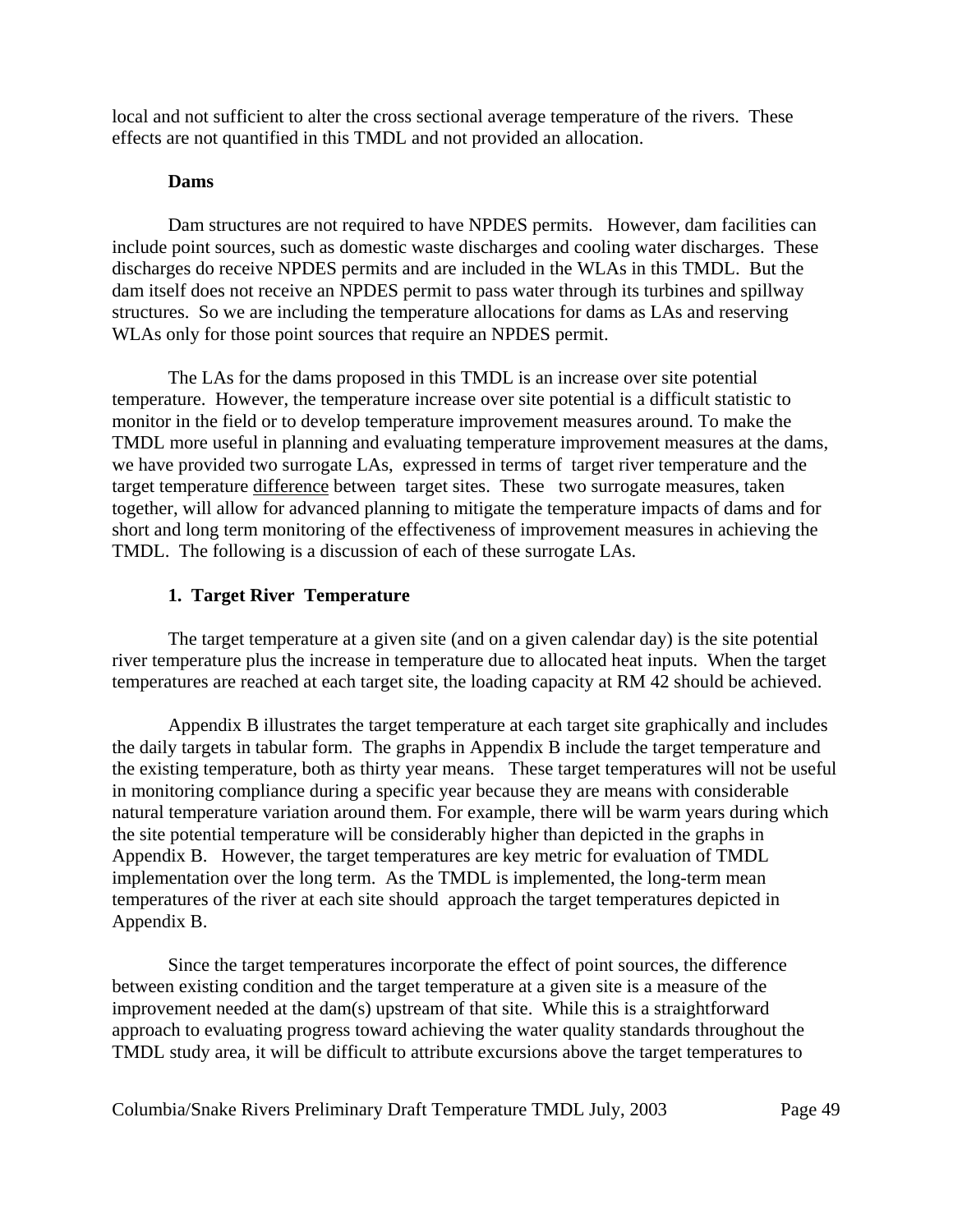individual dams. With the exception of the target sites below the first dams in the study area, Grand Coulee and Lower Granite, the measured temperatures will be influenced by multiple upstream dams. The second surrogate measure is provided to address the need for analysis of improvements at individual dams.

## **2. Target Temperature Difference Between Sites**

RBM 10 was used to determine the difference in temperature between all the successive dams when they are all achieving their TMDL LAs. Appendix G displays this information graphically and in tabular form as the 30 year means. There is considerable variation in the temperature difference between dams, even in the 30 year means. However, the temperature difference may be valuable in monitoring the effectiveness of implementation measures in the short term at specific dams. Scanning through Appendix G reveals that temperature differences between respective target sites is significantly altered by 5 of the dams: Grand Coulee, Lower Granite, Little Goose, Lower Monumental and Ice Harbor. With Grand Coulee Dam achieving its TMDL targets, the maximum temperature difference between the Canadian Border and the dam is about 1 °C and it occurs in the spring. Under current conditions, the maximum difference is over 6 °C and occurs in the fall. There is a similar relationship for the Snake River Dams. Under the TMDL, the maximum difference between successive target sites is generally less than  $0.5 \,^{\circ}\text{C}$  and occurs in the summer. Under current conditions, the maximum differences range from a 1  $\degree$ C to 2  $\degree$ C and occur in the fall. The short term effectiveness of implementation measures at these dams can be evaluated by comparing the temperature difference between successive target sites to the curves in Appendix G. While we would not expect exact matches because the curves in the appendix are for 30 year means, we would expect the data to emulate the patterns in the curves: that is, the relative magnitude of the differences and the timing of the curve. For example. If the maximum exceedances in the lower Snake River are in June and less than 0.5 °C, the implementation measures are probably effective. If the maximum exceedances are in October and over 1 °C, the measures are probably not effective.

### **5.7 Margin of Safety**

Margins of safety can be explicit or implicit. Explicit margins of safety include:

- 1. setting numeric targets at more conservative levels than analytical results indicate;
- 2. adding a safety factor to pollutant loading estimates;
- 3. allocating a portion of the loading capacity to the margin of safety.

Implicit margins of safety include:

- 4. Conservative assumptions in derivation of temperature targets;
- 5. Conservative assumptions when developing the numeric model applications.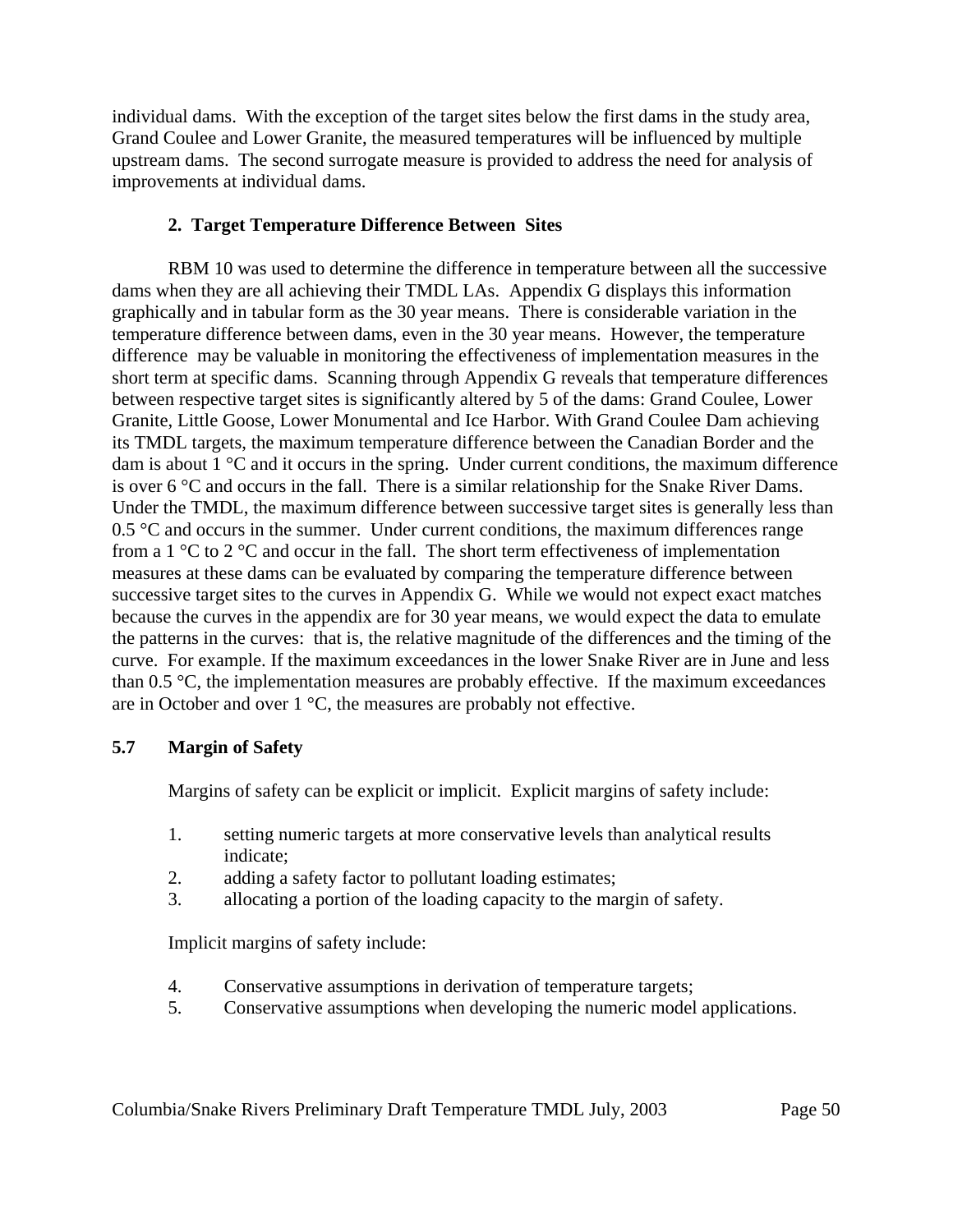For this TMDL, explicit forms of a margin of safety pose the problem of forcing target temperature below the site potential temperature. Often in environmental analysis it is better to err on the conservative side because that offers greater protection in the face of analytical errors. In this case, however, that philosophy can result in desired improvements that are not possible to attain. Because of the importance of site potential temperatures in this TMDL it is important to err as little as possible on either side. That was one reason for using a one-dimensional rather than a two- or three- dimensional temperature model. With the data available or likely to be available in the near future, the cross sectional average temperature is more accurately simulated than the instantaneous temperatures throughout the depth and width of the water column.

Based on these considerations, there has been implicit margin of safety built into the TMDL. It is comprised of the following elements:

- 1. For point sources the wasteload allocation does not vary with flow. It achieves water quality standards at the 7Q10 low flow, thereby providing a margin of safety when flows are greater than the 7Q10.
- 2. As described earlier in Section 3.3, the use of daily average target temperatures is a conservative application of the WQS that addresses the effect of dams on diel temperature fluctuation.

### **5.8 Future Growth**

Future growth has been allowed for in this TMDL through the allocation of 20 MW of heat energy to general permit sources/ future growth at each of the 21 Target Sites. Though 20 MW is a small amount of energy, it allows for considerable growth along the river. For comparison purposes, the City of Pasco sewage treatment plant is allocated 22.75 MW. Permitting authorities will have to develop a management plan to ensure that heat loads are not over-allocated in individual segments within the TMDL study area.

#### **5.9 Monitoring Plan**

Long term, system wide effectiveness of TMDL implementation activities can be assessed by monitoring mainstem river temperatures at the target sites. Over the long term, if implementation is adequate, the daily mean temperatures at the target site should approximate the 30 year mean target temperatures at those sites. Individual years may exceed those temperatures because of natural variation.

Short term monitoring for compliance with WLAs will be accomplished through effluent monitoring by the point sources. For individual dams, one option for short term monitoring is to evaluate the temperature difference between successive dams. The TMDL includes curves showing the temperature differences for existing conditions and for the conditions of the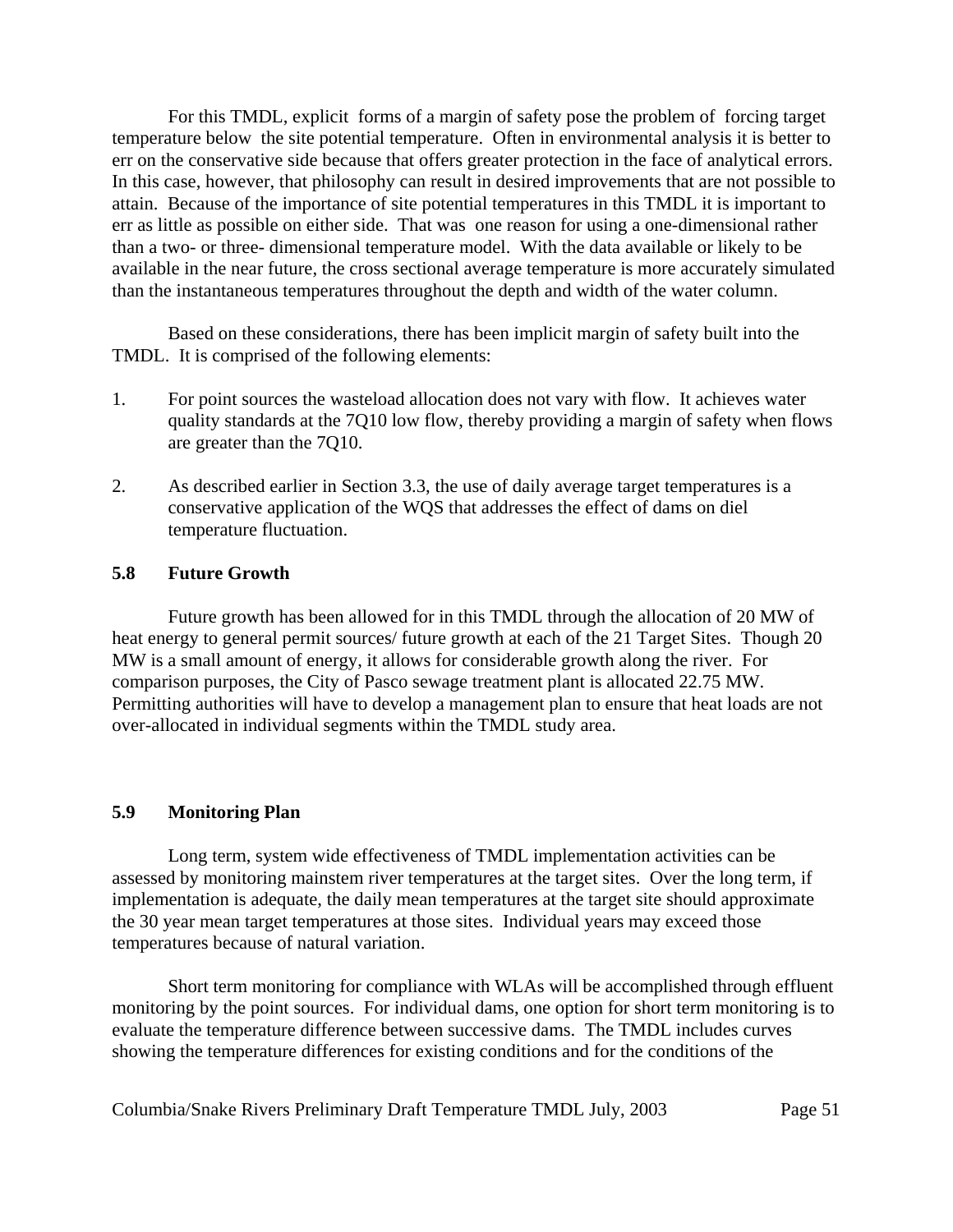implemented TMDL. Effectiveness of TMDL implementation within individual impoundments can be determined by comparison of actual temperature differences between dams to the TMDL curves.

A temperature monitoring plan including clear, well defined objectives and a quality assurance/quality control component should be developed as part of the TMDL implementation plan. The objectives of the plan should include characterization of point source effluent temperature, and of daily average temperature at the target sites and in critical fish habitat and fish holding facilities in and around the dams.

In-river water temperature measurements should be collected in the fore bays of the dams but not right next to the dam structure. The monitoring site should be a sufficient distance from the structure to provide a representative estimate of daily average temperature of the forebay. Surface water temperature against the structure is likely to be influenced by the dam structure and not representative of the temperature regime of the river. A minimum design at these sites would include multiple temperature probes spaced between the surface and bottom of the river. In addition, single, continuous temperature monitoring sites should be located in tailraces, fish passage facilities, juvenile holding areas and other critical fish habitat near the dams.

### **6.0 Summary of the TMDL, WLAs and LAs**

Table 6.1 summarizes the TMDL, the WLAs and the LAs for each river reach. The load available for allocation, as well as the gross WLA and the gross LA are prsented in bold for each river reach. The Group WLA, the individual WLAs and the individual LA follow the gross allocations for each reach. The Group and individual WLAs are given as megawatts. The LAs are given as the temperature increase in °C that the facility is allowed.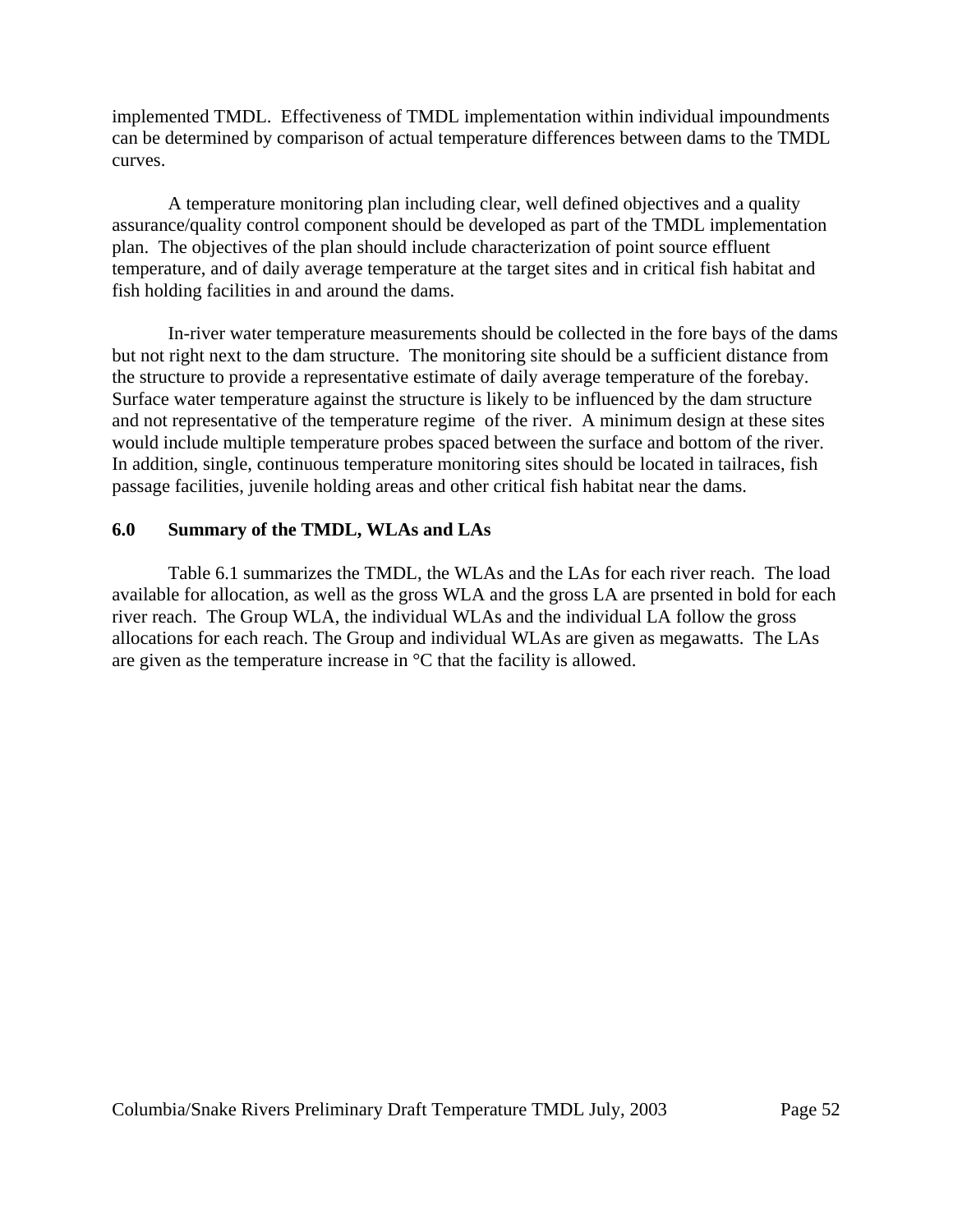| <b>River Reach / Facility</b>               | <b>Temperature Increase Allowed</b><br><b>Within Each Reach</b> |               | <b>Wasteload Allocation</b><br>(Temperature Increase<br>and Heat Loads) | <b>Load Allocation</b><br>(Temperature Increase) |               |  |  |
|---------------------------------------------|-----------------------------------------------------------------|---------------|-------------------------------------------------------------------------|--------------------------------------------------|---------------|--|--|
|                                             | <b>July 1 - Oct 31</b>                                          | Nov 1 - Feb 5 | July 1 - Feb 5                                                          | <b>July 1 - Oct 31</b>                           | Nov 1 - Feb 5 |  |  |
| <b>COLUMBIA RIVER FACILITIES</b>            |                                                                 |               |                                                                         |                                                  |               |  |  |
| <b>International Border to Grand Coulee</b> | .001 °C                                                         | 0.121 °C      | 0.001 °C                                                                | 0.0 °C                                           | 0.12 °C       |  |  |
| Group                                       |                                                                 |               | 21.37 MW                                                                |                                                  |               |  |  |
| <b>Grand Coulee Dam</b>                     |                                                                 |               |                                                                         | 0.0 °C                                           | 0.12 °C       |  |  |
| <b>Grand Coulee to Chief Joseph</b>         | .001 °C                                                         | 0.121 °C      | 0.001 °C                                                                | 0.0 °C                                           | 0.12 °C       |  |  |
| Group                                       |                                                                 |               | 24.53 MW                                                                |                                                  |               |  |  |
| Chief Joseph Dam                            |                                                                 |               |                                                                         | 0.0 °C                                           | 0.12 °C       |  |  |
| <b>Chief Joseph to Wells</b>                | .111 $^{\circ}$ C                                               | 0.221 °C      | 0.001 °C                                                                | 0.11 °C                                          | 0.22 °C       |  |  |
| Group                                       |                                                                 |               | 23.78 MW                                                                |                                                  |               |  |  |
| <b>Wells Dam</b>                            |                                                                 |               |                                                                         | 0.11 °C                                          | 0.22 °C       |  |  |
| <b>Wells to Rocky Reach</b>                 | .1315 °C                                                        | 0.0915 °C     | 0.0015 °C                                                               | 0.13 °C                                          | 0.09 °C       |  |  |
| Group                                       |                                                                 |               | 28.01 MW                                                                |                                                  |               |  |  |
| Rocky Reach Dam                             |                                                                 |               |                                                                         | 0.13 °C                                          | 0.09 °C       |  |  |
| <b>Rocky Reach to Rock Island</b>           | $0.053$ $^{\circ}$ C                                            | 0.073 °C      | 0.003 °C                                                                | 0.05 °C                                          | 0.07 °C       |  |  |
| Group                                       |                                                                 |               | 90.80 MW                                                                |                                                  |               |  |  |
| <b>Rock Island Dam</b>                      |                                                                 |               |                                                                         | 0.05 °C                                          | 0.07 °C       |  |  |

**Table 6-1: Summary of the Columbia/Snake River TMDL, showing gross allocations for each river reach and individual wastload or load allocation for each facility in every reach**

Columbia/Snake Rivers Preliminary Draft Temperature TMDL July, 2003 Page 53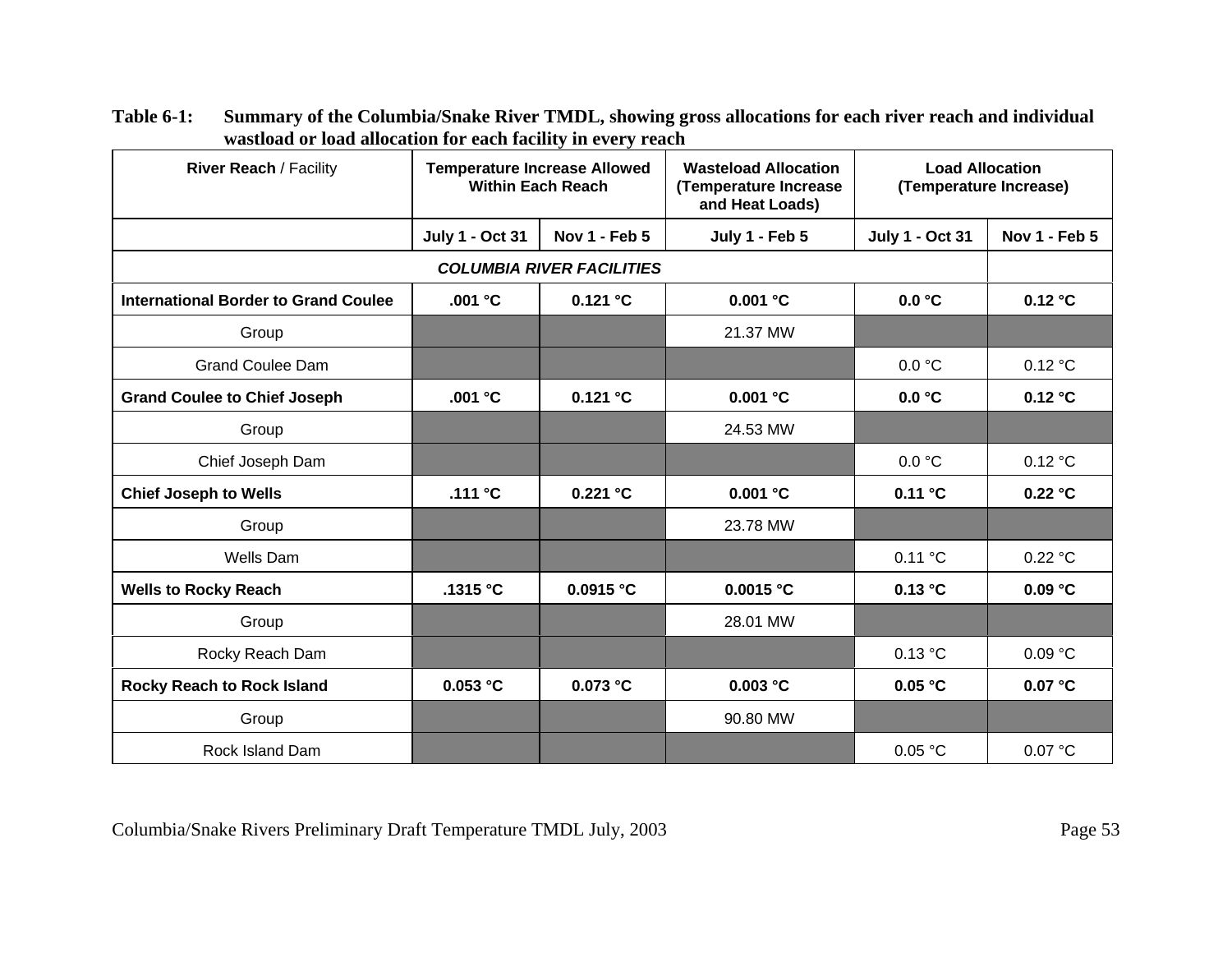| <b>River Reach / Facility</b>   | <b>Temperature Increase Allowed</b><br><b>Within Each Reach</b> |               | <b>Wasteload Allocation</b><br>(Temperature Increase<br>and Heat Loads) | <b>Load Allocation</b><br>(Temperature Increase) |               |
|---------------------------------|-----------------------------------------------------------------|---------------|-------------------------------------------------------------------------|--------------------------------------------------|---------------|
|                                 | <b>July 1 - Oct 31</b>                                          | Nov 1 - Feb 5 | July 1 - Feb 5                                                          | <b>July 1 - Oct 31</b>                           | Nov 1 - Feb 5 |
| <b>Rock Island to Wanapum</b>   | .001 °C                                                         | 0.121 °C      | $0.001$ $^{\circ}$ C                                                    | 0.0 °C                                           | 0.12 °C       |
| Group                           |                                                                 |               | 20.46 MW                                                                |                                                  |               |
| Wanapum Dam                     |                                                                 |               |                                                                         | 0.0 °C                                           | 0.12 °C       |
| <b>Wanapum to Priest Rapids</b> | .281 °C                                                         | 0.181 °C      | 0.001 °C                                                                | 0.28 °C                                          | 0.18 °C       |
| Group                           |                                                                 |               | 20.0 MW                                                                 |                                                  |               |
| Priest Rapids Dam               |                                                                 |               |                                                                         | 0.28 °C                                          | 0.18 °C       |
| <b>Priest Rapids to McNary</b>  | .052 $°C$                                                       | 0.172 °C      | $0.052$ $^{\circ}$ C                                                    | 0.0 °C                                           | 0.12 °C       |
| Group                           |                                                                 |               | 244.13 MW                                                               |                                                  |               |
| Agrium Bowles Road              |                                                                 |               | 206.8 MW                                                                |                                                  |               |
| Agrium Game Farm Road           |                                                                 |               | 384.5 MW                                                                |                                                  |               |
| Boise Cascade Walulla           |                                                                 |               | 284.2 MW                                                                |                                                  |               |
| McNary Dam                      |                                                                 |               |                                                                         | 0.0 °C                                           | 0.12 °C       |
| <b>McNary to John Day</b>       | 0.002 °C                                                        | 0.122 °C      | 0.002 °C                                                                | 0.0 °C                                           | 0.12 °C       |
| Group                           |                                                                 |               | 63.18 MW                                                                |                                                  |               |
| John Day Dam                    |                                                                 |               |                                                                         | 0.0 °C                                           | 0.12 °C       |
| John Day to The Dalles          | 0.1478 °C                                                       | 0.1108 °C     | 0.0008 °C                                                               | 0.147 °C                                         | 0.11 °C       |
| Group                           |                                                                 |               | 20.73 MW                                                                |                                                  |               |
| The Dalles Dam                  |                                                                 |               |                                                                         | 0.147 °C                                         | 0.11 °C       |

Columbia/Snake Rivers Preliminary Draft Temperature TMDL July, 2003<br>
Page 54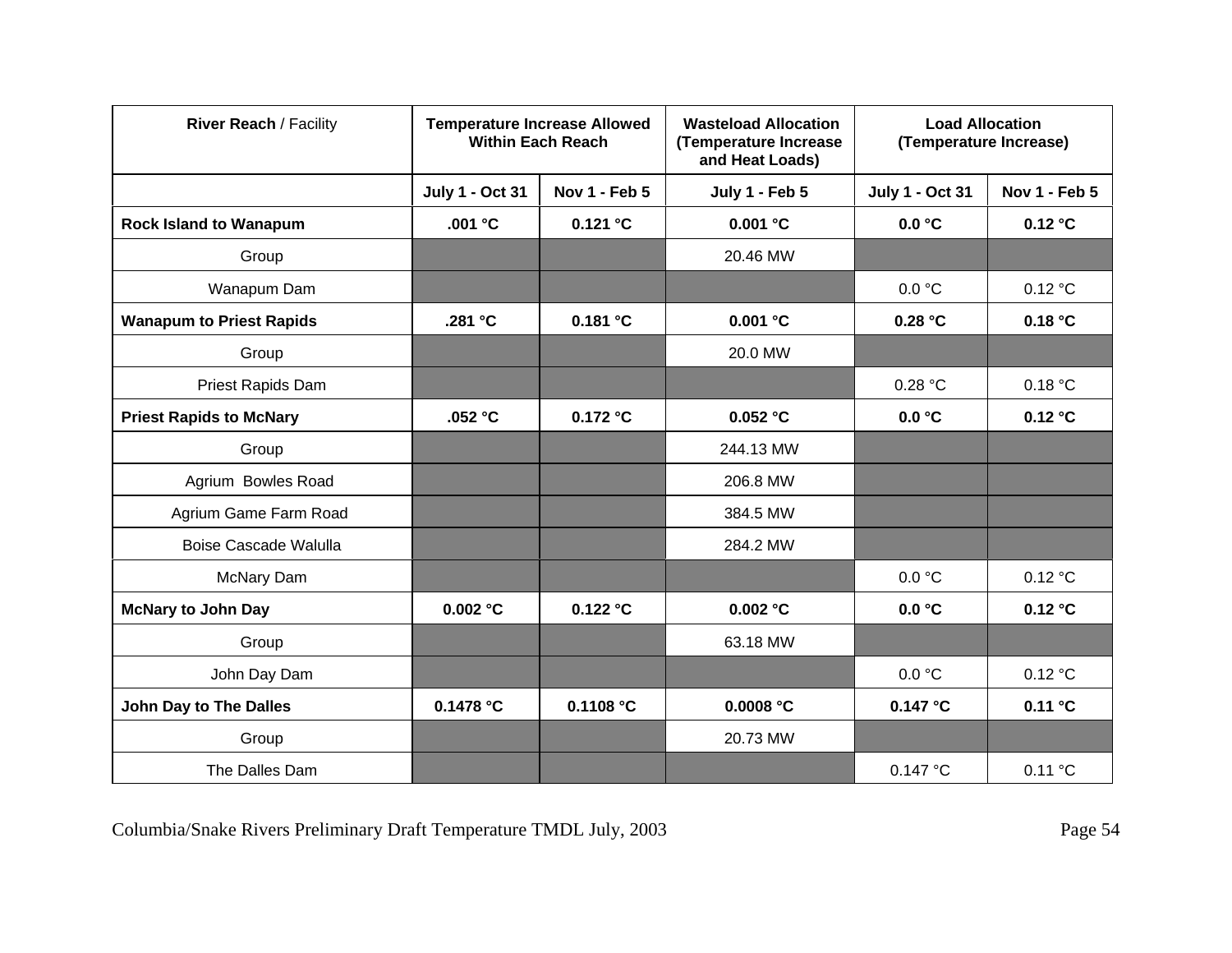| <b>River Reach / Facility</b>          | <b>Temperature Increase Allowed</b><br><b>Within Each Reach</b> |                      | <b>Wasteload Allocations</b><br>(Temperature Increase<br>and Heat Loads) | <b>Load Allocation</b><br>(Temperature Increase) |                      |
|----------------------------------------|-----------------------------------------------------------------|----------------------|--------------------------------------------------------------------------|--------------------------------------------------|----------------------|
|                                        | <b>July 1 - Oct 31</b>                                          | <b>Nov 1 - Feb 5</b> | July 1 - Feb 5                                                           | <b>July 1 - Oct 31</b>                           | <b>Nov 1 - Feb 5</b> |
| The Dalles to Bonneville               | .004 $\degree$ C                                                | $0.124$ °C           | 0.004 °C                                                                 | 0.0 °C                                           | 0.12 °C              |
| Group                                  |                                                                 |                      | 99.07 MW                                                                 |                                                  |                      |
| Bonneville Dam                         |                                                                 |                      |                                                                          | 0.0 °C                                           | 0.12 °C              |
| <b>Bonneville to River Mile 112</b>    | .02 °C                                                          | 0.02 °C              | $.02^{\circ}$ C                                                          | 0.0 °C                                           | 0.0 °C               |
| Group                                  |                                                                 |                      | 164.04 MW                                                                |                                                  |                      |
| <b>Fort James Camas</b>                |                                                                 |                      | 337.8 MW                                                                 |                                                  |                      |
| <b>River Mile 112 to River Mile 95</b> | 0.026 °C                                                        | $0.026$ °C           | .026 $°C$                                                                | 0.0 °C                                           | 0.0 °C               |
| Group                                  |                                                                 |                      | 926.3 MW                                                                 |                                                  |                      |
| <b>River Mile 95 to River Mile 72</b>  | $0.026$ °C                                                      | $0.026$ °C           | 0.026 °C                                                                 | 0.0 °C                                           | 0.0 °C               |
| Group                                  |                                                                 |                      | 42.84 MW                                                                 |                                                  |                      |
| Boise/ St. Helens                      |                                                                 |                      | 219.56 MW                                                                |                                                  |                      |
| Coastal St. Helens                     |                                                                 |                      | 365.09 MW                                                                |                                                  |                      |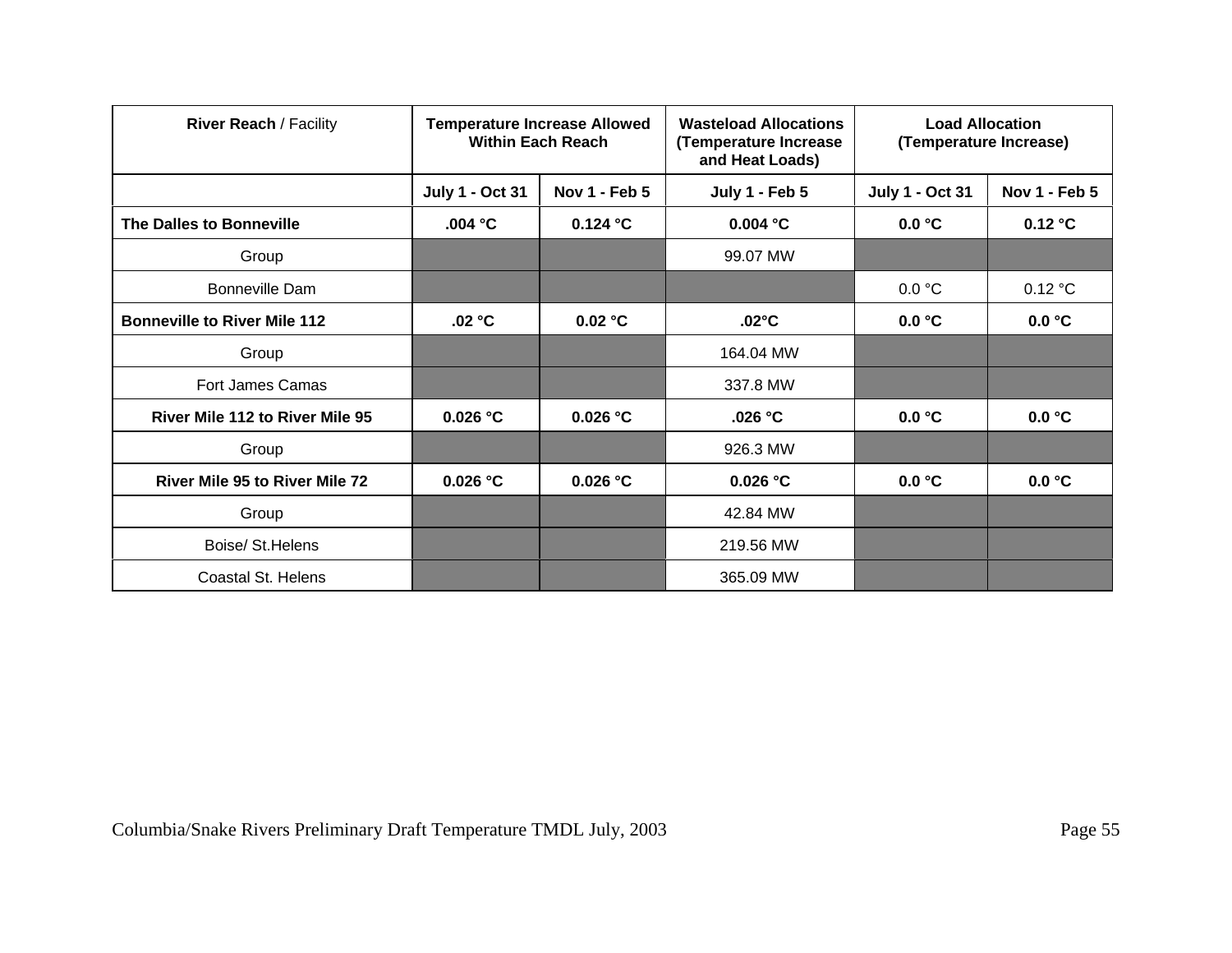| <b>River Reach / Facility</b>         | <b>Temperature Increase Allowed</b><br><b>Within Each Reach</b> |               | <b>Wasteload Allocations</b><br>(Temperature Increase<br>and Heat Loads) | <b>Load Allocation</b><br>(Temperature Increase) |               |
|---------------------------------------|-----------------------------------------------------------------|---------------|--------------------------------------------------------------------------|--------------------------------------------------|---------------|
|                                       | <b>July 1 - Oct 31</b>                                          | Nov 1 - Feb 5 | <b>July 1 - Feb 5</b>                                                    | <b>July 1 - Oct 31</b>                           | Nov 1 - Feb 5 |
| <b>River Mile 72 to River Mile 42</b> | 0.046 °C                                                        | 0.046 °C      | 0.046 °C                                                                 | 0.0 °C                                           | 0.0 °C        |
| Group                                 |                                                                 |               | 235.85 MW                                                                |                                                  |               |
| Longview Fiber                        |                                                                 |               | 455.4 MW                                                                 |                                                  |               |
| Weyerhouser Longview                  |                                                                 |               | 545.43                                                                   |                                                  |               |
| <b>GP Wauna</b>                       |                                                                 |               | 301.71 MW                                                                |                                                  |               |
| <b>River Mile 42 to River Mile 4</b>  | 0.001 °C                                                        | 0.001 °C      | 0.001 °C                                                                 | 0.0 °C                                           | 0.0 °C        |
| Group                                 |                                                                 |               | 46.79                                                                    |                                                  |               |
| <b>River Mile 4 to River Mile 0</b>   | 0.001 °C                                                        | 0.001 °C      | 0.001 °C                                                                 | 0.0 °C                                           | 0.0 °C        |
| Group                                 |                                                                 |               | 26.28                                                                    |                                                  |               |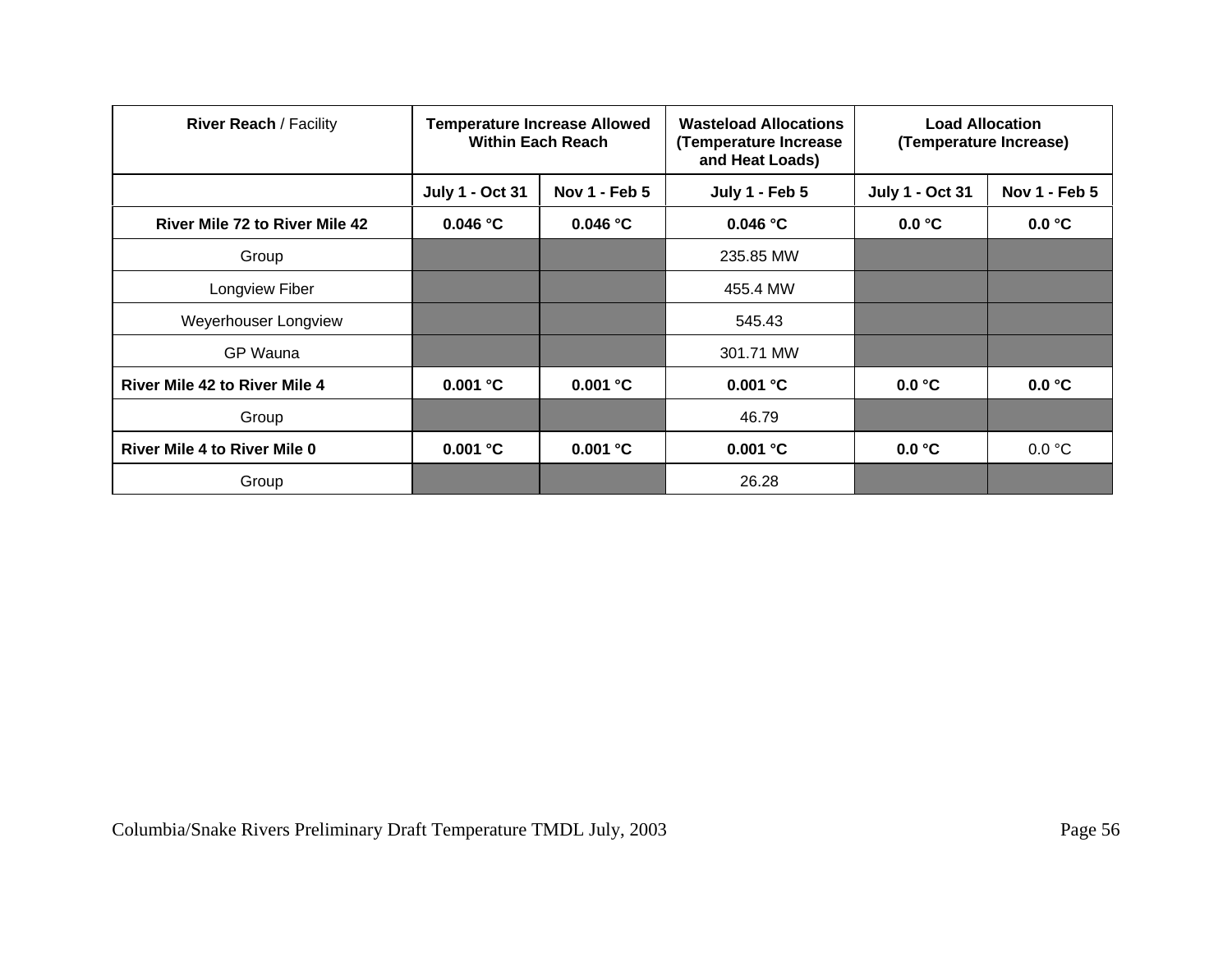| <b>River Reach / Facility</b>           | <b>Temperature Increase Allowed</b><br><b>Within Each Reach</b> |                               | <b>Wasteload Allocation</b> | <b>Load Allocation</b> |               |
|-----------------------------------------|-----------------------------------------------------------------|-------------------------------|-----------------------------|------------------------|---------------|
|                                         | <b>July 1 - Oct 31</b>                                          | <b>Nov 1 - Feb 5</b>          | July 1 - Feb 5              | <b>July 1 - Oct 31</b> | Nov 1 - Feb 5 |
|                                         |                                                                 | <b>SNAKE RIVER FACILITIES</b> |                             |                        |               |
| <b>Salmon River to River Mile 138</b>   | 0.06 °C                                                         | 0.06 °C                       | 0.06 °C                     | 0.0 °C                 | 0.0 °C        |
| Group                                   |                                                                 |                               | 30.28 MW                    |                        |               |
| Potlatch                                |                                                                 |                               | 298.79 MW                   |                        |               |
| <b>River Mile 138 to Lower Granite</b>  | 0.003 °C                                                        | $0.123$ $^{\circ}$ C          | 0.003 °C                    | 0.0 °C                 | 0.12 °C       |
| Group                                   |                                                                 |                               | 20.0 MW                     |                        |               |
| Lower Granite Dam                       |                                                                 |                               |                             | 0.0 °C                 | 0.12 °C       |
| <b>Lower Granite to Little Goose</b>    | 0.003 °C                                                        | 0.123 °C                      | 0.003 °C                    | 0.0 °C                 | 0.12 °C       |
| Group                                   |                                                                 |                               | 20.02 MW                    |                        |               |
| Little Goose Dam                        |                                                                 |                               |                             | 0.0 °C                 | 0.12 °C       |
| <b>Little Goose to Lower Monumental</b> | 0.003 °C                                                        | $0.123$ $^{\circ}$ C          | 0.003 °C                    | 0.0 °C                 | 0.12 °C       |
| Group                                   |                                                                 |                               | 21.39 MW                    |                        |               |
| Lower Monumental Dam                    |                                                                 |                               |                             | 0.0 °C                 | 0.12 °C       |
| <b>Lower Monumental to Ice Harbor</b>   | 0.003 °C                                                        | 0.123 °C                      | 0.003 °C                    | 0.0 °C                 | 0.12 °C       |
| Group                                   |                                                                 |                               | 20.004 MW                   |                        |               |
| Ice Harbor Dam                          |                                                                 |                               |                             | 0.0 °C                 | 0.12 °C       |
| <b>Ice Harbor to River Mile 0</b>       | 0.001 °C                                                        | 0.001 °C                      | 0.001 °C                    | 0.0 °C                 | 0.0 °C        |
| Group                                   |                                                                 |                               | 20.004 MW                   |                        |               |

Columbia/Snake Rivers Preliminary Draft Temperature TMDL July, 2003 Page 57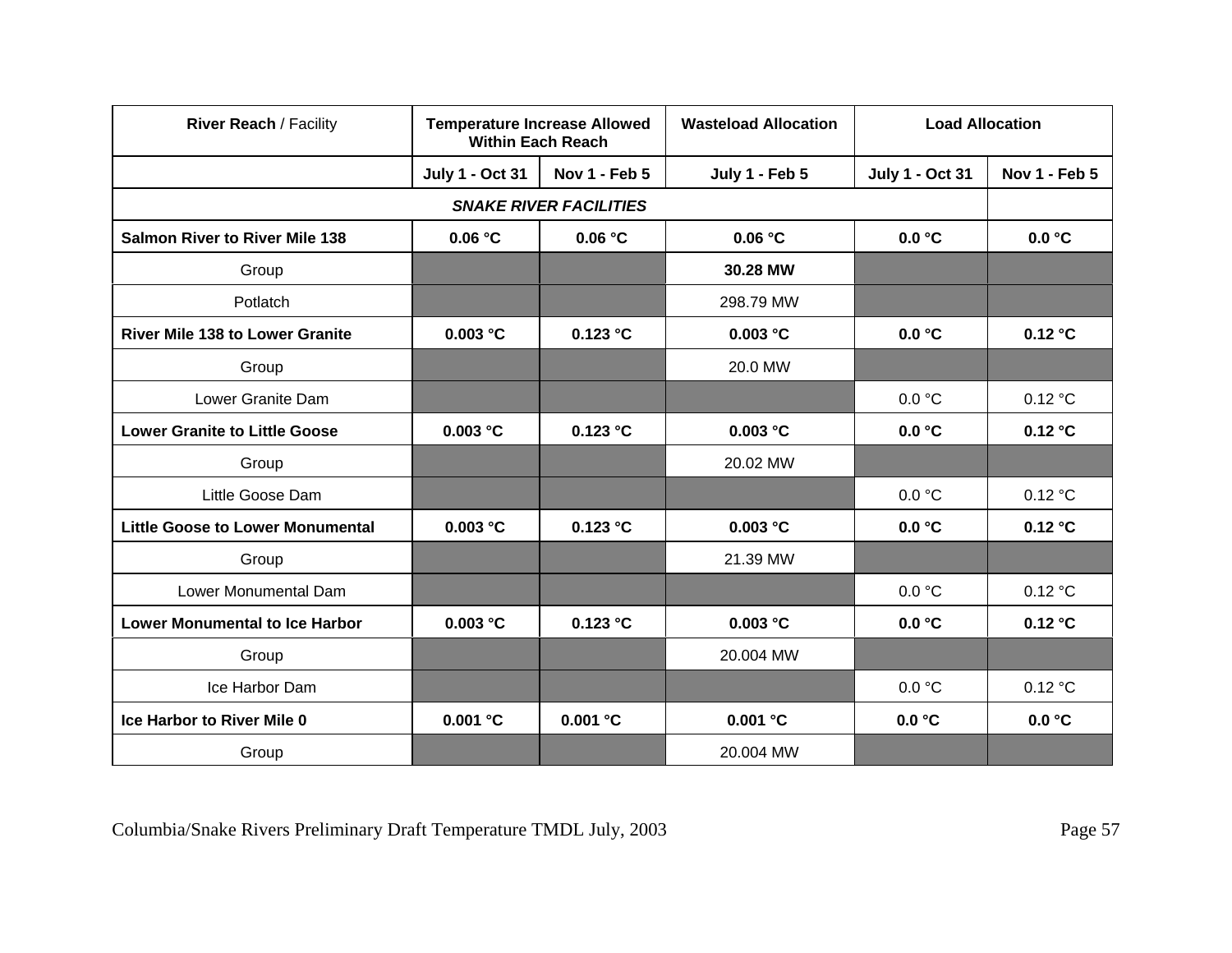## **7.0 References Cited**

Bonneville Power Administration et al. 1994. *Columbia River system operation review*. Appendix M, Water quality. DOE/EIS-0170. Bonneville Power Administration, U.S. Army Corps of Engineers, and U.S. Bureau of Reclamation, Portland, Oregon.

Code of Federal Regulations. 40 CFR 131.35 *Colville Confederated Tribes Indian Reservation.*

- Environmental Protection Agency. 2001. Letter of January 25, 2001, from Randall F. Smith, Director, Office of Water, EPA Region 10 to David Mabe, Administrator, State Water Quality Programs, Idaho Department of Environmental Quality.
- Idaho Administrative Code. IDAPA 16.01.02, *Water Quality Standards and Wastewater Treatment Requirements.*
- McKenzie, S.W., and A. Laenen. 1998. *Assembly and data-quality review of available continuous water temperatures for the main stems of the lower- and mid-Columbia and lower-Snake rivers and mouths of major contributing tributaries*. NPPC Contract C98-002. Northwest Power Planning Council, Portland, Oregon.
- National Marine Fisheries Service (NMFS), 2000. *Endangered Species Act Section 7 Consultation, Biological Opinion, Reinitiation of Consultation on Operation of the Federal Columbia River Power System, Including Juvenile Fish Transportation Program, and 19 Bureau of Reclamation Projects in the Columbia Basin.* Http://www.nwr.noaa.gov/1hydrop/hydroweb/docs/Final/2000Biop.html
- Normandeau Associates. 1999. *Lower Snake River temperature and biological productivity modeling.* R-16031.007. Preliminary review draft. Prepared for the Department of the Army, Corps of Engineers, Walla Walla, Washington.
- Oregon Administrative Rules, OAR 340-041-0001 to OAR 340-041-000975. *State-Wide Water Quality Management Plan, Beneficial Uses, Policies, Standards and Treatment Criteria for Oregon.*
- Oregon Department of Environmental Quality. 1998. Letter of June 22, 1998 from Michael T. Llewelyn, Administrator, Water Quality Division to Philip Millam, Director, Office of Water, EPA Region 10.
- Oregon Department of Environmental Quality. 1998. *Water quality limited streams 303(d) list*. Oregon Department of Environmental Quality <http://waterquality.deq.state.or.us/wq/303dlist/303dpage.htm>.
- Oregon Department of Environmental Quality. 2001. Letter of October 4, 2001 from Michael T. Llewelyn, Administrator, Water Quality Division to Randall F. Smith, Director, Office of Water, EPA Region 10.

Columbia/Snake Rivers Preliminary Draft Temperature TMDL July, 2003 Page 58